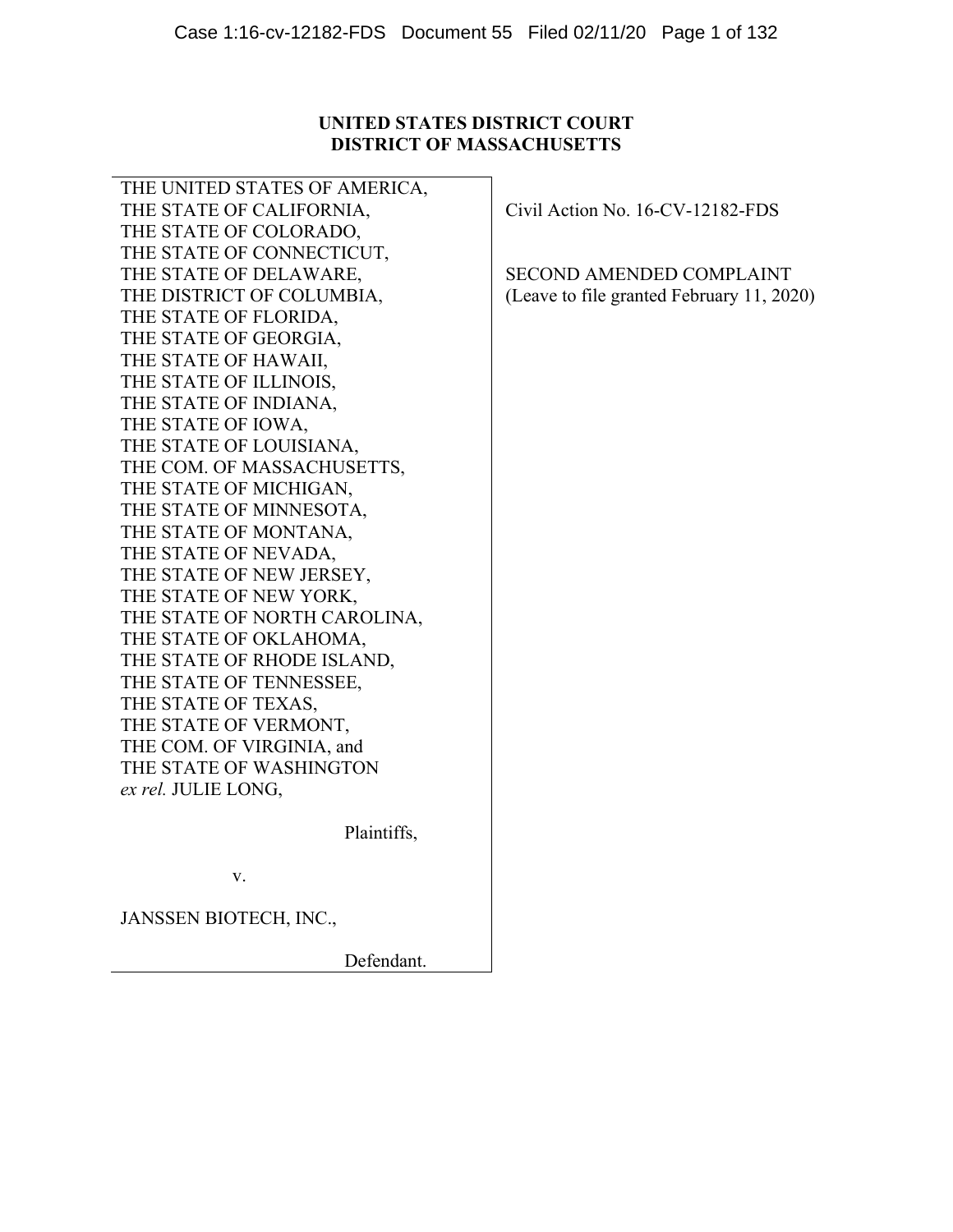# **TABLE OF CONTENTS**

# **Page**

| I.  |                 |    |                                                                                                                                              | 1      |
|-----|-----------------|----|----------------------------------------------------------------------------------------------------------------------------------------------|--------|
| Π.  |                 |    |                                                                                                                                              | 5      |
| Ш.  |                 |    |                                                                                                                                              | 5      |
| IV. |                 |    |                                                                                                                                              | 6      |
|     | A.              |    |                                                                                                                                              | 6      |
|     | <b>B.</b>       |    |                                                                                                                                              | $\tau$ |
|     | $\mathcal{C}$ . |    |                                                                                                                                              | 12     |
| V.  |                 |    |                                                                                                                                              | 17     |
|     | A.              |    | Janssen's Biologic Drugs - Remicade & Simponi ARIA                                                                                           | 17     |
|     |                 | 1. |                                                                                                                                              | 17     |
|     |                 | 2. |                                                                                                                                              | 20     |
|     |                 | 3. |                                                                                                                                              | 22     |
|     | <b>B.</b>       |    | Rheumatoid Arthritis, Crohn's Disease, Ulcerative Colitis, Psoriatic<br>Arthritis, and Ankylosing Spondylitis and the Various Biologic Drugs | 24     |
|     |                 | 1. |                                                                                                                                              | 24     |
|     |                 | 2. |                                                                                                                                              | 27     |
|     |                 | 3. |                                                                                                                                              | 30     |
|     |                 | 4. |                                                                                                                                              | 31     |
|     | $\mathcal{C}$ . |    | How Rheumatology and Gastroenterology Practices Are Reimbursed for                                                                           | 33     |
|     |                 | 1. | Reimbursement for infusible biologics Remicade and Simponi ARIA                                                                              | 33     |
|     |                 | 2. |                                                                                                                                              | 35     |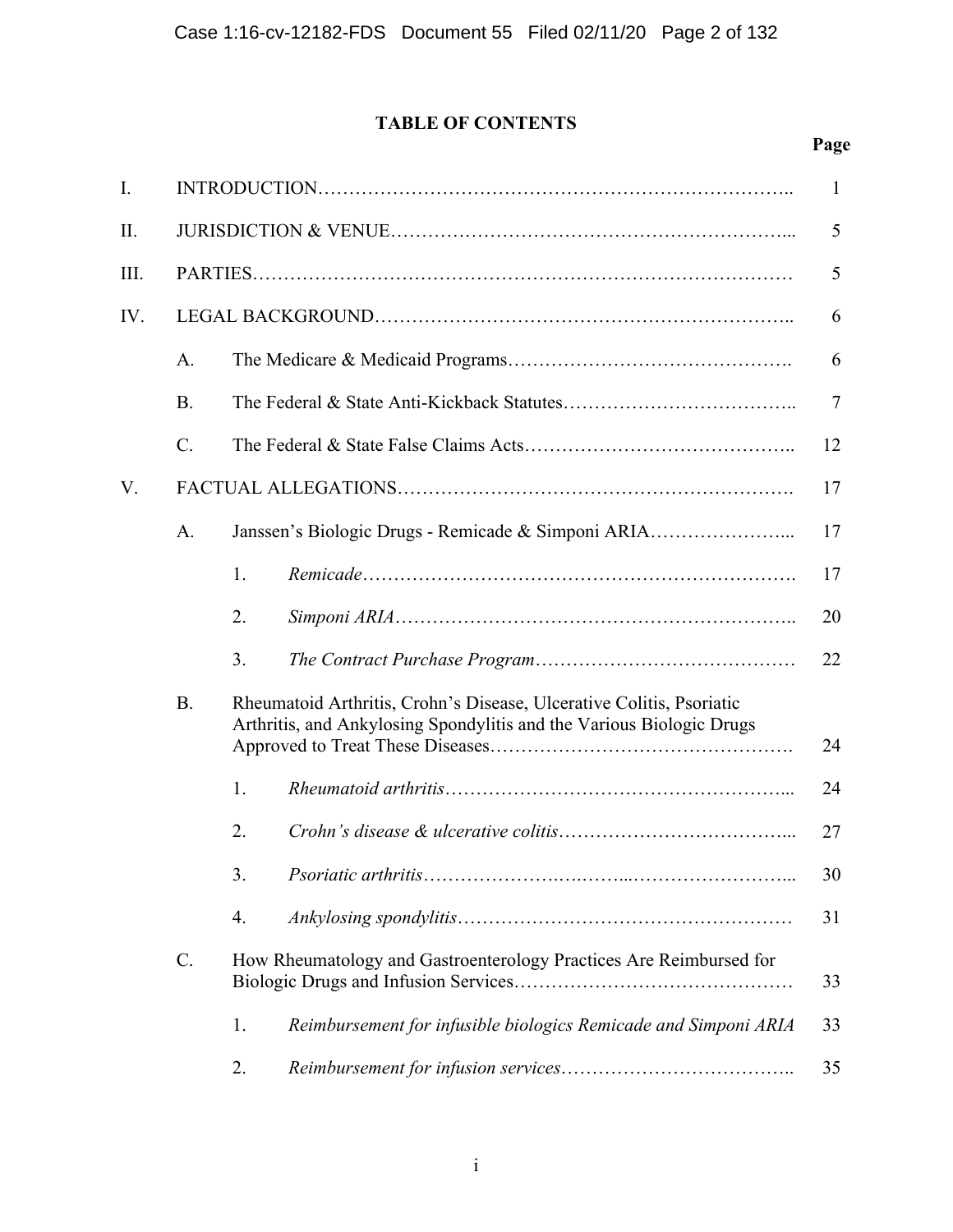|    | 3. |                                                                                                                                                                                                                                                                      | 36 |
|----|----|----------------------------------------------------------------------------------------------------------------------------------------------------------------------------------------------------------------------------------------------------------------------|----|
| D. |    | Janssen Provided Free Business Advisory Services to Induce Physicians<br>to Prescribe and Infuse Remicade and Simponi ARIA                                                                                                                                           | 37 |
|    | 1. | Janssen employed a team of Area Business Specialists who<br>focused predominately on growing sales of Remicade and Simponi<br>ARIA by providing business advice and support to prescribers                                                                           | 39 |
|    | 2. | Janssen arranged and paid for outside business consultants to<br>advise and support the infusion businesses run by its top Remicade                                                                                                                                  | 43 |
|    | 3. | Janssen helped rheumatology and gastroenterology physician<br>practices across America establish in-office infusion businesses                                                                                                                                       | 45 |
|    | 4. | After helping physician practices establish in-office infusion suites,<br>Janssen regularly provided free business operations and practice<br>management services to induce physicians to prescribe and infuse                                                       | 51 |
|    | 5. | The free business advisory services and support Janssen regularly<br>provided to rheumatology and gastroenterology practices had                                                                                                                                     | 89 |
|    | 6. | One of Janssen's principal objectives in providing free business<br>operations and practice management services was to induce<br>physicians to prescribe and infuse Remicade and Simponi ARIA<br>in patients, including Medicare and Medicaid beneficiaries          | 92 |
|    | 7. | Physicians who received Janssen's free services infused Remicade<br>and Simponi ARIA in Medicare and Medicaid beneficiaries and<br>falsely certified to the government health care programs that the<br>related claims for payment complied with the Federal AKS and | 94 |
|    | 8. | Janssen knew that providing free business advisory services and<br>support to induce sales of Remicade and Simponi ARIA violated the                                                                                                                                 | 96 |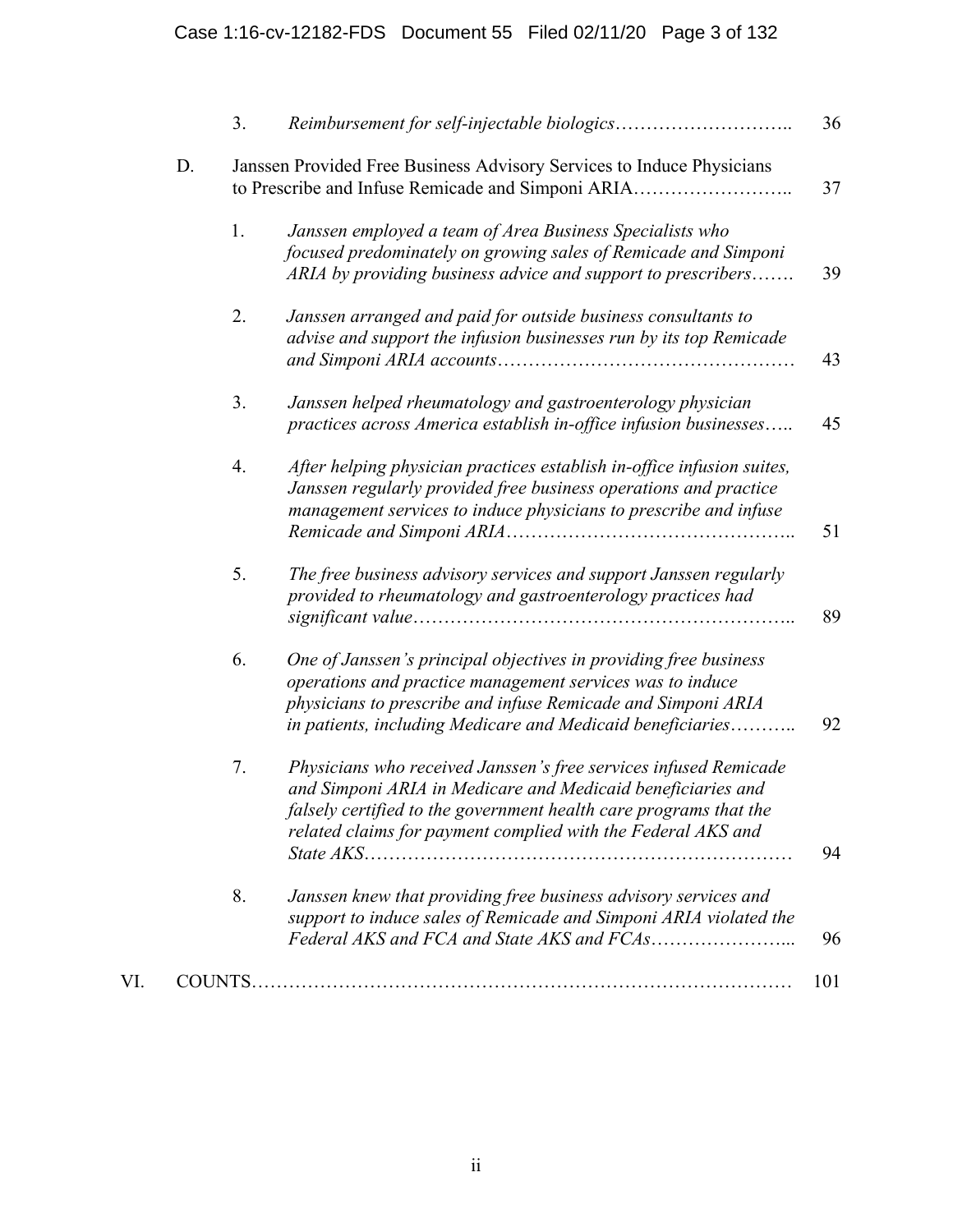### Case 1:16-cv-12182-FDS Document 55 Filed 02/11/20 Page 4 of 132

1. Plaintiff relator Julie Long ("Relator") brings this action on behalf of the United States of America as well as the State of California, the State of Colorado, the State of Connecticut, the State of Delaware, the District of Columbia, the State of Florida, the State of Georgia, the State of Hawaii, the State of Illinois, the State of Indiana, the State of Iowa, the State of Louisiana, the Commonwealth of Massachusetts, the State of Michigan, the State of Minnesota, the State of Montana, the State of Nevada, the State of New Jersey, the State of New York, the State of North Carolina, the State of Oklahoma, the State of Rhode Island, the State of Tennessee, the State of Texas, the State of Vermont, the Commonwealth of Virginia, and the State of Washington (collectively, the "Plaintiff States") against Janssen Biotech, Inc. ("Janssen" or "the Company") for violations of the federal False Claims Act, 31 U.S.C. §§ 3729 *et seq.* (the "Federal FCA"), and the Plaintiff States' false claims statutes (collectively, the "State FCAs") to recover all damages, civil penalties and all other recoveries provided for under these statutes.

### **I. INTRODUCTION**

2. Medicare and Medicaid rely upon treatment providers to exercise independent judgment and focus solely on the best interests of the patients in making treatment decisions. When a physician selects a treatment course because of some personal financial benefit, that decision is not necessarily in the patient's best interests. Kickback schemes corrupt the integrity of every treatment decision influenced by the scheme because remuneration given to those who make such decisions frequently results in a drug or service being provided that is medically unnecessary, less effective than other drugs or services, of poor quality, and/or harmful to a vulnerable patient population.

3. To protect patients and the government health care programs from the corrupting influence of remuneration in cash or kind to medical providers, the federal government enacted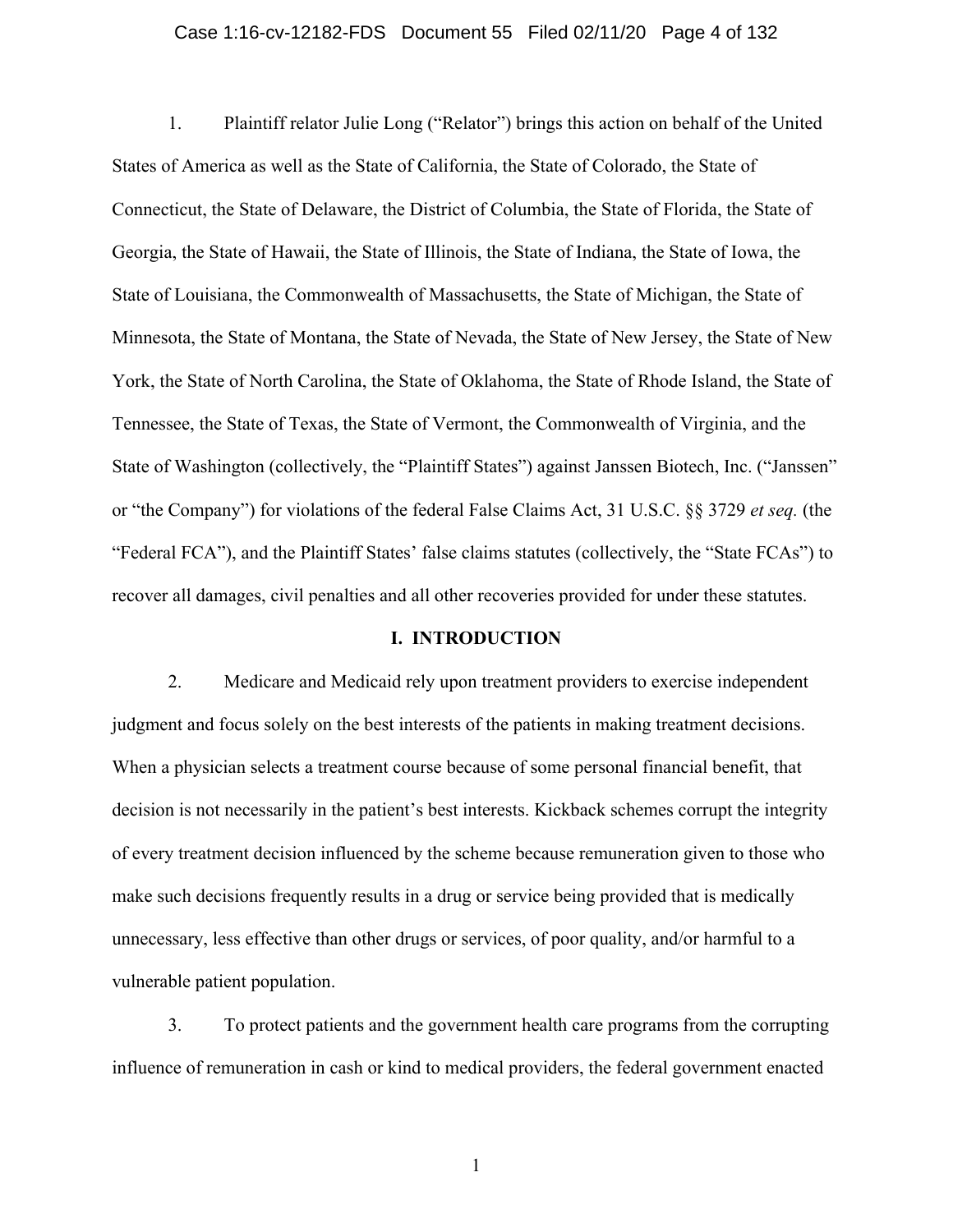### Case 1:16-cv-12182-FDS Document 55 Filed 02/11/20 Page 5 of 132

the Anti-Kickback Statute, 42 U.S.C. § 1320a-7b (the "Federal AKS"), which prohibits the payment of kickbacks in any form to providers who treat patients insured by a federal health care program. Like the federal government, most of the Plaintiff States have enacted anti-kickback statutes (collectively, the "State AKS").

4. In addition, falsely certifying compliance with the Federal AKS in connection with claims submitted to a federal health care program is actionable under the Federal FCA. Similarly, falsely certifying compliance with the Federal AKS and State AKS in connection with claims submitted to the state-administered Medicaid programs is actionable under the State FCAs.

5. The Federal and State FCA violations alleged herein arise from Janssen's longrunning, nationwide kickback scheme that the Company employed to induce health care providers to prescribe and administer via infusion two different biologic therapy drugs, Remicade and Simponi ARIA, to patients, many of whom are Medicare and Medicaid beneficiaries, with rheumatoid arthritis, Crohn's disease, ulcerative colitis, psoriatic arthritis, ankylosing spondylitis or other diseases. Janssen's kickbacks were in the form of valuable business advisory services that the Company regularly provided free of charge to rheumatology and gastroenterology practices throughout the country to help the practices establish infusion suites (so the practices would directly administer Remicade and Simponi ARIA infusions) and then, once opened, to help the practices operate the infusion businesses more efficiently and profitably (so the practices would grow their infusion businesses by prescribing and infusing more Remicade and/or Simponi ARIA).

6. These practice management services that Janssen provided to its top rheumatology and gastroenterology practice accounts were valuable, as demonstrated by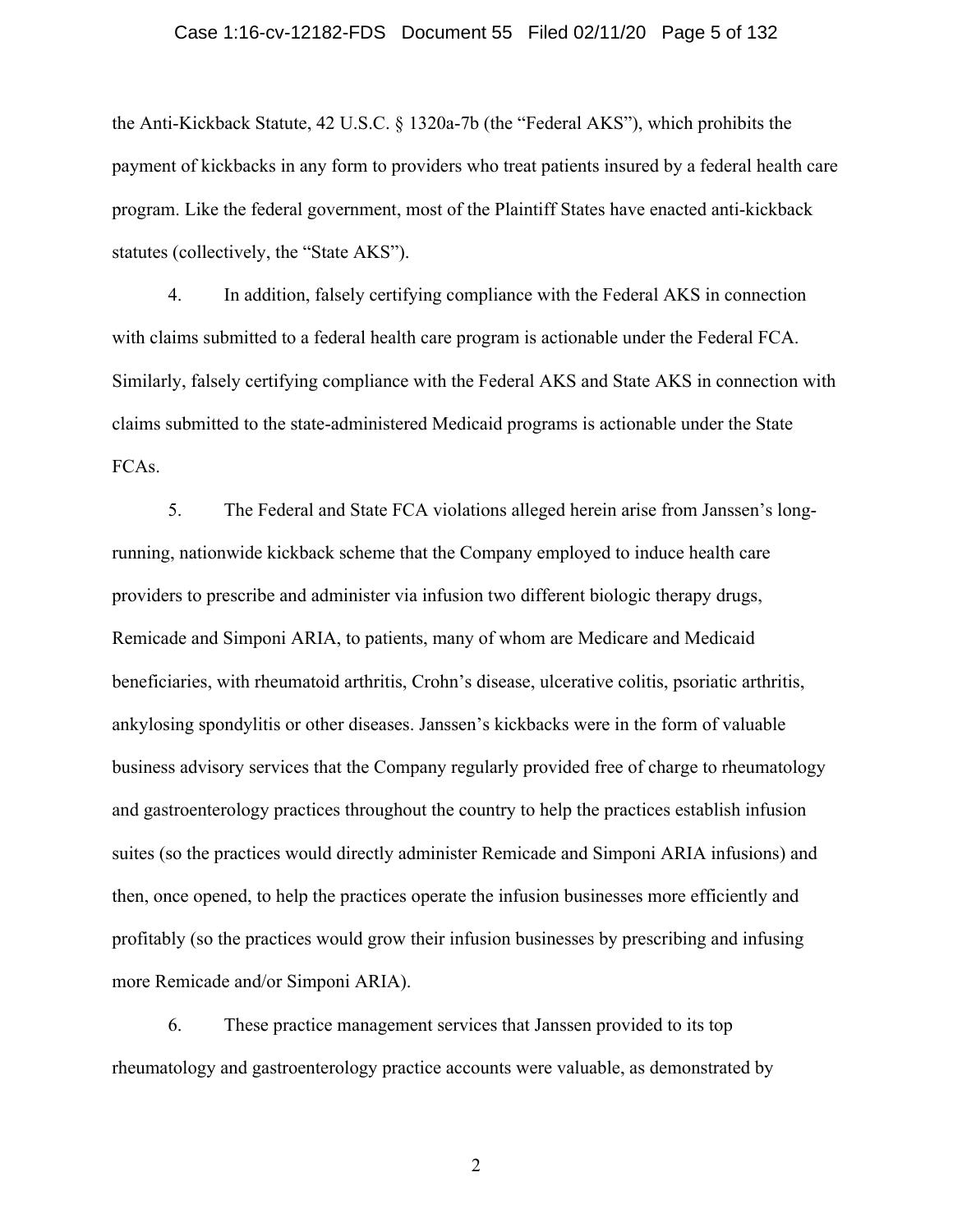### Case 1:16-cv-12182-FDS Document 55 Filed 02/11/20 Page 6 of 132

physicians' demand for the services, the positive impact the services had on the physician practices' infusion businesses, and as also demonstrated by the normal market price of these services – over \$1,200 per consultative session.

7. Janssen effectively became a business partner to rheumatology and gastroenterology practices, helping these practices establish, operate and grow their infusion businesses so they would continue using and buying Remicade and Simponi ARIA. In fact, Janssen told the rheumatology and gastroenterology practices that "we want to partner with you in your infusion business operations to help make your infusion service line seamless." Janssen used this corrupting and illegal strategy because once physician practices became invested in and profited from the "infusion business model" they desired and indeed became reliant upon the substantial revenue received from infusing Remicade and Simponi ARIA, which they could not obtain by prescribing competing drugs that the patients can self-administer at home.

8. Janssen's free practice management and business advisory services helped rheumatology and gastroenterology practices by educating and advising them how to grow and how to maximize the revenue from their infusion businesses while lowering their overhead costs. This in turn induced the practices to continue prescribing and infusing Janssen's products rather than less lucrative biologic drugs delivered more conveniently (and less expensively) through subcutaneous injection or through tablets. By providing physician practices free business support, Janssen likewise induced physicians to prescribe its infusion drugs rather than competing infusible medicines offered by manufacturers that complied with the law and did not provide these valuable services. As such, Janssen's kickback scheme induced hundreds if not thousands of health care providers to disregard their patients' best interests and self-servingly prescribe and administer Remicade and Simponi ARIA infusion therapy to patients, including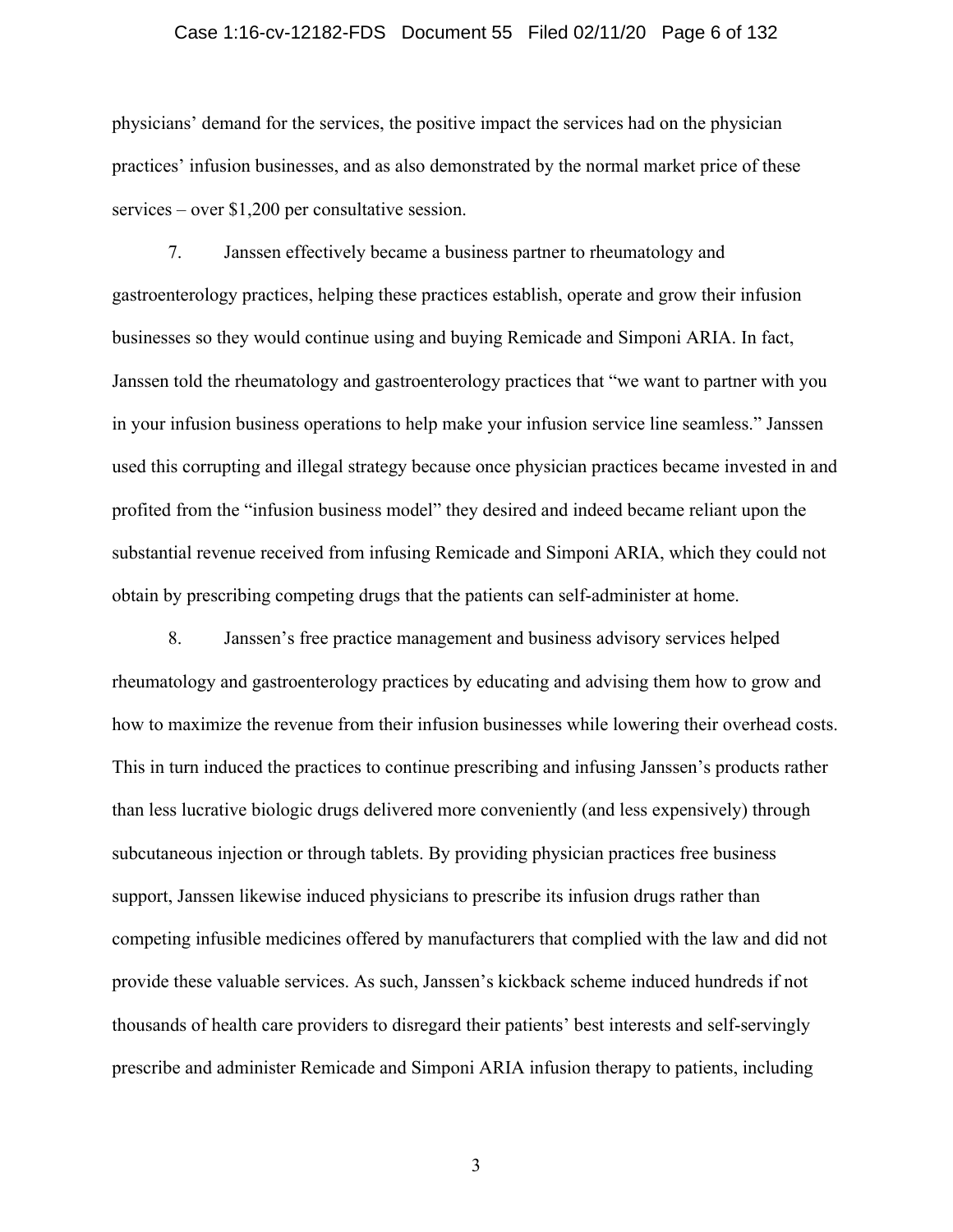### Case 1:16-cv-12182-FDS Document 55 Filed 02/11/20 Page 7 of 132

tens of thousands of Medicare and Medicaid beneficiaries, in order to maximize the profit from their infusion businesses.

9. This scheme corrupted rheumatologists' and gastroenterologists' treatment decisions for more than a decade and correspondingly caused the federal and state governments to pay for countless Remicade and Simponi ARIA infusion treatments tainted by Janssen's illegal marketing scheme.

10. Janssen's kickback scheme helped the Company generate billions of dollars in sales of Remicade and Simponi ARIA – including annual sales of over \$1 billion from the treatment of approximately 60,000 Medicare beneficiaries (making it one of Medicare's top expenses). The federal and state governments have accordingly paid hundreds of millions of dollars to physician practices for infusion services that were in fact ineligible for reimbursement.

11. In addition to the substantial economic harm caused to the public fisc, Janssen's scheme also harmed unsuspecting patients suffering from rheumatoid arthritis, Crohn's disease, ulcerative colitis or other painful and often debilitating diseases. Janssen knowingly caused physicians to disregard the patients' best interests by inducing the physicians to prescribe a biologic treatment that required the patients to travel to an infusion suite—which Janssen helped establish and effectively helped operate—every eight weeks to sit for a two-hour infusion (Remicade) or 30-minute infusion (Simponi ARIA) instead of prescribing a less-profitable biologic drug that might have been more effective and appropriate for the patient and could have been self-administered in minutes in the comfort and privacy of the patient's home. These patients were subjected to Remicade and Simponi ARIA infusions as a result of orders from health care providers that were based on undisclosed financial, rather than independent clinical, considerations.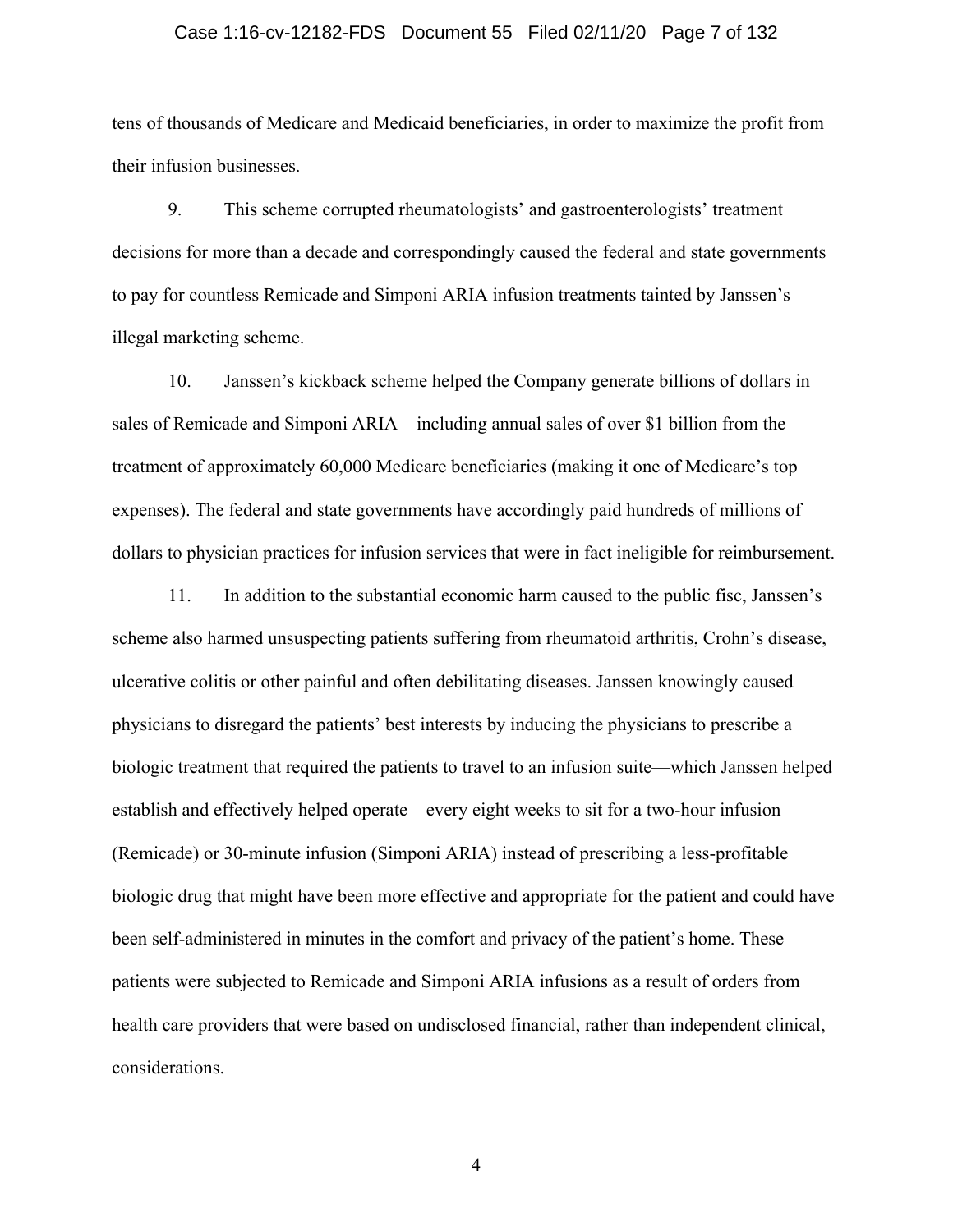### **II. JURISDICTION & VENUE**

12. Jurisdiction is founded upon the Federal FCA, 31 U.S.C. §§ 3729 *et seq*., specifically 31 U.S.C. §§ 3732(a) & (b) and also 28 U.S.C. §§ 1331 & 1345. The Court may exercise personal jurisdiction over Janssen because it transacts business in this District and engaged in the alleged illegal activities and practices in this District.

13. Venue in the District of Massachusetts is appropriate under 31 U.S.C. § 3732(a), in that many of the acts complained of took place in this District.

#### **III. PARTIES**

14. The United States is a real party in interest to the claims in this action. Through the Department of Health and Human Services ("HHS") and the Centers for Medicare & Medicaid Services ("CMS"), the United States administers the Medicare and Medicaid programs.

15. The State of California, the State of Colorado, the State of Connecticut, the State of Delaware, the District of Columbia, the State of Florida, the State of Georgia, the State of Hawaii, the State of Illinois, the State of Indiana, the State of Iowa, the State of Louisiana, the Commonwealth of Massachusetts, the State of Michigan, the State of Minnesota, the State of Montana, the State of Nevada, the State of New Jersey, the State of New York, the State of North Carolina, the State of Oklahoma, the State of Rhode Island, the State of Tennessee, the State of Texas, the State of Vermont, the Commonwealth of Virginia, and the State of Washington are real parties in interest to the claims in this action. The Plaintiff States administer their respective Medicaid programs and agencies.

16. Plaintiff relator Julie Long worked as an Area Business Specialist for Janssen from 2003 to February 2016, advising and assisting physician practices with, among other things,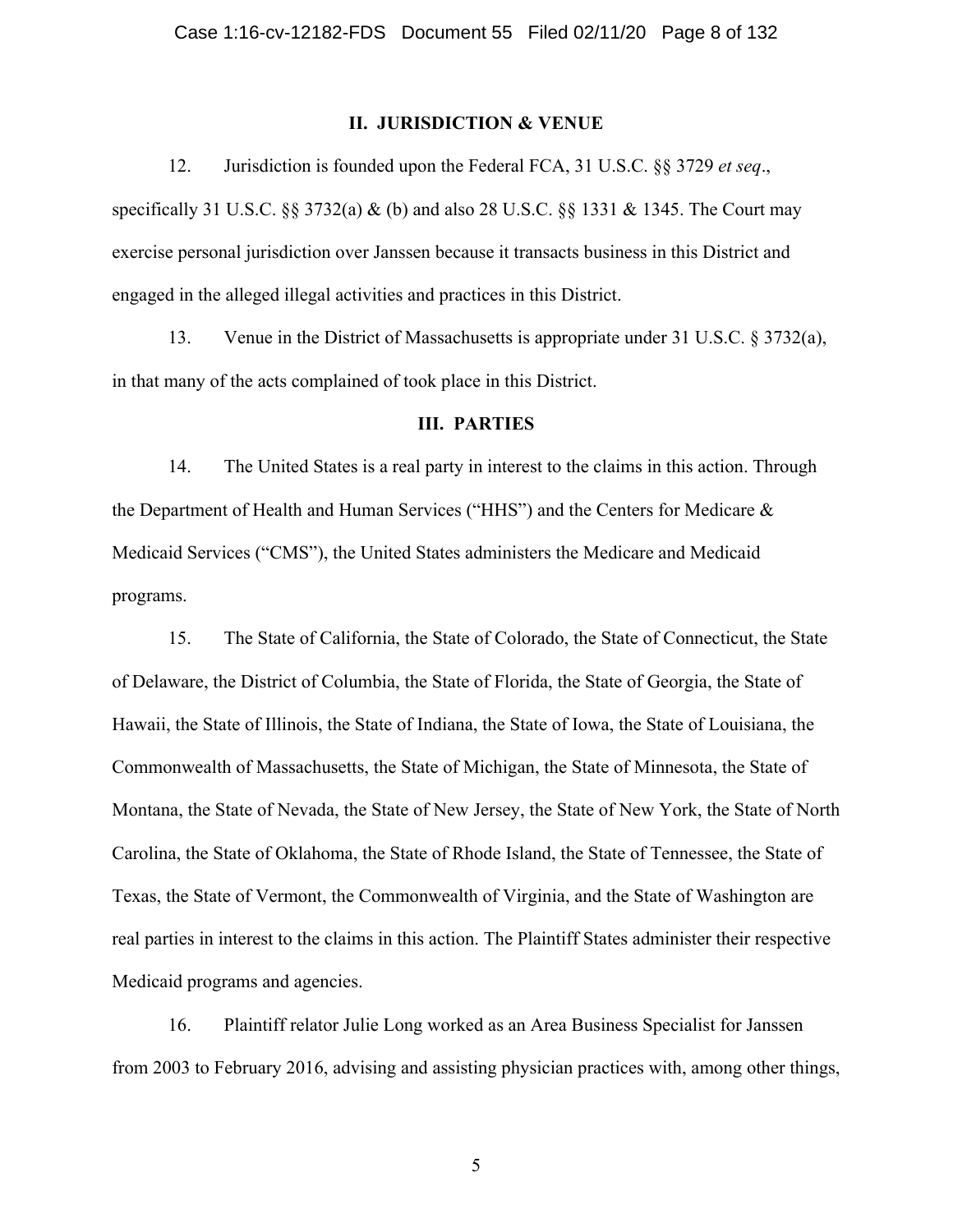### Case 1:16-cv-12182-FDS Document 55 Filed 02/11/20 Page 9 of 132

establishing and operating in-office infusion suites where Remicade and Simponi ARIA infusions were administered. In February 2016, Relator left Janssen to accept a sales position at another pharmaceutical manufacturer. For approximately ten years before joining Janssen, Relator worked as a sales representative for two other drug companies. Relator was a nurse before working in pharmaceutical sales. The allegations in this complaint are based upon information and knowledge that Relator obtained while she worked at Janssen. Based on discussions with former colleagues and her review of information, including online job postings for Area Business Specialist positions at Janssen, Relator believes Janssen was still engaged in the kickback scheme alleged herein at the time Relator commenced this action on October 28, 2016. Relator also believes that Janssen may still currently be providing many of the free business operations/practice management services that are at the center of this action.

17. Defendant Janssen Biotech, Inc. (f/k/a Centocor Ortho Biotech Inc. and Centocor, Inc.) is a manufacturer and seller of pharmaceutical products. As relevant here, Janssen manufactures and sells the biopharmaceuticals Remicade and Simponi ARIA. Janssen is a Pennsylvania corporation and maintains its headquarters at 800 Ridgeview Road in Horsham, Pennsylvania. Janssen is a wholly-owned subsidiary of Johnson & Johnson ("JNJ").

#### **IV. LEGAL BACKGROUND**

### **A. The Medicare & Medicaid Programs**

18. *Medicare* is a federal program that provides federally subsidized health insurance for persons who are 65 or older or are disabled. *See* 42 U.S.C. §§ 1395 *et seq*. Medicare Part A generally covers inpatient hospital services and services for patients with end-stage renal disease (ESRD). Part B of the Medicare program provides supplemental benefits to participants to cover, among other things, physician services and prescription drugs. *See generally id.* §§ 1395j -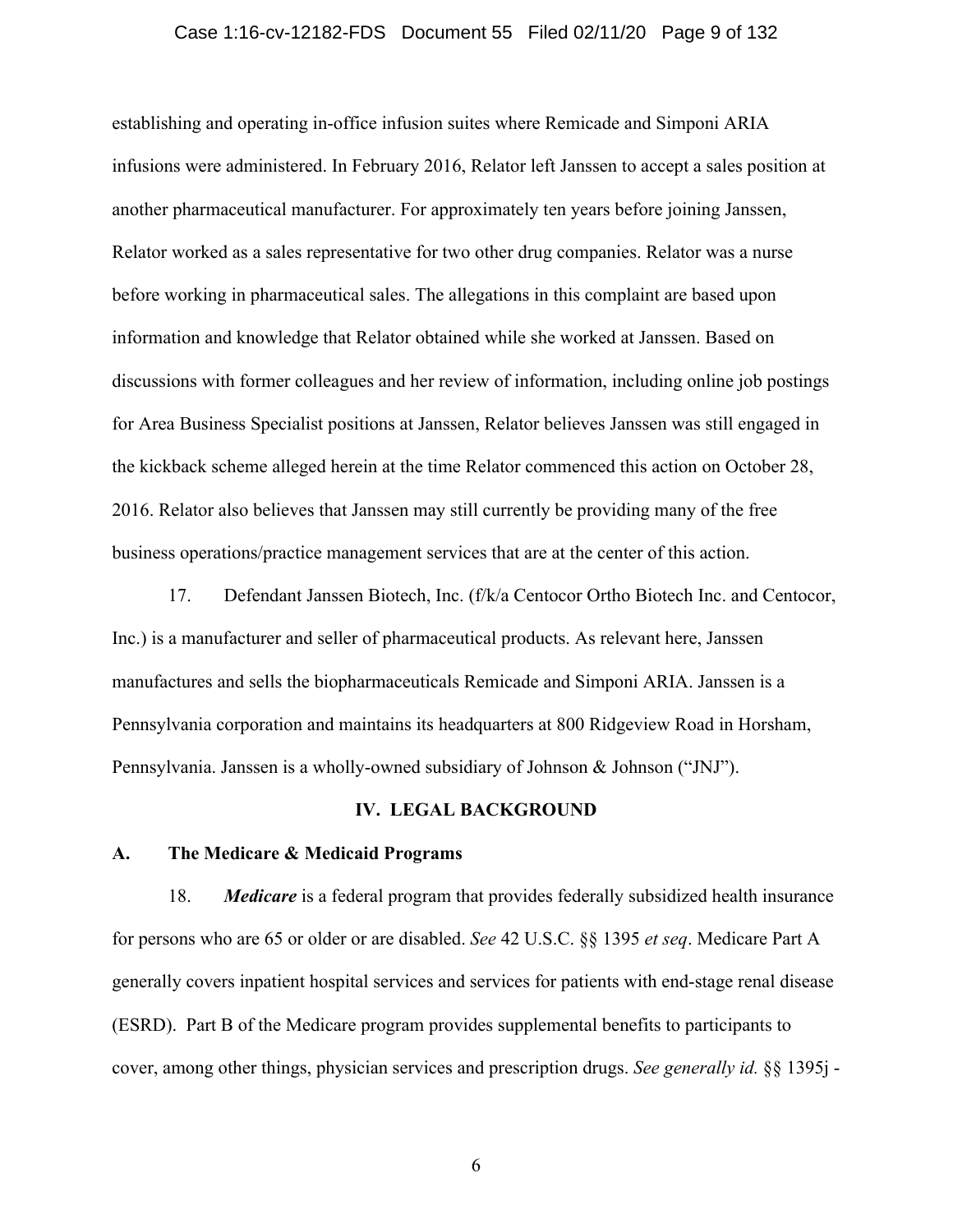### Case 1:16-cv-12182-FDS Document 55 Filed 02/11/20 Page 10 of 132

1395w-4. Medicare Part C allows for private companies to offer Medicare Advantage plans that include, at a minimum, all benefits covered by Parts A and B. Medicare pays a fixed monthly amount per beneficiary (capitation payment) to the private companies that offer Medicare Advantage plans. Part D of the Medicare program, which was enacted as part of the Medicare Prescription Drug, Improvement, and Modernization Act of 2003, Pub. L. No. 108-173, provides prescription drug benefits for Medicare beneficiaries. All persons enrolled in Medicare Part B or a Part C Medicare Advantage plan are eligible to enroll in a prescription drug plan under Part D. HHS, through CMS, contracts with private companies to administer prescription drug plans. These companies, in turn, enter into subcontracts with pharmacies to provide drugs to the Medicare Part D beneficiaries enrolled in their plans.

19. *Medicaid* is a joint federal-state program that provides health care benefits for certain groups, primarily the poor and disabled. The federal portion of each state's Medicaid payment, known as the Federal Medical Assistance Percentage ("FMAP"), is based on the state's per capita income compared to the national average. *See* 42 U.S.C. § 1396d(b). The FMAP currently ranges from approximately 50% to 76%, depending on the state.

### **B. The Federal & State Anti-Kickback Statutes**

20. The primary purpose of the Federal AKS, 42 U.S.C. § 1320a-7b(b), is to protect patients and the federal health care programs from the corruptive influence of kickbacks and bribes on treatment decisions. The Medicare and Medicaid programs rely upon physicians to provide treatment that is medically necessary and appropriate. When a drug company, like Janssen, pays kickbacks or bribes to induce a physician to use its products, it taints physicians' decisions and compromises the integrity of the physician-patient relationship.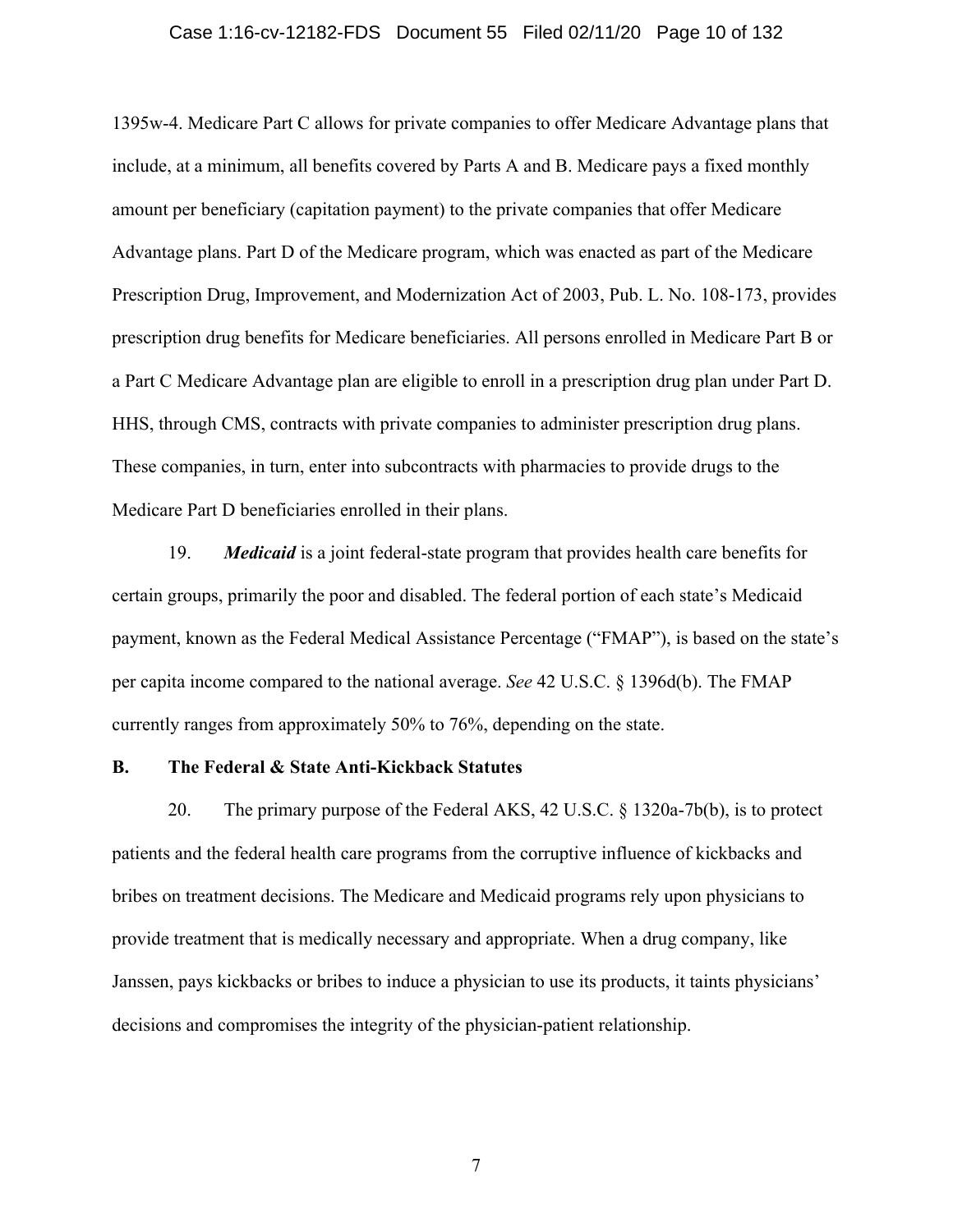### Case 1:16-cv-12182-FDS Document 55 Filed 02/11/20 Page 11 of 132

21. To protect patients and the government health care programs from medically unnecessary treatment, treatment of inferior quality, and harmful treatment, Congress enacted the Federal AKS in 1972, barring the payment of kickbacks to physicians. *See* Social Security Amendments of 1972, Pub. L. No. 92-603, §§ 242(b) & (c). Congress subsequently strengthened the statute in 1977 and again in 1987 to ensure that kickbacks disguised as legitimate transactions do not evade its reach. *See* Medicare-Medicaid Antifraud and Abuse Amendments, Pub. L. No. 95-142; Medicare and Medicaid Patient Program Protection Act of 1987, Pub. L. No. 100-93. Additionally, the AKS was "intended to strengthen the capability of the Government to detect, prosecute, and punish fraudulent activities under the [M]edicare and [M]edicaid programs, ... because fraud and abuse among practitioners ... is relatively difficult to prove and correct." *U.S. ex rel. Bawduniak v. Biogen IDEC*, Civ. No.12-10601, 2018 WL 1996829, at \*2 (D. Mass. Apr. 27, 2018) (quoting H.R. Rep. No. 95-393, at 1, 27 (1977)).

22. Violation of the Federal AKS is a felony punishable by fines and imprisonment and can also result in exclusion from participation in federal health care programs. *See* 42 U.S.C.  $\S$ § 1320a-7b(b)(2) & (7).

23. Specifically, the Federal AKS makes it illegal for individuals or entities to "knowingly and willfully offer[] or pay[] remuneration (including any kickback, bribe, or rebate) directly or indirectly, overtly or covertly, in cash or in kind to any person to induce such person ... to purchase, ... order, ... or recommend purchasing ... or ordering any good ... service or item for which payment may be made in whole or in part under a Federal health care program." 42 U.S.C. § 1320a-7b(b)(2).

24. Most of the Plaintiff States have likewise enacted an anti-kickback law that prohibits the payment or acceptance of kickbacks in connection with the purchase or ordering of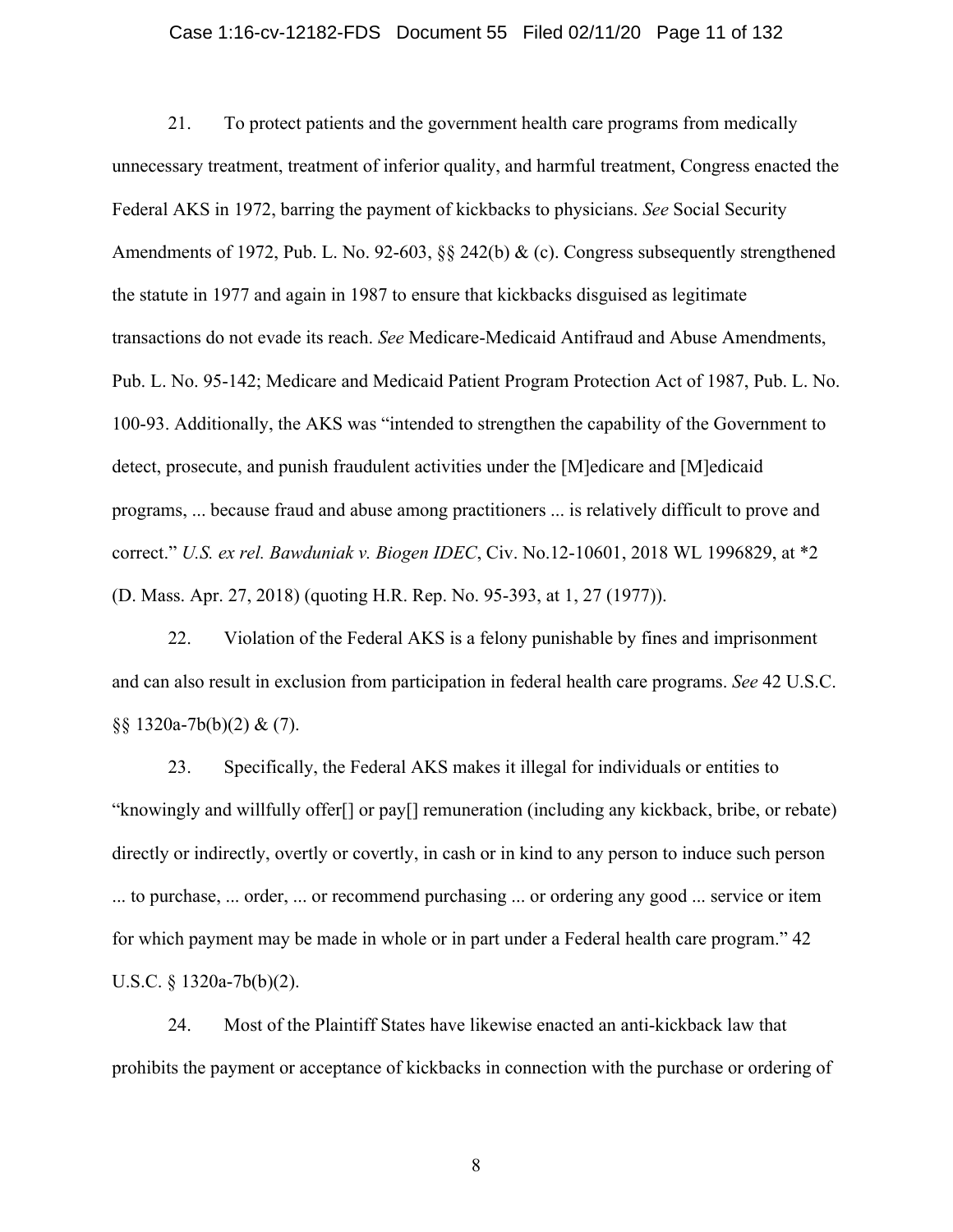goods or the provision of any services covered by their Medicaid programs. *See* Cal. Welf. & Inst. Code § 14107.2; Colo. Rev. Stat. § 24-31-809; Conn. Gen. Stat. §§ 53a-161c & 53a-161d; Del. Code tit. 31 § 1005; D.C. Code §§ 4-802(c) & (d); Fla. Stat. § 409.920(2)(a)(5); Ga. Code § 49-4-146.1; Haw. Rev. Stat. § 346-43.5; 305 Ill. Comp. Stat. 5/8A-3; Ind. Code § 12-15-24-2; Iowa Medicaid Provider Agmt. (requiring participating providers to adhere to applicable federal laws); La. Rev. Stat. § 46:438.2; Mass. Gen. Laws ch. 118E, § 41; Mich. Comp. Laws § 400.604; Minn. R. §§ 9505.2165-4(C) & 5221.0700; Mont. Code § 45-6-313(1)(b); Nev. Rev. Stat. § 422.560; Nev. Medicaid Services Manual ch. 3303.1A; N.J. Stat. § 30:4D-17(c); 18 N.Y. Codes, Rules & Regs. § 515.2(b)(5); N.Y. Soc. Serv. Law §§ 366-d & 366-f; N.C. Gen Stat. §§ 108A-63(g) & (h); Okla. Stat. tit. 56, § 1005(A)(6); R.I. Gen. Laws § 40-8.2-3(a)(2); Tenn. Rules and Reg. § 1200-13-13-.08; Tex. Hum. Res. Code §§ 32.039(b) & 36.002(5); Tex. Penal Code § 35A.02(a)(5); Tex. Occ. Code § 102.001; 1 Tex. Admin. Code § 371.27; Vt. Medicaid Provider Manual and Provider Agmt. (requiring participating providers to adhere to applicable federal laws); Va. Code § 32.1-315; and Wash. Rev. Code § 74.09.240.

25. Free practice management and business advisory services provided by a drug company to physicians to induce them to prescribe the company's products to Medicare and Medicaid beneficiaries constitute illegal remuneration under the Federal AKS and State AKS.

26. To be eligible to participate in the Medicare program and be reimbursed for treatment provided to Medicare beneficiaries, providers are required to enter into a provider agreement in which the provider makes the following certification:

I agree to abide by the Medicare laws, regulations and program instructions that apply to this supplier. The Medicare laws, regulations, and program instructions are available through the Medicare contractor. I understand that payment of a claim by Medicare is conditioned upon the claim and the underlying transaction complying with such laws, regulations, and program instructions (including, but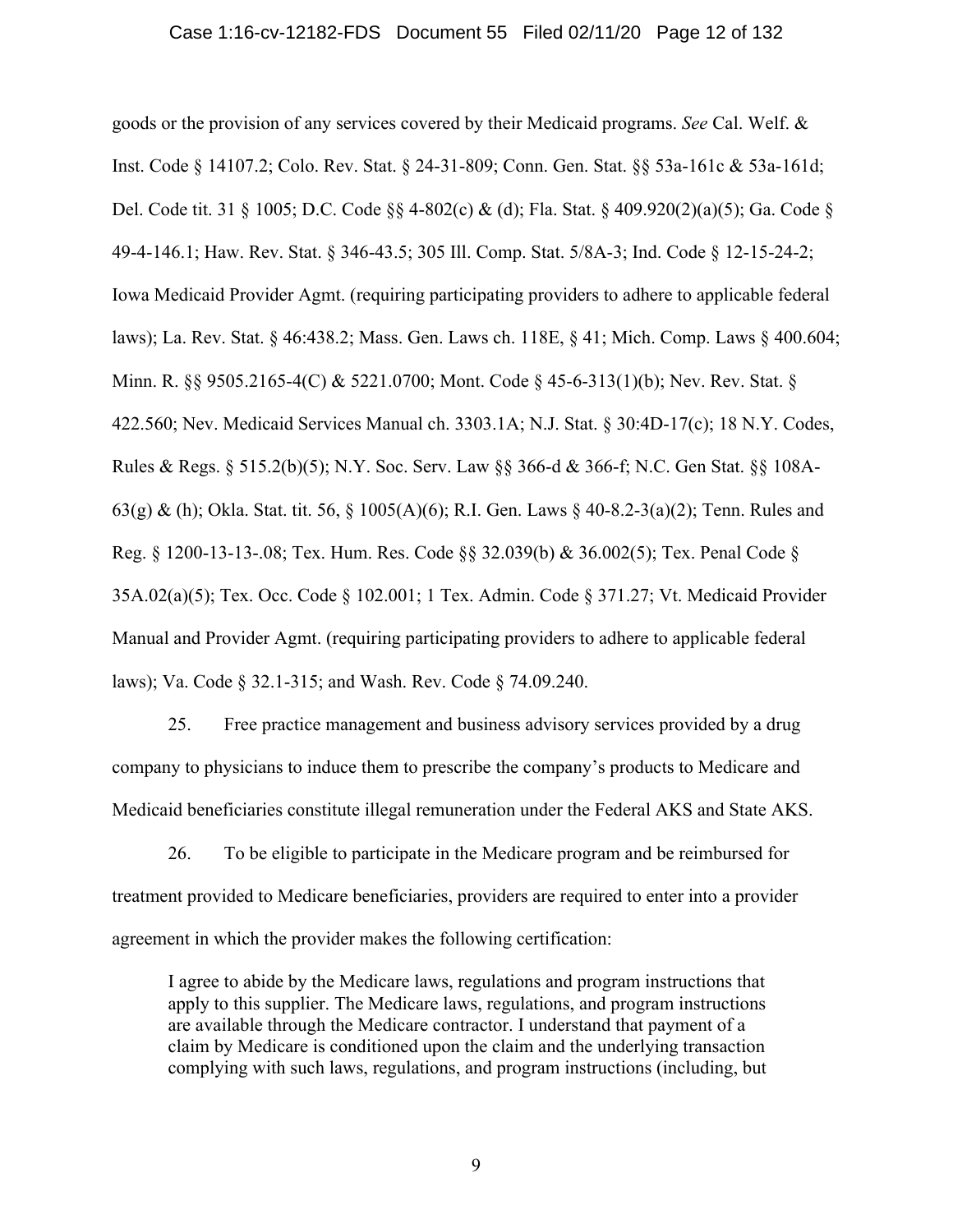### Case 1:16-cv-12182-FDS Document 55 Filed 02/11/20 Page 13 of 132

not limited to, the Federal anti-kickback statute and the Stark law), and on the supplier's compliance with all applicable conditions of participation in Medicare.

Medicare Enrollment Application (CMS-855B).

27. Likewise, providers participating in the Medicaid program are required to sign enrollment agreements with the states. Although there are variations in each state's Medicaid provider agreement, all of these agreements require that the provider comply with all state and federal laws, including the State AKS, Federal AKS, and Medicaid regulations, in billing the state Medicaid program for drugs and services furnished to Medicaid beneficiaries.

28. On each Form CMS-1500 submitted to Medicare or Medicaid for payment for drugs and services furnished to beneficiaries, a provider certifies, among things, that the claim "complies with all applicable Medicare and/or Medicaid laws, regulations, and program instructions for payment including but not limited to the Federal anti-kickback statute":

In submitting this claim for payment from federal funds, I certify that: 1) the information on this form is true, accurate and complete; 2) I have familiarized myself with all applicable laws, regulations, and program instructions, which are available from the Medicare contractor; … 4) this claim, whether submitted by me or on my behalf by my designated billing company, complies with all applicable Medicare and/or Medicaid laws, regulations, and program instructions for payment including but not limited to the Federal anti-kickback statute and Physician Self-Referral law (commonly known as Stark law); 5) the services on this form were medically necessary and personally furnished by me or were furnished incident to my professional service by my employee under my direct supervision, except as otherwise expressly permitted by Medicare or TRICARE ...

29. Accordingly, compliance with the Federal AKS is a material condition of payment for Medicare and Medicaid claims. Similarly, compliance with the Federal AKS and State AKS are material conditions of payment for Medicaid claims. Claims for payment for drugs and services that are tainted by illegal kickbacks are not authorized to be paid by Medicare and Medicaid and thus constitute claims that are both legally and factually false.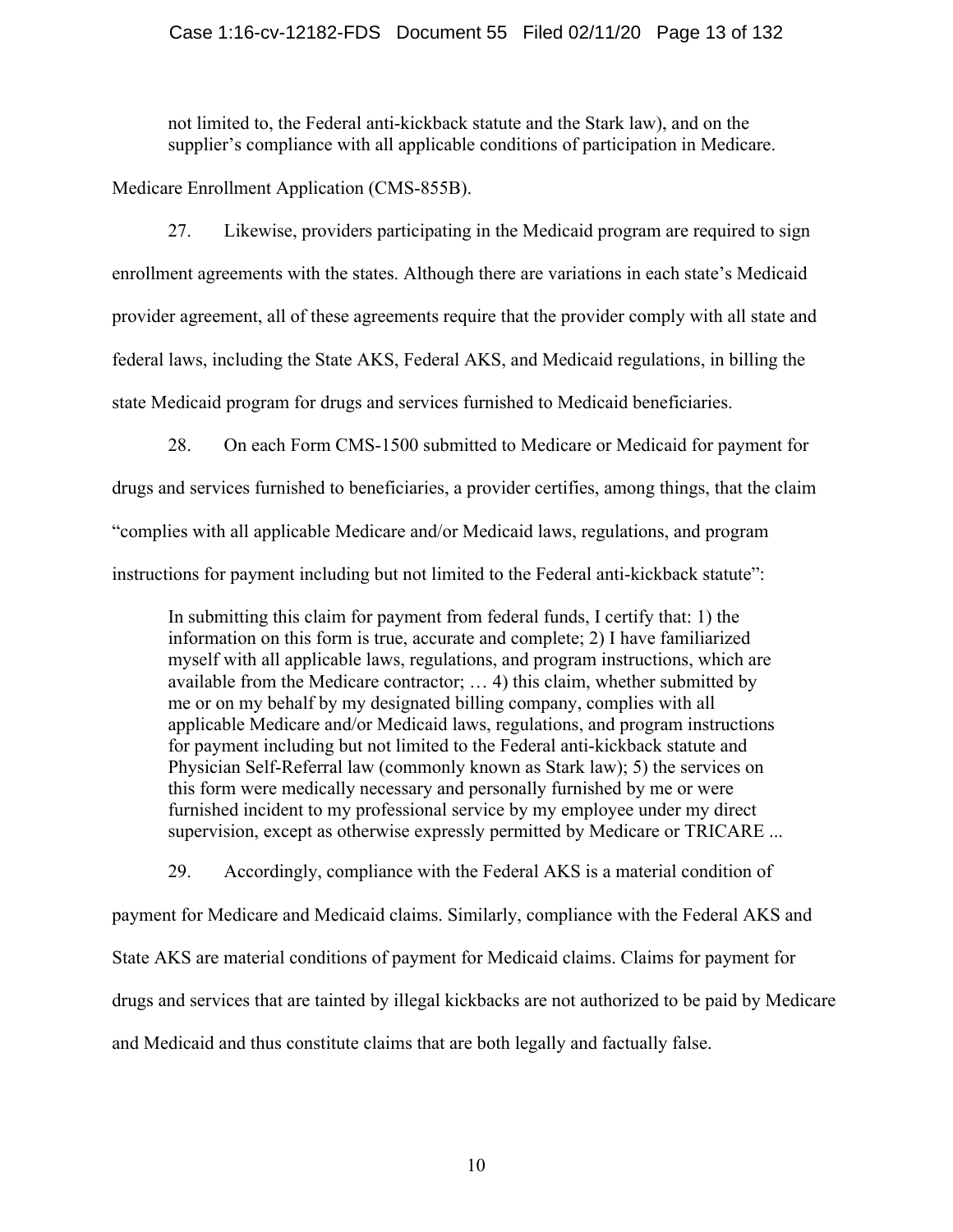### Case 1:16-cv-12182-FDS Document 55 Filed 02/11/20 Page 14 of 132

30. In addition to the various laws and regulations all pharmaceutical companies must comply with, the federal government offers industry guidance in an effort to police the marketing activities of the pharmaceutical industry. For instance, the Office of the Inspector General of the Department of Health and Human Services ("HHS-OIG") issued "Special Fraud Alerts" in 1994 explaining that:

In recent years, prescription drug companies in the United States have increased their marketing activities among providers, patients and suppliers such as pharmacies. Many prescription drug marketing activities go far beyond traditional advertising and educational contacts. Physicians, suppliers and, increasingly, patients are being offered valuable, non‐medical benefits in exchange for selecting specific prescription drug brands. Traditionally, physicians and pharmacists have been trusted to provide treatments and recommend products in the best interest of the patient. In an era of aggressive drug marketing, however, patients may now be using prescription drug items, unaware that their physician or pharmacist is being compensated for promoting the selection of a specific product. …

59 Fed. Reg. at 65,376 (Dec. 19, 1994). HHS-OIG has also specifically warned that free training

for a physician's office staff in areas such as management techniques and CPT coding are

suspect incentive arrangements that violate the Federal AKS if one of the purposes of the

incentive is to influence a physician's medical decision regarding the treatment ordered for a

Medicare or Medicaid patient. *See id.* As the government has observed:

A marketing program that is illegal under the anti‐kickback statute may pose a danger to patients because the offering or payment of remuneration may interfere with a physician's judgment in determining the most appropriate treatment for a patient. Further, where the patient is a Medicaid beneficiary, these drug marketing practices may increase the Federal government's costs of reimbursing suppliers for the products. …

### *Id.*

31. Thereafter, in April 2002, HHS-OIG issued its Compliance Program Guidance for Pharmaceutical Manufacturers, a document meant to provide an overview of the fundamental elements of a pharmaceutical manufacturer compliance plan, which identifies and discusses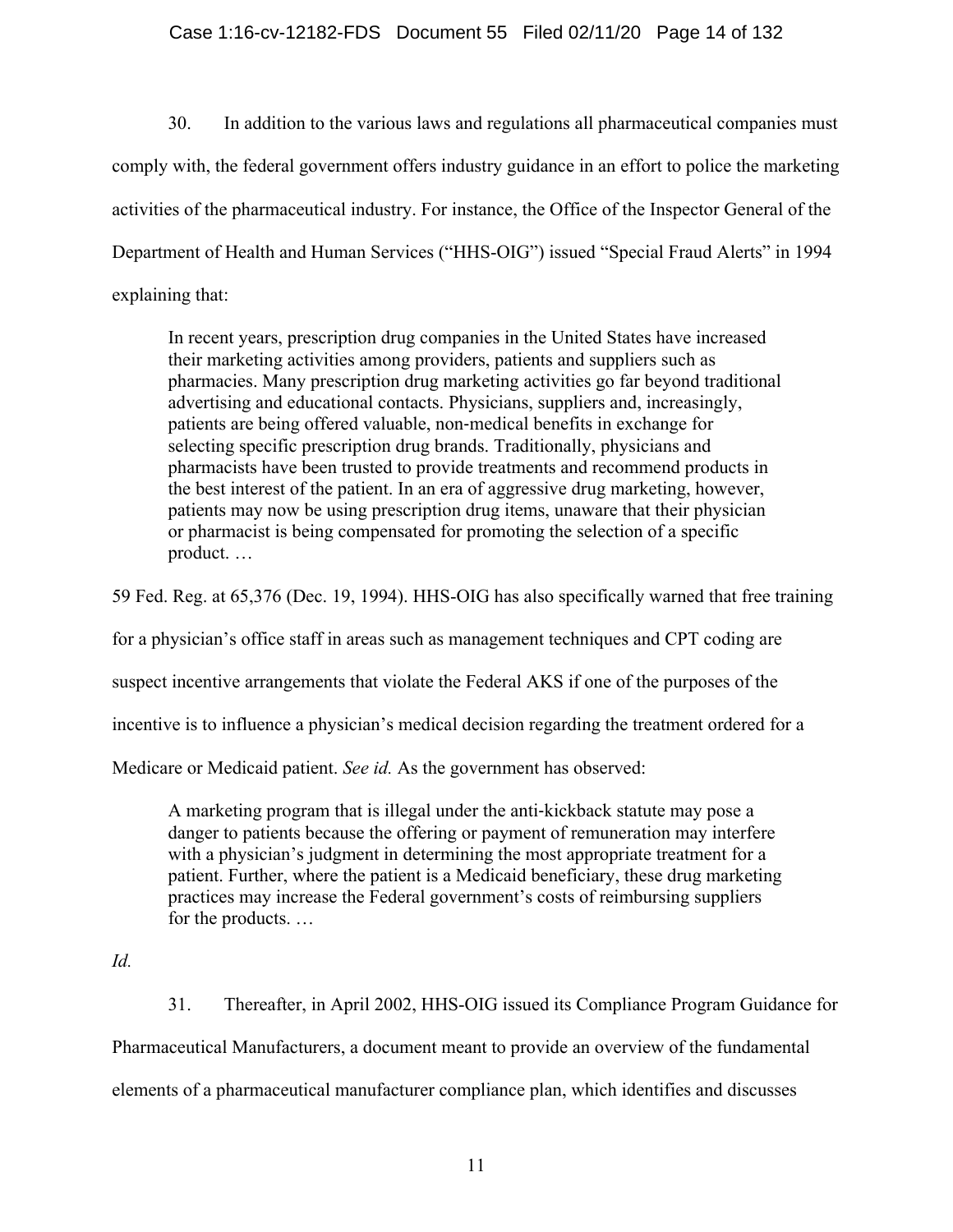### Case 1:16-cv-12182-FDS Document 55 Filed 02/11/20 Page 15 of 132

specific risk areas. HHS-OIG advised that "[a]nytime a pharmaceutical manufacturer provides anything of value to a physician who might prescribe the manufacturer's product the manufacturer should examine whether it is providing a tangible benefit to the physician with the intent to induce or reward referrals." HHS-OIG Guidance to Pharmaceutical Manufacturers (Apr. 2002) at 28.

32. HHS has also published safe harbor regulations that define practices that are not subject to prosecution or sanctions under the Federal AKS because such practices are unlikely to result in fraud or abuse. *See* 42 C.F.R. §1001.952. However, only those arrangements that precisely meet all of the conditions set forth in a safe harbor are afforded safe harbor protection. None of the practices at issue here meet these safe harbor regulations.

33. Moreover, to provide guidance on the Federal AKS, HHS-OIG also offers interested parties the opportunity to seek "formal advisory opinions" regarding the application of the Federal AKS and its safe harbor regulations to any existing or proposed business arrangement. *See* 42 C.F.R. Part 1008. Janssen did not seek an advisory opinion regarding the legality of the free business advisory and support services described herein.

### **C. The Federal & State False Claims Acts**

34. On May 20, 2009, Congress enacted the Fraud Enforcement Recovery Act (FERA), Pub. L. No. 111-21, 123 Stat. 1617 (2009), which amended the Federal FCA and redesignated § 3729(a)(1) as § 3729(a)(1)(A), § 3729(a)(2) as § 3729(a)(1)(B), and § 3729(b) as §§  $3729(b)(1)(A) & (B).$ 

35. The pre-FERA version of the Federal FCA imposed liability upon: [A]ny person who—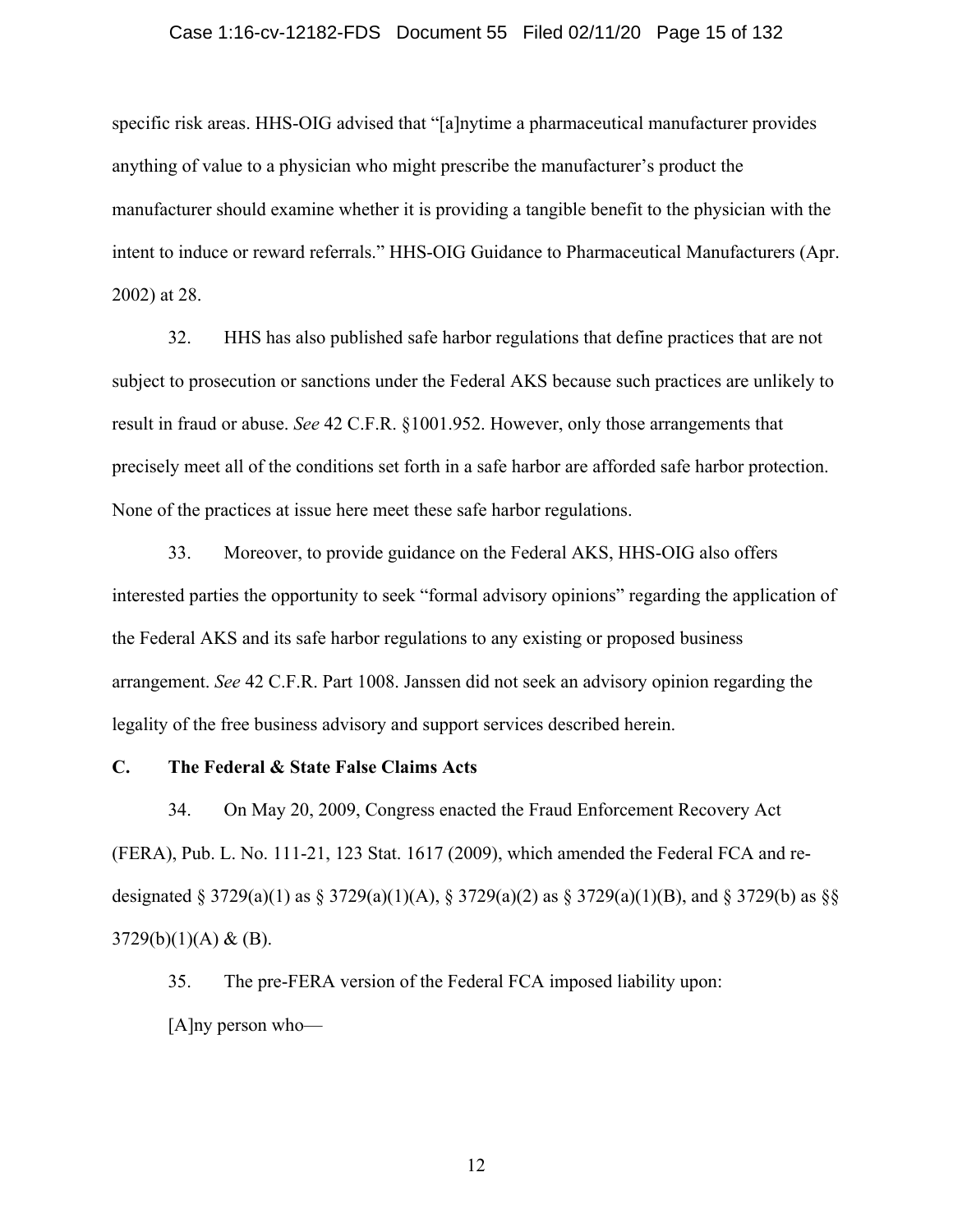- (1) knowingly presents, or causes to be presented, to an officer or employee of the United States Government or a member of the Armed Forces of the United States a false or fraudulent claim for payment or approval; [or]
- (2) knowingly makes, uses, or causes to be made or used, a false record or statement to get a false or fraudulent claim paid or approved by the Government[.]

31 U.S.C.  $\S 3729(a)(1) \& (2)$ . The Federal FCA, as FERA amended it, imposes liability upon:

[A]ny person who—

- (A) knowingly presents, or causes to be presented, a false or fraudulent claim for payment or approval; [or]
- (B) knowingly makes, uses, or causes to be made or used, a false record or statement material to a false or fraudulent claim[.]

31 U.S.C. §§ 3729(a)(1)(A) & (B).

36. The term "knowingly" means "that a person, with respect to information (1) has actual knowledge of the information; (2) acts in deliberate ignorance of the truth or falsity of the information; or (3) acts in reckless disregard of the truth or falsity of the information." 31 U.S.C. § 3729(b) (pre-FERA); 31 U.S.C. § 3729(b)(1)(A) (post-FERA). Proof of specific intent to defraud is not required. *See* 31 U.S.C. § 3729(b) (pre-FERA); 31 U.S.C. § 3729(b)(1)(B) (post-FERA).

37. FERA provides that amendments to the Federal FCA became effective upon enactment except for the amendment to  $\S 3729(a)(2)$ , which "shall take effect as if enacted on June 7, 2008, and apply to all claims under the False Claims Act ... that are pending on or after that date." FERA § 4(f)(1), 123 Stat. at 1625.

38. Here, Janssen's alleged Federal FCA violations began prior to 2006 and were still occurring when this action was commenced (*i.e*., providers who received Janssen's free business operations/practice management services submitted tainted/false claims for reimbursement for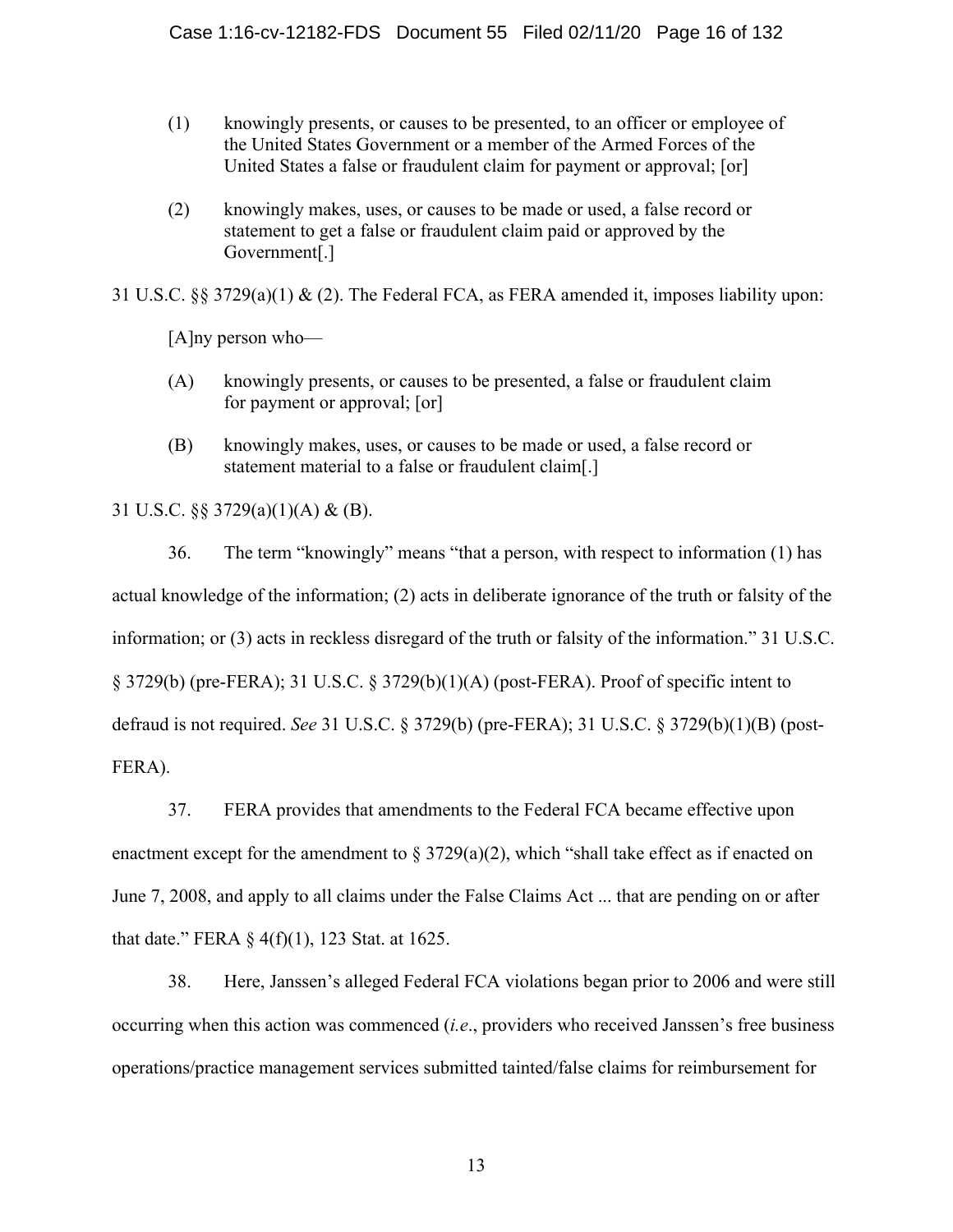### Case 1:16-cv-12182-FDS Document 55 Filed 02/11/20 Page 17 of 132

Remicade and Simponi ARIA vials and related infusion services to the Medicare and Medicaid programs). Accordingly, the pre-FERA §§ 3729(a)(1) and 3729(b) apply to all alleged Federal FCA violations that occurred before May 20, 2009 and the amended versions of those Sections  $(\S 3729(a)(1)(A)$ , and  $\S \S 3729(b)(1)(A) \& (B)$  apply to all alleged Federal FCA violations that occurred on or after May 20, 2009. In addition, pre-FERA § 3729(a)(2) applies to all alleged Federal FCA violations that occurred before June 7, 2008, and the amended version (§  $3729(a)(1)(B)$ ) applies to all alleged Federal FCA violations that occurred on or after June 7, 2008.

39. Section 3729(a)(1) of the Federal FCA provides that a person is liable to the U.S. government for three times the amount of damages that the United States sustains because of the act of that person plus a civil penalty of \$5,000–\$10,000 per violation. Pursuant to the Federal Civil Penalties Inflation Adjustment Act of 1990 (Pub. L. 101-410), as amended by the Debt Collection Improvement Act of 1996 (Pub. L. 104-134) and the Federal Civil Penalties Inflation Adjustment Act of 2015 (Pub. L. 114-74), the Federal FCA's penalty range is periodically adjusted for inflation. For Federal FCA violations that occurred on or before November 2, 2015, the penalty range is presently \$5,500–\$11,000 per violation. And for Federal FCA violations that occurred after November 2, 2015, the penalty range is presently \$11,181–\$22,363 per violation. *See* 28 C.F.R. §§ 85.3 & 85.5 (2018).

40. The government is purchasing the provision of services that are conflict-free, and "[t]he Government does not get what it bargained for when a defendant is paid by [the government] for services tainted by a kickback." *U.S. ex rel. Wilkins v. United Health Grp., Inc.*, 659 F.3d 295, 314 (3d Cir. 2011).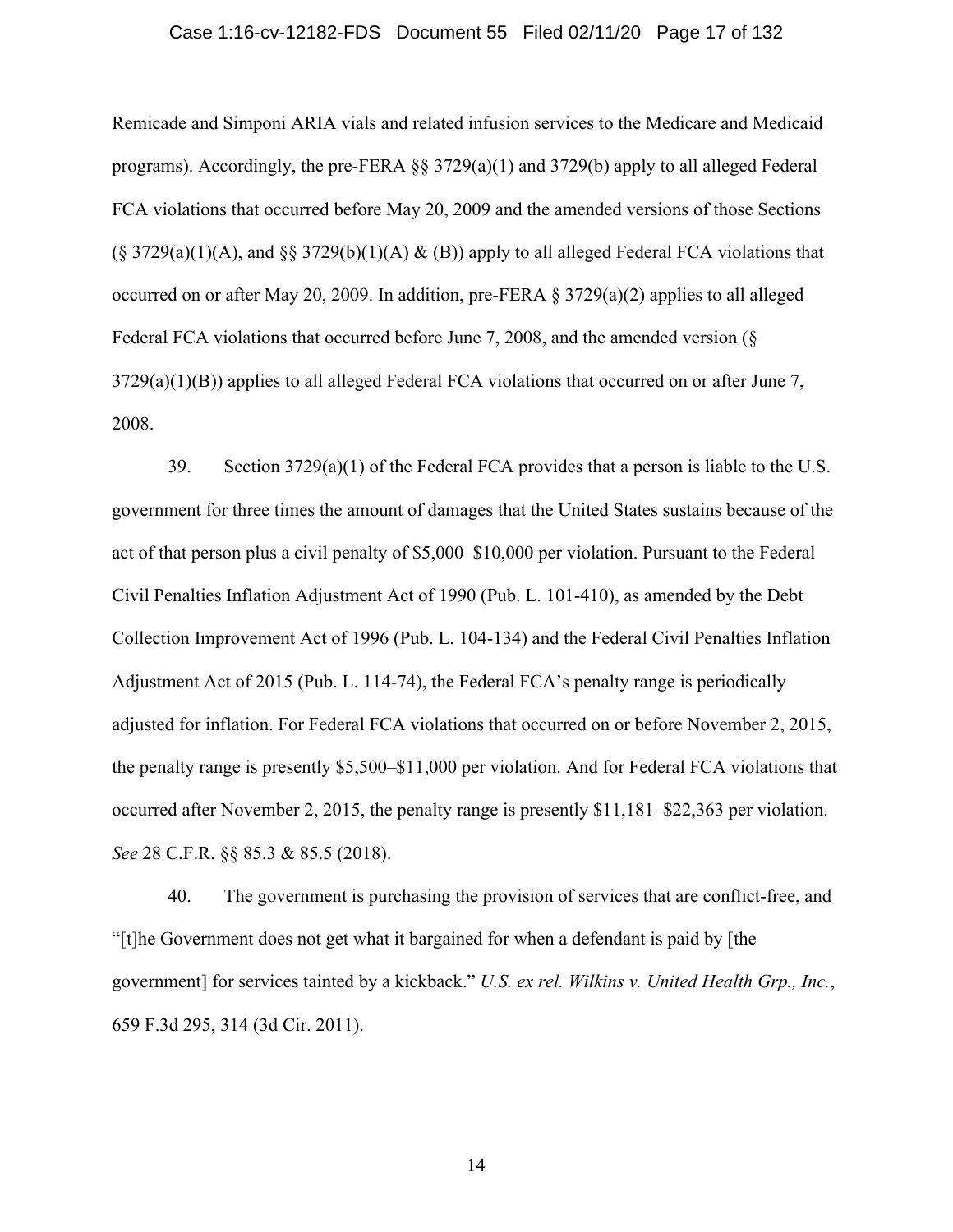### Case 1:16-cv-12182-FDS Document 55 Filed 02/11/20 Page 18 of 132

41. Section (g) of the Federal AKS, 42 U.S.C. § 1320a-7b, specifically provides that "a claim that includes items or services resulting from a violation of this section constitutes a false or fraudulent claim for purposes of [the Federal FCA]." Congress added section (g) to the Federal AKS in 2010 to clarify that "all claims resulting from illegal kickbacks are considered false claims for the purpose of civil actions under the False Claims Act, even when the claims are not submitted by the wrongdoers themselves." 155 Cong. Rec. S10854 (Oct. 28, 2009) (Sen. Leahy). Another goal of the amendment was to "strengthen<sup>[]</sup> whistleblower actions based on medical care kickbacks, which tempt health care providers to churn unnecessary medical care at great risk to patients and great cost to the taxpayer." *Id.* at S10853 (Sen. Kaufman).

42. Each of the Plaintiff States has enacted a false claims statute modeled after the Federal FCA. *See* California False Claims Act (Cal. Gov't. Code §§ 12650 *et seq*.), Colorado Medicaid False Claims Act (Colo. Rev. Stat. §§ 25.5-4-303.5 *et seq*.), Connecticut False Claims Act (Conn. Gen. Stat. §§ 17b-301b *et seq*.), Delaware False Claims and Reporting Act (Del. Code tit. 6, §§ 1201 *et seq*.), District of Columbia False Claims Act (D.C. Code §§ 2-308.13 *et seq.*), Florida False Claims Act (Fla. Stat. §§ 68.081 *et seq.*), the Georgia State False Medicaid Claims Act (Ga. Code §§ 49-4-168 *et seq.*), Hawaii False Claims Act (Haw. Rev. Stat. §§ 661-21 *et seq.*), Illinois False Claims Act (740 Ill. Comp. Stat. 175/1 *et seq.*), Indiana False Claims and Whistleblower Protection Act (Ind. Code §§ 5-11-5.5-1 *et seq.*), Iowa False Claims Act (Iowa Code §§ 685.1 *et seq.*), Louisiana Medical Assistance Programs Integrity Law (La. Rev. Stat. §§ 46:438.1 *et seq*.), Massachusetts False Claims Law (Mass. Laws. ch. 12, §§ 5A *et seq*.), Michigan Medicaid False Claims Act (Mich. Comp. Laws §§ 400.601 *et seq*.), Minnesota False Claims Act (Minn. Stat. §§ 15C.01 *et seq*.), Montana False Claims Act (Mont. Code §§ 17-8-401 *et seq*.), Nevada False Claims Act (Nev. Rev. Stat. §§ 357.010 *et seq*.), New Jersey False Claims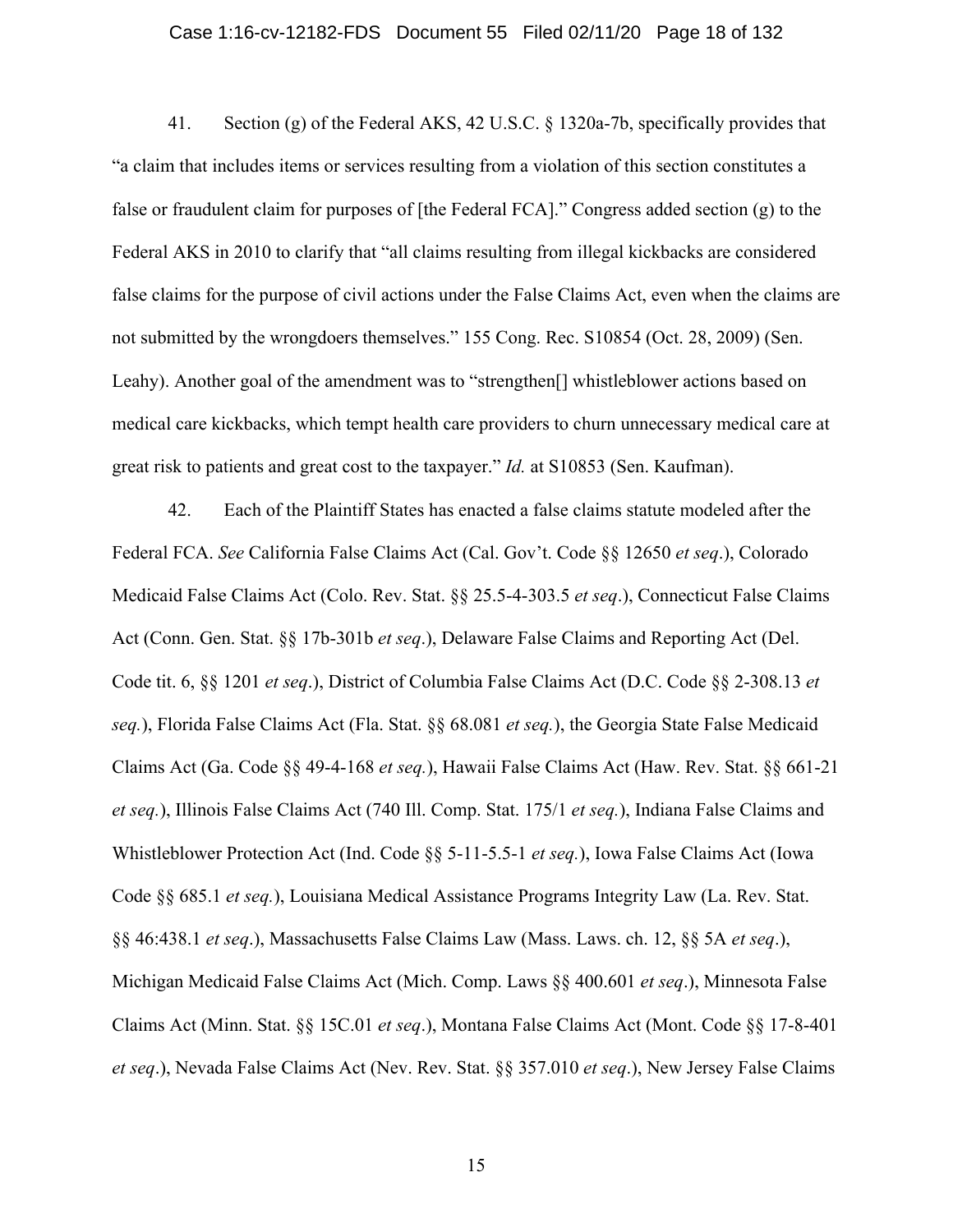Act (N.J. Stat. §§ 2A:32C-1 *et seq*.), New York False Claims Act (N.Y. State Fin. Law §§ 187 *et seq*.), North Carolina False Claims Act (N.C. Gen. Stat. §§ 1-605 *et seq*.), Oklahoma Medicaid False Claims Act (Okla. Stat. tit. 63, §§ 5053 *et seq*.), Rhode Island False Claims Act (R.I. Gen. Laws §§ 9-1.1-1 *et seq*.), Tennessee Medicaid False Claims Act (Tenn. Code §§ 71-5-181 *et seq*.), Texas Medicaid Fraud Prevention Act (Tex. Hum. Res. Code §§ 36.001 *et seq*.), Vermont False Claims Act (32 Vt. Stat. §§ 630 *et seq*.), Virginia Fraud Against Taxpayers Act (Va. Code §§ 8.01-216.1 *et seq*.), and Washington Medicaid Fraud False Claims Act (Wash. Rev. Code §§ 74.66 *et seq*.).

43. Claims that arise from a kickback scheme violate the Federal FCA and State

FCAs for three separate and distinct reasons:

- Claims that result from a kickback scheme are per se false because the Federal AKS and State AKS prohibit the government from paying for services or drugs tainted by kickbacks. Accordingly, claims seeking payment for services or prescriptions tainted by kickbacks are both legally and factually false.
- To participate in federally-funded and state-funded health care programs, providers must certify in their provider enrollment agreement that they will comply with the Federal AKS and State AKS.
- In submitting claims for payment to Medicare and Medicaid for services or drugs tainted by kickbacks, providers certify that they have complied with the Federal AKS and State AKS in providing such services or drugs.
- 44. Consequently, when a drug manufacturer, like Janssen, provides a kickback to

induce the prescription of its drug, it renders false the submitter's implied or express certification

that the resulting claim complies with the requirements of the Federal AKS and/or State AKS.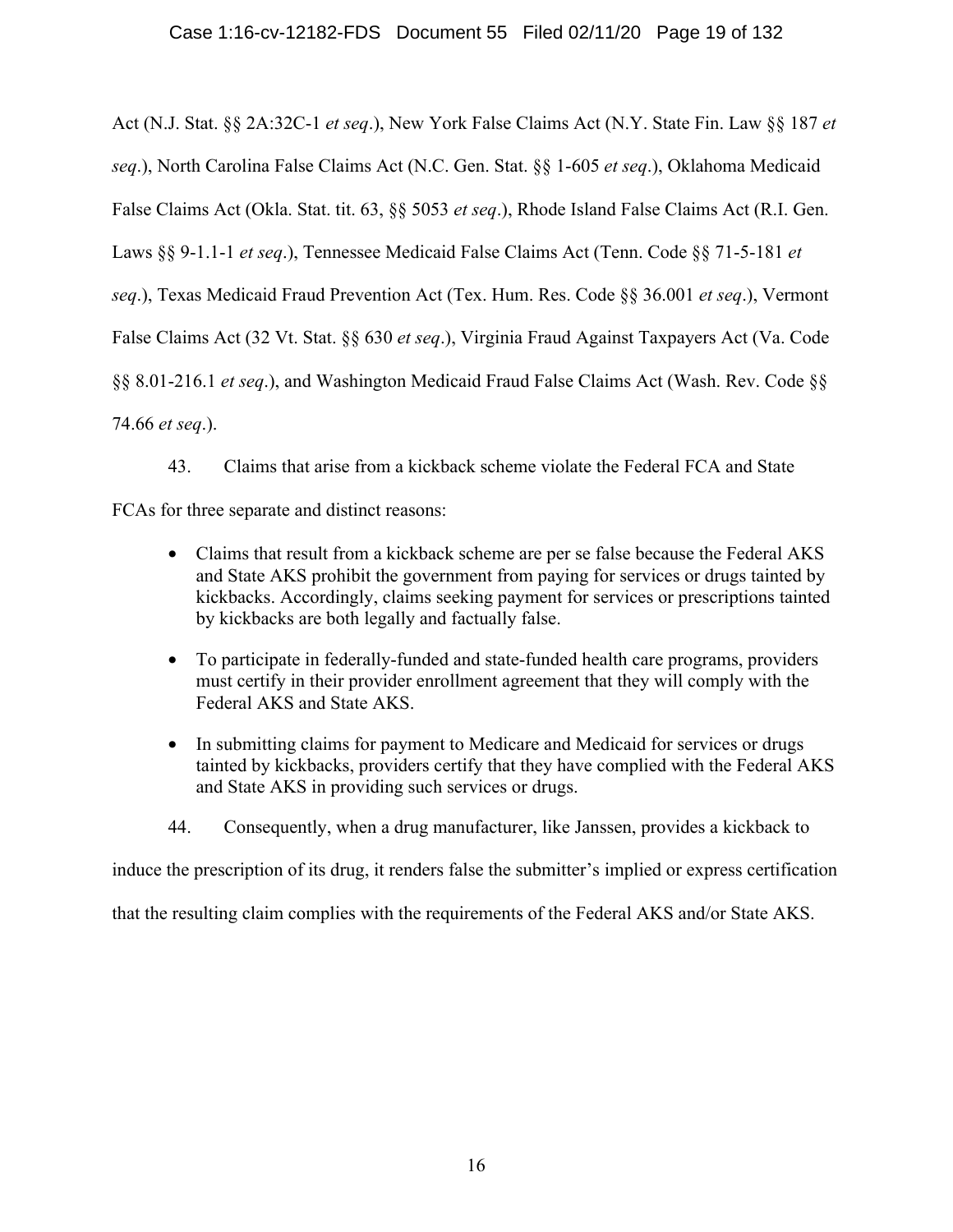# **V. FACTUAL ALLEGATIONS**

# **A. Janssen's Biologic Drugs - Remicade & Simponi ARIA**

## **1.** *Remicade*

45. Remicade is the brand name for infliximab, which is in a class of medications

called biologic response modifiers. More particularly, Remicade is a tumor necrosis factor-alpha

("TNF-alpha") inhibitor, as it targets TNF-alpha, a substance in the body that causes

inflammation. The FDA has approved Remicade for the following indications among others:

- Treatment of patients with *moderately to severely active rheumatoid arthritis* (administered in combination with methotrexate);
- Treatment of patients (adults and children) with *moderately to severely active Crohn's disease* who have had an inadequate response to conventional therapy;
- Treatment of patients (adults and children) with *moderately to severely active ulcerative colitis* who have had an inadequate response to conventional therapy;
- Treatment of patients with *psoriatic arthritis*; and
- Treatment of patients with *active ankylosing spondylitis*.
- 46. Remicade is administered intravenously (into a vein), a delivery process called

infusion. Drug infusions are performed at doctors' offices, hospital outpatient departments,

businesses that strictly administer drug infusions, and at home by mobile service providers. The

chart below sets forth Remicade's approved dosage and administration by indication.

|                        | <b>Dosage</b>     | <b>Frequency of Administration</b>                               |
|------------------------|-------------------|------------------------------------------------------------------|
| Rheumatoid arthritis   | $3-10$ mg/kg      | At least a 2-hour infusion every 4-8 weeks after 3 starter doses |
| Crohn's disease        | 5 or 10 mg/kg     | At least a 2-hour infusion every 8 weeks after 3 starter doses   |
| Ulcerative colitis     | $5 \text{ mg/kg}$ | At least a 2-hour infusion every 8 weeks after 3 starter doses   |
| Psoriatic arthritis    | $5 \text{ mg/kg}$ | At least a 2-hour infusion every 8 weeks after 3 starter doses   |
| Ankylosing spondylitis | $5 \text{ mg/kg}$ | At least a 2-hour infusion every 6 weeks after 3 starter doses   |

47. The FDA requires that Janssen include the "black box warning" provided below on Remicade's label to warn providers and patients about Remicade's risk of serious infection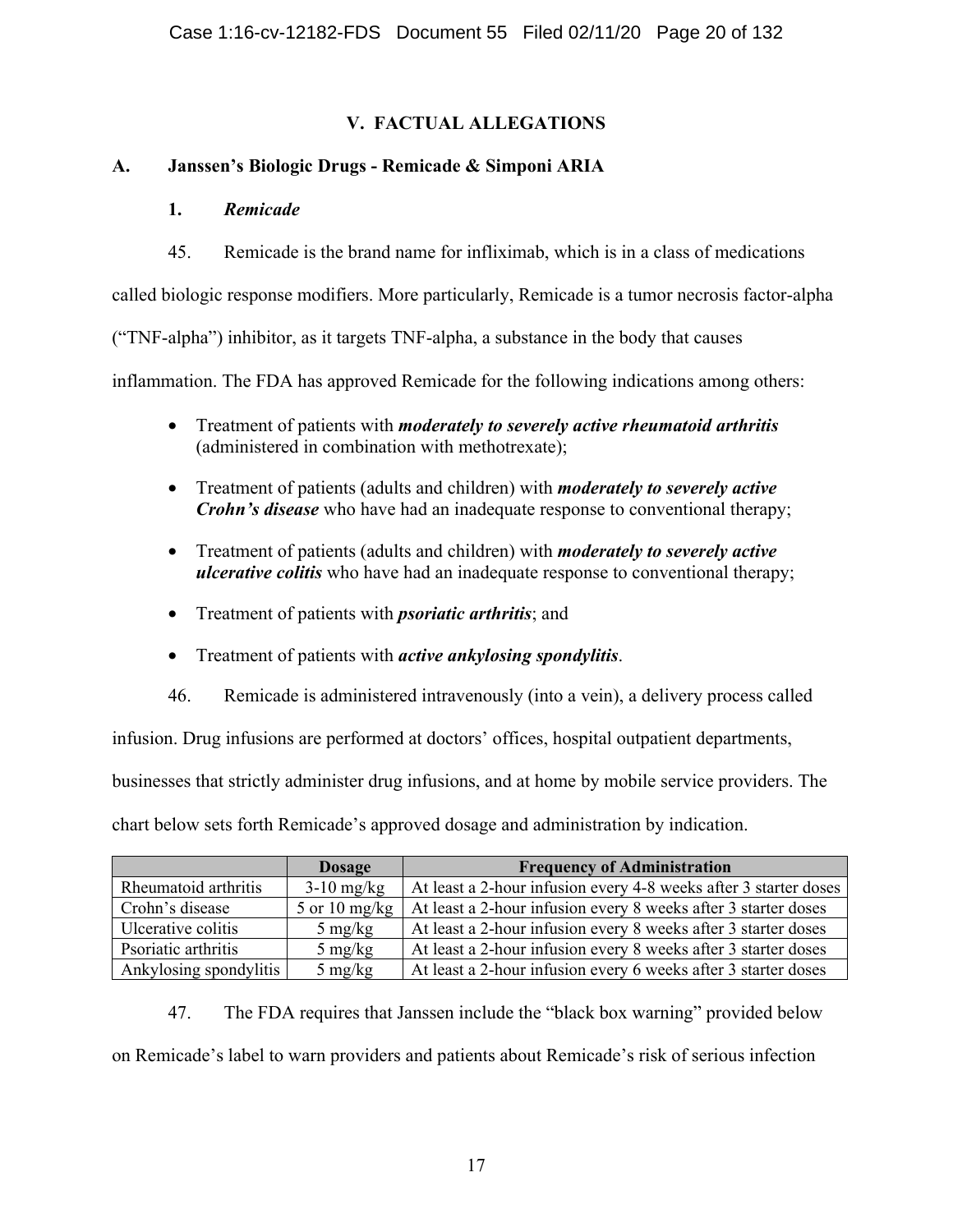and cancer. Black box warnings are utilized for FDA-approved drugs that carry the most

substantial risks to patients.

# **WARNING: SERIOUS INFECTIONS and MALIGNANCY**

See full prescribing information for complete boxed warning.

- Increased risk of serious infections leading to hospitalization or death, including tuberculosis (TB), bacterial sepsis, invasive fungal infections (such as histoplasmosis) and infections due to other opportunistic pathogens. \* \* \*
- Lymphoma and other malignancies, some fatal, have been reported in children and adolescent patients treated with tumor necrosis factor (TNF) blockers, including REMICADE.
- Postmarketing cases of fatal hepatosplenic T-cell lymphoma (HSTCL) have been reported in patients treated with TNF blockers including REMICADE. Almost all had received azathioprine or 6-mercaptopurine concomitantly with a TNF-blocker at or prior to diagnosis. The majority of REMICADE cases were reported in patients with Crohn's disease or ulcerative colitis, most of whom were adolescent or young adult males.
- 48. JNJ combined with its subsidiaries, including Janssen, is one of the largest drug

companies in the world in terms of sales. Among all of JNJ's drugs, Remicade is still number one in terms of sales, making it JNJ's flagship drug. In fact, according to JNJ's 2018 annual report filed with the U.S. Securities and Exchange Commission, Remicade is the top revenue generator of all JNJ products, with sales of the drug accounting for approximately 9.6% of JNJ's total annual revenue. At its peak in 2016, Janssen reported \$4.84 billion in sales of Remicade in the U.S., growth of over 91% since 2007.

| <b>Remicade U.S. Revenue (Billions)</b> |        |        |        |        |        |        |        |        |        |        |        |
|-----------------------------------------|--------|--------|--------|--------|--------|--------|--------|--------|--------|--------|--------|
| 2007                                    | 2008   | 2009   | 2010   | 2011   | 2012   | 2013   | 2014   | 2015   | 2016   | 2017   | 2018   |
| \$2.53                                  | \$2.81 | \$3.08 | \$3.09 | \$3.27 | \$3.58 | \$3.89 | \$4.15 | \$4.45 | \$4.84 | \$4.52 | \$3.66 |

49. At all times relevant to this action, Remicade has been among the biggest expenses for the Medicare program. To illustrate, during the five-year period spanning 2013 through 2017, Part B of the Medicare program paid nearly \$6.2 billion for the drug. During this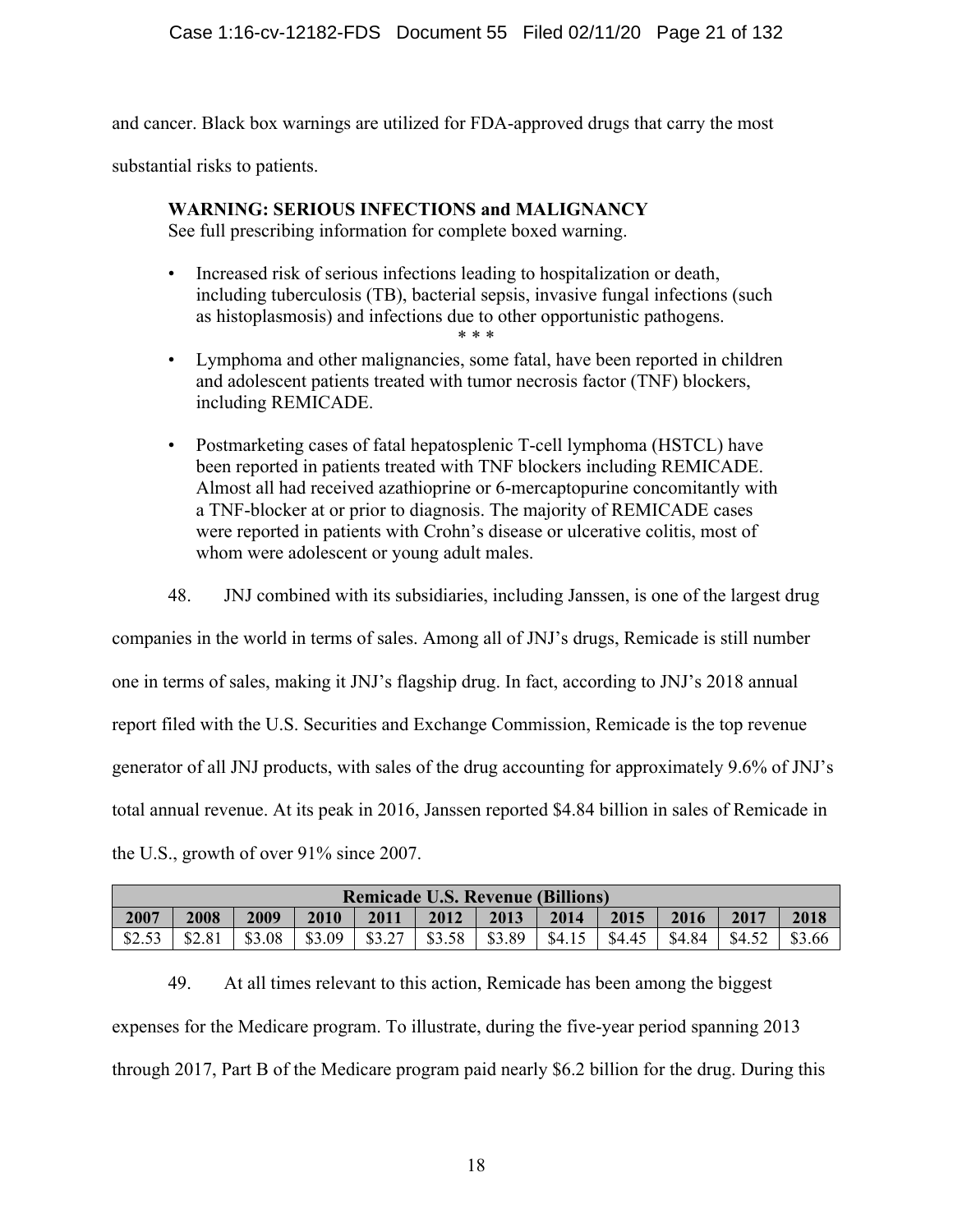### Case 1:16-cv-12182-FDS Document 55 Filed 02/11/20 Page 22 of 132

period, an annual average of 58,641 Medicare beneficiaries received Remicade infusions. *See* CMS's Medicare Part B Drug Spending Dashboard (avail. at https://www.cms.gov/Research-Statistics-Data-and-Systems/Statistics-Trends-and-Reports/Information-on-Prescription-Drugs/MedicarePartB). Relator is unaware of Medicare Part C plans' combined spending on Remicade. However, it is reasonable to assume that adding the Part C plans' expenditures on Remicade would cause these figures to climb substantially.

|              | <b>Medicare Part B</b> | Part B Drug            |                      | <b>Avg. Spending</b>   |
|--------------|------------------------|------------------------|----------------------|------------------------|
|              | <b>Spending</b>        | <b>Expense Ranking</b> | <b>Beneficiaries</b> | <b>Per Beneficiary</b> |
| 2013         | \$1,096,908,345        | 4 out of 431           | 60,026               | \$18,274               |
| 2014         | \$1,171,820,499        | 5 out of 450           | 59,715               | \$19,624               |
| 2015         | \$1,242,339,355        | 4 out of 466           | 58,683               | \$21,170               |
| 2016         | \$1,336,041,105        | 4 out of 482           | 58,352               | \$22,896               |
| 2017         | \$1,341,011,663        | 5 out of 482           | 56,429               | \$23,765               |
| <b>Total</b> | \$6,188,120,967        |                        |                      |                        |

50. Remicade is likewise a substantial expense for Medicaid, including the Plaintiff States' Medicaid programs. From 2006 through 2018, the Plaintiff States' Medicaid programs have paid over \$1 billion in reimbursements for Remicade. *See* CMS's State Drug Utilization Data (avail. at https://data.medicaid.gov/browse?category=State+Drug+Utilization&limitTo= datasets&sortBy=newest).

|      | <b>Prescriptions</b> | <b>Reimbursements (Millions)</b> |
|------|----------------------|----------------------------------|
| 2006 | 17,649               | \$25.9                           |
| 2007 | 18,007               | \$28.0                           |
| 2008 | 16,722               | \$27.9                           |
| 2009 | 19,200               | \$31.7                           |
| 2010 | 23,067               | \$44.7                           |
| 2011 | 28,908               | \$60.1                           |
| 2012 | 30,276               | \$72.1                           |
| 2013 | 32,637               | \$80.9                           |
| 2014 | 35,805               | \$96.0                           |
| 2015 | 39,579               | \$122.0                          |
| 2016 | 49,197               | \$159.6                          |
| 2017 | 44,712               | \$148.4                          |
| 2018 | 44,064               | \$155.4                          |
|      | 399,823              | \$1,052.7                        |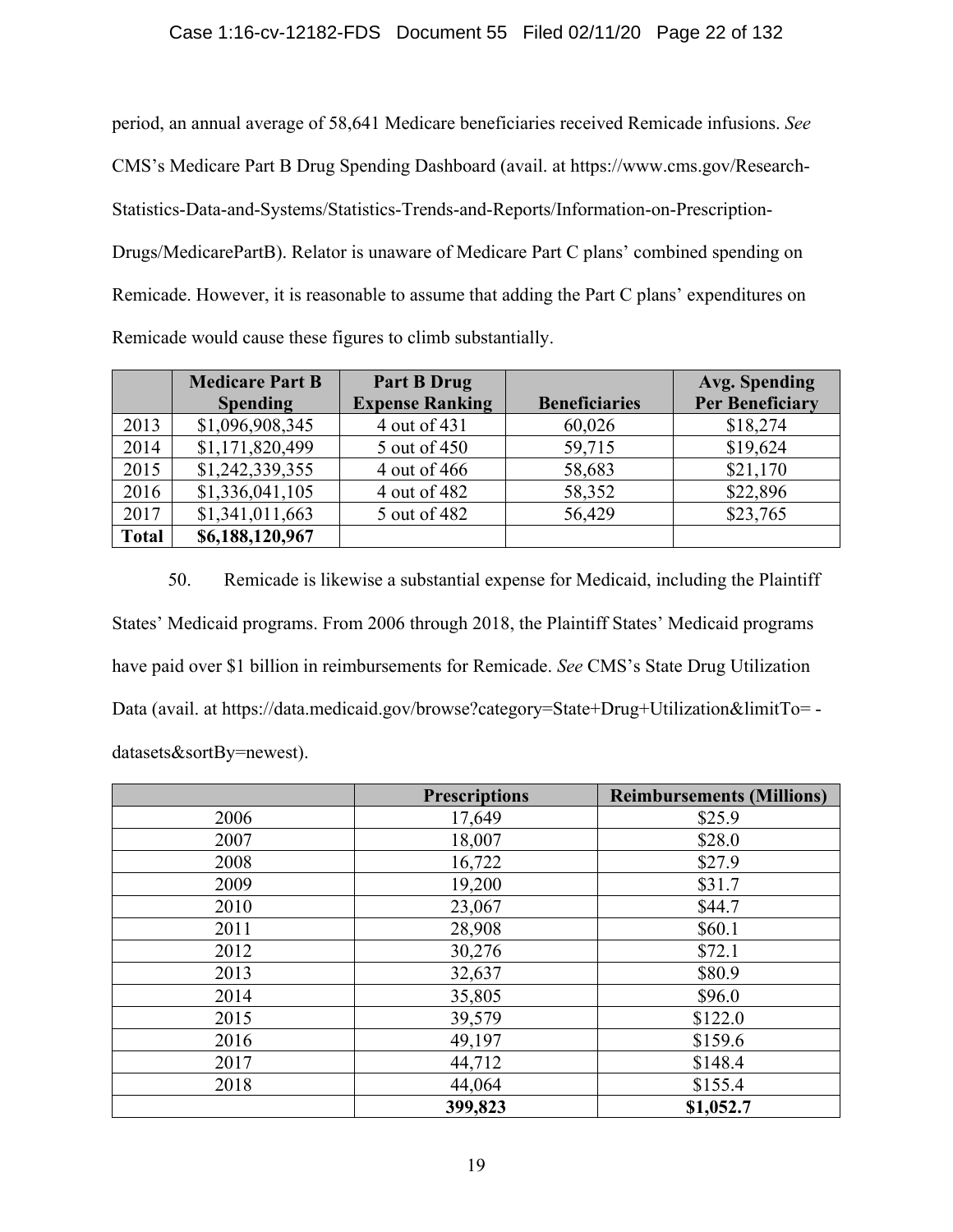### Case 1:16-cv-12182-FDS Document 55 Filed 02/11/20 Page 23 of 132

51. After being the only infliximab product on the market for almost two decades, in 2016, the FDA approved a biosimilar, or generic version, to Remicade called Inflectra. Pfizer Inc. began selling Inflectra in the fall of 2016.

#### **2.** *Simponi ARIA*

52. Simponi ARIA is the trade name for golimumab, which like Remicade is a TNFalpha inhibitor.<sup>1</sup> In July 2013, the FDA approved Simponi ARIA for treatment of patients with *moderately to severely active rheumatoid arthritis* (administered in combination with methotrexate). Thereafter, in October 2017, the FDA approved Simponi ARIA for treatment of patients with *active psoriatic arthritis* and patients with *active ankylosing spondylitis*.

53. Like Remicade, Simponi ARIA is delivered through an infusion. Simponi ARIA's normal dosage is 2 mg/kg, and it is administered for 30 minutes every eight weeks after two starter doses.

54. Similar to Remicade, the FDA requires that Janssen include the "black box warning" provided below on Simponi ARIA's label to warn providers and patients about the drug's risk of serious infection and cancer. Again, black box warnings are utilized for FDAapproved drugs that carry the most substantial risks to patients.

<sup>&</sup>lt;sup>1</sup> Simponi (as opposed to Simponi ARIA) is a formulation of golimumab that is administered through subcutaneous injection and is also available in an auto-injector. Simponi was approved in 2009 for the treatment of adult patients with *moderately to severely active rheumatoid arthritis* (to be administered in combination with methotrexate) and *active ankylosing spondylitis*. Simponi is also approved for patients with *active psoriatic arthritis* and *moderately to severely active ulcerative colitis* who have demonstrated corticosteroid dependence or who have had an inadequate response to or failed to tolerate oral aminosalicylates, oral corticosteroids, azathioprine, or mercaptopurine. Janssen used different sales representatives to promote Simponi and Simponi ARIA.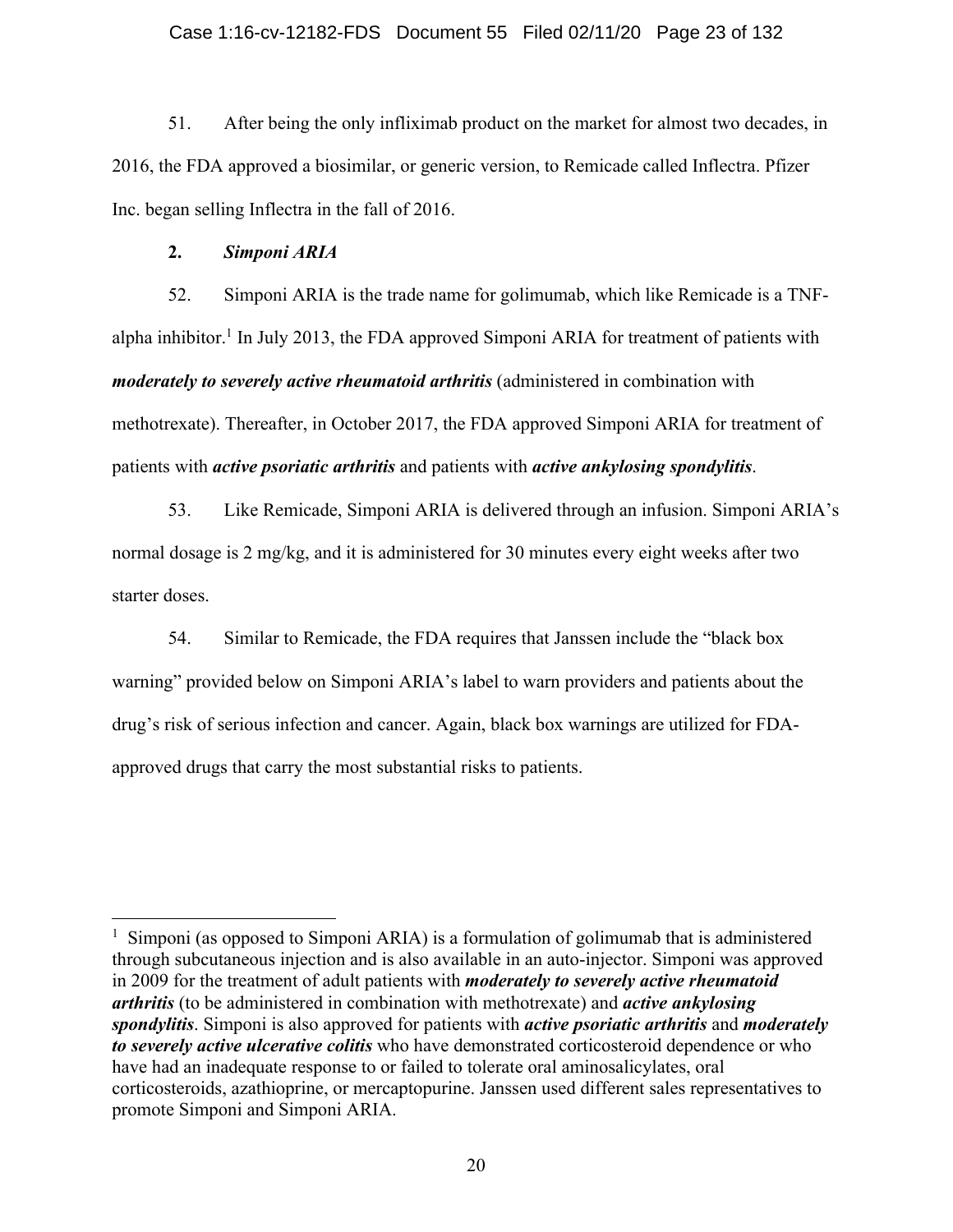# **WARNING: SERIOUS INFECTIONS AND MALIGNANCY**

See full prescribing information for complete boxed warning.

- Serious infections leading to hospitalization or death including tuberculosis (TB), bacterial sepsis, invasive fungal (such as histoplasmosis), and other opportunistic infections have occurred in patients receiving SIMPONI ARIA \* \* \*
- Lymphoma and other malignancies, some fatal, have been reported in children and adolescent patients treated with TNF blockers, of which SIMPONI ARIA is a member.

55. To get rheumatologists accustomed to using Simponi ARIA before other drug companies could begin selling bio-similar infliximab, starting in 2014 Janssen began advising its top rheumatology accounts to prescribe Simponi ARIA instead of Remicade for rheumatoid arthritis patients.

56. Sales of Simponi ARIA and Simponi in the United States have grown by nearly 160% between 2013 and 2018.2

| 2013          | 2014          | 2015                        | 2016                      | 2017         | 2018           |
|---------------|---------------|-----------------------------|---------------------------|--------------|----------------|
| \$404 million | \$544 million | $\frac{1}{2}$ \$730 million | $\parallel$ \$959 million | S954 million | \$1.05 billion |

57. Simponi ARIA is quickly becoming one of the biggest expenses for the Medicare program. From 2014 through 2017, Part B of the Medicare program spent over \$600 million on the drug. *See* CMS's Medicare Part B Drug Spending Dashboard (avail. at https://www.cms. gov/Research-Statistics-Data-and-Systems/Statistics-Trends-and-Reports/Information-on-Prescription-Drugs/MedicarePart B). The number of Medicare beneficiaries who receive Simponi ARIA infusions nearly tripled during the four-year period. *See id.* Here again, Relator is unaware of Medicare Part C plans' combined spending on Simponi ARIA. However, it is reasonable to assume that adding the Part C plans' expenditures on Simponi ARIA would cause these amounts to increase substantially.

<sup>&</sup>lt;sup>2</sup> In its periodic reports filed with the SEC, JNJ combines sales of Simponi ARIA and Simponi.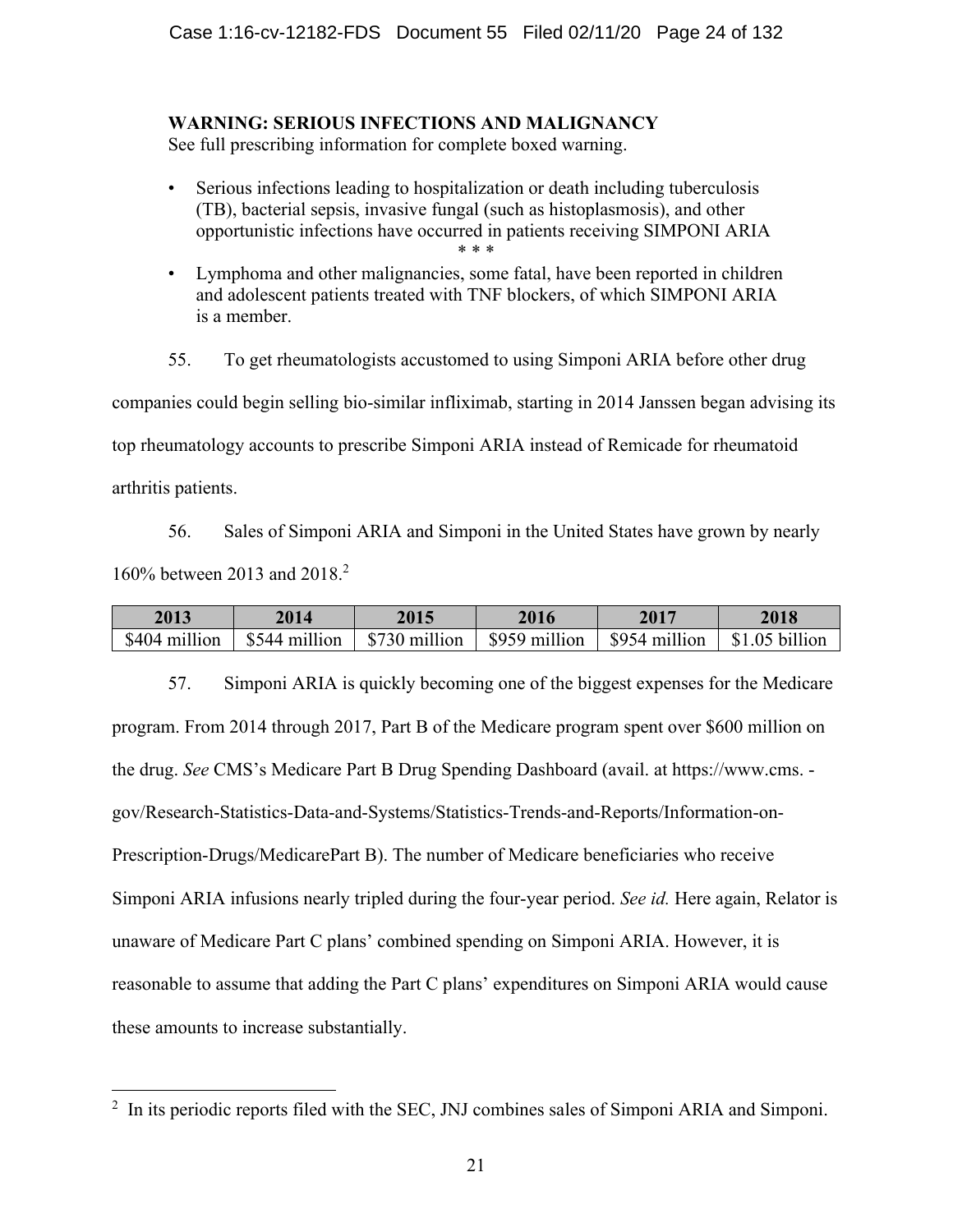|              | <b>Medicare Part B</b> | <b>Part B Drug</b>     |                      | <b>Avg. Spending</b>   |
|--------------|------------------------|------------------------|----------------------|------------------------|
|              | <b>Spending</b>        | <b>Expense Ranking</b> | <b>Beneficiaries</b> | <b>Per Beneficiary</b> |
| 2014         | \$61,419,868           | 72 out of 450          | 4,305                | \$14,267               |
| 2015         | \$126,154,052          | 49 out of 466          | 7,737                | \$16,305               |
| 2016         | \$186,314,327          | 41 out of 482          | 10,508               | \$17,731               |
| 2017         | \$229,811,823          | 32 out of 482          | 12,631               | \$18,194               |
| <b>Total</b> | \$603,700,070          |                        |                      |                        |

58. Simponi ARIA is likewise a substantial expense for the Plaintiff States' Medicaid programs. From 2014 through 2018, the Plaintiff States' Medicaid programs have paid over \$25.75 million in reimbursements for Simponi ARIA. *See* CMS's State Drug Utilization Data (avail. at https://data.medicaid.gov/browse?category=State+Drug+Utilization&limitTo= datasets&sortBy=newest).

|      | <b>Prescriptions</b> | <b>Reimbursements (Millions)</b> |
|------|----------------------|----------------------------------|
| 2014 | 79                   | \$198,530                        |
| 2015 | 721                  | \$1,708,428                      |
| 2016 | 1,900                | \$5,246,531                      |
| 2017 | 3,015                | \$7,629,218                      |
| 2018 | 4,549                | \$10,973,687                     |
|      | 10,264               | \$25,756,394                     |

# **3.** *The Contract Purchase Program*

59. Starting no later than 2007, Janssen began offering certain physician practices the "Contract Purchase Program" ("CPP") through which they could qualify for discounted pricing on their purchases of Remicade. All physician practices that entered into the CPP received discounted pricing on Remicade purchases. The practices, however, could earn greater discounts by increasing the amount of Remicade they purchased. Each quarter Janssen measured these customers' purchase volumes. If they purchased more vials of Remicade in a quarter compared to the same quarter in the prior year, they earned the additional discount. And since Janssen set multiple growth tiers, the amount of the additional discount per vial increased when a physician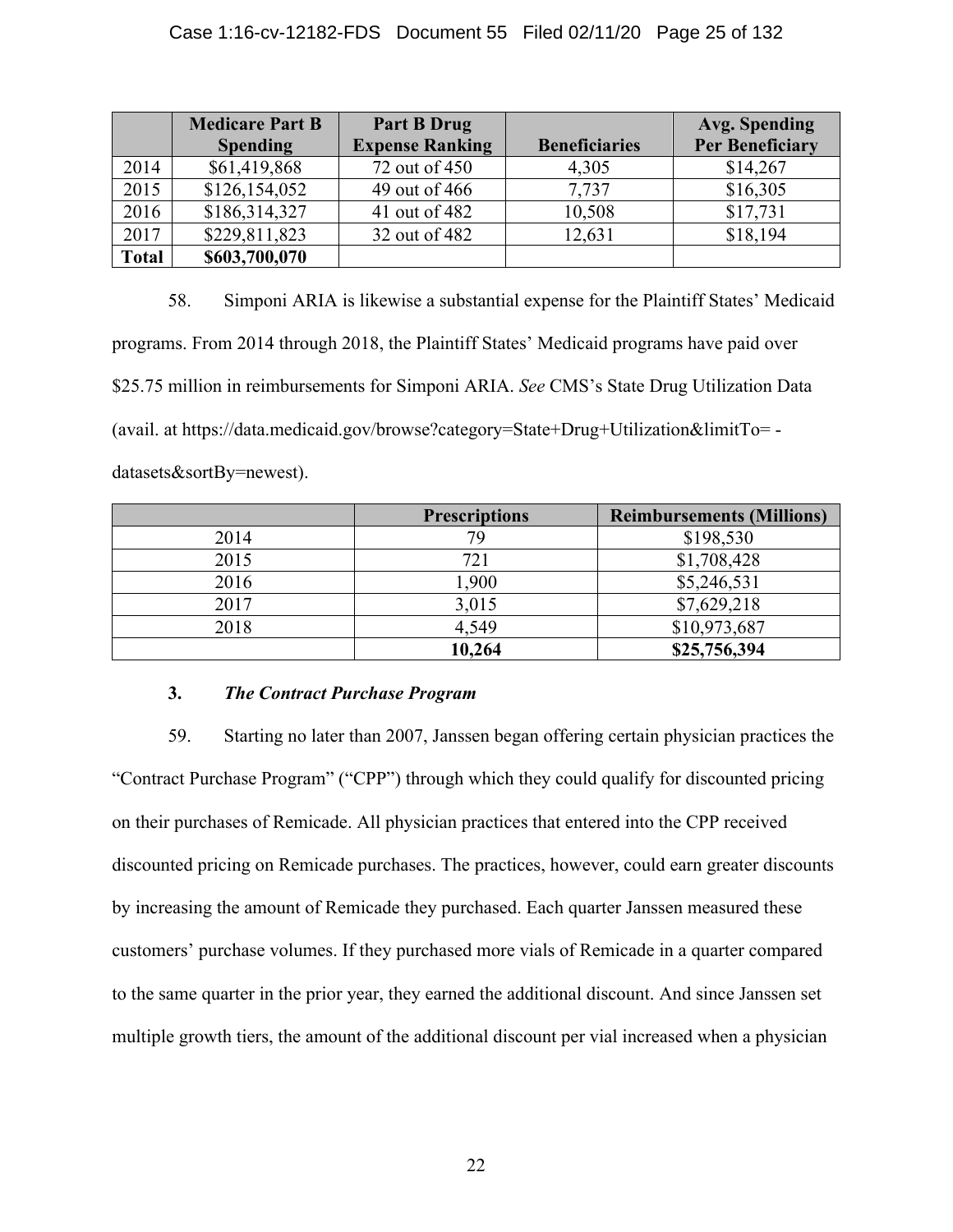practice's purchase growth surpassed the minimum growth percentage assigned to each performance tier.

60. Janssen added Simponi ARIA to the CPP in 2013 and began basing the amount of the additional discounts it offered to physician practices on the combined growth of Remicade and Simponi ARIA.<sup>3</sup>

61. Below is a chart from a Janssen brochure that provides an overview of the CPP's discount tiers:

| Tier | Total Vials % Change<br>(Current Year Quarter vs<br>Prior Year Quarter) | Price Per Vial                   | <b>Additional Discount Per Vial</b> |                  |
|------|-------------------------------------------------------------------------|----------------------------------|-------------------------------------|------------------|
|      | Less than or equal to 0%                                                | CPP Price                        | <b>SIMPONI ARIA®</b>                | <b>REMICADE®</b> |
|      | <b>CPP Performance-Based Discounts</b>                                  |                                  |                                     |                  |
|      | Greater than 0%<br>and less than 5%                                     | <b>CPP Price</b><br>and Discount | \$7.50                              | \$2.50           |
|      | <b>Greater than</b><br>or equal to 5%                                   | <b>CPP Price</b><br>and Discount | \$25.00                             | \$5.00           |

62. Importantly, Janssen only offered the CPP to health care provider entities that own, manage or control a physician, group of physicians, physician practice, or physician clinic.

63. Janssen did not offer the CPP and its volume-based discounts to hospitals or hospital-owned practices and instead charged these providers full price for the drugs. It did this to keep Remicade's and Simponi ARIA's Average Sales Prices substantially higher than the discounted prices physician practices paid for the drugs under the CPP and thereby ensured that these key customers earned a significant profit on each vial of Remicade and Simponi ARIA purchased. Moreover, hospitals and hospital-owned providers represent a smaller market for

<sup>&</sup>lt;sup>3</sup> Janssen created and made available to providers a tool called the "Program Overview  $\&$ Contractor Estimator" so physician practices could see how many more Remicade or Simponi ARIA infusions they needed to administer to qualify for the next discount tier.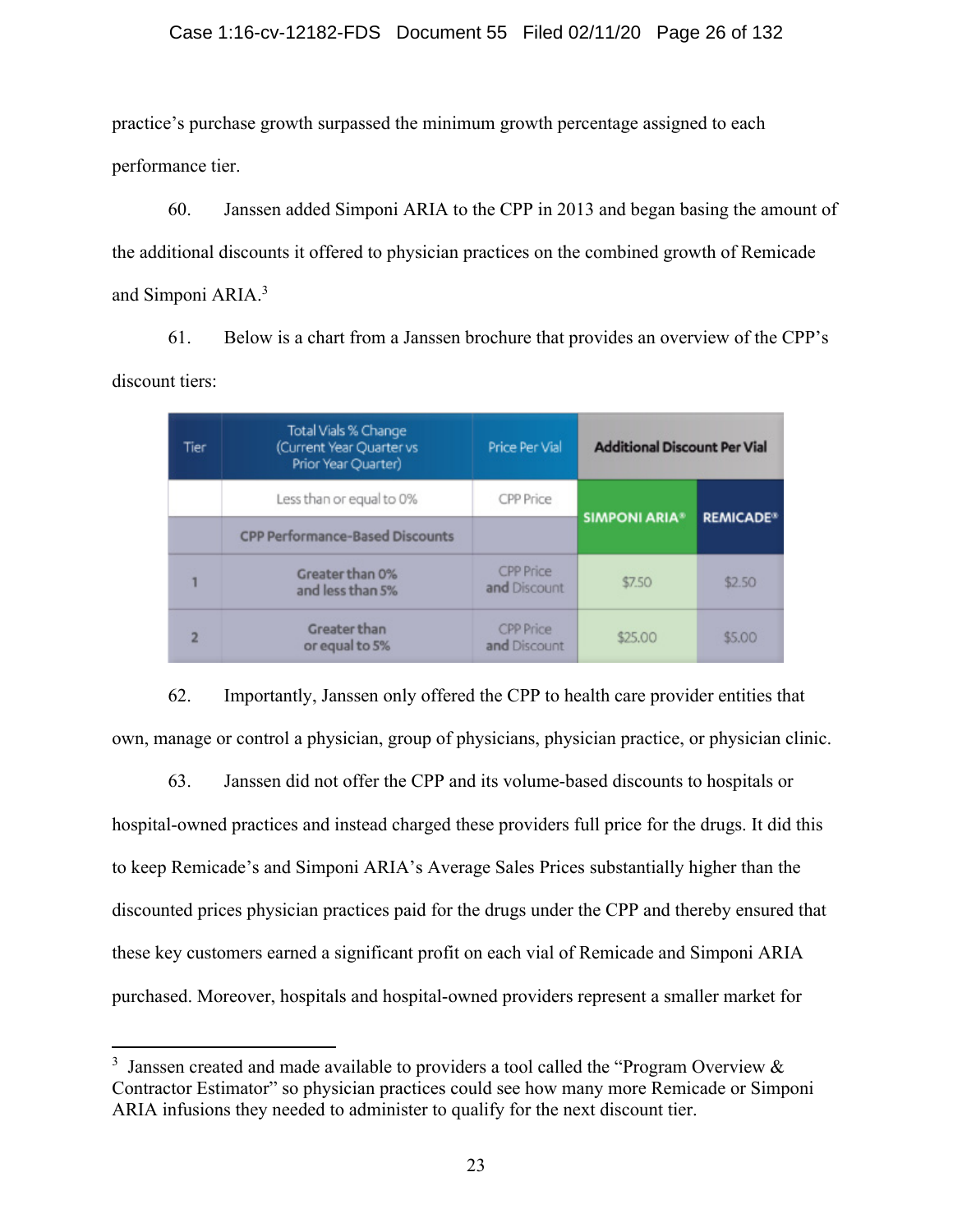### Case 1:16-cv-12182-FDS Document 55 Filed 02/11/20 Page 27 of 132

Remicade and Simponi ARIA and are not owned by prescribers who can be influenced by the opportunity to profit from every vial of Remicade and Simponi ARIA they prescribe and infuse.

64. Inasmuch as private practices that have in-office infusion suites are the biggest purchasers of Remicade and Simponi ARIA, Janssen utilized the CPP to ensure that this market was offered the most competitive price incentives and earned the highest profit margin on each vial.

65. In addition, to participate in the CPP program a physician practice had to agree to keep the terms of the CPP agreement as well as the pricing and discounts available under the CPP confidential.

# **B. Rheumatoid Arthritis, Crohn's Disease, Ulcerative Colitis, Psoriatic Arthritis, and Ankylosing Spondylitis and the Various Biologic Drugs Approved to Treat These Diseases**

### **1.** *Rheumatoid arthritis*

66. Rheumatoid arthritis is an inflammatory disease that causes pain, swelling, stiffness, and loss of function in the joints. This disease occurs when the immune system, which normally defends the body from invading organisms, attacks the membrane lining the joints. Although the disease often begins in middle age and occurs with increased frequency in older people, older teenagers and young adults may also be diagnosed with the disease.

67. Rheumatoid arthritis affects people differently. In most cases it is chronic. Some people have mild or moderate forms of the disease, with periods of worsening symptoms, called flares, and periods in which they feel better, called remissions. Other people have a severe form of the disease that is active most of the time, lasts for many years or a lifetime, and leads to serious joint damage and disability.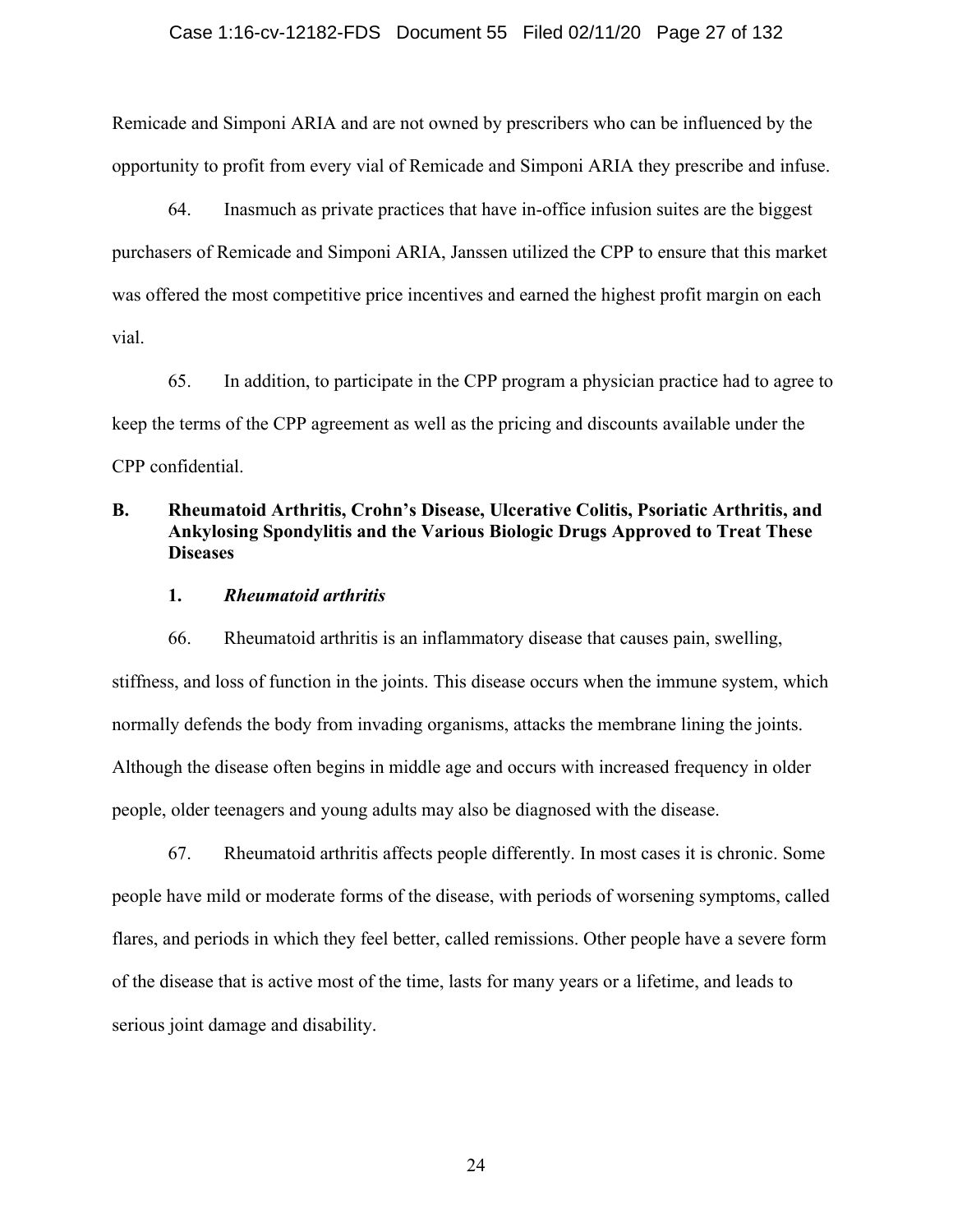### Case 1:16-cv-12182-FDS Document 55 Filed 02/11/20 Page 28 of 132

68. Most people who have rheumatoid arthritis seek treatment from physicians who specialize in rheumatology. Rheumatologists often prescribe medications to reduce patients' pain and slow the course of the disease. Depending on the severity of a patient's rheumatoid arthritis symptoms, physicians may prescribe:

- Nonsteroidal anti-inflammatory drugs (NSAIDs) *e.g.,* ibuprofen, naproxen, Celebrex (Celecoxib), Mobic (meloxicam), Indocin (indomethacin), Voltaren (diclofenac), and Arthrotec (diclofenac and misoprostol);
- Disease-modifying anti-rheumatic drugs (DMARDs) *e.g.,* methotrexate, hydroxychloroquine, leflunomide, sulfasalazine, and apremilast; or
- $\bullet$  Biologics<sup>4</sup>:

Tumor necrosis factor-alpha ("TNF-alpha") biologics  $(a/k/a)$  TNF inhibitors)<sup>5</sup> – *e.g.*, Cimzia (certolizumab pegol), Enbrel (etanercept), Humira (adalimumab), **Remicade (infliximab)**, Simponi (golimumab), and **Simponi ARIA (golimumab)**; or

Non-TNF biologics<sup>6</sup> – e.g., Actemra (tocilizumab), Orencia (abatacept), Rituxan (rituximab), and Xeljanz (tofacitinib).

69. Typically, biologics are only used when NSAIDs and DMARDs do not reduce the

symptoms of rheumatoid arthritis. Depending on the specific drug, biologics may be used alone

or in combination with the DMARD methotrexate. Due to the risk of serious infection, biologics

are not used in combination with each other.

<sup>&</sup>lt;sup>4</sup> Biopharmaceuticals, unlike chemical medications, are made from material found in life, usually proteins. Many biologic treatments are proteins called antibodies, which normally are part of the body's immune defense. The antibodies used for biologic therapy have been developed to bind and interfere with the inflammatory process in a disease.

 $5$  Tumor necrosis factor-alpha is a substance in the body that prompts the body to create inflammation. TNF-alpha biologics can reduce inflammation and stop disease progression by targeting and blocking the activity of tumor necrosis factor-alpha.

 $6$  Non-TNF biologics target other substances or proteins in the body that stimulate immune responses, such as inflammation.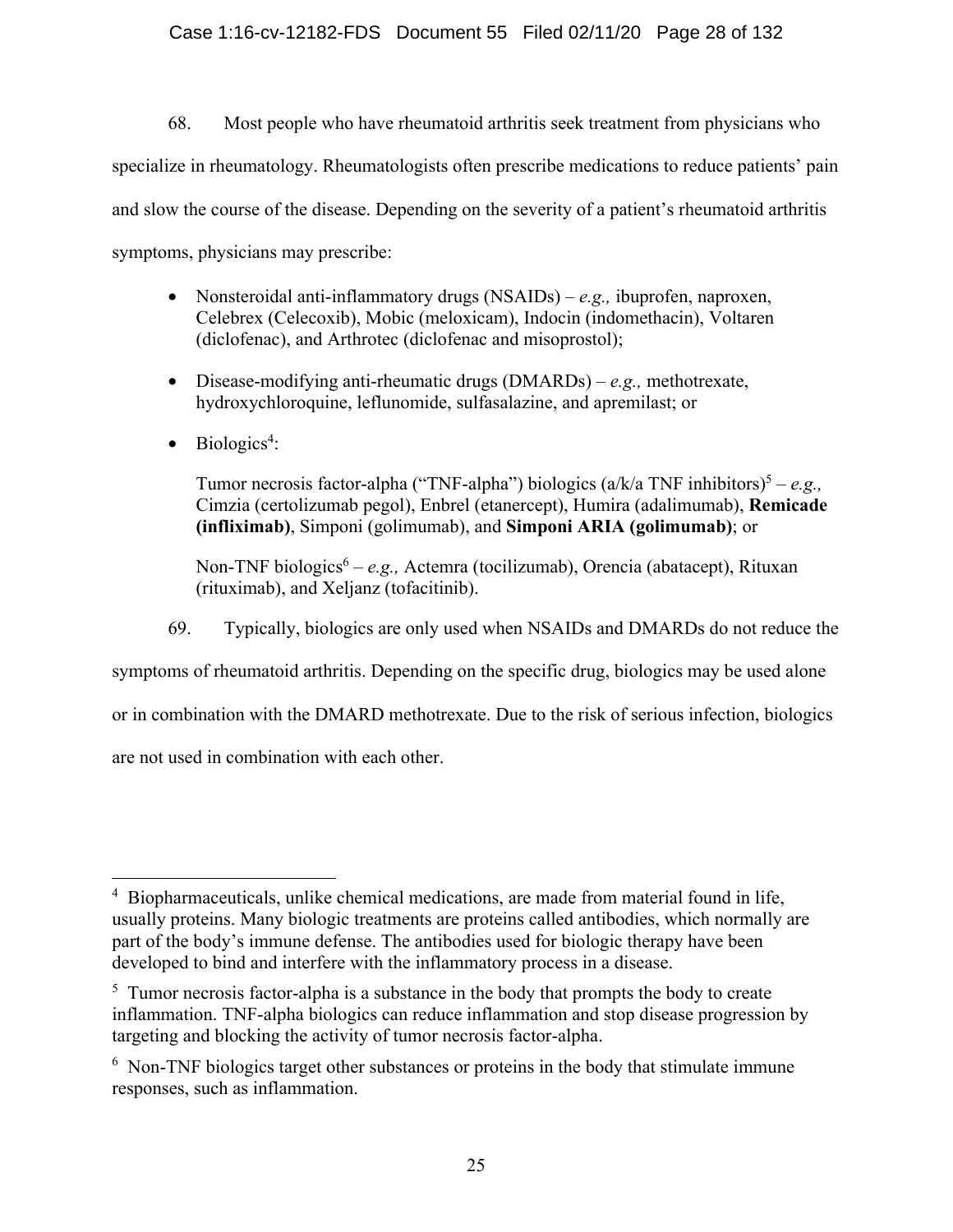### Case 1:16-cv-12182-FDS Document 55 Filed 02/11/20 Page 29 of 132

70. The American College of Rheumatology ("ACR") recommends that patients with early or established rheumatoid arthritis<sup>7</sup> start with NSAIDs or DMARD monotherapy, preferably methotrexate. If after DMARD monotherapy the disease activity progresses to a moderate or high severity, the ACR recommends that the patient use (in no order of preference) combination DMARDs, a TNF-alpha biologic, or a non-TNF biologic. *See* 2015 Am. College of Rheumatology Guideline for the Treatment of Rheumatoid Arthritis.

71. NSAIDs and DMARDs are taken orally or by subcutaneous injection. Remicade and Simponi ARIA are administered through infusion. Other biologics are administered by infusion, subcutaneous injection or by tablet. The table below provides the method of delivery for commonly prescribed biologics approved for rheumatoid arthritis:

|                             | <b>Method of Administration</b> | <b>FDA Approval</b> |
|-----------------------------|---------------------------------|---------------------|
| <b>TNF-alpha biologics:</b> |                                 |                     |
| Enbrel (etanercept)         | Subcutaneous Injection          | Nov. 1998           |
| Remicade (infliximab)       | Infusion                        | Nov. 1999           |
| Humira (adalimumab)         | Subcutaneous Injection          | Dec. 2002           |
| Simponi (golimumab)         | Subcutaneous Injection          | Apr. 2009           |
| Cimzia (certolizumab pegol) | Subcutaneous Injection          | May 2009            |
| Simponi ARIA (golimumab)    | Infusion                        | <b>July 2013</b>    |
| <b>Non-TNF</b> biologics:   |                                 |                     |
| Orencia (abatacept)         | Infusion or                     | IV - Dec. 2005      |
|                             | Subcutaneous Injection          | SC - July 2011      |
| Rituxan (rituximab)         | Infusion                        | Feb. 2006           |
| Actemra (tocilizumab)       | Infusion or                     | IV - Jan. 2010      |
|                             | Subcutaneous Injection          | SC - Oct. 2013      |
| Xeljanz (tofacitinib)       | Tablet                          | Nov. 2012           |

 $<sup>7</sup>$  A patient who has had rheumatoid arthritis symptoms/disease for less than six months is</sup> deemed to have "early" rheumatoid arthritis, and a patient who has had rheumatoid arthritis symptoms/disease for more than six months is considered to have "established" rheumatoid arthritis.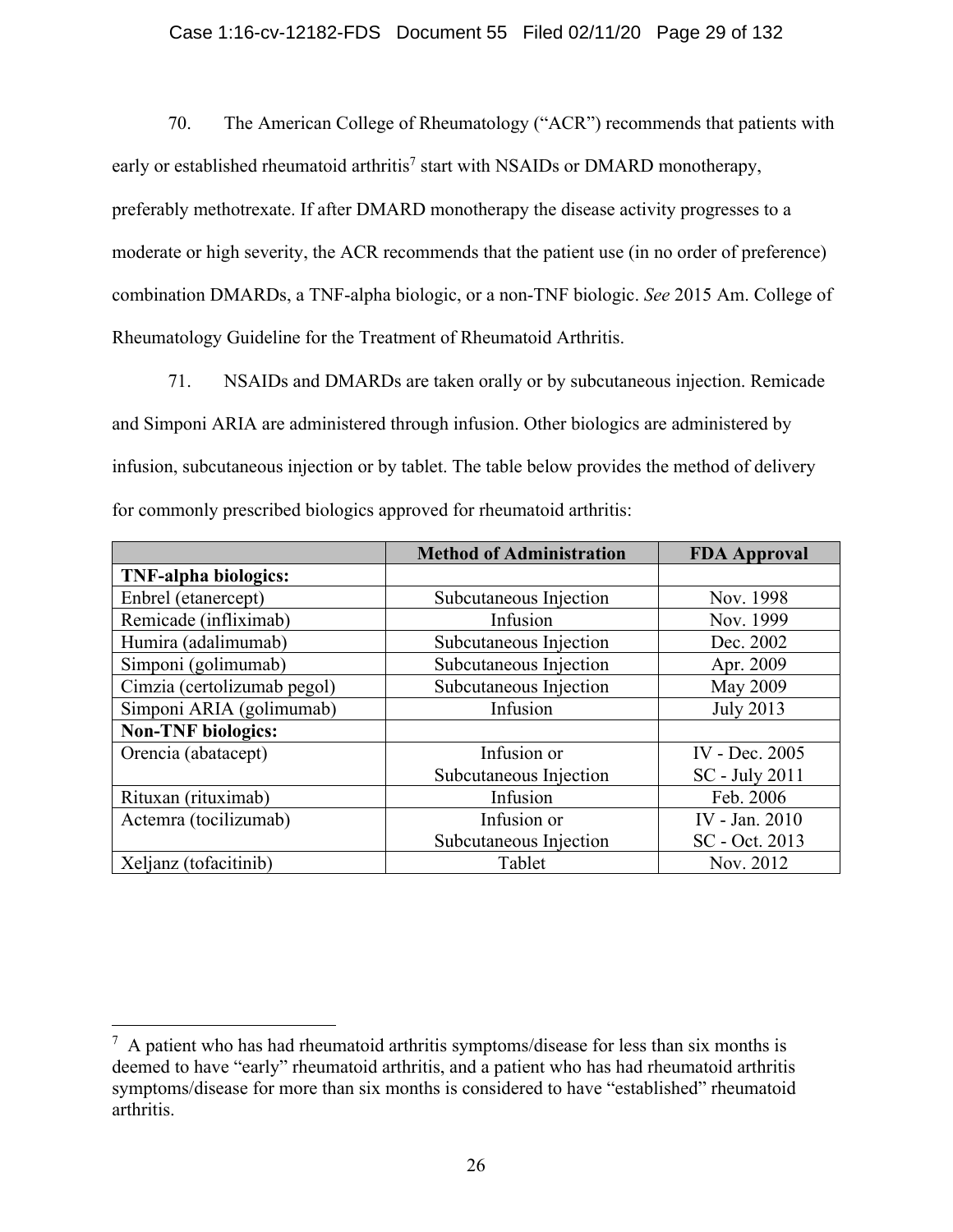### Case 1:16-cv-12182-FDS Document 55 Filed 02/11/20 Page 30 of 132

72. Janssen has not conducted head-to-head clinical trials to determine whether Remicade or Simponi ARIA is more effective in treating rheumatoid arthritis than other biologics.

73. Remicade, Humira, and Enbrel are considered to have similar safety and efficacy profiles. (*See, e.g.*, E. Morgan DeWitt, MD, MSCE et al., Medicare Coverage of Tumor Necrosis Factor α Inhibitors as an Influence on Physicians' Prescribing Behavior, 166 Archive of Internal Medicine at 57 (Jan. 9, 2006) (avail. at https://jamanetwork.com/data/journals/ -

INTEMED/5513/ioi50173\_57\_63.pdf)).

74. Similarly, the ACR Guideline for treating rheumatoid arthritis does not differentiate between the safety and efficacy of the various TNF-alpha biologics (a/k/a TNF inhibitors) in treating moderate to severely active arthritis. Rather, it treats them as being generally equivalent to each other in terms of safety and efficacy.

75. Accordingly, there are multiple drug options for relieving the symptoms and slowing the progression of rheumatoid arthritis.

76. Notably, rheumatoid arthritis drugs have the second highest total sales of all drugs worldwide with over \$40 billion in sales. The rheumatoid arthritis drugs that had the highest market share in the United States in 2013 were Humira, Enbrel, and Remicade. *See* Eric Palmer, *Top 10 Rheumatoid Arthritis Drugs 2013*, FiercePharma (Sep. 16, 2013) (available at http://www.fiercepharma.com/sales-and-marketing/top-10-rheumatoid-arthritis-drugs-2013 (last viewed on Jan. 27, 2020)).

### **2.** *Crohn's disease & ulcerative colitis*

77. *Crohn's disease* is a chronic disease that causes inflammation in the gastrointestinal tract. The disease most often begins gradually and can become worse over time.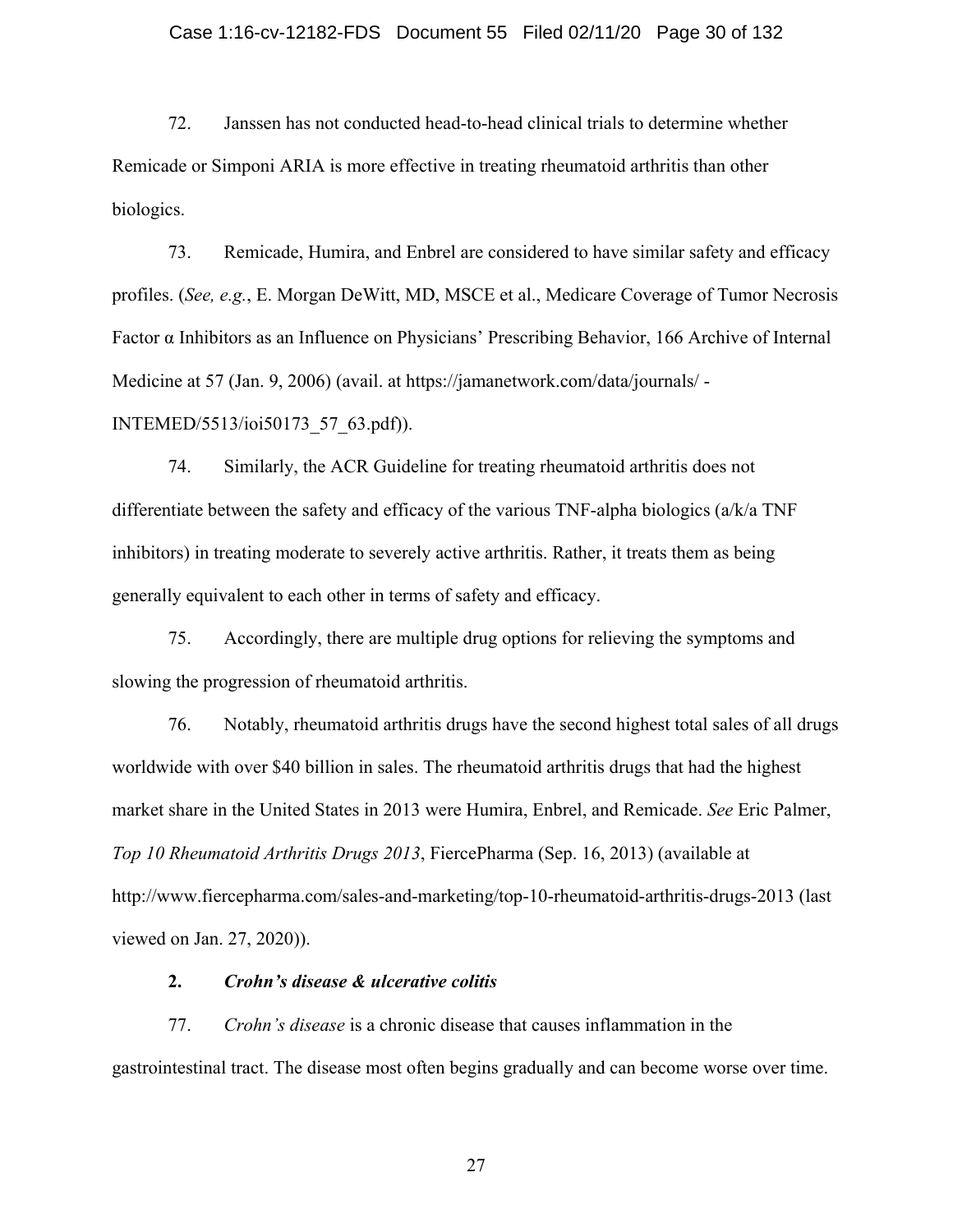#### Case 1:16-cv-12182-FDS Document 55 Filed 02/11/20 Page 31 of 132

Most people have periods of remission that can last for weeks or years. Complications of Crohn's disease can include bowel obstruction, fistulas, anal fissures, ulcers, malnutrition, and inflammation in the joints, eyes, and skin.

78. *Ulcerative colitis* is a chronic disease that causes inflammation and ulcers on the inner lining of the large intestine. Ulcerative colitis most often begins gradually and can become worse over time. Symptoms can be mild to severe. Most people have periods of remission that can last for weeks or years.

79. There is no cure for Crohn's disease or ulcerative colitis, but medicine can reduce the symptoms of the diseases. Most people who have Crohn's disease or ulcerative colitis seek treatment from physicians who specialize in gastroenterology. Gastroenterologists often prescribe medications to slow the course of the disease, keep patients in remission, and reduce patients' pain.

80. Conventional or first line treatment for Crohn's disease and ulcerative colitis typically involves the use of aminosalicylates (*e.g.,* sulfasalazine, mesalamine, olsalazine, and balsalazide), corticosteroids (*e.g.,* prednisone, methylprednisolone and budesonide), and/or immunomodulators (*e.g.,* methotrexate, 6-mercaptopurine (6-MP), azathioprine, and cyclosporine). When conventional treatment fails gastroenterologists usually step up the patients' treatment to one of the following biologic drugs:

- TNF-alpha biologics *e.g.,* Cimzia (certolizumab pegol), Humira (adalimumab), **Remicade (infliximab)**, and Simponi (golimumab); or
- Non-TNF biologic *e.g.*, Entyvio (vedolizumab), Stelara (ustekinumab), and Tysabri (natalizumab).

81. Depending on the specific biologic, it may be used alone or in combination with a first line medicine. However, due to the risk of serious infection, biologic drugs are not used in combination with each other.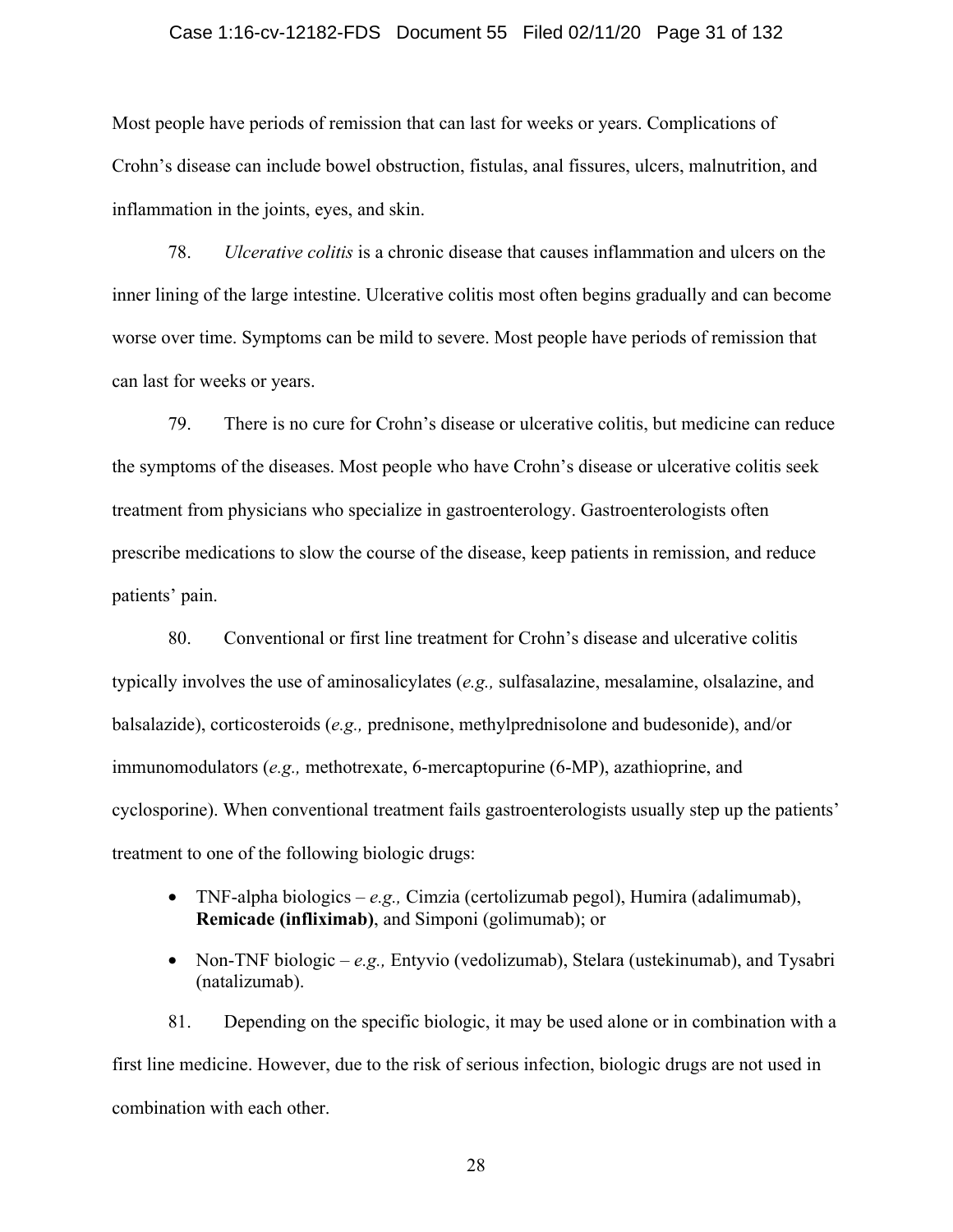### Case 1:16-cv-12182-FDS Document 55 Filed 02/11/20 Page 32 of 132

82. Some biologics, such as Cimzia, Humira, and Simponi, are administered by subcutaneous injection while Entyvio, Remicade, and Tysabri are administered through infusion. Stelara, which was only recently approved for Crohn's disease, can be administered by subcutaneous injection or infusion. Xeljanz is taken orally. The table below provides the method of delivery for commonly prescribed biologics approved for Crohn's disease and ulcerative colitis.

|                             | <b>Method of Administration</b> | <b>FDA</b> Approval |
|-----------------------------|---------------------------------|---------------------|
| <b>TNF-alpha biologics:</b> |                                 |                     |
| Remicade (infliximab)       | Infusion                        | Crohn's - Aug. 1998 |
|                             |                                 | U.C. - Sep. 2005    |
| Humira (adalimumab)         | Subcutaneous Injection          | Crohn's - Feb. 2007 |
|                             |                                 | U.C. - Sep. 2012    |
| Cimzia (certolizumab pegol) | Subcutaneous Injection          | Crohn's - Apr. 2008 |
| Simponi (golimumab)         | Subcutaneous Injection          | U.C. - May 2013     |
| <b>Non-TNF</b> biologics:   |                                 |                     |
| Tysabri (natalizumab)       | Infusion                        | Crohn's - Jan. 2008 |
| Entyvio (vedolizumab)       | Infusion                        | Crohn's & U.C. -    |
|                             |                                 | May 2014            |
| Stelara (ustekinumab)       | Infusion or                     | Crohn's - Sep. 2016 |
|                             | Subcutaneous Injection          | U.C. - Oct. 2019    |
| Xeljanz (tofacitinib)       | Tablet                          | U.C. - May 2018     |

83. Janssen has not conducted head-to-head clinical trials to determine whether Remicade is more effective in treating Crohn's disease or ulcerative colitis than other biologics.

84. Moreover, the American College of Gastroenterology's Clinical Guidelines for management of Crohn's disease and ulcerative colitis do not differentiate between the safety and efficacy of the various TNF-alpha biologics (a/k/a TNF inhibitors) approved for the management of moderate to severely active Crohn's disease or moderate to severely active ulcerative colitis. Rather, it treats them as being generally equivalent to each other in terms of safety and efficacy.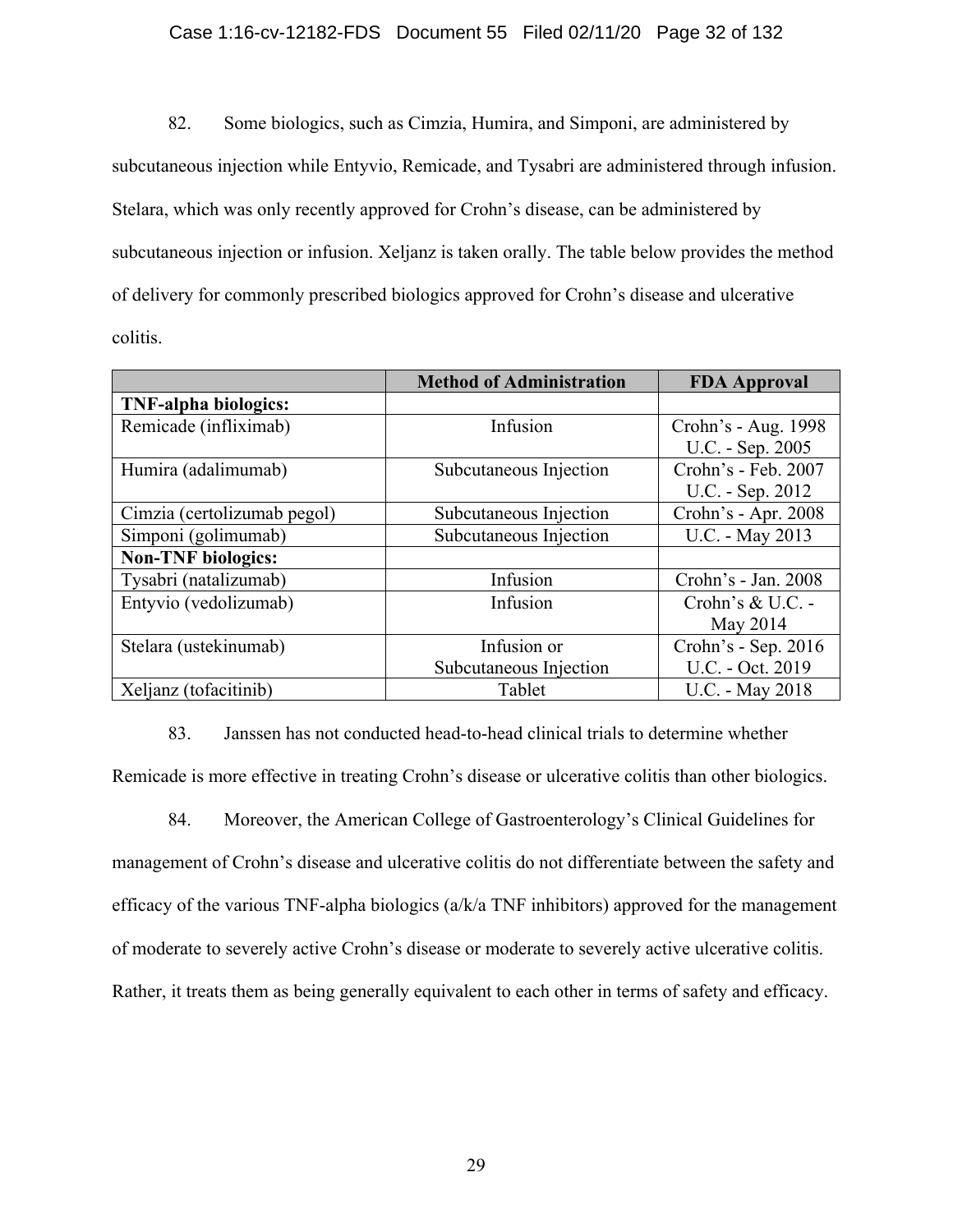85. Accordingly, for patients who have an inadequate response to first line therapy, there are multiple biologic drug options for relieving the symptoms of Crohn's disease and ulcerative colitis.

### **3.** *Psoriatic arthritis*

86. Psoriatic arthritis is an inflammatory arthritis that usually arises with skin psoriasis. It causes joint pain and swelling that can lead to damage of the joint if the inflammation is not controlled.

87. The disease is treatable but not curable. Most people who have psoriatic arthritis seek treatment from a rheumatologist. Rheumatologists often prescribe medications to reduce patients' pain and slow the course of the disease. Depending on the severity of a patient's symptoms, rheumatologists will prescribe, individually or in combination, corticosteroids, nonsteroidal anti-inflammatory drugs (NSAIDs), disease-modifying anti-rheumatic drugs (DMARDs), such as methotrexate and sulfasalazine, and/or biologics, including Cimzia (certolizumab pegol), Cosentyx (secukinumab), Enbrel (etanercept), Humira (adalimumab), **Remicade (infliximab)**, Simponi (golimumab), **Simponi ARIA (golimumab)**, Stelara (ustekinumab), Taltz (ixekizumab), and Xeljanz (tofacitinib). Due to the risk of serious infection, the biologic drugs are not used in combination with each other.

88. Some biologics approved for treatment of psoriatic arthritis, such as Cimzia, Cosentyx, Enbrel, Humira, Simponi, Stelara, and Taltz, are administered by subcutaneous injection while Remicade and Simponi ARIA are administered through infusion, and Xeljanz is taken orally. The table below provides the method of delivery for commonly prescribed biologics approved for psoriatic arthritis.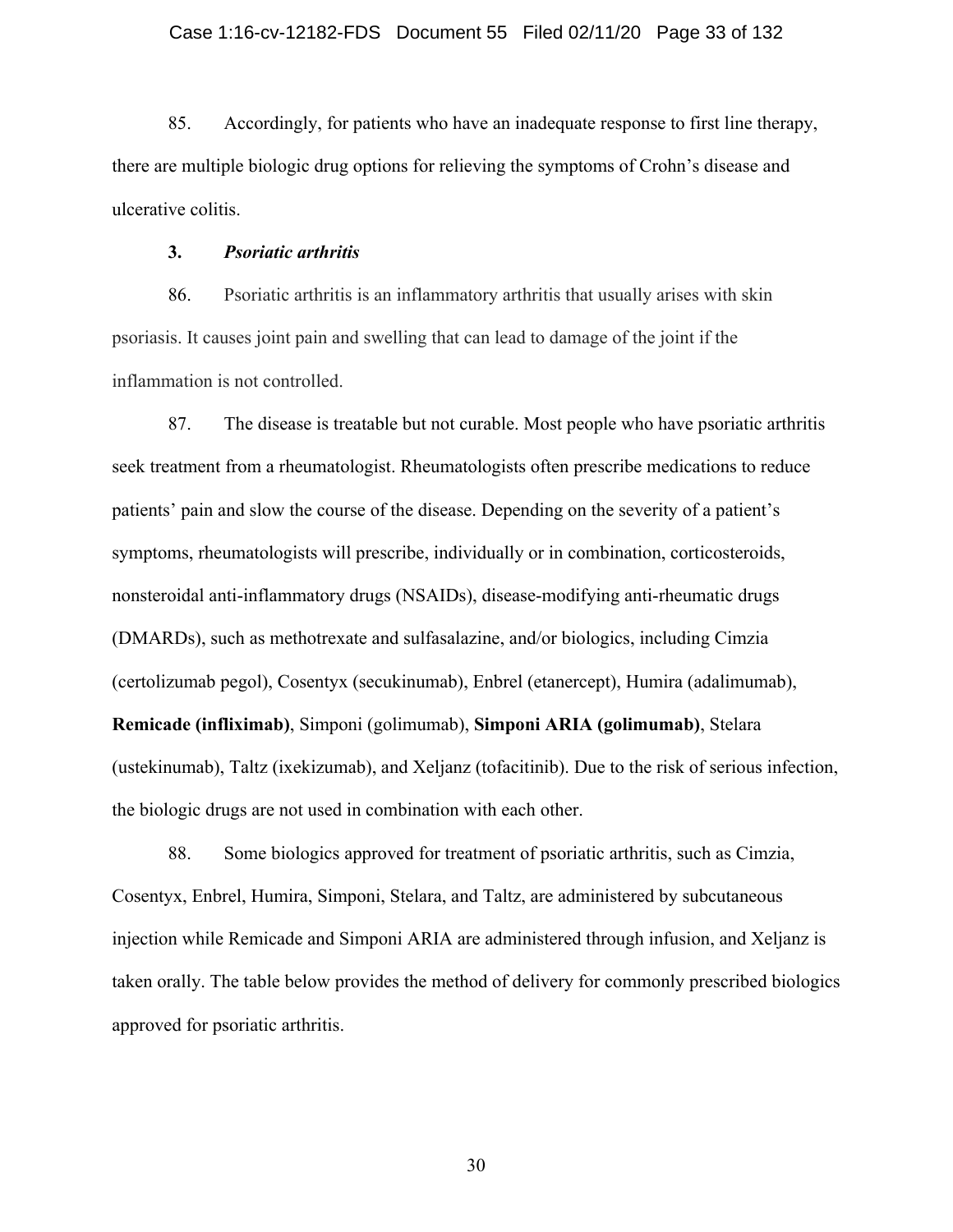|                             | <b>Method of Administration</b> | <b>FDA</b> Approval |
|-----------------------------|---------------------------------|---------------------|
| <b>TNF-alpha biologics:</b> |                                 |                     |
| Enbrel (etanercept)         | Subcutaneous Injection          | Jan. 2002           |
| Remicade (infliximab)       | Infusion                        | May 2005            |
| Humira (adalimumab)         | Subcutaneous Injection          | Oct. 2005           |
| Simponi (golimumab)         | Subcutaneous Injection          | Apr. 2009           |
| Cimzia (certolizumab pegol) | Subcutaneous Injection          | Sep. 2013           |
| Simponi ARIA (golimumab)    | Infusion                        | Oct. 2017           |
| <b>Non-TNF</b> biologics:   |                                 |                     |
| Stelara (ustekinumab)       | Subcutaneous Injection          | Sep. 2013           |
| Cosentyx (secukinumab)      | Subcutaneous injection          | Jan. 2016           |
| Taltz (ixekizumab)          | Subcutaneous Injection          | Dec. 2017           |
| Xeljanz (tofacitinib)       | Tablet                          | Dec. 2017           |

89. Janssen has not conducted head-to-head clinical trials to determine whether Remicade or Simponi ARIA is more effective in treating psoriatic arthritis than other biologics.

90. Further, the ACR and National Psoriasis Foundation's Guideline for treatment of psoriatic arthritis does not differentiate between the safety and efficacy of the various TNF-alpha biologics (a/k/a TNF inhibitors) approved for the management of active psoriatic arthritis. Rather, it treats them as being generally equivalent to each other in terms of safety and efficacy.

91. Accordingly, there are multiple drug options for relieving the symptoms and slowing the progression of psoriatic arthritis.

# **4.** *Ankylosing spondylitis*

92. Ankylosing spondylitis is a form of progressive arthritis that causes chronic inflammation of the joints in the spine. Many people with ankylosing spondylitis have mild episodes of back pain that come and go. Other people who have this disease suffer severe, ongoing pain accompanied by loss of flexibility of the spine. In some people, ankylosing spondylitis can affect joints outside of the spine, like the shoulders, ribs, hips, knees, and feet, and organs, such as the eyes, bowel, and more rarely the heart and lungs.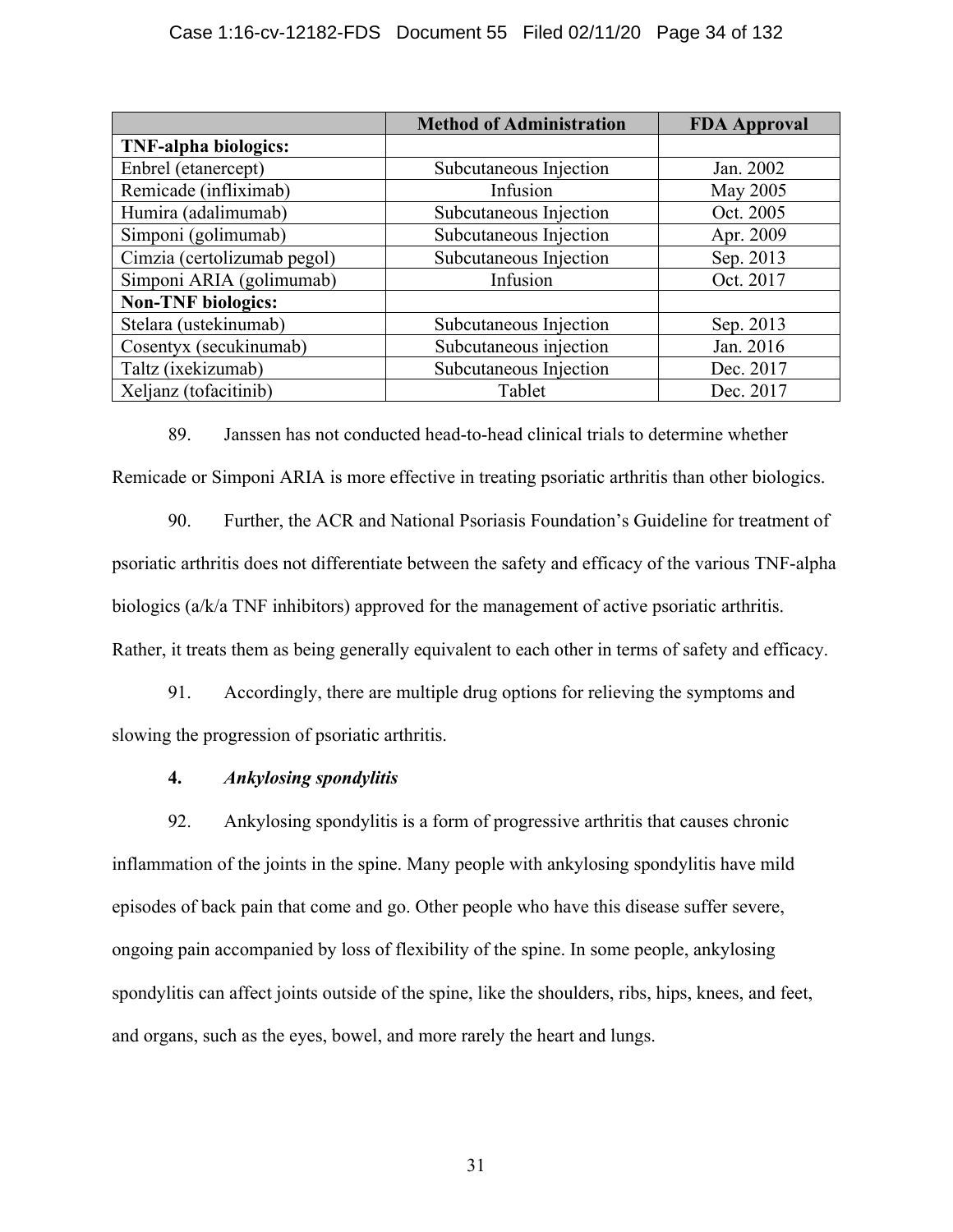### Case 1:16-cv-12182-FDS Document 55 Filed 02/11/20 Page 35 of 132

93. There is no cure for ankylosing spondylitis, but some treatments relieve symptoms of the disorder and may possibly prevent its progression. Most people who have ankylosing spondylitis seek treatment from a rheumatologist. Rheumatologists often prescribe medications to reduce patients' pain and slow the course of the disease.

94. Depending on the severity of the symptoms, first line treatment for ankylosing spondylitis typically involves the use of NSAIDs (*e.g.,* ibuprofen, naproxen, Celebrex (Celecoxib), Mobic (meloxicam), Indocin (indomethacin), Voltaren (diclofenac), and Arthrotec (diclofenac and misoprostol)), and/or DMARDs (*e.g.,* methotrexate and sulfasalazine). If the first line therapy fails, treatment frequently steps up to a biologic (*e.g.,* Humira (adalimumab), Cimzia (certolizumab pegol), Cosentyx (secukinumab), Enbrel (etanercept), **Remicade (infliximab)**, Simponi (golimumab), or **Simponi ARIA (golimumab)**). Due to the risk of serious infection, the biologic drugs are not used in combination with each other.

95. NSAIDs and DMARDs are taken orally or by subcutaneous injection. With regard to the biologics, Cimzia, Cosentyx, Enbrel, Humira, and Simponi are administered by subcutaneous injection, and Remicade and Simponi ARIA are administered through infusion. The table below provides the method of delivery for commonly prescribed biologics approved for ankylosing spondylitis.

|                             | <b>Method of Administration</b> | <b>FDA Approval Date</b> |
|-----------------------------|---------------------------------|--------------------------|
| <b>TNF-alpha biologics:</b> |                                 |                          |
| Enbrel (etanercept)         | Subcutaneous Injection          | <b>July 2003</b>         |
| Remicade (infliximab)       | Infusion                        | Dec. 2004                |
| Humira (adalimumab)         | Subcutaneous Injection          | <b>July 2006</b>         |
| Simponi (golimumab)         | Subcutaneous Injection          | Apr. 2009                |
| Cimzia (certolizumab pegol) | Subcutaneous Injection          | Oct. 2013                |
| Simponi ARIA (golimumab)    | Infusion                        | Oct. 2017                |
| <b>Non-TNF</b> biologics:   |                                 |                          |
| Cosentyx (secukinumab)      | Subcutaneous injection          | Jan. 2016                |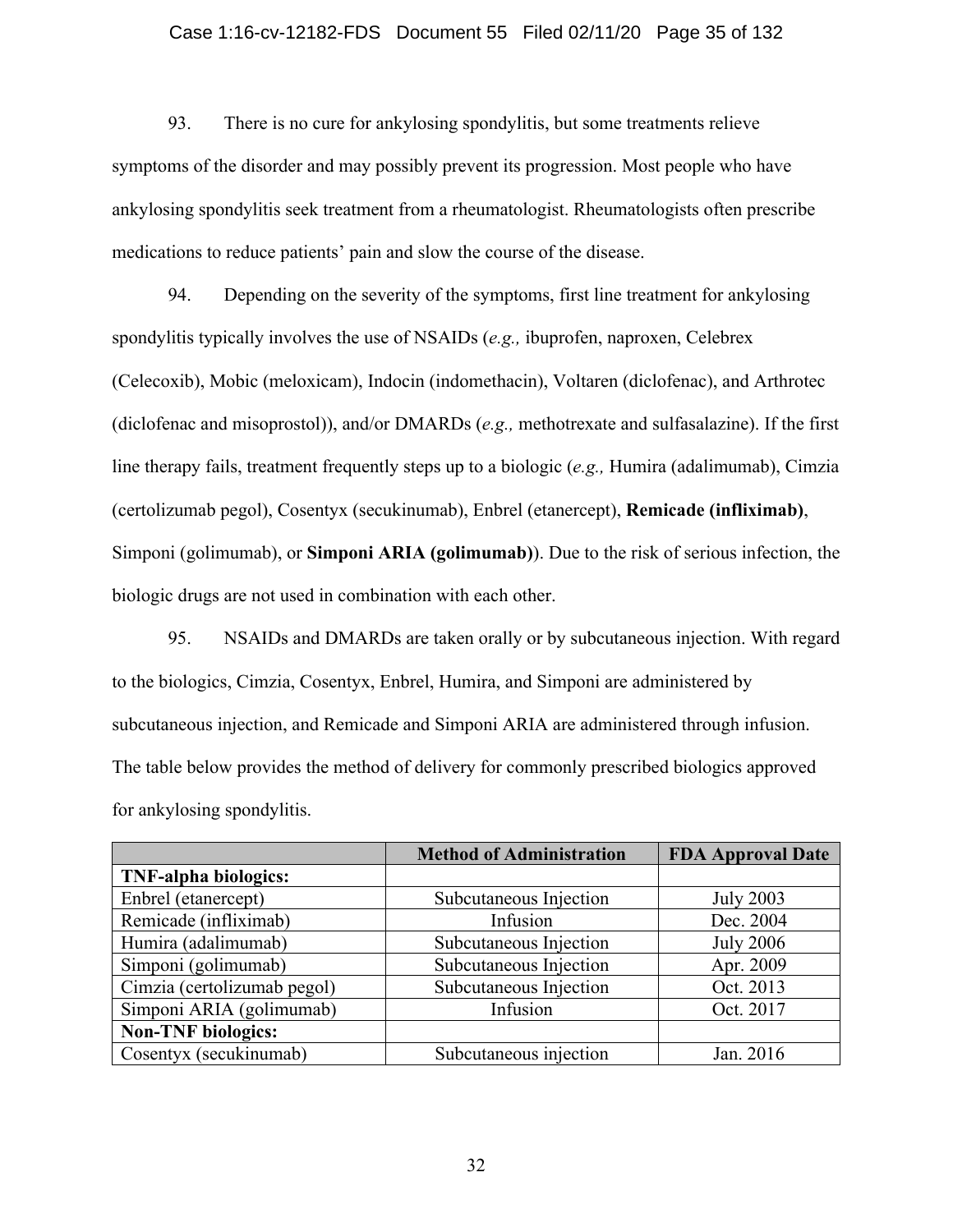### Case 1:16-cv-12182-FDS Document 55 Filed 02/11/20 Page 36 of 132

96. Janssen has not conducted head-to-head clinical trials to determine whether Remicade or Simponi ARIA is more effective in treating ankylosing spondylitis than other biologics.

97. Here again, the ACR's Guideline for treatment of ankylosing spondylitis does not differentiate between the safety and efficacy of the various TNF-alpha biologics (a/k/a TNF inhibitors) approved for the treatment of active ankylosing spondylitis, rather it treats them as being generally equivalent to each other in terms of safety and efficacy.

98. Accordingly, there are multiple drug options for relieving the symptoms and slowing the progression of ankylosing spondylitis.

## **C. How Rheumatology and Gastroenterology Practices Are Reimbursed for Biologic Drugs and Infusion Services**

### **1. Reimbursement for infusible biologics Remicade and Simponi ARIA**

99. There are two ways for rheumatology and gastroenterology practices that have

infusion suites to obtain infusible biologics such as Remicade and Simponi ARIA:

- *Buy-and-bill* the practice purchases the drug from a distributor, maintains an inventory of the drug and, after administering it to the patient, bills the health plan for the service of administering the infusion and for the drug itself; or
- *Specialty pharmacy* the practice orders the drug from a specialty pharmacy and, after administering it to the patient, bills the health plan for the service of administering the infusion; the specialty pharmacy bills the health plan for the drug.
- 100. Most rheumatology and gastroenterology physician practices that operate an in-

office infusion suite use the buy-and-bill method because it offers them an opportunity to earn a

profit (also referred to as a spread) on each vial of Remicade and Simponi ARIA because their

acquisition costs for the drugs are lower than the reimbursement amounts.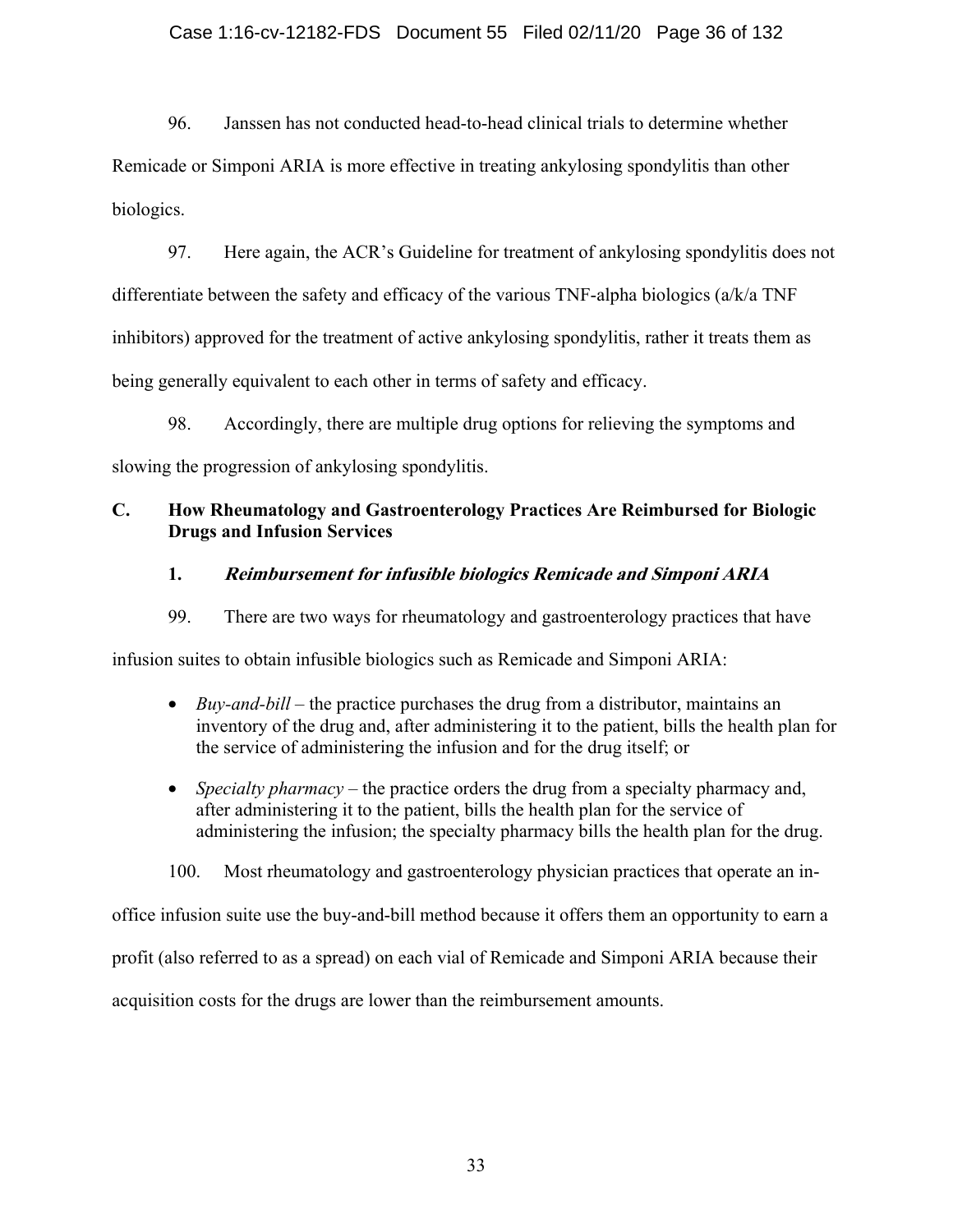#### Case 1:16-cv-12182-FDS Document 55 Filed 02/11/20 Page 37 of 132

101. After physician practices infuse Remicade and Simponi ARIA to patients, they submit claims for reimbursement on Form CMS-1500 on behalf of those patients to their insurers, including Medicare and Medicaid.

102. *Medicare***:** Part B of the Medicare program reimburses physicians for drugs, including Remicade and Simponi ARIA, based on the drugs' Average Sales Price ("ASP") plus 6% of the ASP. After the beneficiary's deductible is met, Medicare pays 80% of the set rate  $(ASP + 6\%)$ , and the patient or secondary insurance is responsible for the remaining 20%. The vast majority of Medicare patients have supplemental coverage (*e.g.*, a Medigap plan or Medicaid) that pays the 20% coinsurance. If a Medicare patient does not have a supplemental policy, there are foundations that may assist with the 20% co-pay.

103. Part C Medicare Advantage plans reimburse physicians for drugs, including Remicade and Simponi ARIA, based on the drugs' ASP plus 6% of the ASP or a similar formula.

104. Significantly, Medicare (Part B and Part C) does not require a prior authorization or that a patient first try a biologic administered through subcutaneous injection before it will cover Remicade or Simponi ARIA.

105. *Medicaid***:** Although each Plaintiff State administers its own Medicaid program and payment policies vary by state, most states pay physicians ASP plus 6% for infusible biologics that they purchase and administer.<sup>8</sup>

<sup>&</sup>lt;sup>8</sup> Certain state Medicaid programs require drug acquisition through a specialty pharmacy, in which case the provider is only able to bill for the infusion service.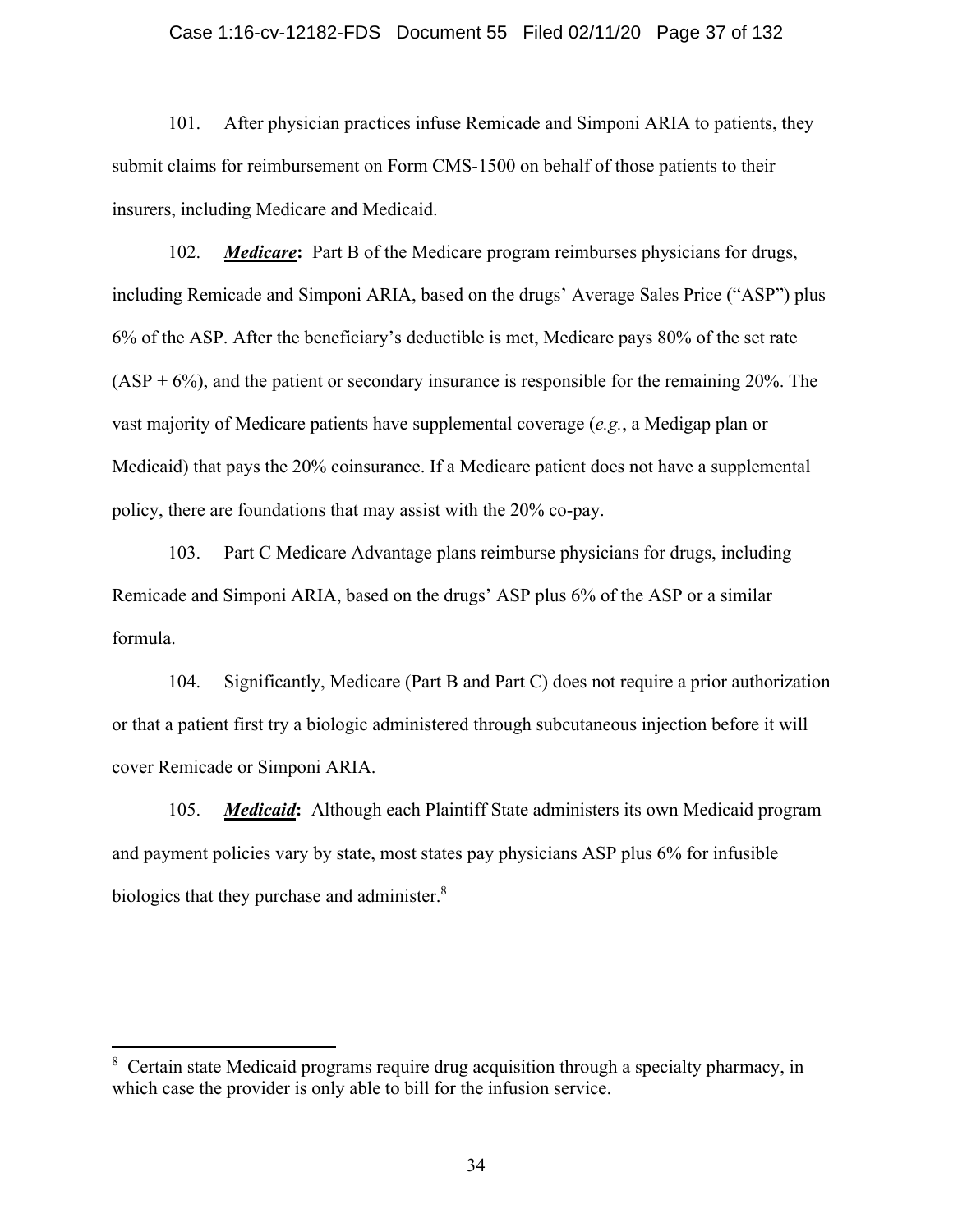## Case 1:16-cv-12182-FDS Document 55 Filed 02/11/20 Page 38 of 132

106. *Commercial Payers***:** The reimbursement rate that commercial payers pay physician practices is typically based on an ASP-based formula.<sup>9</sup> The reimbursement rates that commercial payers pay are often higher than the Medicare and Medicaid reimbursement rates  $(ASP + 6\%)$ . In addition, as described in paragraph 166(d) below, providers, with Janssen's assistance, are frequently able to negotiate higher reimbursement rates from commercial payers.

107. Over the last several years, the increasing trend is for commercial payers to require that patients fail one, two, or three subcutaneous injectable biologics before they will cover an infusible biologic such as Remicade or Simponi ARIA. This is referred to as "step therapy" because the insurers require that the patients try and fail other less expensive medications before "stepping up" to costlier drugs. With regard to Remicade and Simponi ARIA, many insurers require step therapy because the biologics delivered by subcutaneous injection are viewed as having similar safety and efficacy profiles as Remicade and Simponi ARIA and are significantly less expensive since they do not involve the infusion service.

## **2.** *Reimbursement for infusion services*

108. *Medicare***:** Medicare Part B reimburses physicians for administering the infusion by paying a service fee set forth in the outpatient Physician Fee Schedule ("PFS").

109. For the two-hour Remicade infusions, the physician practices bill the first hour under CPT code 96413 and the second hour under CPT code 96415. For the 30-minute Simponi ARIA infusions, the physician practices bill under CPT code 96413. For example, in 2013 Medicare paid physicians in Massachusetts (everywhere but metropolitan Boston) approximately

<sup>&</sup>lt;sup>9</sup> Certain commercial payers may require drug acquisition through a specialty pharmacy, in which case the provider is only able to bill for the infusion service.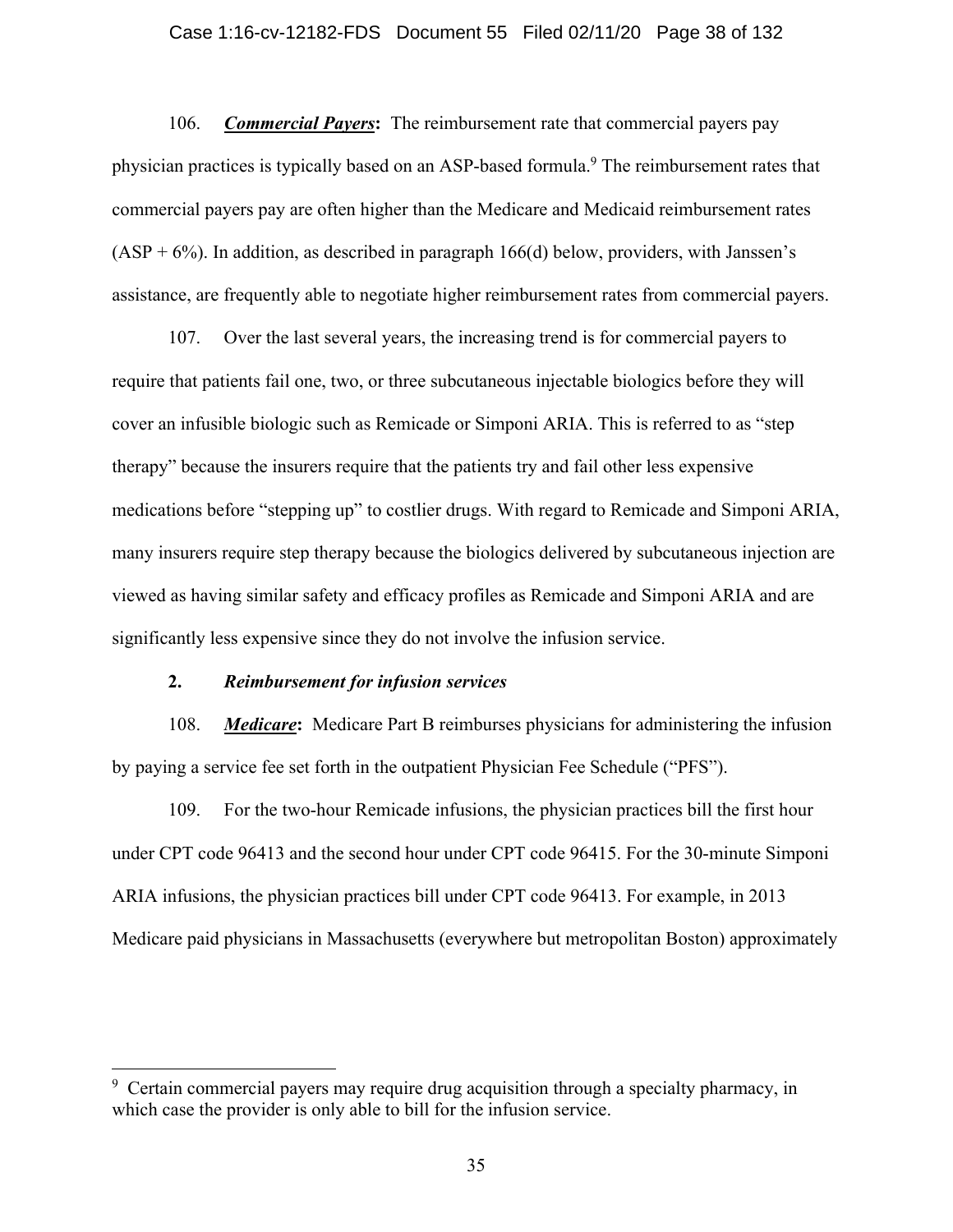## Case 1:16-cv-12182-FDS Document 55 Filed 02/11/20 Page 39 of 132

\$151 for the first hour of an infusion and \$32 for each subsequent hour. *See* 2013 Medicare Physician Fee Schedule.

110. After the patient's deductible is met, Medicare pays 80% of the set rate, and the patient or secondary insurance is responsible for the remaining 20%.

111. Medicare Advantage plans similarly reimburse providers for infusion services based on the PFS rates or a similar rate schedule.

112. *Medicaid***:** Although each Plaintiff State administers its own Medicaid program and payment policies vary by state, states frequently reimburse physicians for office-based infusion services by applying Medicare's PFS. Several states require prior authorization.

113. *Commercial Payers***:** Most commercial payers reimburse for infusion services based on Medicare's PFS rates plus a negotiated premium. Commercial payers typically pay a higher reimbursement fee for infusion services than Medicare and Medicaid.

## **3.** *Reimbursement for self-injectable biologics*

114. For purposes of this Complaint, a biologic drug that is approved for the treatment of rheumatoid arthritis, Crohn's disease, ulcerative colitis, ankylosing spondylitis, and/or psoriatic arthritis and that is delivered by subcutaneous injection, including, but not limited to, Actemra, Cimzia, Cosentyx, Enbrel, Humira, Orencia, Simponi, Stelara, and Taltz, is referred to herein as a "Self-Injectable," and these drugs are collectively referred to as the "Self-Injectables."

115. Medicare (Part B and Part C) generally does not cover the cost of a Self-Injectable.

116. When purchased from a pharmacy and self-administered at home the Self-Injectables are covered under Medicare Part D. Generally, after a physician writes a prescription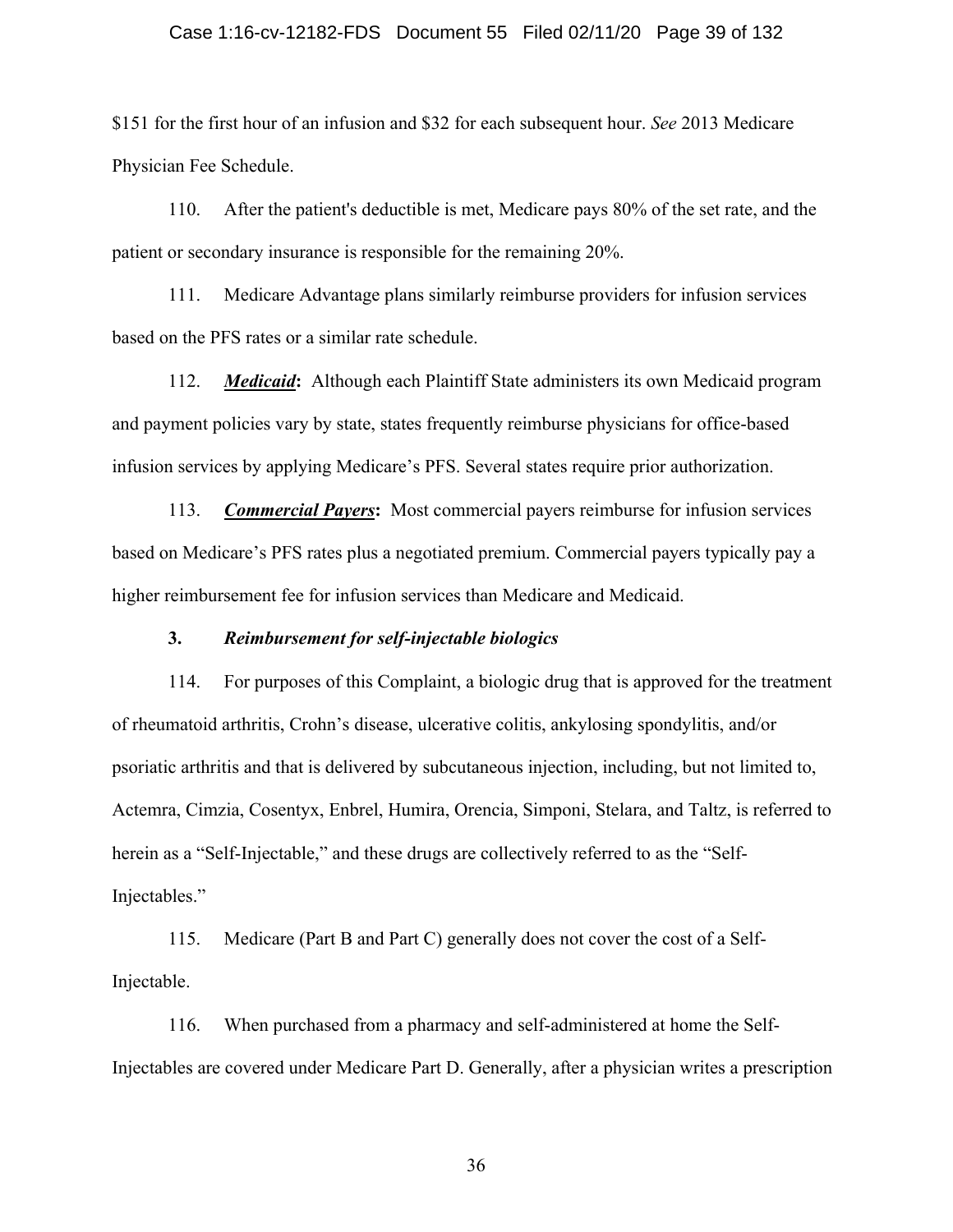## Case 1:16-cv-12182-FDS Document 55 Filed 02/11/20 Page 40 of 132

for a Medicare Part D beneficiary, the patient can take the prescription to a pharmacy to be filled. When the pharmacy dispenses a Self-Injectable to the patient, the pharmacy submits a claim electronically to the beneficiary's Part D sponsor and receives reimbursement for the portion of the Self-Injectable's cost not paid by the beneficiary.

117. In view of the infusion service revenue as well as the profit earned on each vial of Remicade and Simponi ARIA purchased, physician practices earn a higher profit by prescribing and administering Remicade and Simponi ARIA than merely prescribing a Self-Injectable or biologic that is taken orally and for which the prescriber cannot earn a spread.

# **D. Janssen Provided Free Business Advisory Services to Induce Physicians to Prescribe and Infuse Remicade and Simponi ARIA**

118. The largest and most important market for Remicade and Simponi ARIA sales is rheumatology and gastroenterology practices that operate an in-office infusion suite, which Janssen referred to as an "IOI". From at least 2003 through 2016, Janssen engaged in the illegal kickback scheme detailed below to expand the IOI market and grow sales of Remicade and Simponi ARIA within the IOI market.

119. Janssen had determined that physician practices that followed its business operations and practice management guidance in establishing and operating an in-office infusion business could generate revenue of approximately \$1,400 to \$2,000 per infusion chair each day from the spread on the drugs and infusion service reimbursements. Accordingly, an in-office infusion business with four or five chairs, which was the typical number for in-office infusion suites, could generate approximately \$7,000 to \$10,000 in revenue per day from the infusion business. Moreover, Janssen had also determined that at an efficiently operated in-office infusion suite one nurse could manage five infusion chairs at once. The average daily cost of a nurse was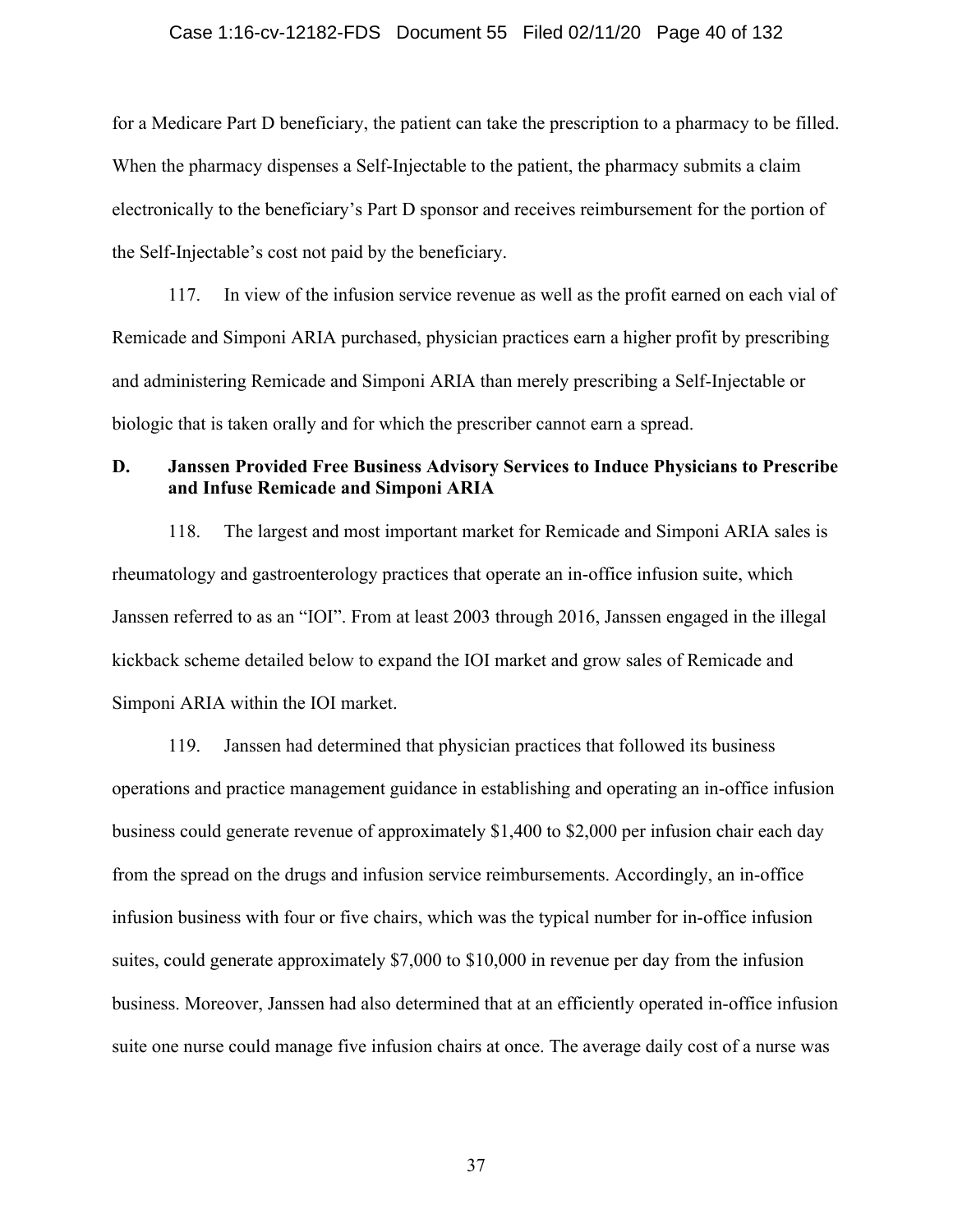## Case 1:16-cv-12182-FDS Document 55 Filed 02/11/20 Page 41 of 132

\$320 (\$40 per hour for an eight-hour day). Consequently, a practice with an in-office infusion suite that had five chairs could net approximately \$6,650 to \$9,650 per day in profits.

120. One of Janssen's principal, longtime strategies for expanding the in-office infusion market and growing sales of Remicade and Simponi ARIA was to advise rheumatology and gastroenterology practices about how these drugs offer a lucrative business opportunity that Self-Injectables or other biologics taken orally do not offer – a significant payment for each Remicade and Simponi ARIA infusion in addition to a profit on every vial of the drugs purchased. Janssen touted this business opportunity to physician owners of rheumatology and gastroenterology practices as the "infusion business model" and "the Remicade model." Janssen emphasized to rheumatology and gastroenterology practices that the infusion/Remicade business model creates a "passive income" stream that could be generated without placing additional time burdens on the physicians and with little up-front investment, as the main start-up costs for an infusion business are the cost of nurses, the acquisition of Remicade and/or Simponi ARIA, an IV pole, and an infusion chair.

121. To allay physicians' concerns regarding the complexities, risks, and time commitments associated with starting a new infusion business, Janssen, as part of its infusion/Remicade business model sales pitch, assured the rheumatology and gastroenterology practices that it would help them establish and set up the infusion suites and also help them operate and grow these infusion businesses once opened. In other words, Janssen effectively became a silent business partner to the physician practices.

122. Janssen employed a large team of highly-trained medical practice advisers to serve as the dedicated business partners to Remicade's and Simponi ARIA's top customers, helping them maximize profits on their in-office infusion businesses. Janssen called these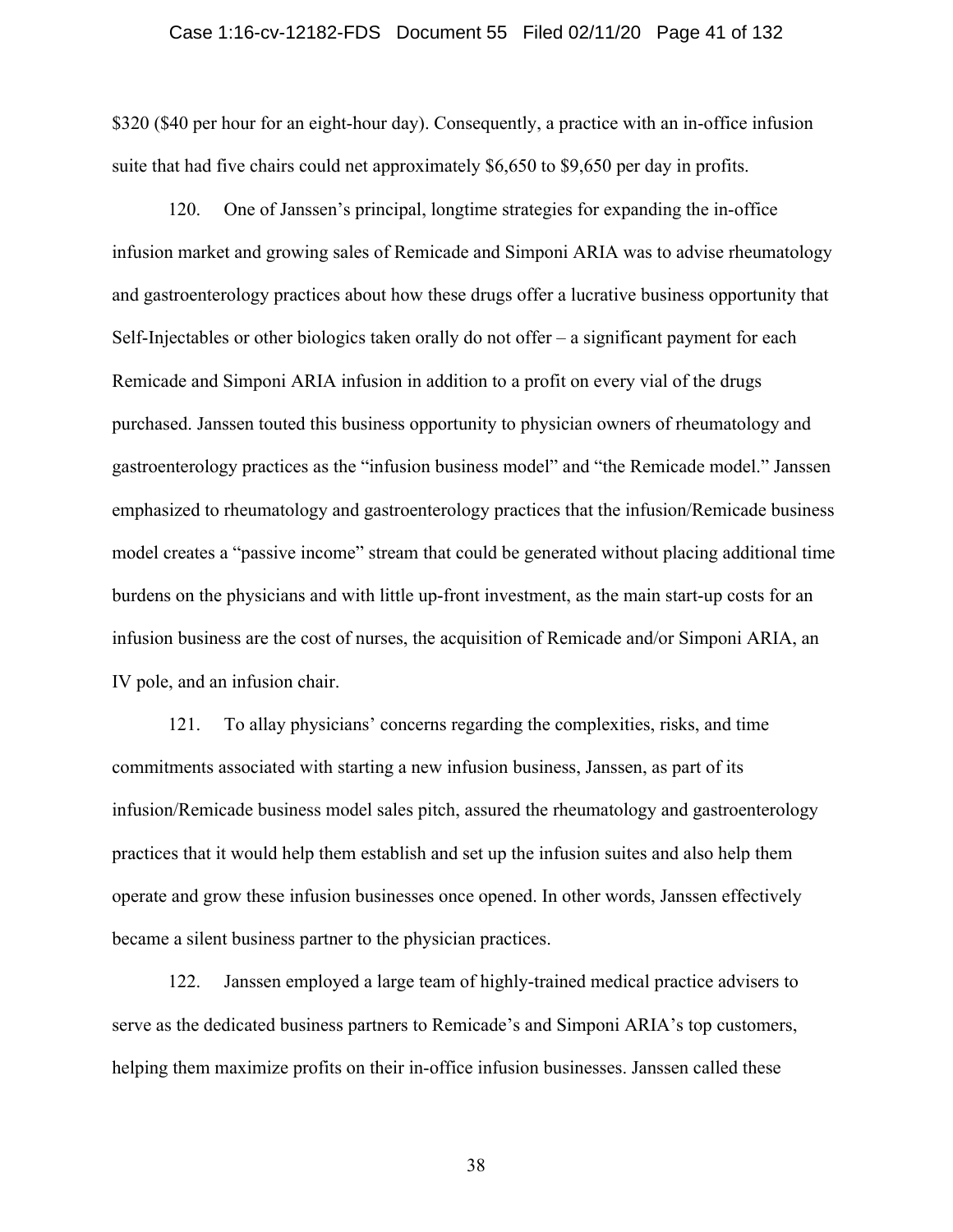## Case 1:16-cv-12182-FDS Document 55 Filed 02/11/20 Page 42 of 132

employees "Area Business Specialists" or "ABSs," and advised practices that the close attention and assistance from its trained business specialists would be provided free of charge as part of Janssen's support of the in-office infusion suites that the Company helped establish.

123. In addition, Janssen arranged and paid for outside business consultants who had expertise in medical practice and infusion business management to provide business advisory services to top accounts. Here again, these free business consulting services from leading experts in the field were part of the package of services Janssen provided to top accounts to support their in-office infusion business and to convince the physicians to invest in and remain committed to the infusion/Remicade business model.

# **1.** *Janssen employed a team of Area Business Specialists who focused predominately on growing sales of Remicade and Simponi ARIA by providing business advice and support to prescribers*

124. When this action was commenced in October 2016, there were over 40 Janssen ABSs nationwide – typically one in each Remicade/Simponi ARIA account territory. Prior to redistricting and reducing the number of ABS territories in or around mid-2013, Janssen had approximately 70 ABS territories across the country. Because ABSs worked primarily with physician owners and physicians whose compensation was based, in part, upon revenue generated from the infusion drugs and services they administered (hereinafter collectively referred to as "stakeholder physicians") and managers of rheumatology and gastroenterology practices as well as hospital executives to enhance and grow their infusion businesses, Janssen typically sought out and hired former practice managers, hospital administrators, and individuals with prior managed care employment experience for ABS positions. Given their practice management expertise, many individuals who worked as ABSs later become practice management consultants after leaving Janssen.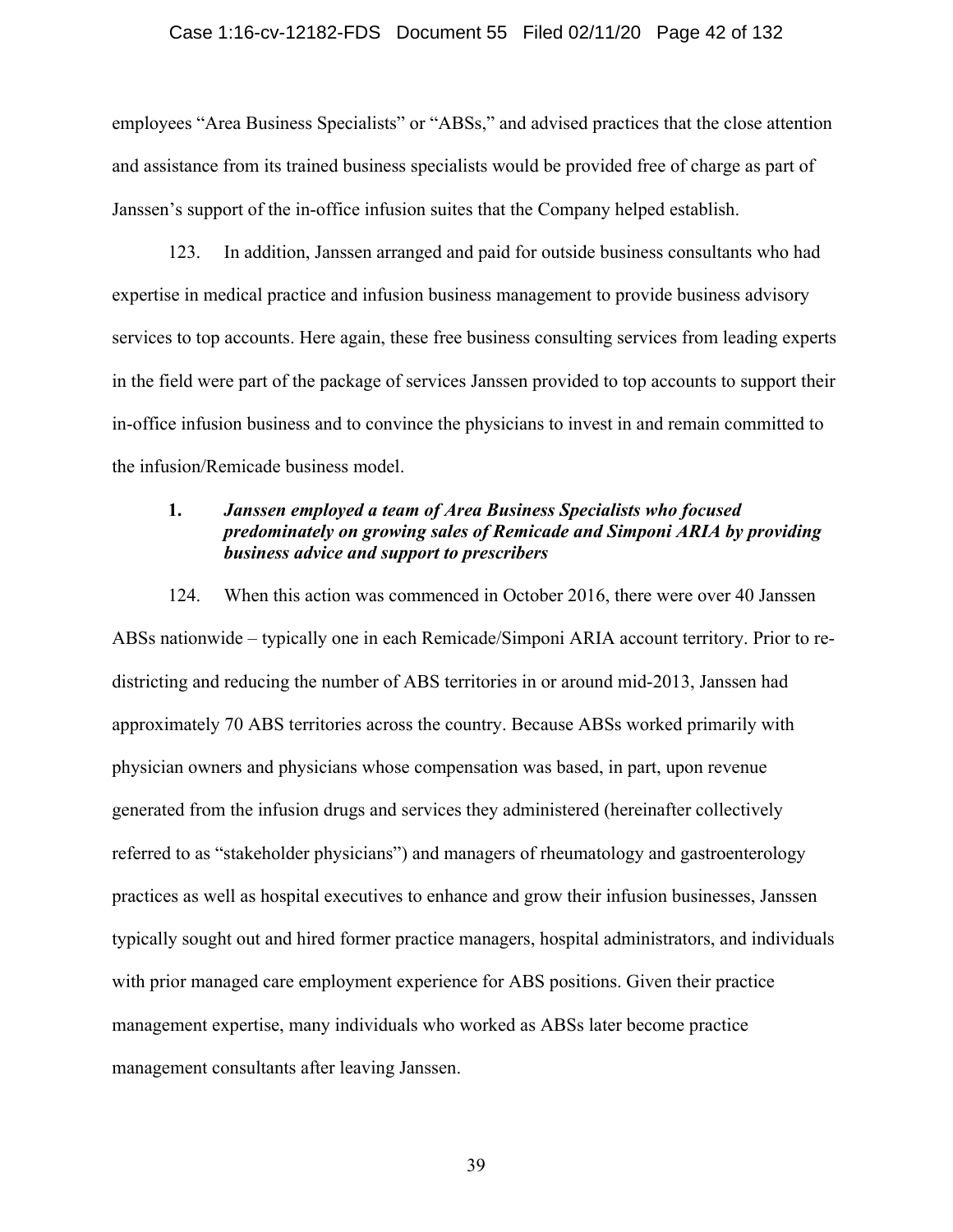## Case 1:16-cv-12182-FDS Document 55 Filed 02/11/20 Page 43 of 132

125. Janssen trained ABSs to focus on advising health care providers regarding the establishment and operation of infusion suites and not to spend time promoting the clinical aspects of Remicade and Simponi ARIA. Janssen employed a separate team of sales representatives, referred to as "Immunology Specialists," as well as medical science liaisons ("MSLs") to promote Remicade and Simponi ARIA by providing clinical information and building relationships with rheumatologists and gastroenterologists. The ABSs' responsibilities were focused on providing business advisory and support services. However, since some clinical discussion was unavoidable when certain practice management advice was provided, ABSs occasionally had to discuss the clinical aspects of Remicade and Simponi ARIA. When an account asked an ABS a clinical question, Janssen trained the ABSs to answer the question and then tell the account that the ABS would have the Immunology Specialist and/or MSL follow-up.

126. Janssen's objective was for the ABSs' services to influence physicians and induce sales of Remicade and Simponi Aria through business support. To incentivize ABSs to grow sales of Remicade and Simponi ARIA by the accounts in their respective territory, Janssen tied a significant portion of ABSs' compensation to sales growth at the accounts to which the ABSs provided business advisory services. Tellingly, although Janssen measured account growth by the increases in the amount of Remicade and Simponi ARIA vials purchased, in internal reports used to track ABSs' performance Janssen concealed such and instead made it appear that account growth was measured by new infusion patients at the accounts irrespective of the brand of biologic infused. ABSs were also compensated based on the number of IOIs that they helped open and keep open.

127. In a 2002 internal document, Janssen's predecessor Centocor summarized the ABS position as follows: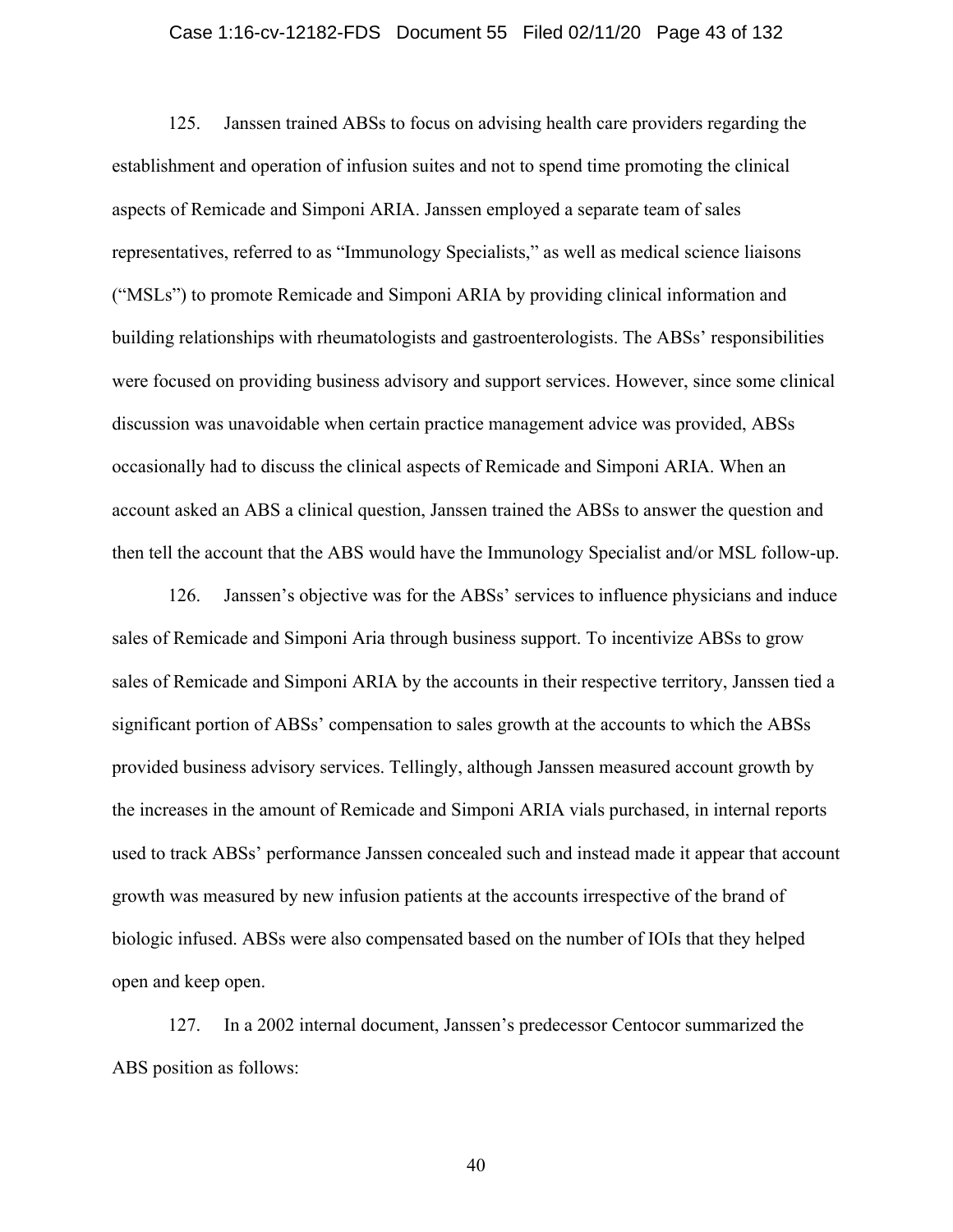Responsible for securing and preserving patient access to Remicade in the optimal site of care, ideally the physician's office. Within a defined geographic territory, provides **proactive, total account management to targeted accounts with a focus on site of care specific infusion issues, practice management and selling at an executive level.** Additionally, will serve as a resource to territory's accounts and Centocor staff regarding payer policies; reimbursement regulations and processes; **practice management**; and staffing resources.

(Emphasis added). In that same document, Janssen's predecessor stated that the ABS position

was comprised of the following "essential functions," among others:

- Help physician practices open IOIs;
- Serve as a resource to territory's accounts regarding practice management;
- "Mentor doctors and staff on how to develop and implement an In Office Infusion program including overall operations management, scheduling, staffing, pre-authorization, reimbursement, capacity management, inventory management, and infusion management"; and
- Serve as a resource to territory's accounts regarding the following legal requirements for operating an infusion business: Medicare and Medicaid rules and regulations; Occupational Safety & Health Act; HIPAA; the Stark Act; state-specific clinical staff licensing requirements for Remicade compounding, admixture, administration and monitoring; and staffing.

128. In a 2015 job posting for an ABS position in Missouri, Janssen described the

ABSs' job responsibilities as including the following responsibilities, among others:

- "Ensuring a mix of viable sites of care are available in the local marketplace";
- "[E]ducating practices on appropriate efficiency practices to infuse the pharmaceutical product(s) to remain viable";
- "The ABS approaches each customer from a total account management perspective, by leveraging resources appropriately, collaborating with business partners and accurately articulating the value proposition for the customer";
- "[M]entor[ing] doctors and staff on how to develop and implement an In Office Infusion program including overall operations management, scheduling, staffing, pre-authorization, reimbursement, capacity management, inventory management, and infusion management/efficiencies";
- Serve as a resource to territory's accounts regarding the following legal requirements for operating an infusion business: Medicare and Medicaid rules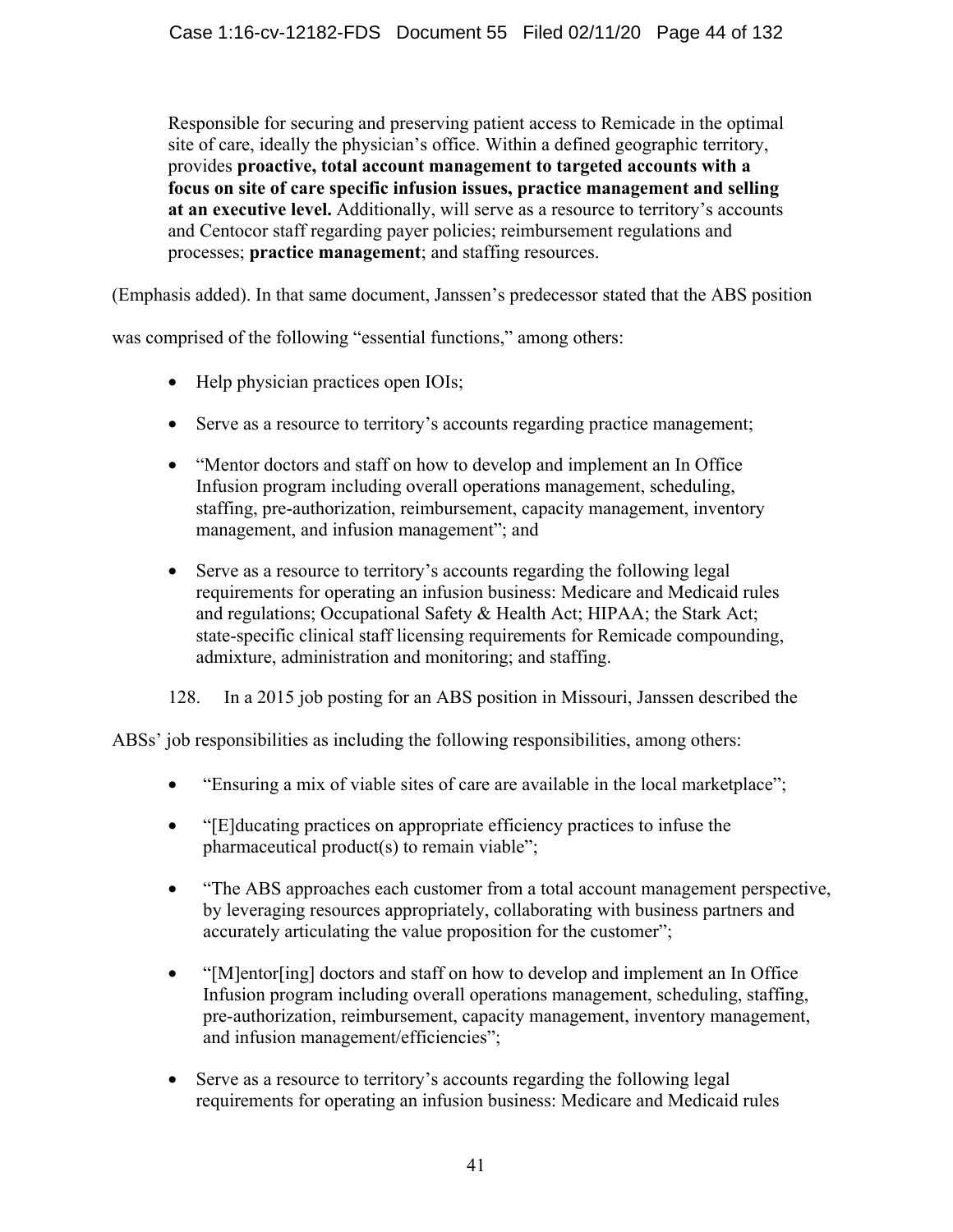## Case 1:16-cv-12182-FDS Document 55 Filed 02/11/20 Page 45 of 132

and regulations; Occupational Safety & Health Act; HIPAA; the Stark Act; and state-specific clinical staff licensing/certification requirements for product compounding, admixture, administration and monitoring.

(Avail. at https://www.linkedin.com/jobs/view/13989112 (last viewed on Oct. 12, 2016)).

129. In a 2019 job posting for an ABS position in Central Pennsylvania, Janssen included these same descriptions summarizing the ABS job function. (Avail. at https://www.linkedin.com/jobs/view/area-business-specialist-immunology-central-pennsylvaniajanssen-biotech-inc-at-johnson-johnson-1229106987/ (last viewed on Jan. 27, 2020)).

130. Janssen's descriptions of the ABS position demonstrate that one of the Company's primary objectives for its team of "business specialists" was to create and maintain demand for the infusion/Remicade business model among physicians to induce physicians to prescribe and administer Janssen's infusible biologics. To do this, Janssen touted the economic benefits of the infusion/Remicade business model to stakeholder physicians and executives of physician practices and thereafter provided business operations and practice management advice and support to ensure that the physician practices operated their infusion businesses profitably so that the physicians would remain committed to the Remicade business model and grow their use of Remicade and Simponi ARIA.

131. As Janssen stated in an internal document, to successfully perform the position ABSs should "utilize[] the value of Janssen products and services in relation to customer needs to influence prescribing decisions."10

 $10$  ABSs did not provide health care services. The reference to "services" in this quote was a reference to the business advisory and other support services ABSs provided to accounts for free.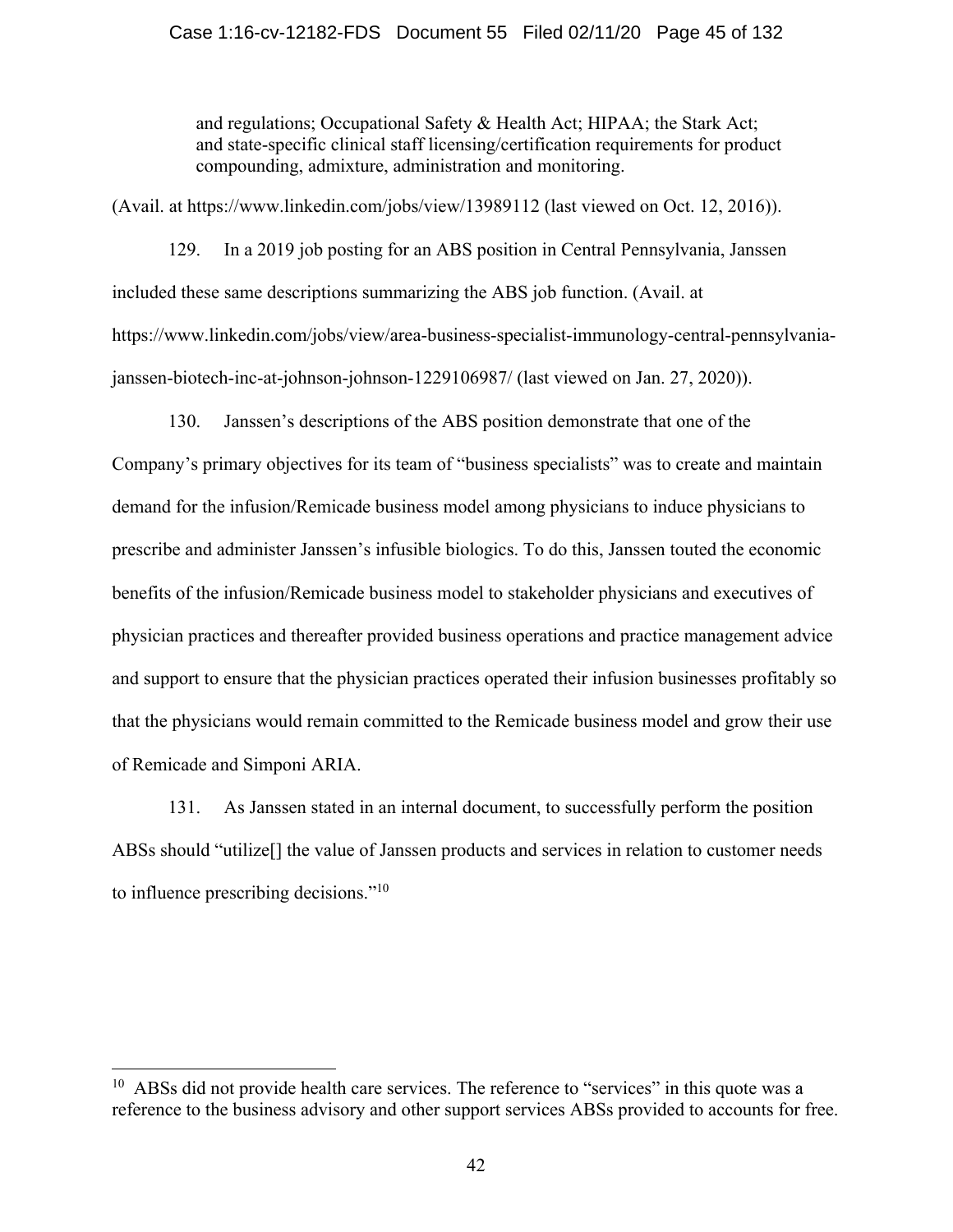# **2.** *Janssen arranged and paid for outside business consultants to advise and support the infusion businesses run by its top Remicade and Simponi ARIA accounts*

132. Given the inherent complexities of operating an infusion business, and that many physicians lack the time and/or business expertise to optimize their business operations or address operational issues in the most effective manner, there are numerous professional consultants in the health care industry who focus on furnishing practice management and business advisory services to physicians, practice managers, and practice staff. Many physician practices retain and pay significant fees to such consulting firms to obtain guidance and assistance with, among other issues, starting infusion businesses and operating the infusion business efficiently and profitably.

133. Consulting firms that advise physician practices with in-office infusion suites regarding business operations and practice management topics include, among others: Xcenda LLC ("Xcenda"), The Lash Group ("Lash"), MCV & Associates Healthcare Inc. ("MCV"), McKesson, Mark Huizenga Systems Consulting LLC, The Resource Group, Allen Consulting, Zetter Healthcare Management Consultants, Advanced Care Consulting, Healix/CORIS, WeInfuse, LLC, and 4Front Consulting Group, Inc.

134. The hourly market rate for these business consultants can be hundreds of dollars.

135. To serve as a complement to its own team of infusion business consultants, or as it has called them, "business specialists," Janssen arranged for outside industry-leading business consulting firms, including, but not limited to, Xcenda, Lash, MCV, and The Resource Group, to provide practice management and business advisory services and support to top accounts and prospective high-volume accounts at dinner and lunch meetings paid for by Janssen, organized by Janssen, and attended by Janssen's ABSs and/or sales representatives. As described in more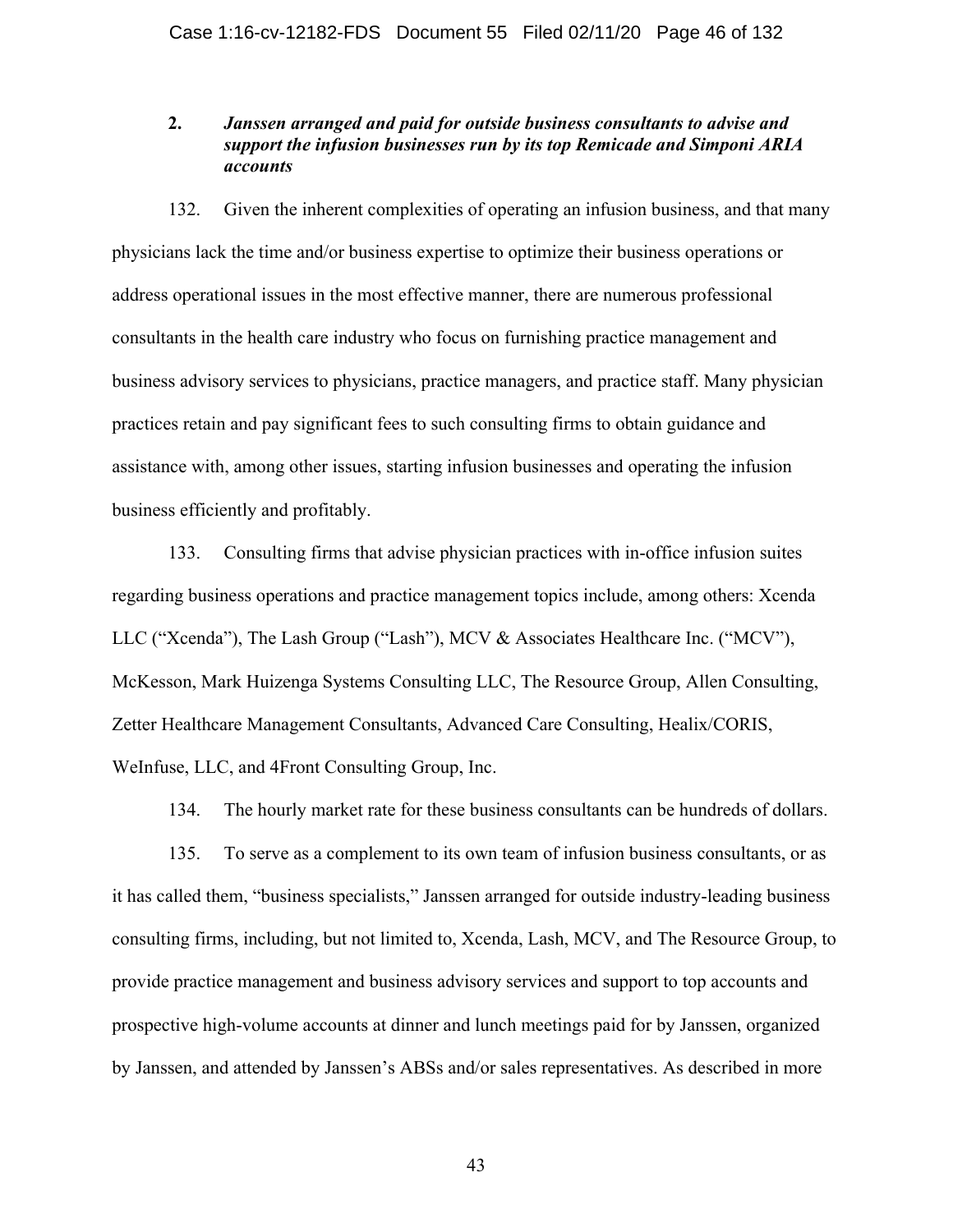## Case 1:16-cv-12182-FDS Document 55 Filed 02/11/20 Page 47 of 132

detail below, the outside consultants assisted and advised Janssen accounts on many of the same business operations and practice management topics that the ABSs addressed with their accounts.

136. Inasmuch these outside consultants are for-profit businesses that make money through consulting fees, they are continuously developing new programs that health care providers value and for which there is market demand. Janssen paid these outside practice management experts to create and present several business advisory programs that assisted rheumatology and gastroenterology practices that operate IOIs. Once Janssen became expert regarding a business operation or practice management program topic presented by Xcenda, Lash, or other outside consultant, it often created a similar program that then became part of the catalogue of free business operations and practice management programs and services the Company's ABSs regularly provided to top accounts.

137. The consultative services provided by the outside business consultants were similar, and in many cases identical, to the services Janssen's ABSs regularly provided to top Remicade and Simponi ARIA accounts and accounts identified as having significant growth potential. That physicians voluntarily pay outside consultants significant fees to provide business advisory services similar to the services Janssen provided evidences both the value of the Janssen business services as well as physician demand for the services.

138. Moreover, although some of Janssen's accounts continued to engage outside consultants to advise them regarding various business operations and practice management issues, the services Janssen provided and paid outside consultants to provide significantly reduced or, in many cases, negated the need for many physicians to hire and pay for outside consultants to assist them in operating their infusion businesses.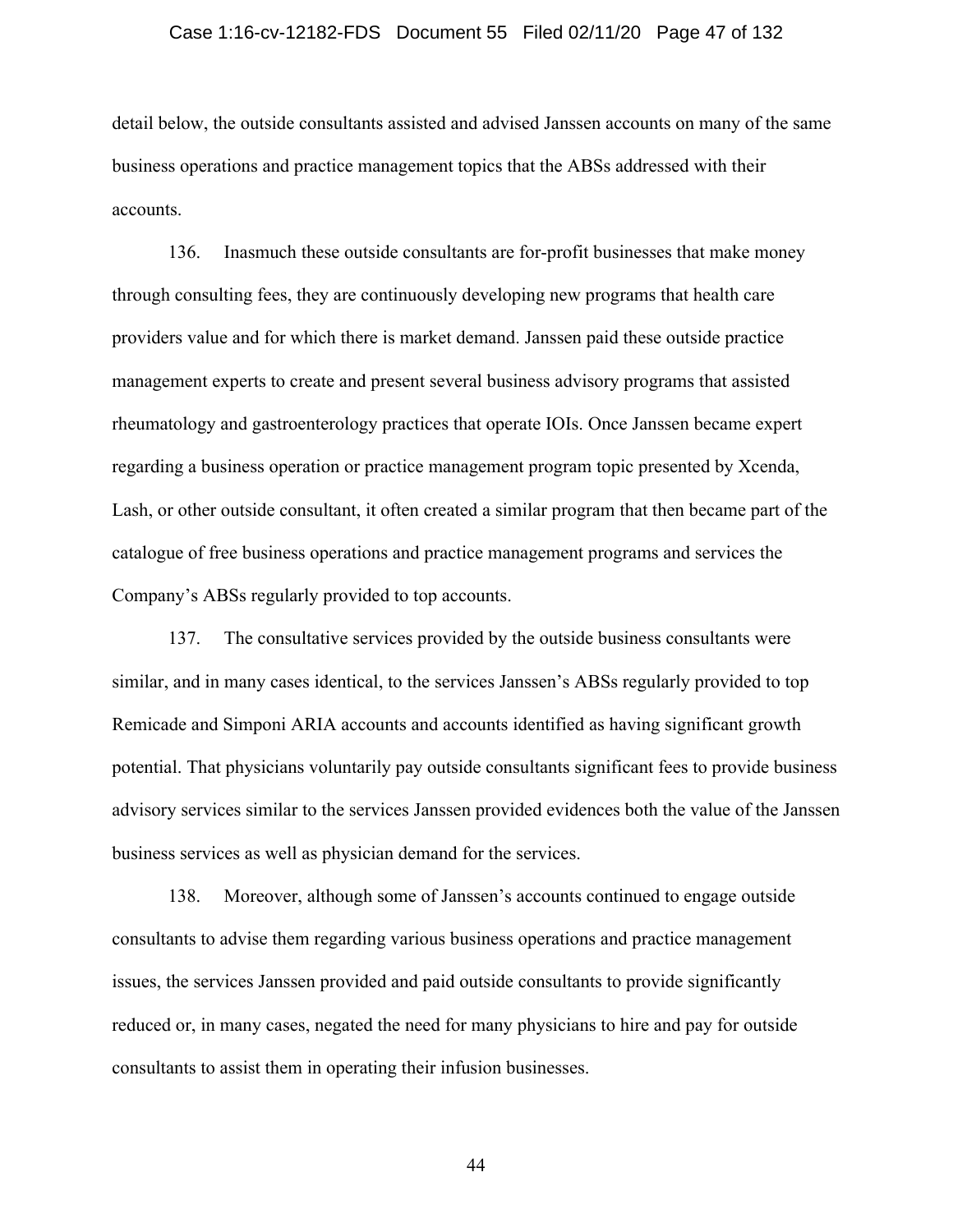# **3.** *Janssen helped rheumatology and gastroenterology physician practices across America establish in-office infusion businesses*

139. When rheumatology and gastroenterology practices elected to follow Janssen's advice and open an in-office infusion suite, Janssen's ABSs, who were expert at opening infusion suites, assisted the physician practices with designing and setting-up the infusion suites and ensuring that the infusion suites opened quickly (within approximately six weeks) and with as little expense and burden on the stakeholder physicians as possible.

140. The free business advisory services and consultations that Janssen provided to promote the "Remicade business model" to prospective high-volume accounts and assist the accounts in establishing and opening infusion businesses included consultations and assistance with the following topics, among others:

(a) *The economic benefits and advantages of opening and operating an inoffice infusion business and infusing Remicade and Simponi ARIA rather than prescribing drugs that patients self-administer at home – the Remicade model.* Janssen provided this business advisory service and consultation to physician practices, including the stakeholder physician(s), practice manager/administrator, and billing staff, in the following ways:

- Provided by ABSs as part of regular office visits
- Provided by ABSs in connection with formal presentations, including, among others, the presentation titled: "IV Therapy: An Important Option for Your Patients," a/k/a "Why IV"
- Provided by outside consultants, such as Lash and Xcenda, in connection with formal presentations

The physicians and their practices derived significant value from this business advisory service, which Janssen provided on multiple occasions or until the physicians agreed to open an IOI, for the following reasons, among others: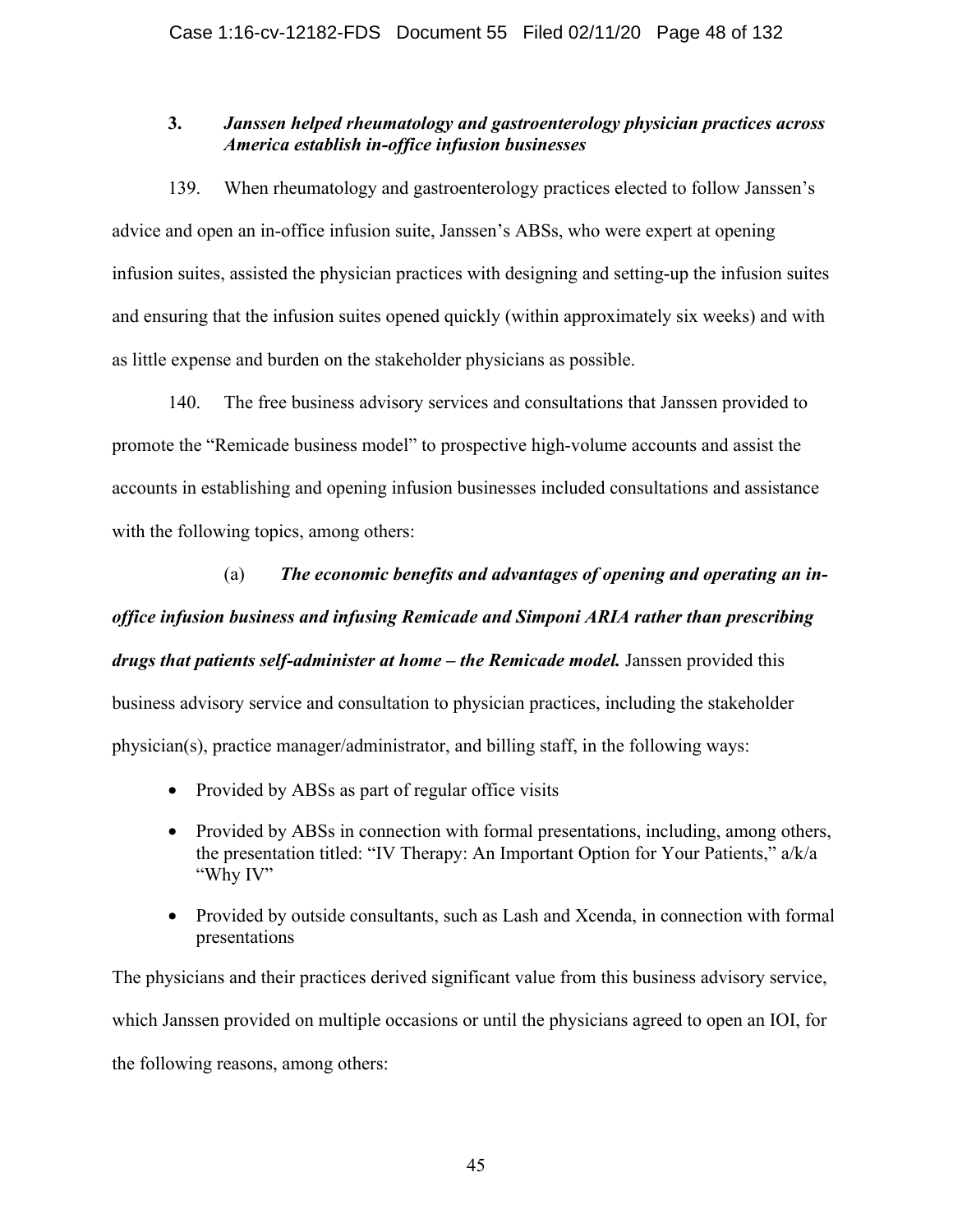- The physicians received expert business advice and/or assistance regarding:
	- (i) the economic benefits of infusing rather than prescribing drugs that patients self-administer at home
	- (ii) the infusion/Remicade business model
	- (iii) starting an infusion business
- The physicians did not need to pay other consultants for the business advice and assistance, reducing their start-up and operating costs
- It reduced the burdens on physicians and their staff as well as overhead costs

The "Why IV" presentation referenced above was designed to foster a discussion in

which ABSs could explain to physicians and their staff the opportunity to earn a spread on each

vial and service revenue on each infusion performed in an in-office infusion suite – *i.e*., the

infusion business model and Remicade model.

# (b) *The establishment of an IOI, including design and décor selection,*

# selecting and acquiring furniture, equipment and supplies, and suite set-up. Janssen provided

this business advisory service to physician practices, including the stakeholder physician(s),

practice manager/administrator, infusion nurse(s), and billing staff, in the following ways:

- Provided by ABSs as part of regular office visits
- Provided by ABSs in connection with formal presentations, including, among others, the presentations titled:
	- (i) Infusion Suite Modeler (a computer-generated layout plan)
	- (ii) "Infusion Optimization Modeler," a/k/a "IOM"
- Provided by outside consultants, such as Lash and Xcenda, in connection with formal presentations, including, among others, the presentations titled: "Setting Up In-Office Infusions of Remicade"

The physicians and their practices derived significant value from this service, which Janssen

provided to practices whenever the opportunity arose, for the following reasons, among others:

- The physicians received customized, expert business advice and/or assistance regarding:
	- (i) starting an infusion business
	- (ii) reducing IOI start-up costs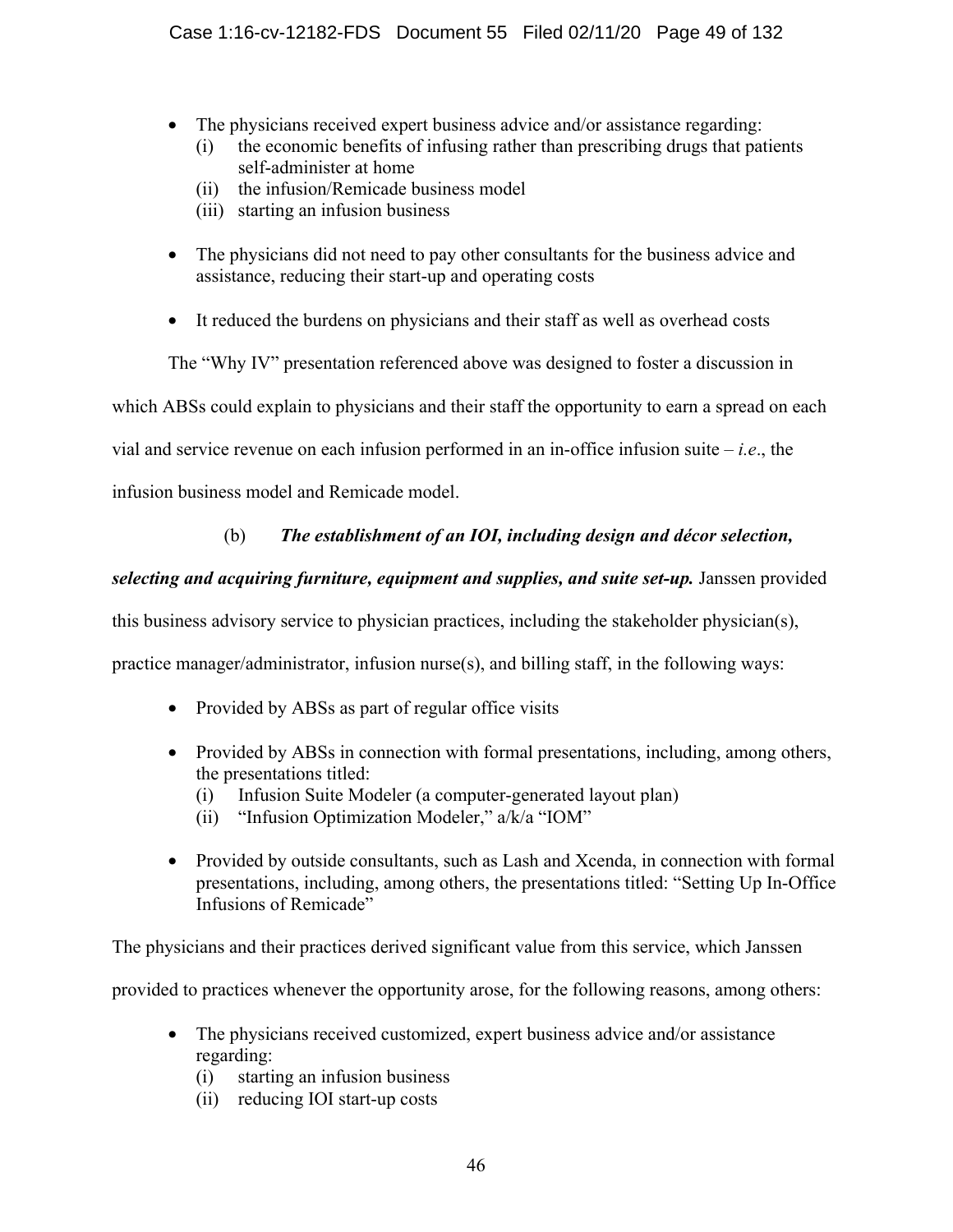- (iii) operating the infusion business more effectively, efficiently, and profitably
- (iv) attracting and maintaining infusion patients
- (v) making the IOI more aesthetically pleasing to patients
- The physicians did not need to pay other consultants for the business advice/assistance, reducing their start-up and operating costs
- It reduced the burdens on physicians and their staff as well as overhead costs

Janssen provided advice regarding the optimal design and organization of the infusion suites so as to fit in as many infusion chairs as possible and in turn optimize scheduling to maximize the infusion suites' profitability. The "Infusion Suite Modeler" program provided a blueprint for infusion suites' layout. The ABSs presented mock IOMs, which are described in more detail in paragraph 166(a) below, to show the accounts how many infusions could be performed each day in in the infusion suite. If patients find an infusion suite to be aesthetically pleasing and comfortable, they will pay more and travel further to receive their infusions there. Accordingly, Janssen assisted top customers by providing design and décor advice, often making infusion suites feel like a spa experience. This advice helped top customers ensure retention of their current infusion patients, most of whom received Remicade and/or Simponi ARIA infusions, as well as attract new patients.

141. The below "Efficiency Checklist," which Janssen first provided to ABSs in or around 2003, sets forth the various operational and practice management issues about which Janssen advised and educated physician practices (free of charge) leading up to and following the opening of an in-office infusion suite: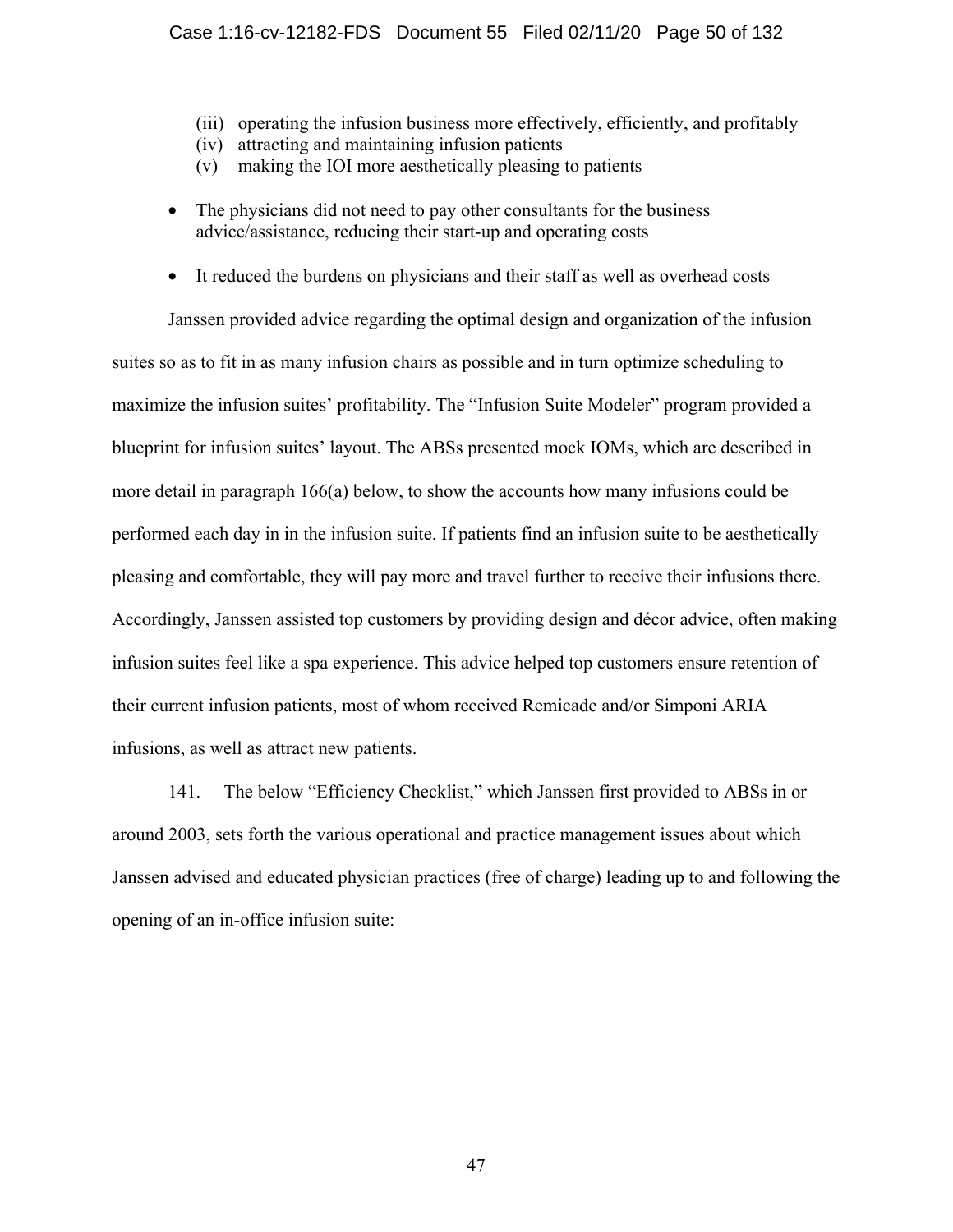| <b>Account Name:</b><br>Date:                                                     |            |                 |  |  |
|-----------------------------------------------------------------------------------|------------|-----------------|--|--|
| <b>EFFICIENCY CHECKLIST</b>                                                       |            |                 |  |  |
|                                                                                   | <b>Y/N</b> | <b>Comments</b> |  |  |
| <b>ACCESSONE</b>                                                                  |            |                 |  |  |
| Uses AccessOne                                                                    |            |                 |  |  |
| BAA [business associate agreement] signed                                         |            |                 |  |  |
| LOS [limitation of services] signed                                               |            |                 |  |  |
| Aware of Site Coordinators name and extension                                     |            |                 |  |  |
| Utilizes fax BIF [benefits investigation form]                                    |            |                 |  |  |
| Utilizes e-BIF                                                                    |            |                 |  |  |
| Maintains a BIF log or filing system                                              |            |                 |  |  |
| <b>Enrolled</b> in Care Coordination                                              |            |                 |  |  |
| <b>Enrolled in Prior Authorization Monitoring</b>                                 |            |                 |  |  |
| Reviews Verification of Benefits when received                                    |            |                 |  |  |
| Does someone discuss financial responsibility with patient                        |            |                 |  |  |
| Is there a signed financial agreement or patient contract in place                |            |                 |  |  |
| Office aware of Patient Affordability Options                                     |            |                 |  |  |
| Recertification process in place-who owns the process                             |            |                 |  |  |
| Tracking mechanism to obtain a prior authorization                                |            |                 |  |  |
| Prior auth form or prior auth monitoring checked on BIF                           |            |                 |  |  |
| Tracking mechanism for following when a PC [primary care] referral is required    |            |                 |  |  |
| Accepts referrals from other practices                                            |            |                 |  |  |
| Enrolled in 2infuse.com                                                           |            |                 |  |  |
| Requirements for referring patients-MD order, tests, documentation                |            |                 |  |  |
| PATIENT AFFORDABILITY OPTIONS                                                     |            |                 |  |  |
| Office aware of Patient Affordability Options                                     |            |                 |  |  |
| JJPAF, Foundations, Remistart                                                     |            |                 |  |  |
| Is office part of the Remistart Closed Network                                    |            |                 |  |  |
| Does office provide Remistart enrollment form as needed                           |            |                 |  |  |
| Is office utilizing the Remistart Provider Report on e-bif                        |            |                 |  |  |
| Does office submit EOB's [explanation of benefits] for the patient or require the |            |                 |  |  |
| patient to complete                                                               |            |                 |  |  |
| <b>SCHEDULING</b>                                                                 |            |                 |  |  |
| Who owns the schedule-Infusion Staff, Front Desk                                  |            |                 |  |  |
| Patient scheduled timely after verification received                              |            |                 |  |  |
| Maintenance patients scheduled for multiple appointments                          |            |                 |  |  |
| Opportunity to run IOM [Infusion Optimization Modeler]                            |            |                 |  |  |
| Patient scheduled for next appointment prior to leaving                           |            |                 |  |  |
| Postcard/email/text appointment reminders                                         |            |                 |  |  |
| Implement charges for no-shows                                                    |            |                 |  |  |
| <b>INVENTORY MANAGEMENT</b>                                                       |            |                 |  |  |
| Practice has recently evaluated purchase options                                  |            |                 |  |  |
| Practice has recently evaluated purchase terms                                    |            |                 |  |  |
| Practice has single individual responsible for ordering                           |            |                 |  |  |
| Practice has single individual responsible for receipt and storage of drug        |            |                 |  |  |
| Drug counted and checked against invoice prior to storage                         |            |                 |  |  |
| Inventory tracking method in place and followed                                   |            |                 |  |  |
| Practice orders timely to decrease inventory on hand                              |            |                 |  |  |
| Emergency drug procurement procedure established                                  |            |                 |  |  |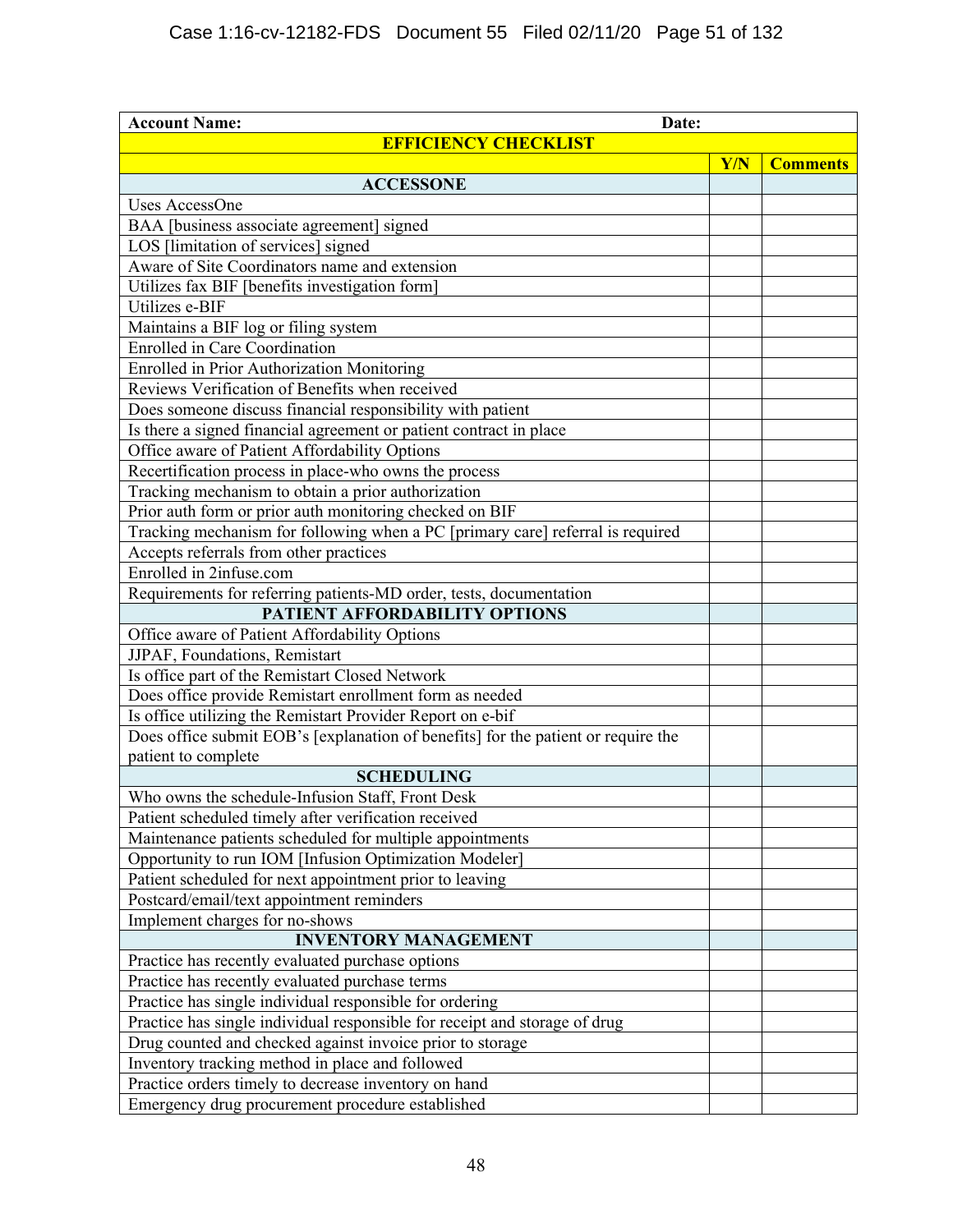| Practice has policy in place for SPP [specialty pharmacy] Patients                   |  |
|--------------------------------------------------------------------------------------|--|
| Practice using SPP tools and resources                                               |  |
| Rider policy on Property Insurance for inventory                                     |  |
| Is the Rider policy reviewed prn and adjusted for growth                             |  |
| Refrigerator is secure and of sufficient size-Location safe and locked               |  |
| Surge protector on refrigerator or connected to back up generator                    |  |
| Temperatures monitored and log maintained                                            |  |
| Food stored in separate refrigerator                                                 |  |
| <b>ENVIRONMENTAL ISSUES</b>                                                          |  |
| Infusions occur in separate room                                                     |  |
| Infusion chairs are appropriate for infusion-material able to be cleaned easily? Are |  |
| larger chairs available for obese patients?                                          |  |
| Is there an area to move a patient if a reaction occurs? Curtains?                   |  |
| Television/Reading material present for patients                                     |  |
| WiFi available                                                                       |  |
| Sharps containers are used for storage of waste                                      |  |
| Biohazardous waste management process is in place                                    |  |
| <b>INFUSION/WORKFLOW</b>                                                             |  |
| Patient scheduling process is in place and followed                                  |  |
| Patient is called 24-48 hrs prior to infusions-assessment performed?                 |  |
| Staff is trained                                                                     |  |
| Clinical competency is assessed routinely                                            |  |
| Capacity is sufficient for future growth:                                            |  |
| Number of trained staff                                                              |  |
| Number of days                                                                       |  |
| Number of chairs                                                                     |  |
| Back-up staff identified and trained                                                 |  |
| Cancellation process established                                                     |  |
| Alternate sites established                                                          |  |
| <b>CHART/DOCUMENTATION</b>                                                           |  |
| Separate paper chart or EMR section (or chart section)                               |  |
| HAQ/Rapid 3/DAS score incorporated into evaluation                                   |  |
| <b>Infusion Documentation:</b>                                                       |  |
| Utilizing Janssen Biotech Infusion Flow Sheet or EMR [electronic medical<br>record]  |  |
| Diagnosis code appropriate                                                           |  |
| Physicians order in chart/Are orders updated PRN [whenever necessary]?               |  |
| Documentation as per Payer Policy-DMARD failure, MTX [methotrexate]                  |  |
| Pre-screening questionnaire prior to each infusion                                   |  |
| Infusion flow chart present and contains the following:                              |  |
| Wt                                                                                   |  |
| Dose (is wastage documented) - JW Modifier                                           |  |
| Allergies                                                                            |  |
| Infection evaluation                                                                 |  |
| PPD testing / Hep B testing/ Quantaferon Gold                                        |  |
| Catheter Placement-Site/Gauge/Length of Catheter/# of Attempts/Removal               |  |
| Lot # / Exp Date                                                                     |  |
| Vital signs (initial and ongoing)                                                    |  |
| Premeds                                                                              |  |
|                                                                                      |  |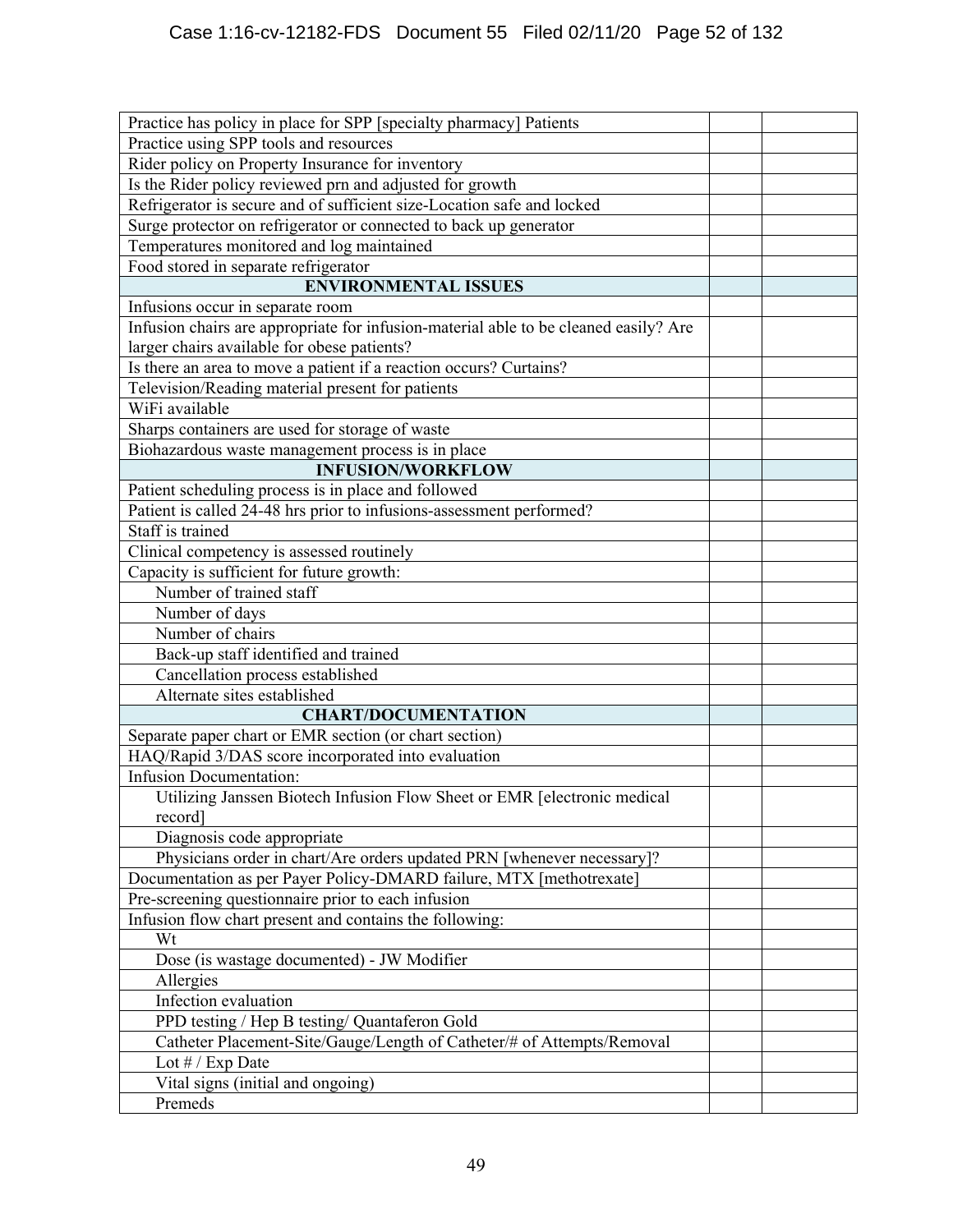| Protocol Available                                                              |  |
|---------------------------------------------------------------------------------|--|
| <b>Infusion Start and Stop Times</b>                                            |  |
| S/E-ADR [side effect management and advanced directives]                        |  |
| Check local/state licensure requirements-RN/LPN/MA                              |  |
| Check state board of medicine for requirements-Does MD need to sign             |  |
| verifying correct reconstituted amount for LPN/MA?                              |  |
| Clinical signature                                                              |  |
| <b>BILLING</b>                                                                  |  |
| Remicade Tracking log in place                                                  |  |
| Process in place and followed to capture all infusion charges                   |  |
| Cross check infusion schedule with infusions billed                             |  |
| Prior auth/Pre-cert process in place and followed                               |  |
| Collection policy in place                                                      |  |
| Patient copay collected up front                                                |  |
| Medicare non coverage policy signed-ABN [assignment of benefit notification]    |  |
| available?                                                                      |  |
| Current Price loaded for Remicade-Someone assigned to track changes?            |  |
| Electronic claims filed                                                         |  |
| A/R [accounts receivable] aging report reviewed appropriately                   |  |
| Separate cost center / Bank account established for Remicade                    |  |
| Individual identified to follow up on outstanding claims                        |  |
| Adequate computer software / alternate system                                   |  |
| Denied claims appeals process initiated timely                                  |  |
| Is office aware of AccessOne's Appeal Process-administrative appeals only       |  |
| Denied claims follow-up/responsibility                                          |  |
| <b>CONTRACTS</b>                                                                |  |
| Yearly review of Contracts (does the contract address IOI [in-office infusion]) |  |
| Review reimbursements captured to ensure contracts are being honored            |  |
| Advocates in the local Market                                                   |  |
| Insurer Policy Summary Sheet utilized                                           |  |
| Copies of Contracts on file                                                     |  |
| <b>MBPO PROCESS IN PLACE</b>                                                    |  |
| Routine MBPO [Managing Biologics in the Physician's Office presentation]        |  |
| scheduled                                                                       |  |
| <b>PAYING INVOICE</b>                                                           |  |
| Terms of invoice followed                                                       |  |
| Terms negotiated on a regular interval-discounts available? Longer terms?       |  |
| <b>PATIENT EDUCATION</b>                                                        |  |
| <b>Education Documented</b>                                                     |  |
| Patient provided Remicade information - informed consent                        |  |
| Medication Guide shared                                                         |  |
| Discharge information provided                                                  |  |
| Patient provided education materials                                            |  |

142. ABSs typically spent a consultative session or office visit covering each section of

the checklist (a few sections were sometimes combined into one consultative session). As a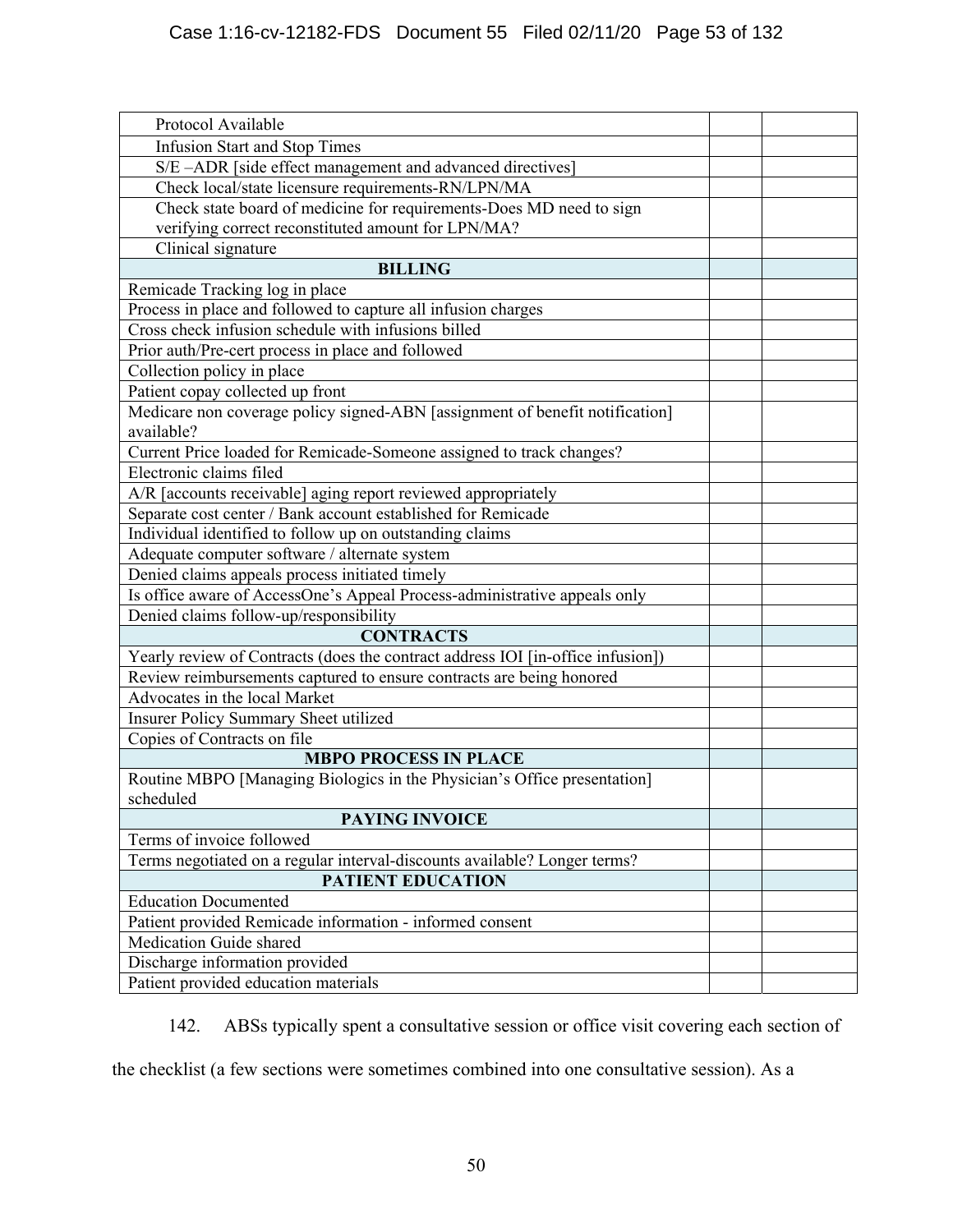### Case 1:16-cv-12182-FDS Document 55 Filed 02/11/20 Page 54 of 132

result of this and other close business support, ABSs usually became entrenched in the physician practices and ended up working side by side with the practice managers and office staff in completing many of the tasks on the checklist.

143. Relator estimates that Janssen's ABSs helped hundreds of rheumatology and gastroenterology practices across the country start an in-office infusion business.

144. By closely assisting physicians and their staff with establishing and opening an infusion suite business, Janssen ensured that physicians opened the infusion suite, prescribed and infused Janssen's products once it was open, and profited from infusing Remicade and Simponi ARIA. By providing these free services, Janssen also secured the physicians' reliance and loyalty, which in turn gave Janssen future access to the physicians and their staff. Janssen referred to the growth in Remicade patients and sales generated as a result of the consultative services ABSs provided as "pull through."

## **4.** *After helping physician practices establish in-office infusion suites, Janssen regularly provided free business operations and practice management services to induce physicians to prescribe and infuse Remicade and Simponi ARIA*

145. Like any other health care services business, operating an infusion suite is complicated and requires good management to be successful and profitable. In fact, many physicians who have opened an infusion suite have subsequently closed the business because they lacked the time and expertise to operate the infusion suite efficiently, profitably, and/or in compliance with all federal and state legal requirements.

146. Regardless of the number of infusions administered, if a physician practice cannot operate its infusion suite profitably, then it will likely switch from prescribing and infusing Remicade and Simponi ARIA to predominantly prescribing the Self-Injectables or other biologics that come in tablet form, both of which are easier to prescribe since they are not subject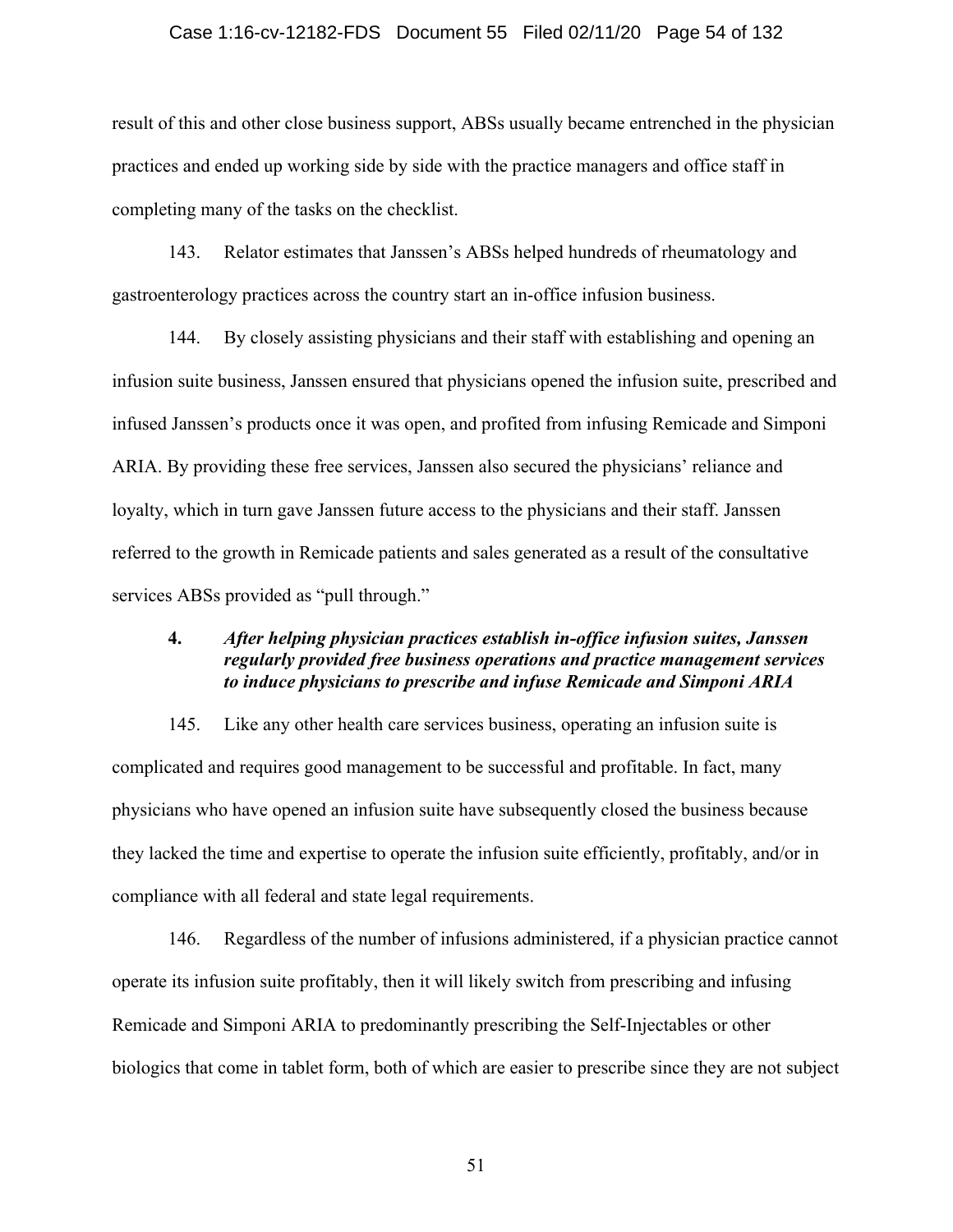#### Case 1:16-cv-12182-FDS Document 55 Filed 02/11/20 Page 55 of 132

to the step therapy requirements imposed by commercial payers and involve no additional business expense and risk. As Janssen often tells physician practices to which it provides free business advisory services, "if you are upside down on the drug you will not use it."

147. The importance and value of Janssen's provision of free business operations and practice management services to increase the efficiency and profitability of in-office infusion suites grew over time because Medicare lowered the amount it reimbursed physician practices for Remicade vials while increasing the amount it paid for the infusion services.

148. In order to ensure that rheumatology and gastroenterology practices profited from their infusion suites, Janssen had ABSs provide ongoing, free practice management advice and services and made sure that the ABSs were always available to help address any business issues that these practices confronted.

149. Janssen's Business Specialists and Janssen-paid outside consultants regularly provided free business operations and practice management support to accounts that prescribed and infused large quantities of Remicade and/or Simponi ARIA. In this manner, Janssen and top physician practice accounts had a business support arrangement.

150. By ensuring that a rheumatology and gastroenterology practice's infusion suite became and continued to operate as a major profit center for the stakeholder physicians, Janssen created a powerful economic incentive for the practice to continue prescribing and infusing Remicade and/or Simponi ARIA rather than prescribing less profitable Self-Injectables or biologics taken orally.

151. And by becoming an integral part of the success of their infusion business, Janssen sought to secure physicians' loyalty and desire for continued business advisory and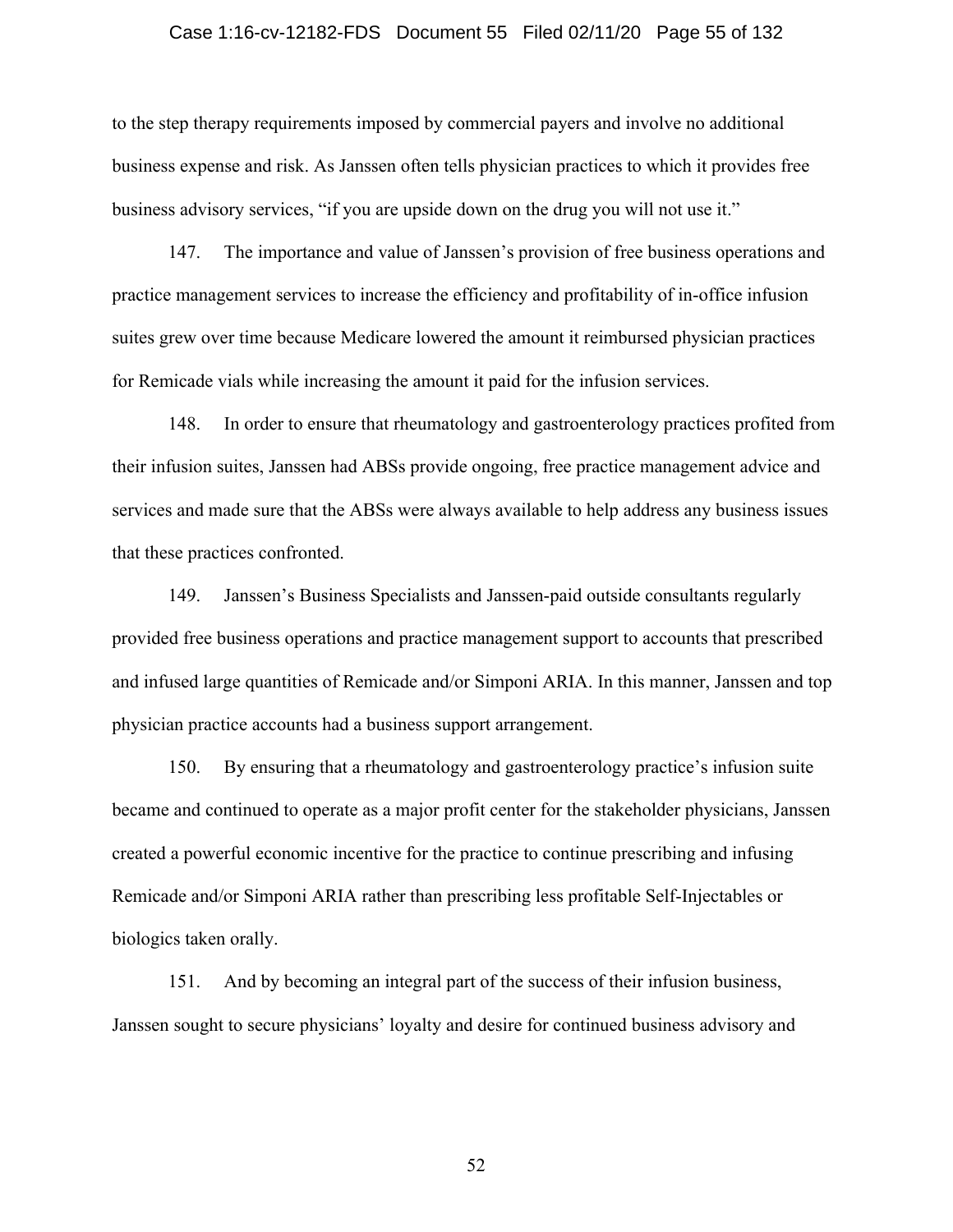#### Case 1:16-cv-12182-FDS Document 55 Filed 02/11/20 Page 56 of 132

support services so that the physicians would continue favoring Remicade and Simponi ARIA over competing biologic and non-biologic treatments administered via infusion.

152. Likewise, since these providers reaped substantial economic benefits from Janssen's ongoing free business advisory and support services, they wanted to maintain their partnership/business arrangement with Janssen so as to continue receiving the valuable free services. As a result, the practices also generally chose Remicade and Simponi ARIA over competing biologics and non-biologic treatments.

153. In fact, Janssen's strategy was to cause rheumatology and gastroenterology practices to become dependent on the revenue from the Remicade and Simponi ARIA spreads and infusions because the practices would then be more likely to continue buying and infusing these drugs. Janssen helped many of its top accounts grow and develop their infusion businesses exponentially, in many cases creating high volume in-office infusion suites, which Janssen sometimes internally referred to as "cash cows" and "Remicade mills."

154. Janssen's kickback scheme was highly effective at increasing sales of Remicade and Simponi Area while sustaining the infusion/Remicade business model. Most rheumatology and gastroenterology physician practices that received Janssen's free assistance in establishing and operating their infusion businesses strongly favored Remicade and/or Simponi ARIA over other biologics and drugs. By comparison, physician practices that did not have an infusion suite generally prescribed all of the biologics—Remicade, Simponi ARIA, other infusibles, Self-Injectables, and oral biologics—but substantially more Self-Injectables than infusibles. Notably, patients who are prescribed infusible medicines by a physician who does not operate an in-office infusion business have numerous options as to locations where they can receive an infusion: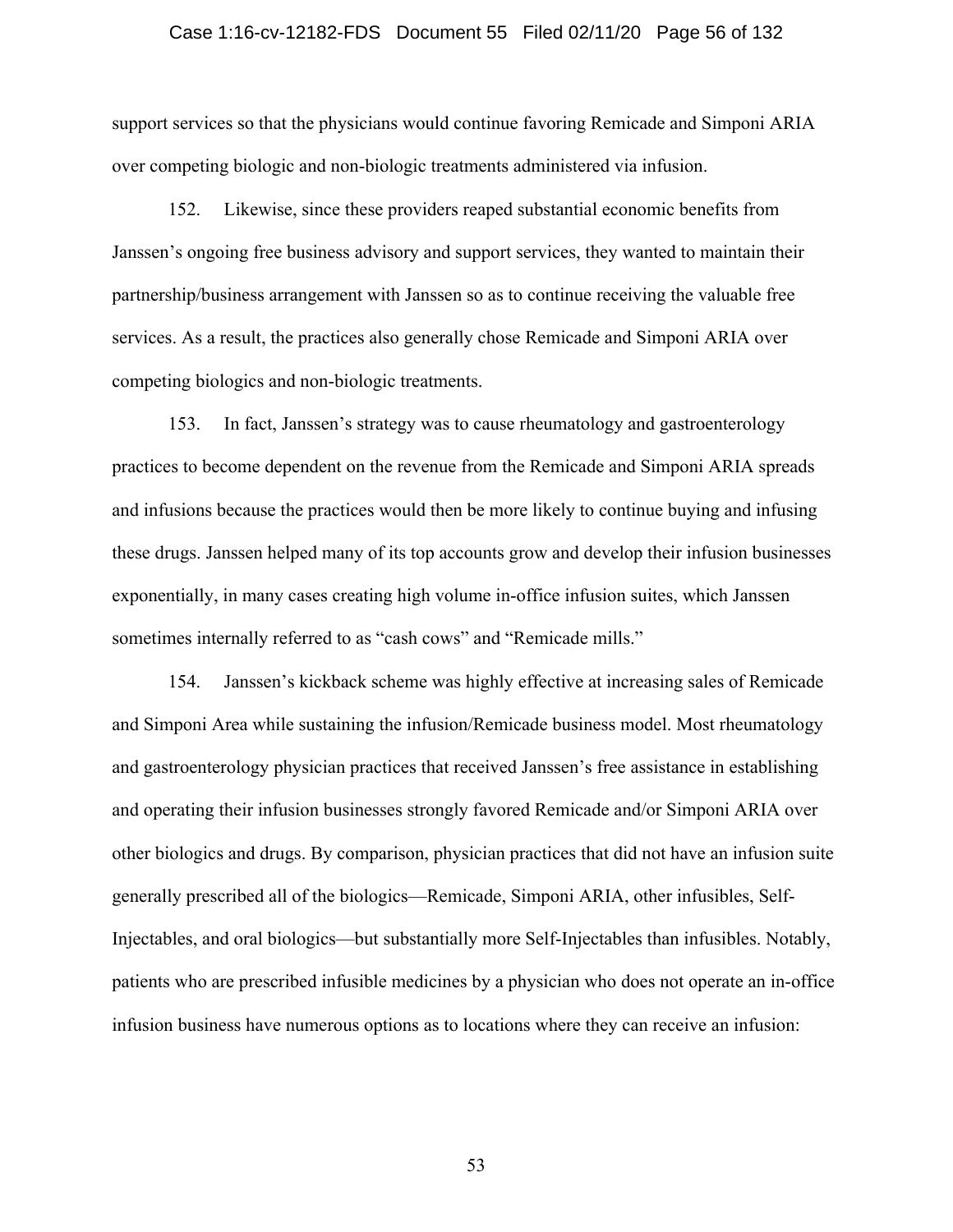## Case 1:16-cv-12182-FDS Document 55 Filed 02/11/20 Page 57 of 132

local hospitals, infusion centers, home infusion providers, or other medical practices that have an infusion suite.

155. By offering the valuable business operations/practice management consultations and support for free and helping physicians succeed under the Remicade business model, Janssen captured the loyalty and achieved unrestricted access to physicians and their staff for its ABSs as well as its sales force.

156. Said differently, Janssen's kickback scheme influenced and corrupted—and continues to influence and corrupt—the treatment decisions of providers at the rheumatology and gastroenterology practices with infusion suites that are administering Remicade and/or Simponi ARIA to high volumes of unsuspecting patients, including Medicare and Medicaid beneficiaries. Congress enacted the AKS to prevent this very type of corrupting marketing practice.

157. Self-Injectables and biologics that come in tablet form can be administered far more quickly and conveniently, as patients can self-administer these drugs in their home. Remicade and Simponi ARIA, on the other hand, are delivered through lengthy infusions performed at medical facilities every eight weeks for long stretches of the patients' lives, or in some cases permanently. Additionally, infusion procedures can be difficult on the body. Patients often feel fatigued and weak afterwards, requiring them to rest to recover from the procedure.

158. Consequently, by influencing hundreds if not thousands of health care providers to prescribe Remicade and Simponi ARIA instead of equally effective Self-Injectables and biologics that are taken orally, Janssen has caused very sick patients, many of whom are immobile or struggle moving from place to place, substantial inconvenience and discomfort while also exposing them to the drugs' potential harmful side effects.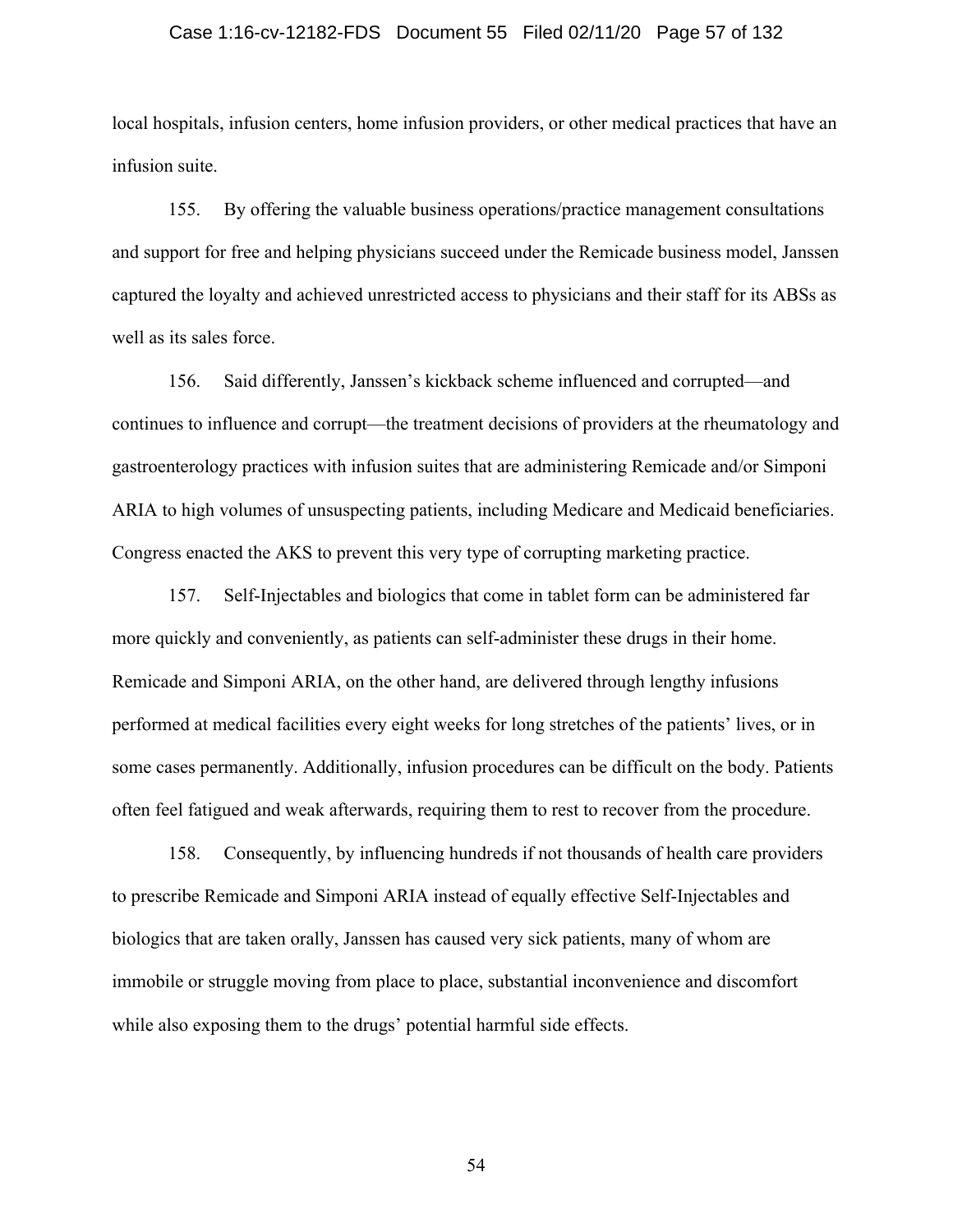## Case 1:16-cv-12182-FDS Document 55 Filed 02/11/20 Page 58 of 132

159. The patients are unaware that the physicians received free business advisory services and support from Janssen. These patients—and Medicare and Medicaid which are paying for the treatment—are entitled to receive uncompromised treatment plans and advice that are not influenced by a drug company's free business services and support.

160. Janssen attempted to disguise its long-running, pervasive business advisory services and support kickback scheme as merely a method of making sure that patients would have access to an infusion suite where they can receive Remicade and Simponi ARIA. However, as explained above, there is no shortage of health care facilities and providers who offer infusion services. In addition, Janssen not only helped open in-office infusion businesses, it also helped grow them. By helping grow these infusion businesses, or Remicade mills, Janssen completely disregarded patients' best interests, and indeed inconvenienced them and exposed them to potential harm, in order to increase sales of Remicade and Simponi ARIA by corrupting rheumatologists' and gastroenterologists' treatment decisions. Janssen caused physicians to become hooked on the significant passive income that can be made from infusing Remicade and Simponi ARIA so that whenever possible the practices prescribe these Janssen products instead of non-biologic therapy, competing Self-Injectables, such as Humira, Enbrel, and Cimzia, other infusibles, and competing biologics that can be taken orally. This is the infusion/Remicade business model.

161. Typically, Remicade's and Simponi ARIA's top accounts are physician practices that have developed, with Janssen's close assistance, infusion businesses that perform the highest volume of infusions in their respective region. To reward those accounts in each territory across the country that purchase and infuse the highest volume of Remicade and Simponi ARIA and to induce them to continue to grow their usage of the drugs, Janssen visited these physician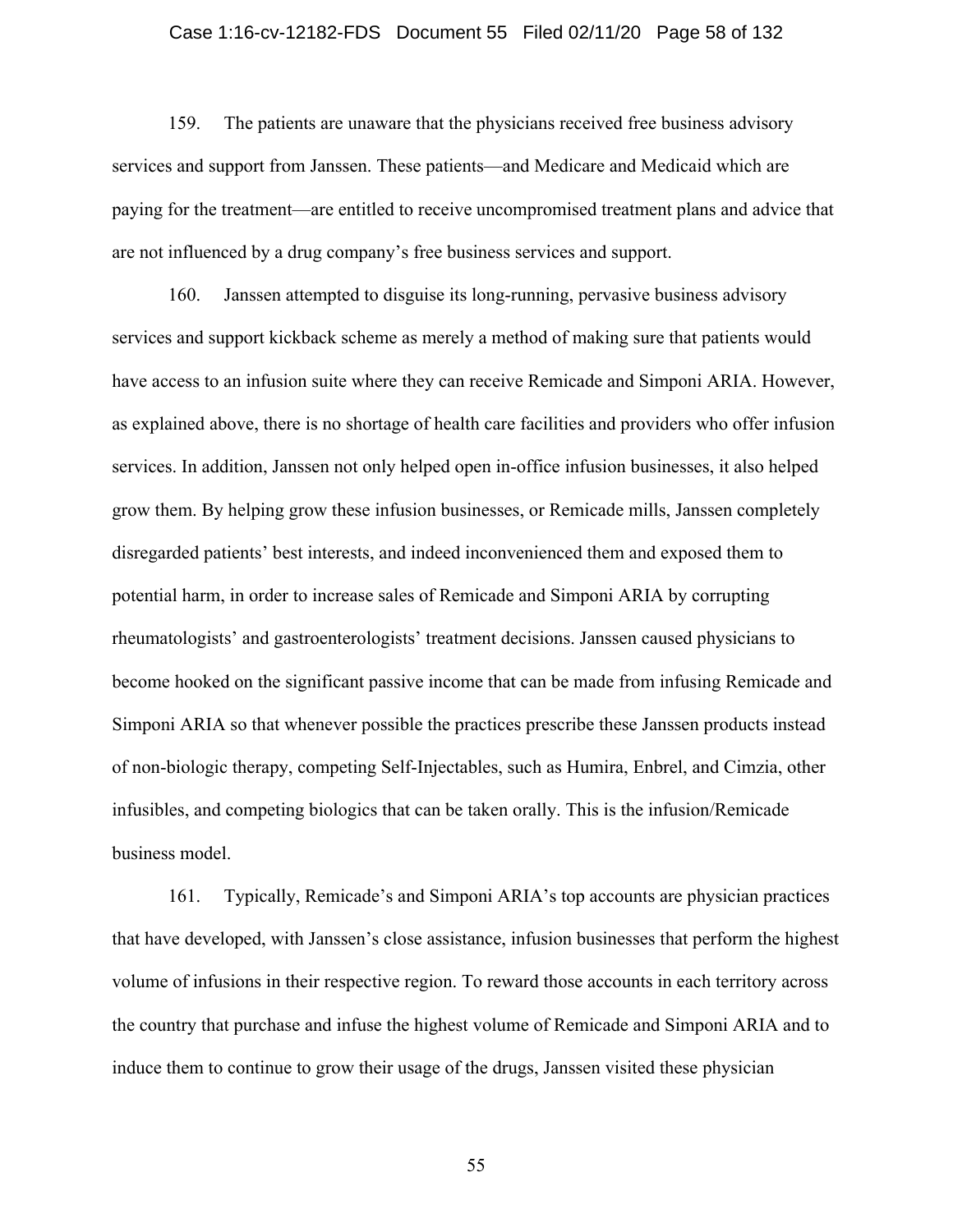## Case 1:16-cv-12182-FDS Document 55 Filed 02/11/20 Page 59 of 132

practices at least once a month—and in most cases multiple times a month—to provide free practice management services that helped the infusion businesses, increase the practices' reliance on Janssen's business support, and grow utilization of Janssen's products. The second tier of customers in terms of Remicade and Simponi ARIA sales were rewarded with at least one onsite practice management consultation a quarter. The third tier of customers received at least one on-site practice management consultation a year. Physician practices that did not prescribe and infuse Remicade or Simponi ARIA and accounts where the sales volume was relatively low did not receive any free business advisory services unless they expressed an interest in growing their infusion business and showed a commitment to prescribe and infuse Remicade and Simponi ARIA, in which case Janssen tried to help them develop and grow their infusion businesses.

162. Similarly, each quarter the ABSs selected several accounts in their territory that they believed they could induce to grow usage of Remicade and/or Simponi ARIA and provided these accounts free business advice and practice management services.

163. Given their close relationship with many top accounts, the ABSs often met with the physicians and/or their staff multiple times per month to provide operational support of their infusion business. Moreover, when accounts ran into business or operational problems, the ABSs and, when necessary, the Janssen-paid outside consultants assisted the accounts in addressing the problems. These accounts continued growing their use of Remicade and/or Simponi ARIA at least in part because of the business advice they received from Janssen and in order to continue receiving the valuable business advice, which they did not receive from other drug manufacturers that marketed their products lawfully.

164. Since Janssen had already helped many top rheumatology and gastroenterology practices build infusion profit centers and turn them into well-oiled machines and highly-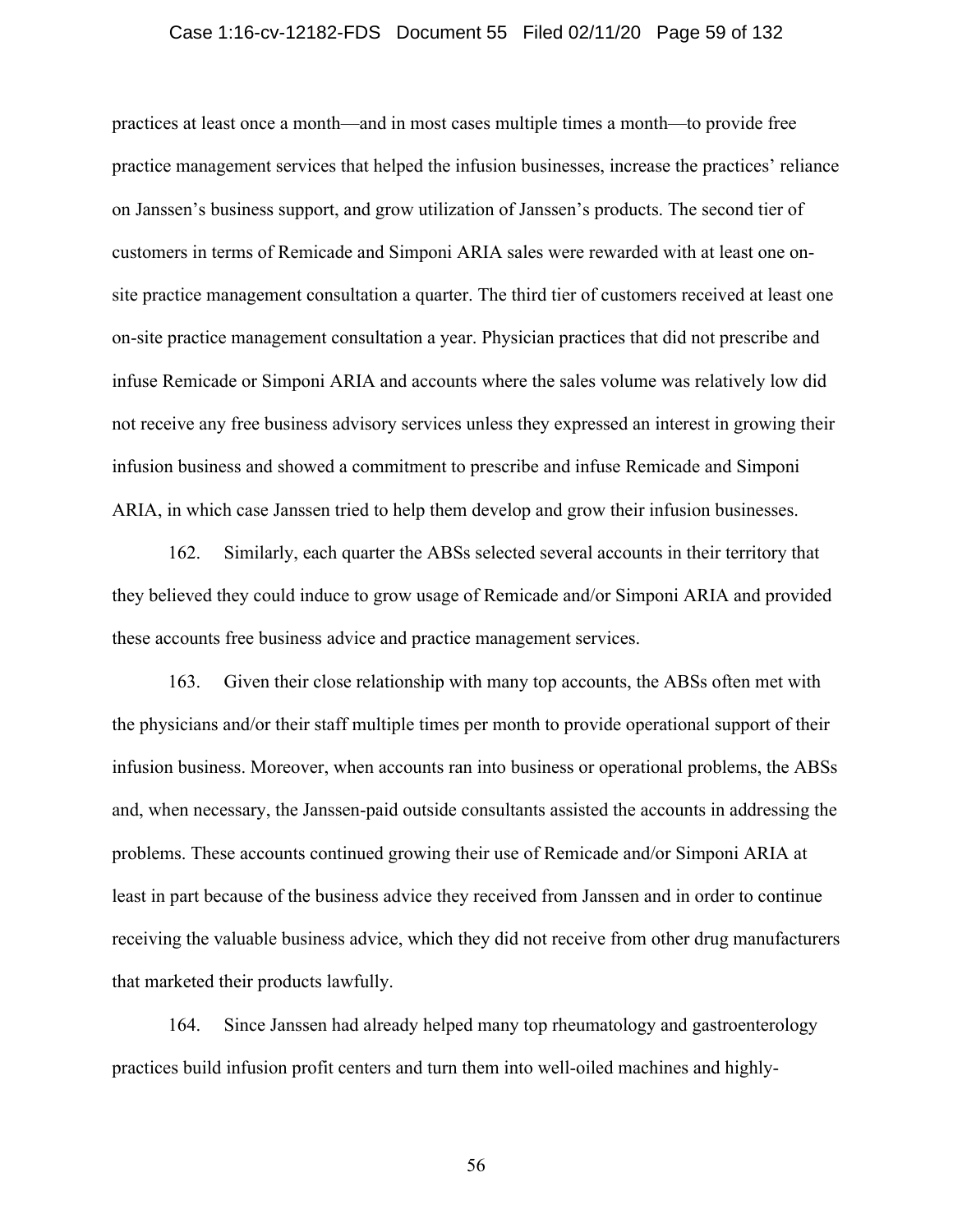#### Case 1:16-cv-12182-FDS Document 55 Filed 02/11/20 Page 60 of 132

profitable enterprises, many of the top accounts had become fairly proficient in operating their infusion businesses. Janssen's ABSs, nevertheless, regularly provided these accounts with business operations and practice management advice and services to further grow the infusion businesses and address specific operational issues within the practices' infusion businesses or even their non-infusion businesses. Most, if not all, of the practices valued all of the assistance they received over the years from Janssen's ABSs and considered the ABSs to be practice management experts and silent business partners who were integral to the success of their infusion businesses.

165. Rheumatology and gastroenterology practices that are operating a new or fairly new in-office infusion business found the ABSs' free business advisory services and support to be extremely helpful to the operation and growth of their infusion businesses and thus likewise derived substantial value from the services.

166. The business advisory services and support that Janssen provided to top accounts to help them maintain and grow their infusion businesses, and correspondingly to induce them to use Remicade and/or Simponi ARIA, addressed the following business operations and practice management topics, among others:

(a) *The economic benefits and advantages of maintaining and growing the IOI; review of the IOI's infusion volume and profitability; Remicade and Simponi Aria utilization and profitability*. Janssen provided business advisory services and support concerning these topics to physician practices, including the stakeholder physician(s) and practice manager/administrator, in the following ways:

• Provided by ABSs as part of regular office visits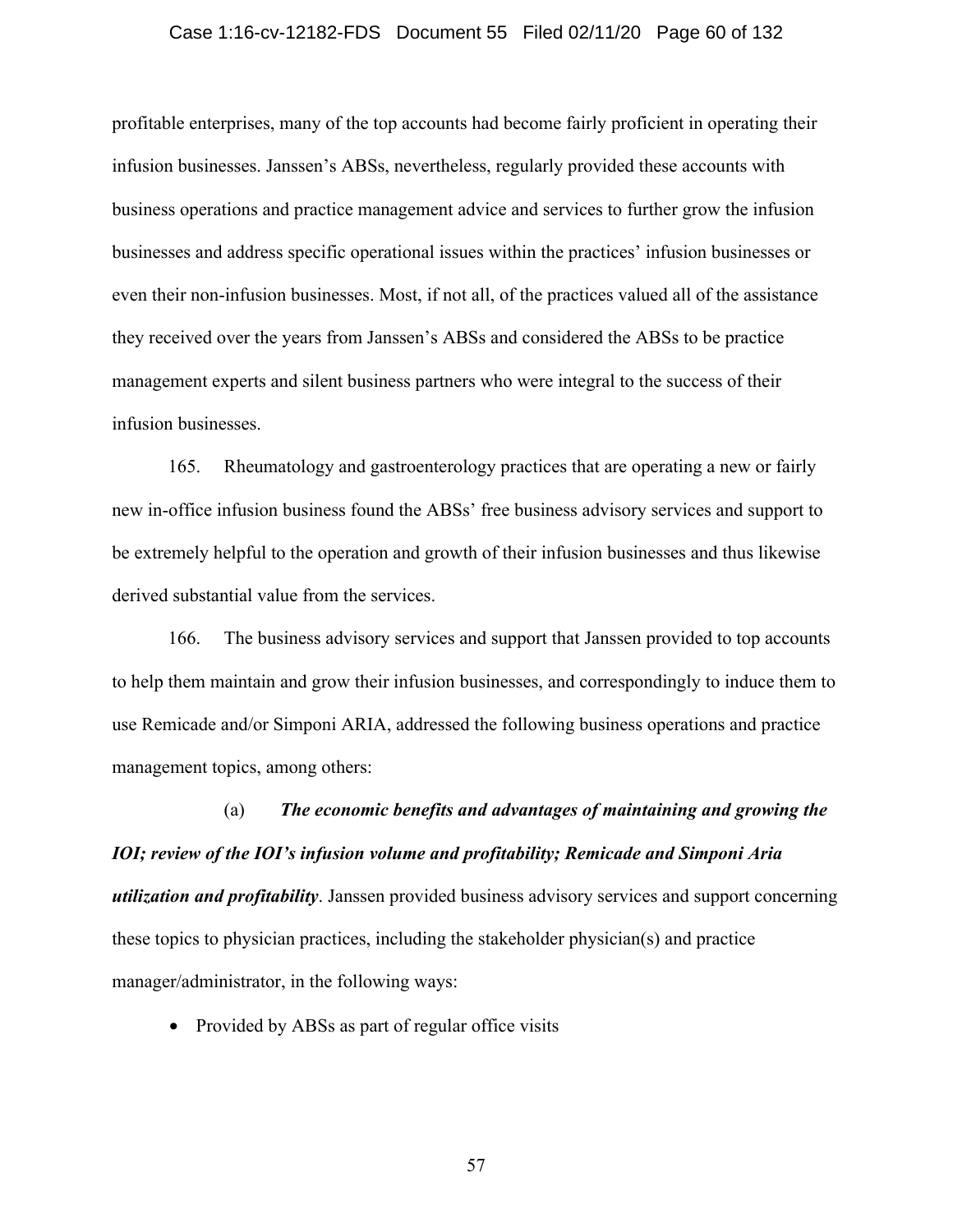- Provided by ABSs in connection with formal presentations, including, among others, the presentations titled:
	- $(i)$  "iBiz"
	- (ii) "Infusion Optimization Modeler," a/k/a "IOM"
	- (iii) "Optimizing patients scheduling and infusion capacity"
	- (iv) "Managing Biologics in the Physician Office," a/k/a MBPO
- Provided by outside consultants, such as Lash and Xcenda, in connection with formal presentations, including, among others, presentations titled: "Managing Biologics in the Physician Office," a/k/a MBPO

The physicians and their practices derived significant value from this business advice and

support, which Janssen provided to practices weekly, monthly, or quarterly, for the following

reasons, among others:

- The physicians received customized, expert business advice and/or assistance regarding:
	- (i) operational support of the infusion business
	- (ii) operating the infusion business more effectively, efficiently, and profitably
	- (iii) expanding the capacity of the IOI and increasing infusion service volume
	- (iv) the economic benefits of infusing rather than prescribing drugs patients selfadminister at home
	- (v) the economic opportunity offered by Remicade and Simponi Aria infusions
	- (vi) taking advantage of Medicare's coverage standard (*i.e.*, no step therapy requirement)
	- (vii) reducing nurse staffing costs
- It reduced operating costs because the physicians did not need to pay other consultants for the business advice/assistance
- It reduced operational and administrative burdens for physicians and their staff as well as overhead costs

Using its analytical program called "IBiz" (short for "Infusion Business") $^{11}$ , Janssen

analyzed the practice's and each physician's prescribing patterns and showed how the practice

could increase profitability by using infusible biologics—namely Remicade or Simponi ARIA—

<sup>&</sup>lt;sup>11</sup> Janssen changed this core and influential consultative presentation's name multiple times over the years. Other names Janssen used include "Account Review," "Managing Biologics in the Physician Office" (a/k/a "MBPO"), and "Infusion Services Review." These iterations of the IBiz presentation are collectively referred to herein as the "IBiz".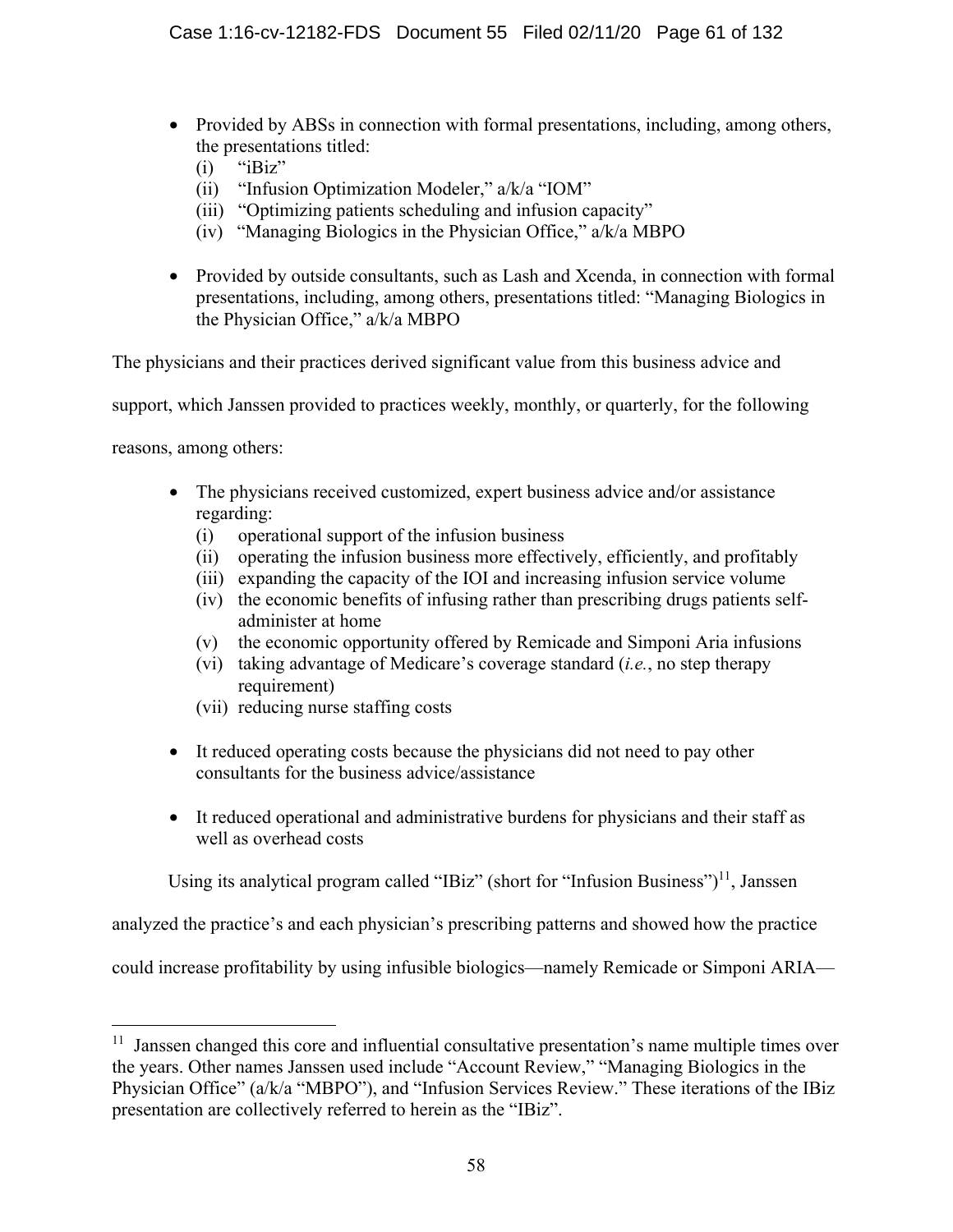## Case 1:16-cv-12182-FDS Document 55 Filed 02/11/20 Page 62 of 132

instead of the Self-Injectables, such as Humira, Enbrel, or Cimzia, or other biologics taken orally, such as Xeljanz. In the customized analyses that Janssen performed for top accounts since before 2008, the Company started by having the practices provide prescribing data for the period. It then analyzed the data and showed the accounts how much infusion service revenue the top accounts missed out on by prescribing certain patients a Self-Injectable or oral biologic. As part of the IBiz, Janssen similarly reviewed each individual practitioner's biologic usage history so the practices and stakeholder physicians knew which individual physicians were costing it revenue by prescribing Self-Injectables or oral biologics rather than Remicade or Simponi ARIA. In addition, Janssen compared the practice's average usage of Remicade and Simponi ARIA to the national average for the drugs. If a practice was lower than the national average, Janssen advised the practice that it should be more aggressive in prescribing and infusing Remicade and Simponi ARIA.

The main objective of the IBiz consultation was to help accounts maximize the income and minimize the overhead cost of its in-office infusion suite, which in turn incentivized and induced the physicians to prescribe and infuse more Remicade and Simponi ARIA.

Starting before 2008, Janssen advised top accounts on how to maximize their profits by managing their infusion schedules more efficiently so as to perform all infusions in a shorter period of time while minimizing the practices' overhead costs, namely nurse coverage (physician practices that operate infusion suites typically pay a nurse an hourly fee to insert and remove the IVs and monitor that patients receiving infusions). Using its analytical program called the "Infusion Optimization Modeler," or "IOM," Janssen reviewed top accounts' infusion schedules and instructed them how to stagger infusion start times to perform all infusions during a set number of days and provided a schedule optimization plan. ABSs used the IOM to advise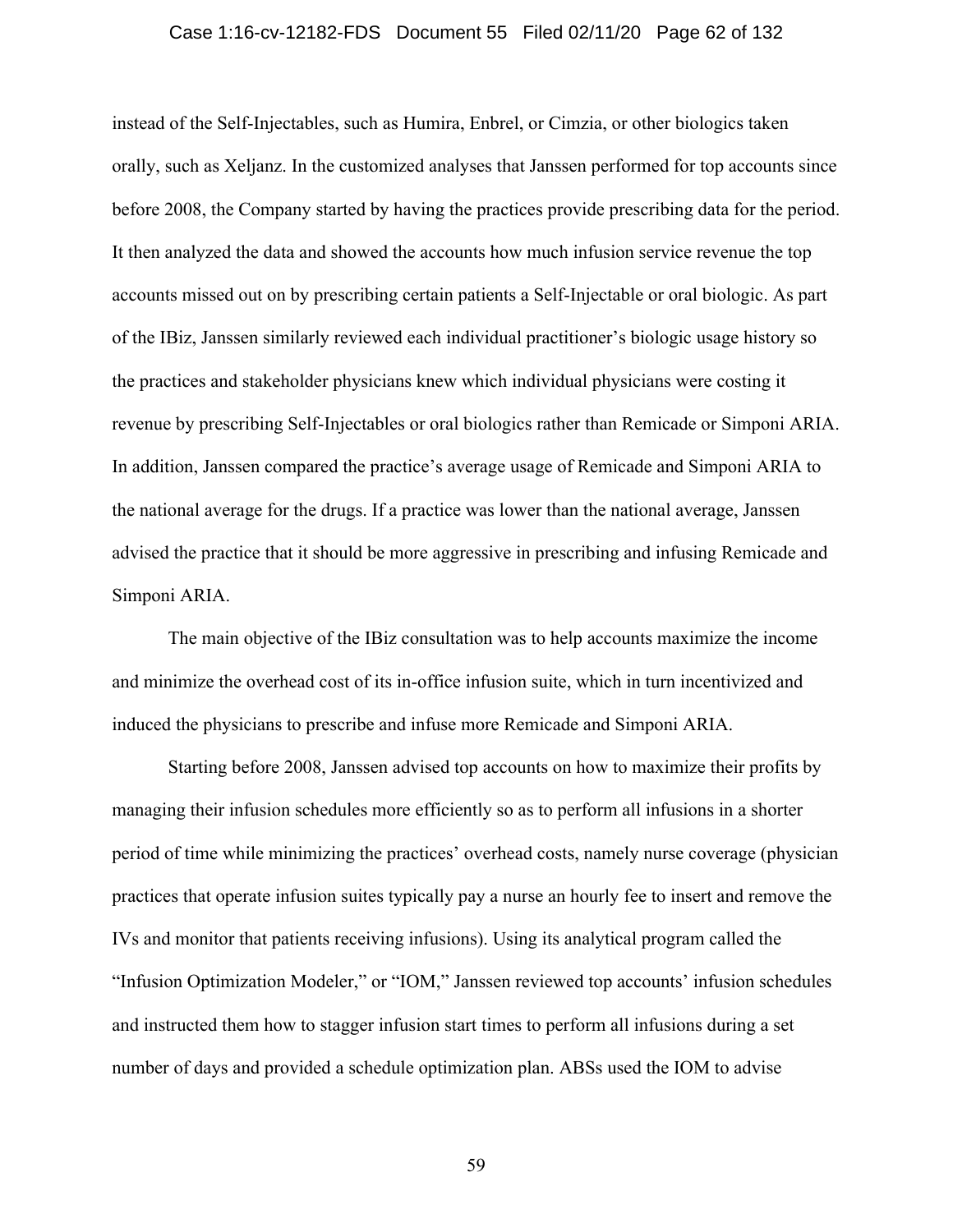## Case 1:16-cv-12182-FDS Document 55 Filed 02/11/20 Page 63 of 132

accounts regarding how they could increase the in-office infusion businesses' profitability by increasing the number of infusions performed and performing the infusions over a fewer number of business hours or days. ABSs were trained to always prepare the IOM in a manner that would induce accounts to add chairs, schedule time, and staff to its infusion business, which in turn would influence accounts to expand and grow their infusion business. Similarly, Janssen directed ABSs to always advise accounts that they were running out of capacity in order to cause the account to expand the IOI, which then put pressure on them to infuse more Remicade and Simponi ARIA.

After providing the IBiz and IOM consultations, ABSs monitored and followed-up with accounts to make sure that they implemented the scheduling and capacity changes that the ABSs advised them to make.

Janssen determined that the IBiz and IOM consultations were the most effective way for ABSs to influence physician prescribing behavior so as to grow sales of Remicade and Simponi ARIA. That these consultations were the best tool for ABSs to increase physician utilization of the drugs was routinely emphasized internally by ABS management. On its business plan forms, Janssen directed ABSs to "effect change in accounts" using the IBiz and IOM consultations. As a result, ABSs were required to identify the top growing accounts and accounts with strong growth potential within their territory and provide the IBiz and IOM consultations to these accounts monthly, or at least quarterly. Janssen had ABSs provide the IBiz and IOM consultations to accounts that prescribed and infused a smaller volume of Remicade and Simponi ARIA semiannually or annually.

ABSs also utilized the IBiz and IOM consultative services to advise accounts on how they could achieve the year-over-year growth necessary to qualify for the highest price discounts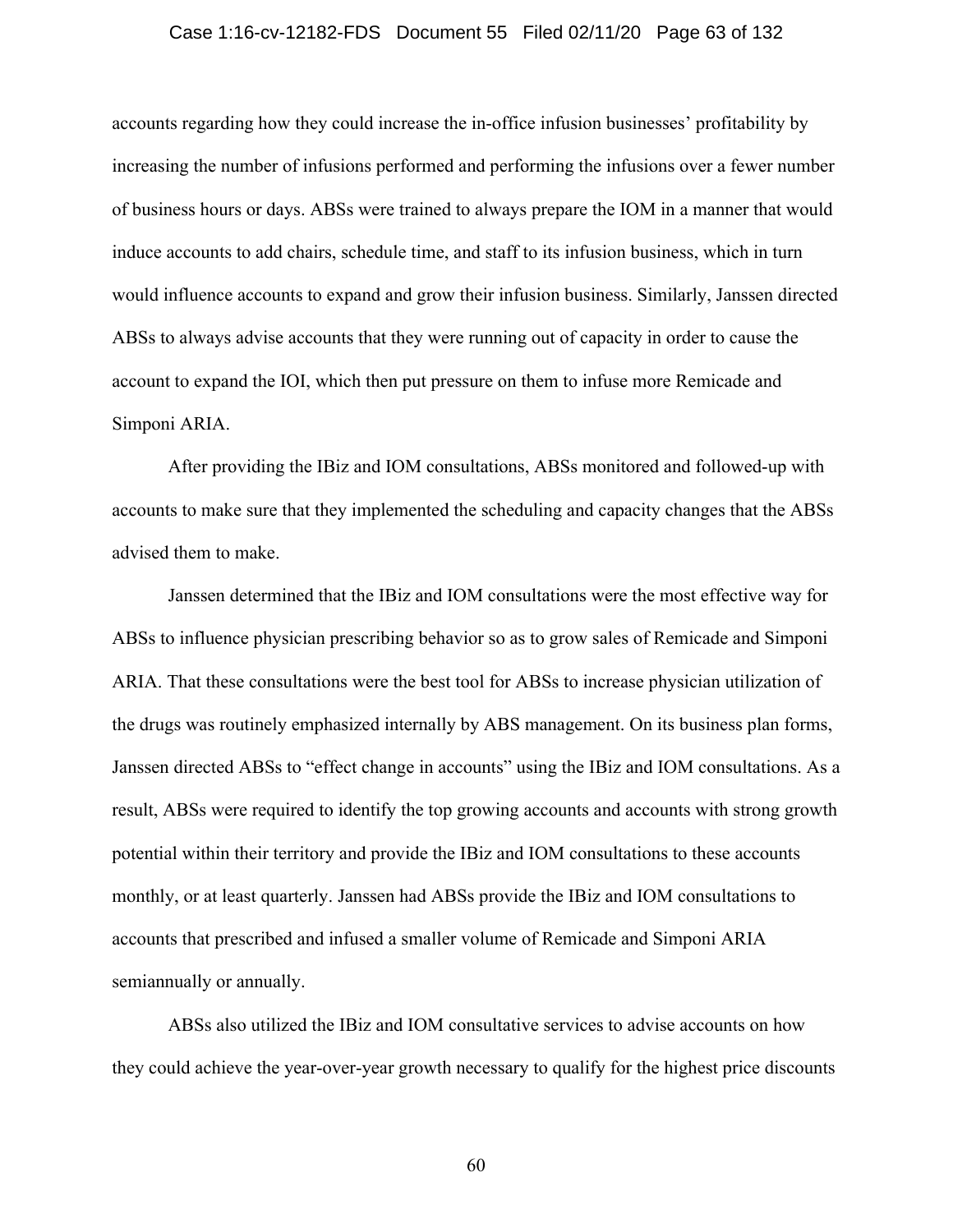under Janssen's Contract Purchase Program discussed in Part V-A-3 above. ABSs likewise utilized the "CPP calculator" tool to convince accounts to increase utilization of Remicade and/or Simponi Aria so that they would qualify for the highest discounts under the CPP.

# (b) *Improving an IOI's efficiency and optimizing the infusion schedule in*

# *order to perform more infusions, maximize profits, and grow the infusion business.* Janssen

provided business advisory services and support concerning this business operations and practice management topic to physician practices, including the stakeholder physician(s), practice manager/administrator, practice biologic coordinator, infusion nurse(s), and billing staff, in the following ways:

- Provided by ABSs as part of regular office visits
- Provided by ABSs in connection with formal presentations, including, among others, the presentations titled:
	- $(i)$  "iBiz"
	- (ii) "Infusion Optimization Modeler," a/k/a "IOM"
	- (iii) "Efficiency Checklist"
	- (iv) "Optimizing patients scheduling and infusion capacity"
	- (v) "Managing Biologics in the Physician Office," a/k/a MBPO
- Provided by outside consultants, such as Lash and Xcenda, in connection with formal presentations, including, among others, the presentations titled: "Managing Biologics in the Physician Office," a/k/a MBPO

The physicians and their practices derived significant value from this business advice and

support, which Janssen provided to practices weekly, monthly, or quarterly, for the following

reasons, among others:

- The physicians received customized, expert business advice and/or assistance regarding:
	- (i) operational support of the infusion business
	- (ii) operating the infusion business more effectively, efficiently, and profitably
	- (iii) expanding the capacity of the IOI and increasing infusion service volume
	- (iv) the economic benefits of infusing rather than prescribing drugs patients selfadminister at home
	- (v) the economic opportunity offered by Remicade and Simponi Aria infusions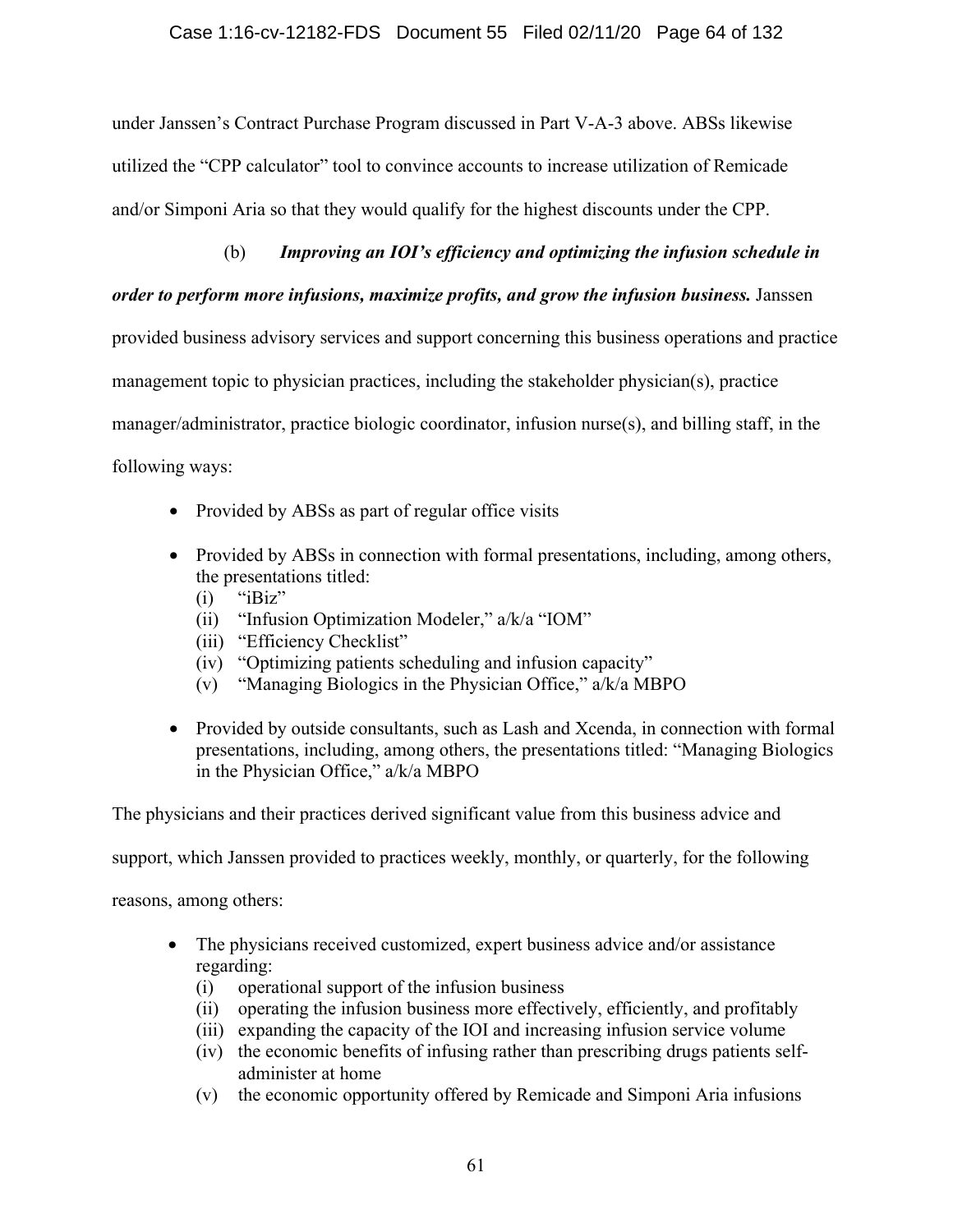(vi) reducing nurse staffing costs

- It reduced operating costs because the physicians did not need to pay other consultants for the business advice/assistance
- It reduced operational and administrative burdens for physicians and their staff as well as overhead costs

On ABSs' business plans, Janssen specifically included "all operational efficiencies will be enhanced and optimized within high volume sites of care" and "infusion operations are maximized" as two strategies for growing Remicade and/or Simponi ARIA utilization by accounts with in-office infusion businesses.

# (c) *Proactively managing and growing the entire practice as well as the*

*infusion business.* Janssen provided business advisory services and support concerning this business operations and practice management topic to physician practices, including the stakeholder physician(s), practice manager/administrator, the practice's biologic coordinator, infusion nurse(s), and billing staff, in the following ways:

- Provided by ABSs as part of regular office visits
- Provided by ABSs in connection with formal presentations, including, among others, the presentation titled: "Considerations for Proactive Practice Management"
- Provided by outside consultants, such as Lash and Xcenda, in connection with formal presentations, including, among others, the presentation titled: "Considerations for Proactive Practice Management"

The physicians and their practices derived significant value from this business advice and support, which Janssen typically provided to practices monthly, for the following reasons, among others:

- The physicians received customized, expert business advice and/or assistance regarding:
	- (i) operational support of the infusion business
	- (ii) operating the infusion business more effectively, efficiently, and profitably
	- (iii) managing the infusion business proactively rather than reactively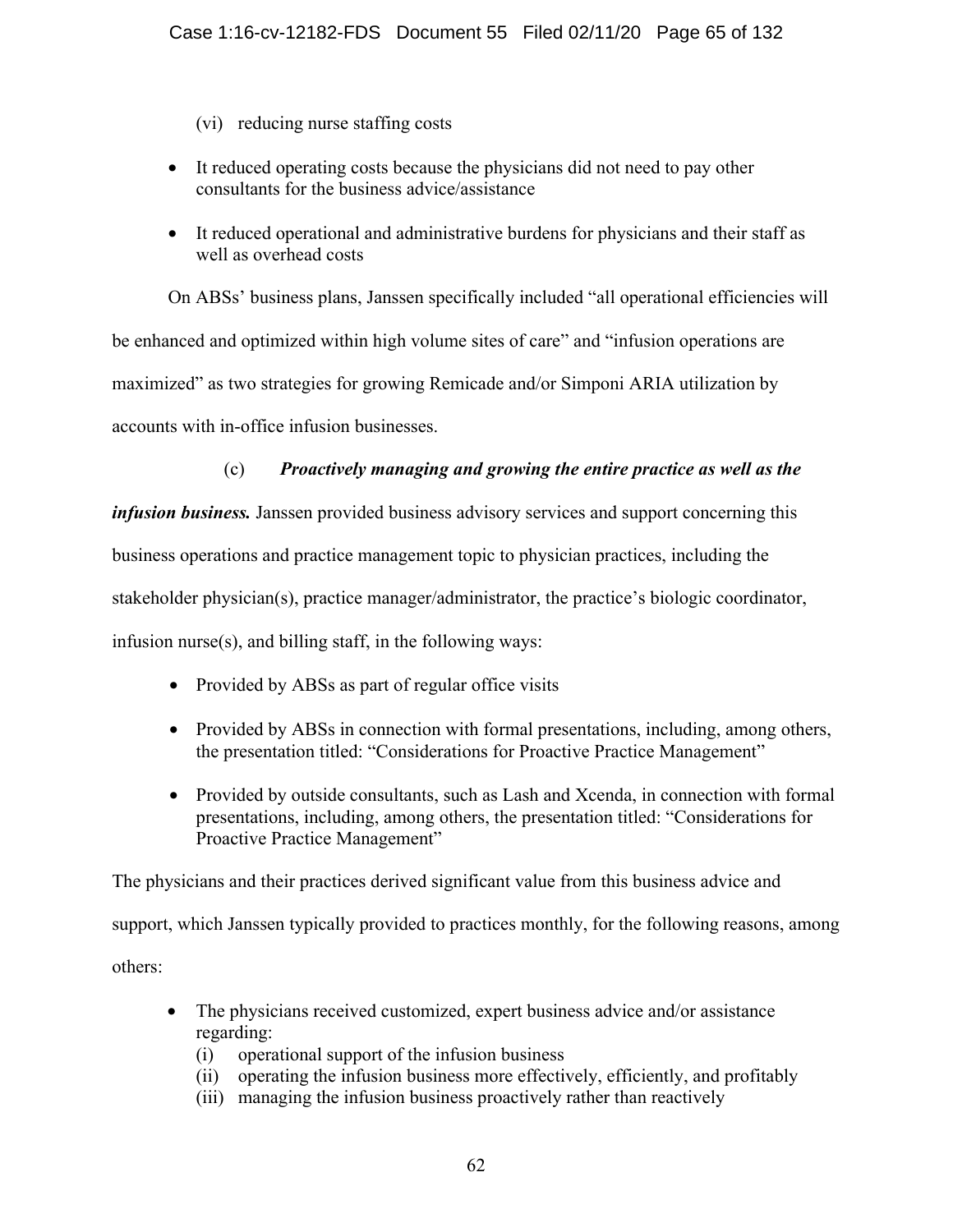- (iv) managing the entire practice proactively rather than reactively
- (v) strategies that ensured maximum reimbursement from government and commercial payers while avoiding audits
- It reduced operating costs because the physicians did not need to pay other consultants for the business advice/assistance
- It reduced operational and administrative burdens for physicians and their staff as well as overhead costs

The objective of the Proactive Practice Management presentation was to help practices

manage their operational issues more proactively, and the specific topics covered in the

presentation included:

- Understanding the practice landscape and processes
- Identifying benchmarking and potential areas of improvement for practices
- Establishing operational Standard Operating Procedures (SOPs) for the continuum of care
- Understanding the importance of business office management planning
- Integrating new mandatory technologies in the infusing practice

# (d) *Analysis and renegotiation of reimbursement rates from commercial*

*payers for practices' top services and drugs.* Janssen provided business advisory services and support concerning this business operations and practice management topic to physician practices, including the stakeholder physician(s), practice manager/administrator, the practice's biologic coordinator, billing staff, and the practice's accountant, in the following ways:

- Provided by ABSs as part of regular office visits
- Provided by ABSs in connection with formal presentations, including, among others, the presentations titled:
	- (i) "Payer Management"
	- (ii) "Negotiating Payer Contracts"
	- (iii) "Quality of Care (patient satisfaction scores)"
	- (iv) "Raising the Infusion Suite Experience," a/k/a "RISE"
	- (v) "Enhancing quality measures, patient experience, and satisfaction"
	- (vi) "Contracting, acquiring drug, and managing payers"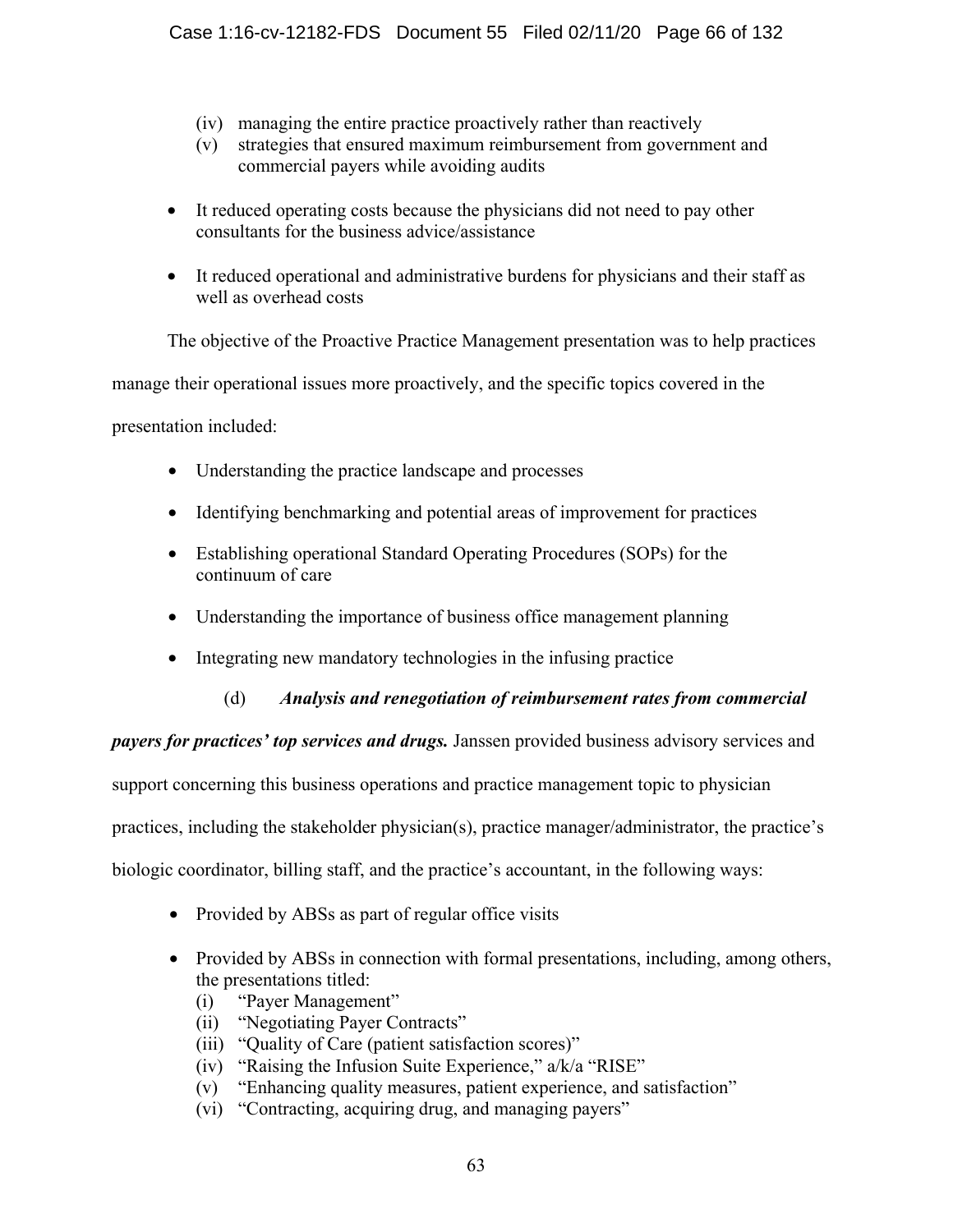(vii) "Payer Relationship Management" (viii) Payer/Insurance Summary sheets

• Provided by outside consultants, such as Lash and Xcenda, in connection with formal presentations

The physicians and their practices derived significant value from this business advice and

support, which Janssen provided whenever the opportunity arose or at least quarterly, for the

following reasons, among others:

- The physicians received customized, expert business advice and/or assistance regarding:
	- (i) operational support of the infusion business
	- (ii) operating the infusion business more effectively, efficiently, and profitably
	- (iii) operating the entire practice more profitably
	- (iv) negotiating higher reimbursement rates on infusions as well as other highvolume services
	- (v) negotiating higher reimbursement rates on Remicade and Simponi Aria as well as other high-volume drugs
- It reduced operating costs because the physicians did not need to pay other consultants for the business advice/assistance
- It reduced operational and administrative burdens for physicians and their staff as well as overhead costs

Janssen advised accounts on how to negotiate contracts with commercial payers to obtain the highest reimbursement for Remicade and Simponi ARIA, infusion services, as well as other top revenue-generating services (usually the top 20-30 services and drugs billed by a practice). This helped accounts maximize their reimbursement amounts and profits for Remicade and Simponi ARIA and the related infusion services as well as other frequently billed services and drugs. Janssen advised practices to terminate the auto-renew provision so they could negotiate higher reimbursement rates. As part of this service, Janssen provided the practice manager a payer summary sheet for each commercial payer with which the practice had a contract. The practice manager then contacted each commercial payer to determine the practice's current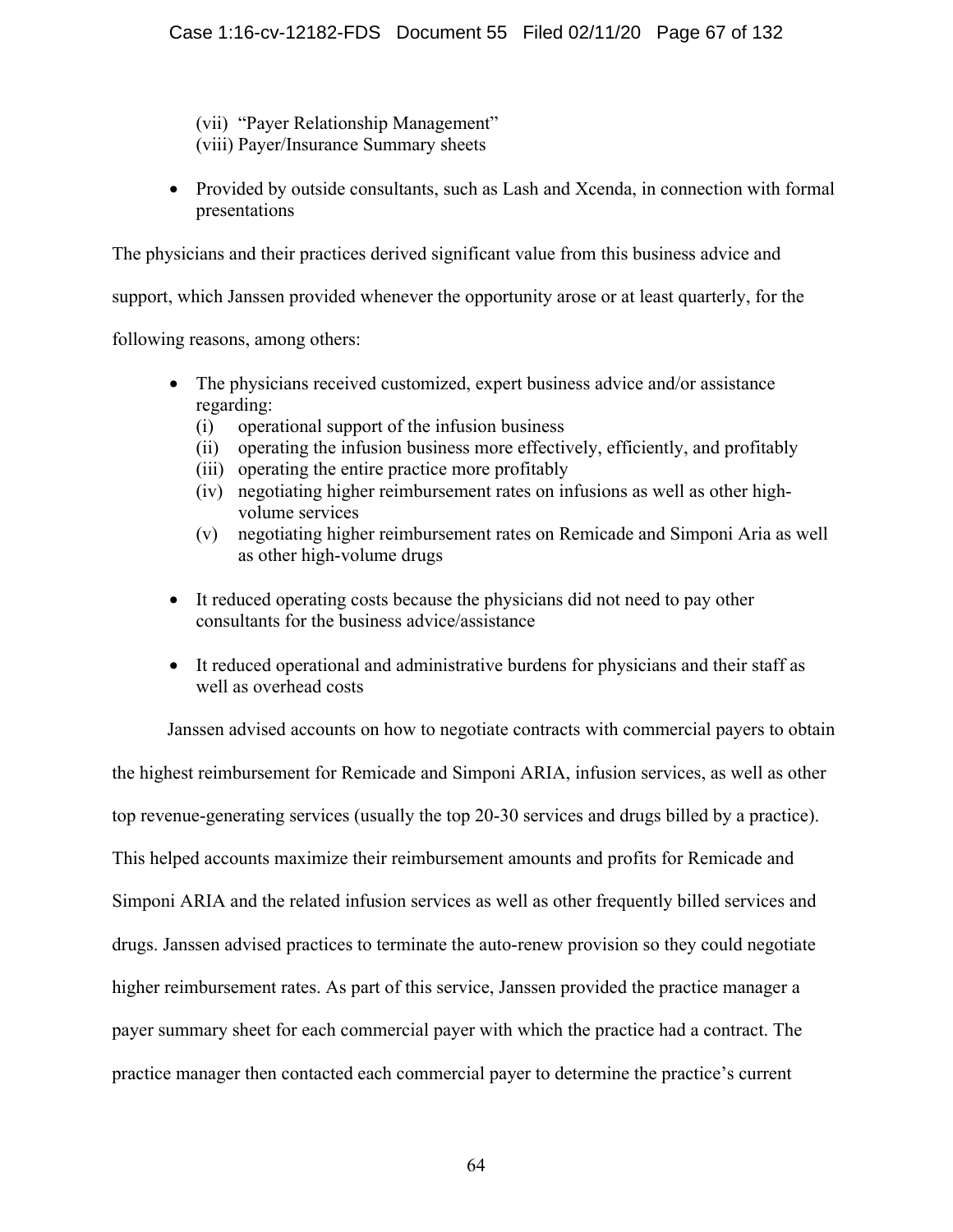## Case 1:16-cv-12182-FDS Document 55 Filed 02/11/20 Page 68 of 132

contracted rates for Remicade and Simponi ARIA, the infusion services (codes 96413 and 96415), and other services and drugs. In addition, Janssen helped outline negotiation strategies that top accounts could use to obtain better rates from commercial payers. Janssen also helped the top accounts enhance their practice profile going into their negotiations by addressing items that the commercial payers often considered in setting rates, such as the practice's quality of care metrics, patient satisfaction scores, staff expertise, referral times, convenience, patient parking access, weekend hours, wait times, and efficiency of infusion procedures (total time in the infusion suite).

Janssen also helped top accounts survey patients to learn about their infusion experience. Janssen called this service "RISE," which stands for "Raising Infusion Suite Experience." Janssen's RISE program frequently helped top accounts negotiate higher reimbursements on Remicade and Simponi ARIA and infusion services. Similarly, ABSs conducted "time studies" in the waiting room to assess patient flow, another metric that was then used to bolster patient satisfaction scores. When accounts showed the commercial payers that their infusion patients gave them high satisfaction scores, the insurance companies often were more willing to increase the reimbursement rates on infusion services.

(e) *Establishing and implementing standard operating procedures to improve the infusion business workflow – drug eligibility and benefit verification, preauthorization, infusion, coding, billing, collection, and appeals.* Janssen provided business advisory services and support concerning this business operations and practice management topic to physician practices, including the stakeholder physician(s), practice manager/ administrator, the practice's biologic coordinator, and infusion nurse(s), in the following ways:

• Provided by ABSs as part of regular office visits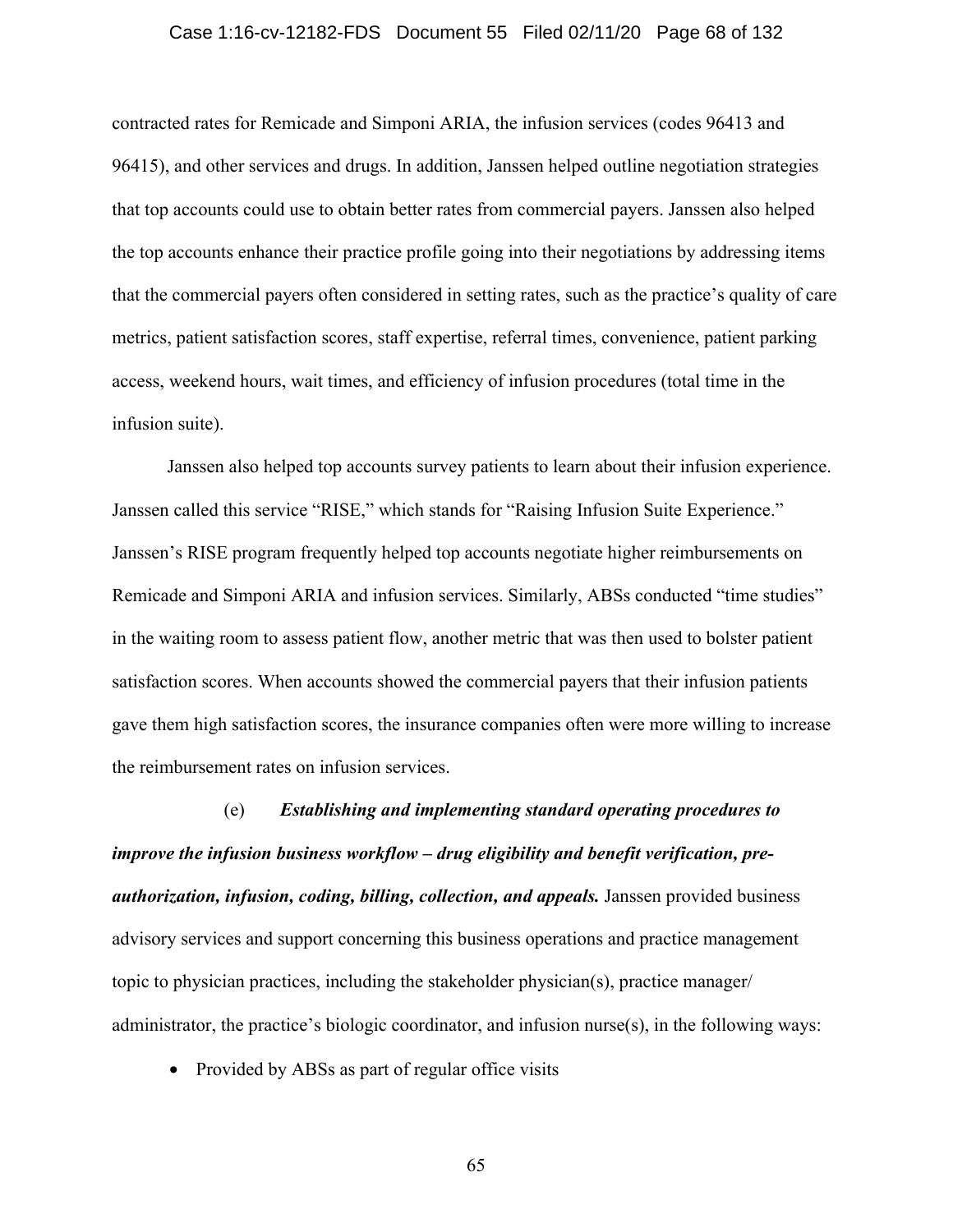- Provided by ABSs in connection with formal presentations, including, among others, the presentations titled:
	- (i) "Instituting best practice SOPs and clinical protocols"
	- (ii) "Optimizing your prior authorization/benefit investigations workflows"
	- (iii) "Utilizing alternative approaches to mitigate risk with buy-and-bill"
	- (iv) "Billing and Coding for Infusions"
	- (v) "Preparing the total office for ICD-10"
- Provided by outside consultants, such as Lash and Xcenda, in connection with formal presentations

The physicians and their practices derived significant value from this business advice and

support, which Janssen typically provided monthly, for the following reasons, among others:

- The physicians received customized, expert business advice and/or assistance regarding:
	- (i) operational support of the infusion business
	- (ii) operating the infusion business more effectively, efficiently, and profitably
	- (iii) setting and documenting staff members' roles and responsibilities for the infusion service line
	- (iv) strategies that ensured maximum reimbursement from government and commercial payers while avoiding audits
- It reduced operating costs because the physicians did not need to pay other consultants for the business advice/assistance
- It reduced operational and administrative burdens for physicians and their staff as well as overhead costs

# (f) *Tracking and management of accounts receivable from infusions to*

# *increase payment collections from insurers and patients.* Janssen provided business advisory

services and support concerning this business operations and practice management topic to

physician practices, including the stakeholder physician(s), practice manager/administrator, the

practice's biologic coordinator, infusion nurse(s), and billing staff, in the following ways:

- Provided by ABSs as part of regular office visits
- Provided by ABSs in connection with formal presentations, including, among others, the presentation titled: "Billing and Coding for Infusions"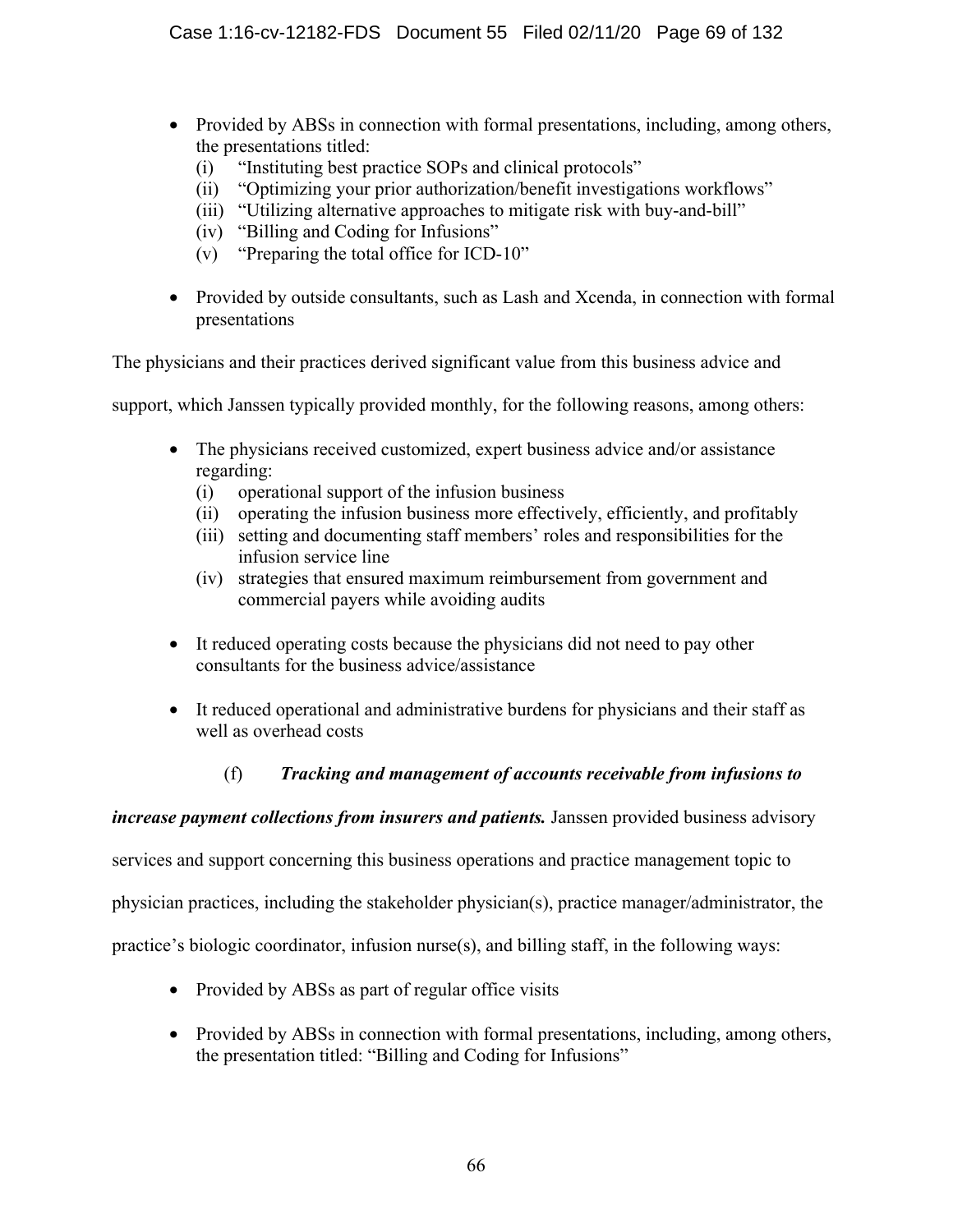The physicians and their practices derived significant value from this business advice and

support, which Janssen typically provided monthly, for the following reasons, among others:

- The physicians received expert business advice and/or assistance regarding:
	- (i) operational support of the infusion business
	- (ii) operating the infusion business more effectively, efficiently, and profitably
	- (iii) increasing collections from insurers and patients
- It reduced operating costs because the physicians did not need to pay other consultants for the business advice/assistance
- It reduced operational and administrative burdens for physicians and their staff as well as overhead costs

# (g) *Refurbishing or enhancing the IOI; moving the IOI to a new location.*

Janssen provided business advisory services and support concerning this business operations and

practice management topic to physician practices, including the stakeholder physician(s),

practice manager/administrator, the practice's biologic coordinator, and infusion nurse(s), in the

following ways:

- Provided by ABSs as part of regular office visits
- Provided by ABSs in connection with formal presentations, including, among others, the presentations titled:
	- (i) "Raising the Infusion Suite Experience," a/k/a "RISE"
	- (ii) "Enhancing quality measures, patient experience, and satisfaction"
	- (iii) Infusion Suite Modeler (a computer-generated layout plan)

The physicians and their practices derived significant value from this business advice and

support, which Janssen provided whenever the opportunity arose, for the following reasons,

among others:

- The physicians received customized, expert business advice and/or assistance regarding:
	- (i) operational support of the infusion business
	- (ii) operating the infusion business more effectively, efficiently, and profitably
	- (iii) making the IOI more aesthetically pleasing to patients
	- (iv) making and promoting the IOI as an alternate site of care (ASOC) to which other physicians would refer patients for infusions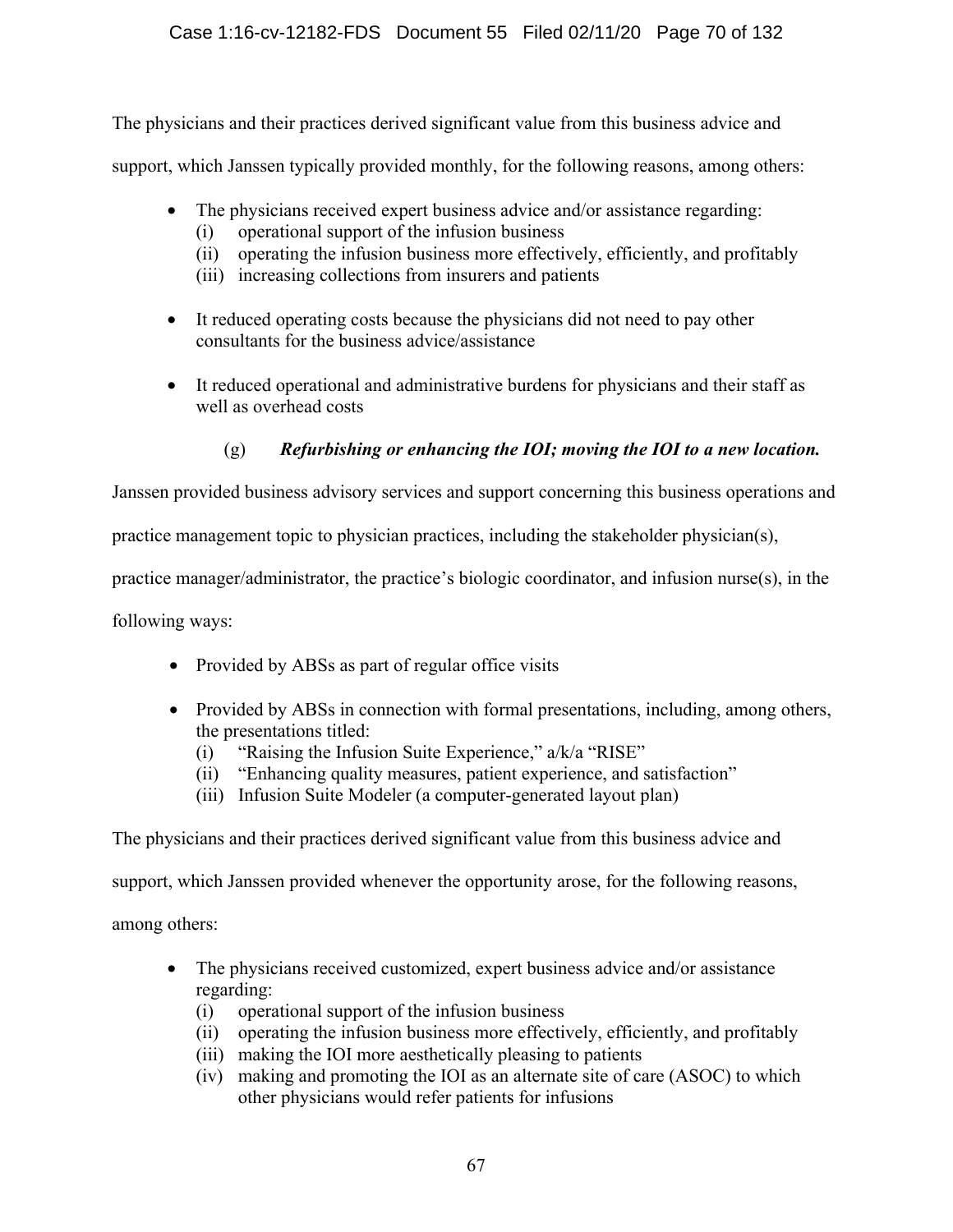- (v) increasing patient and infusion volume
- It reduced operating costs because the physicians did not need to pay other consultants for the business advice/assistance
- It reduced operational and administrative burdens for physicians and their staff as well as overhead costs
	- (h) *Continuing and/or expanding the account's infusion business by adding*

# *other infusion service lines and treatments (e.g., oncology treatments and treatments for blood*

*and lymph conditions).* Janssen provided business advisory services and support concerning this

business operations and practice management topic to physician practices, including the

stakeholder physician(s), practice manager/administrator, the practice's biologic coordinator,

infusion nurse(s), and billing staff, in the following ways:

- Provided by ABSs as part of regular office visits
- Provided by ABSs in connection with formal presentations, including, among others, the presentation titled: "IV Therapy: An Important Option For Your Patients," a/k/a "Why IV"
- Provided by outside consultants, such as Lash and Xcenda, in connection with formal presentations, including, among others, the presentation titled: "An Overview of Biopharmaceutical Trends: Today and Tomorrow"

The physicians and their practices derived significant value from this business advice and support, which Janssen provided whenever the opportunity arose, for the following reasons, among others:

- The physicians received expert business advice and/or assistance regarding:
	- (i) operational support of the infusion business
	- (ii) operating the infusion business more effectively, efficiently, and profitably
	- (iii) the economic benefits of infusing rather than prescribing drugs patients selfadminister at home
	- (iv) making and promoting the IOI as an alternate site of care (ASOC) to which other physicians would refer patients for infusions
- It reduced operating costs because the physicians did not need to pay other consultants for the business advice/assistance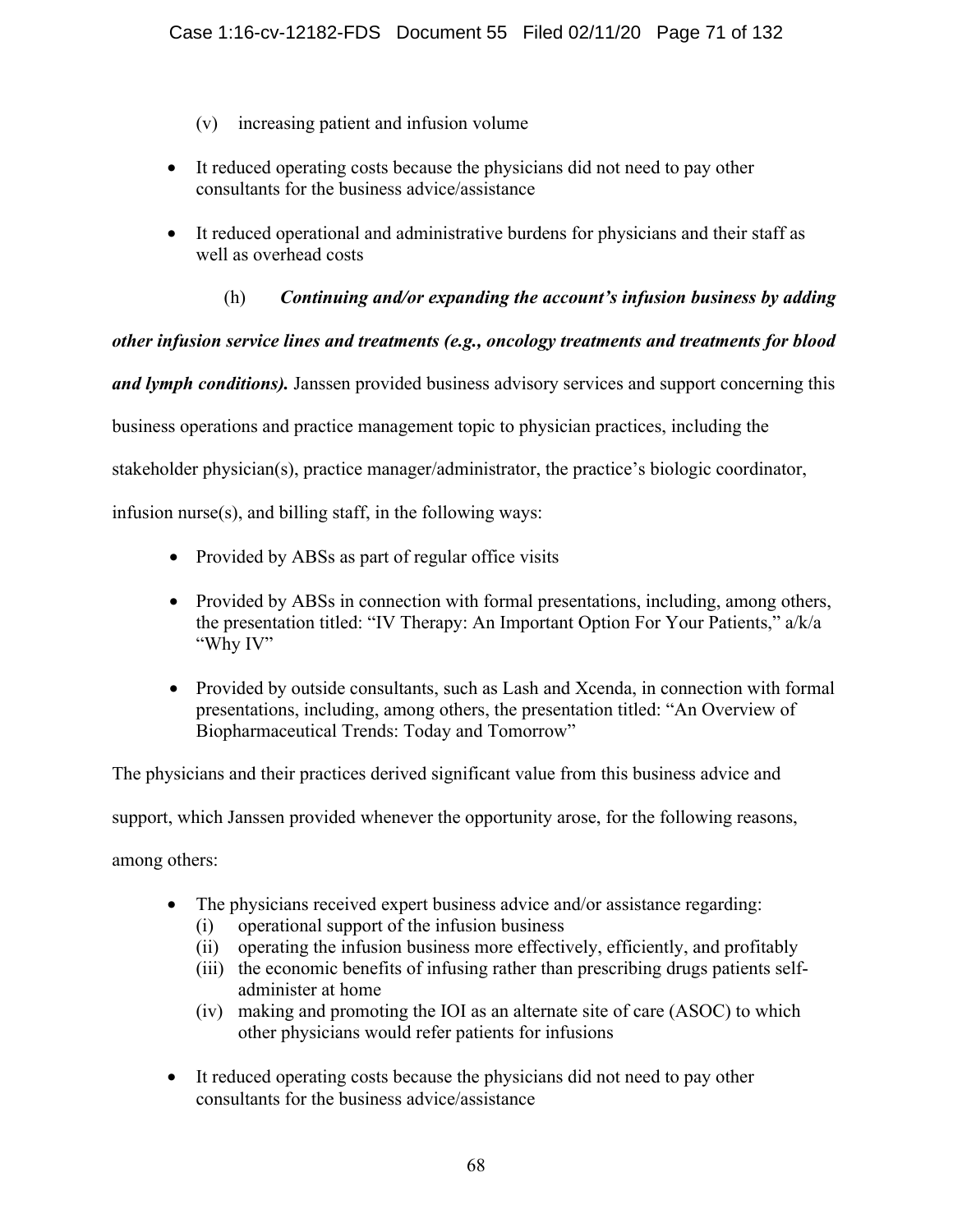• It reduced operational and administrative burdens for physicians and their staff as well as overhead costs

# (i) *Maximization of CMS meaningful use bonuses under Medicare's*

# *Electronic Health Record (EHR) Incentive Program.* Janssen provided business advisory

services and support concerning this business operations and practice management topic to

physician practices, including the stakeholder physician(s), practice manager/administrator, the

practice's biologic coordinator, infusion nurse(s), and billing staff, in the following ways:

- Provided by ABSs as part of regular office visits
- Provided by ABSs in connection with formal presentations, including, among others, the presentations titled:
	- (i) "Electronic Medical Records and Meaningful Use"
	- (ii) "Achieving Meaningful Use 2 with electronic health records"
- Provided by outside consultants, such as Lash and Xcenda, in connection with a formal presentation

The physicians and their practices derived significant value from this business advice and

support, which Janssen typically provided quarterly, for the following reasons, among others:

- The physicians received customized, expert business advice and/or assistance regarding:
	- (i) operational support of the practice and infusion business
	- (ii) operating infusion business and entire practice business more effectively, efficiently, and profitably
	- (iii) effective utilization of electronic medical records systems
	- (iv) securing maximum meaningful use bonuses from CMS
- It reduced operating costs because the physicians did not need to pay other consultants for the business advice/assistance
- It reduced operational and administrative burdens for physicians and their staff as well as overhead costs

In 2009, Congress enacted the Health Information Technology for Economic and Clinical

Health Act (HITECH) to establish a variety of programs designed to improve healthcare delivery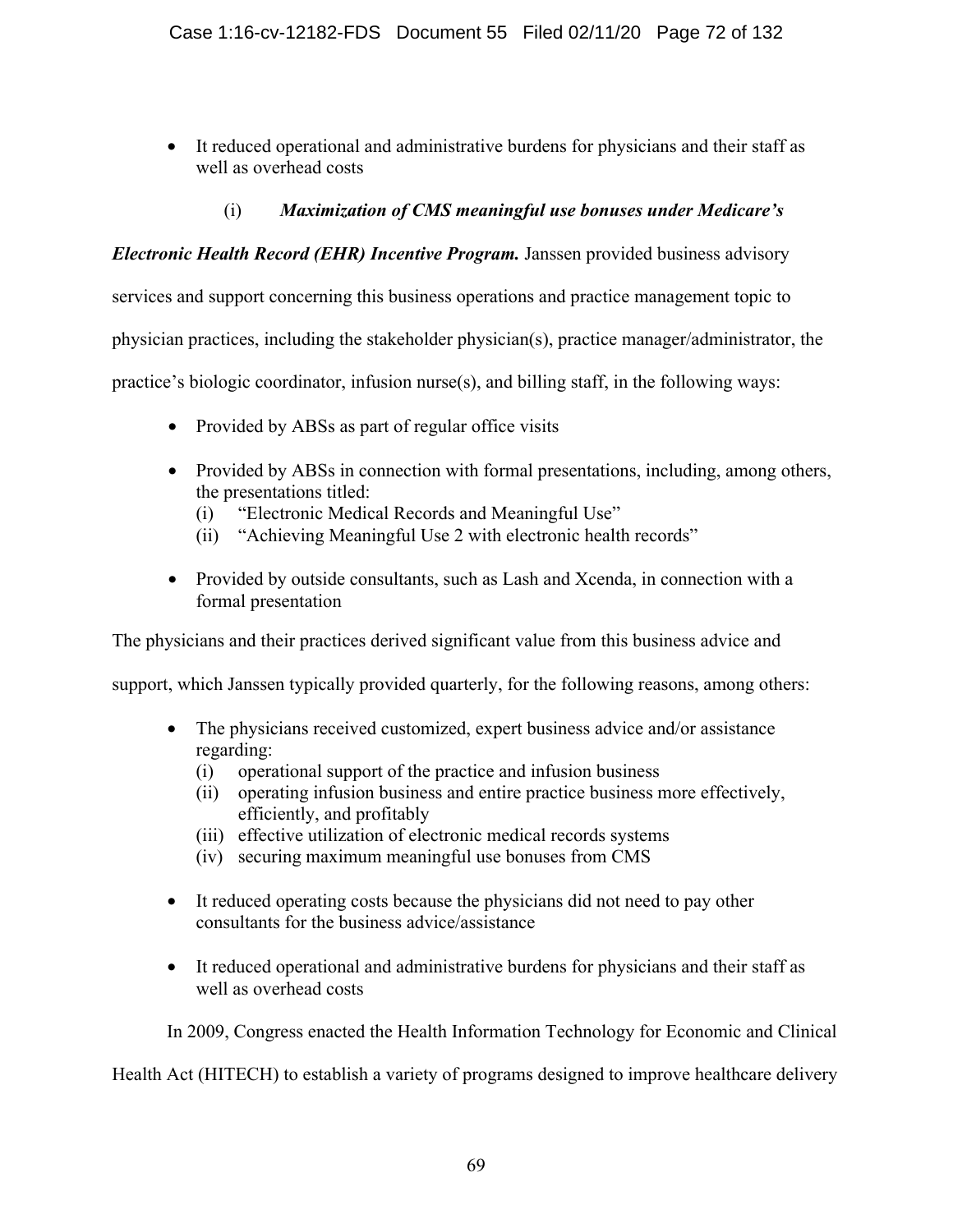### Case 1:16-cv-12182-FDS Document 55 Filed 02/11/20 Page 73 of 132

and patient care through investment and adoption of health information technology. One such program was the Medicare Electronic Health Record (EHR) Incentive Program under which physicians, including rheumatologists and gastroenterologists, could receive \$44,000 or more in Medicare Incentive Payments by demonstrating "meaningful use" of government certified EHR technology. Meaningful use requirements centered on electronically capturing health information, using that key information to track clinical conditions, and communicating that information for care coordination purposes. Moreover, beginning in 2015, physicians who did not successfully demonstrate meaningful use became subject to a negative payment adjustment for services provided to Medicare beneficiaries. The payment reduction starts at 1% and increases each year that an eligible professional does not demonstrate meaningful use, up to a maximum of 5%.

Janssen advised accounts regarding the meaningful use bonuses available from CMS and further advised accounts regarding how to satisfy the clinical quality measures (CQMs) that demonstrated "meaningful use" so the accounts could earn the maximum incentive payments from Medicare and avoid paying penalties.

#### (j) *Maximizing Remicade and Simponi ARIA discounts under the Contract*

*Purchase Program.* Janssen provided business advisory services and support concerning this business operations and practice management topic to physician practices, including the stakeholder physician(s) and practice manager/administrator, in the following ways:

- Provided by ABSs as part of regular office visits
- Provided by ABSs in connection with formal presentations, including, among others, the presentations titled:
	- (i) "CPP End of Quarter Contract Report"
	- (ii) "Vial Trend Update"
	- (iii) "CPP Calculator"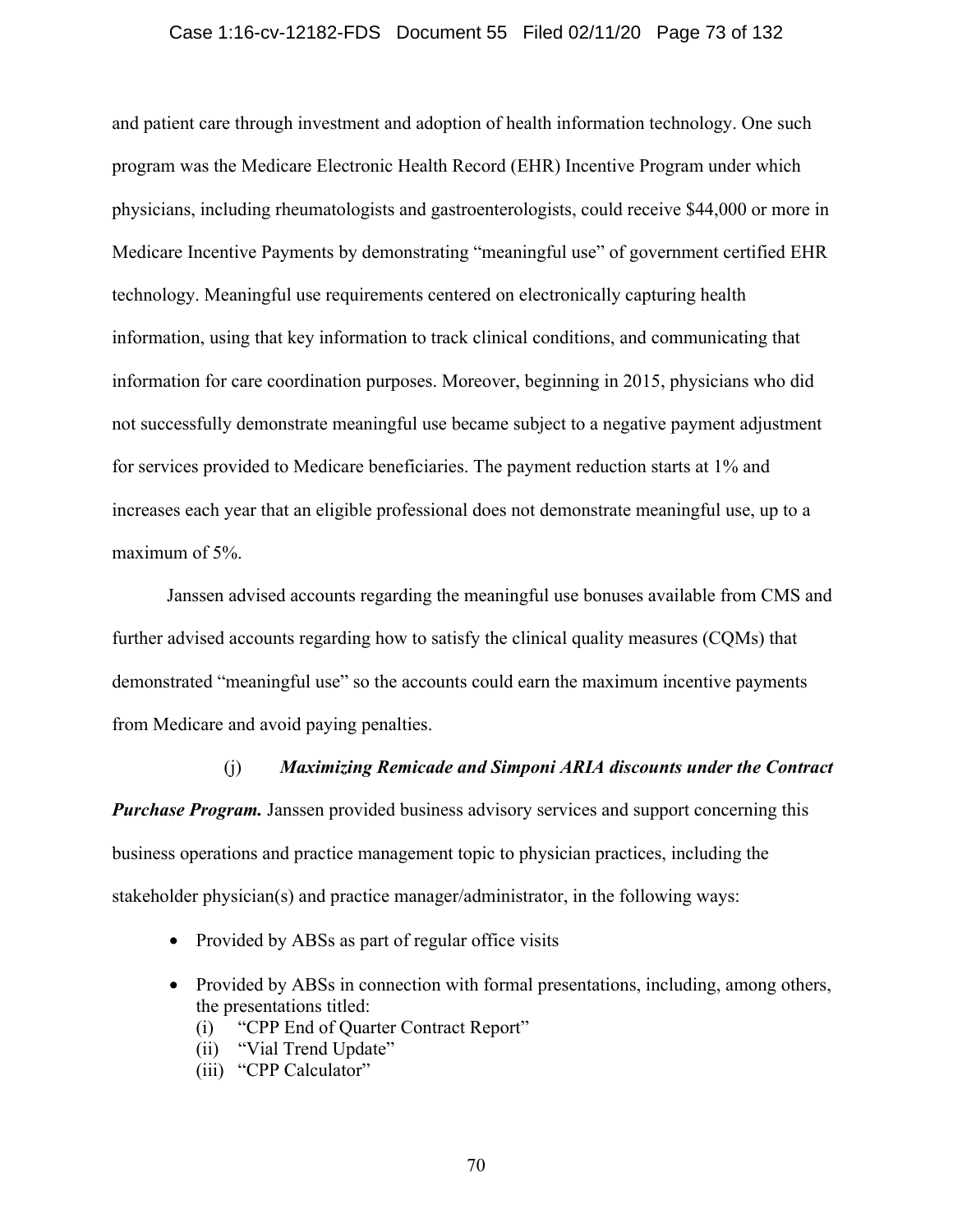The physicians and their practices derived significant value from this business advice and

support, which Janssen typically provided monthly, for the following reasons, among others:

- The physicians received customized, expert business advice and/or assistance regarding:
	- (i) operational support of the infusion business
	- (ii) operating the infusion business more effectively, efficiently, and profitably
	- (iii) obtaining maximum discounts Janssen offered on purchases of Remicade and Simponi Aria vials under the Contract Purchase Program
	- (iv) increasing infusion volume and maximizing profits by starting new rheumatoid arthritis patients on Simponi Aria rather than Remicade
- It reduced operating costs because the physicians did not need to pay other consultants for the business advice/assistance
- It reduced operational and administrative burdens for physicians and their staff as well as overhead costs

# (k) *Management of vial/drug inventory; tracking of vials acquired via buy*

*and bill and specialty pharmacy.* Janssen provided business advisory services and support

concerning this business operations and practice management topic to physician practices,

including the stakeholder physician(s), practice manager/administrator, and billing staff, in the

following ways:

- Provided by ABSs as part of regular office visits
- Provided by ABSs in connection with formal presentations, including, among others, the presentations titled:
	- (i) "Controlling and managing the infusible inventory"
	- (ii) "Inventory and Supply Management"

The physicians and their practices derived significant value from this business advice and

support, which Janssen typically provided quarterly, for the following reasons, among others:

- The physicians received customized, expert business advice and/or assistance regarding:
	- (i) operational support of the infusion business
	- (ii) operating the infusion business more effectively, efficiently, and profitably
	- (iii) managing the infusion business proactively rather than reactively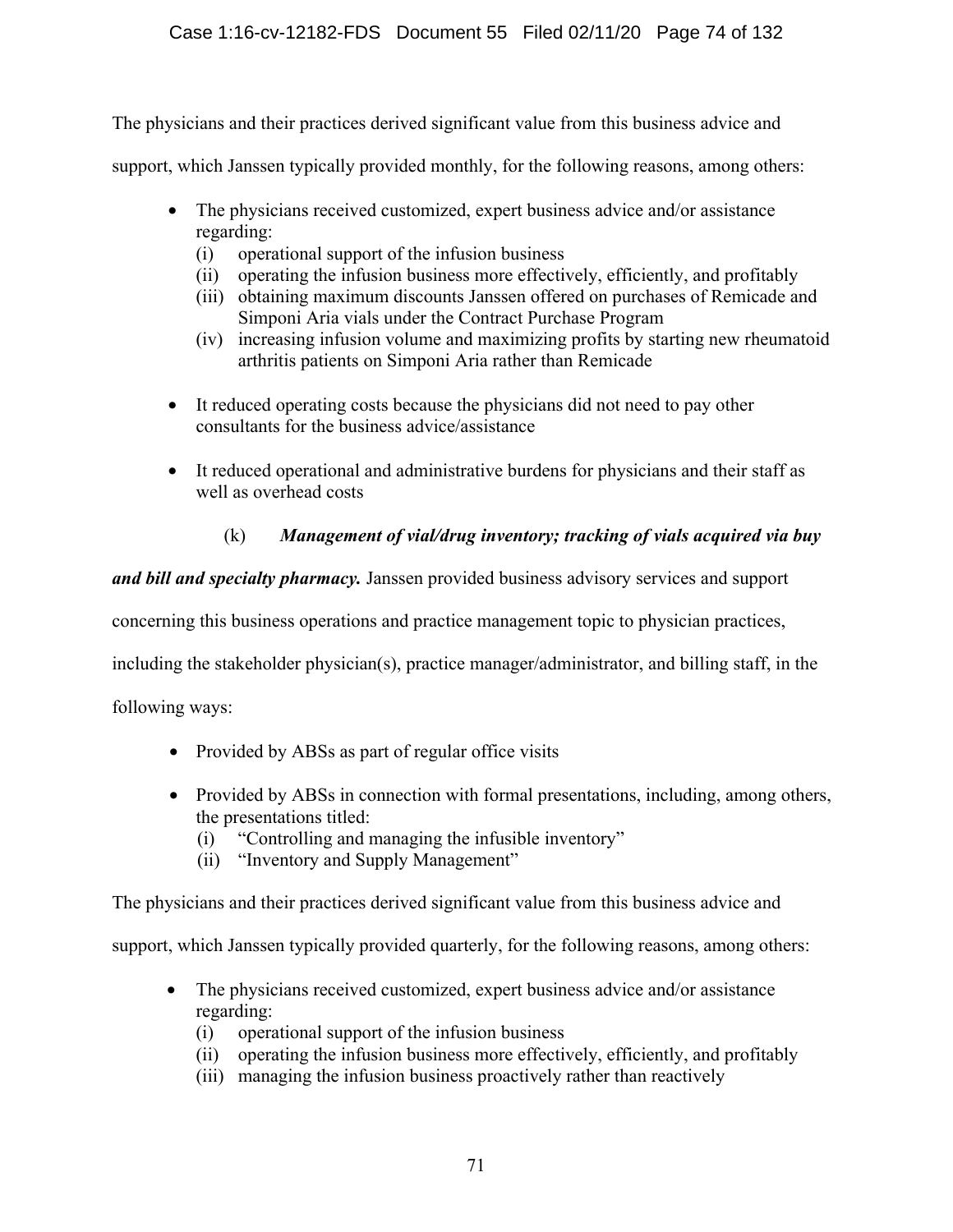- (iv) obtaining the maximum discounts Janssen offered on purchases of Remicade and Simponi Aria vials under the Contract Purchase Program
- Reduced operating costs because the physicians did not need to pay other consultants for the business advice/assistance
- Reduced operational and administrative burdens for physicians and their staff as well as overhead costs

# (l) *Facilitating referral arrangements between accounts with an IOI and*

*physicians who do not provide infusion services.* Janssen provided business advisory services

and support concerning this business operations and practice management topic to physician

practices, including the stakeholder physician(s), practice manager/administrator, and the

practice's biologic coordinator, in the following ways:

- Provided by ABSs as part of regular office visits
- Provided by ABSs in connection with formal presentations, including, among others, the presentations titled:
	- (i) "Infusion Referrals: Improving the Continuity of Care"
	- (ii) "Enhancing the continuity of care with inbound and/or outbound referrals"
	- (iii) "IV Therapy: An Important Option For Your Patients," a/k/a "Why IV"
- Janssen's IOI locator 2infuse.com
- Provided by outside consultants, such as Lash and Xcenda, in connection with formal presentations

The physicians and their practices derived significant value from this business advice and

support, which Janssen provided whenever the opportunity arose, for the following reasons,

among others:

- The physicians received expert customized, business advice and/or assistance regarding:
	- (i) operational support of the infusion business
	- (ii) operating the infusion business more effectively, efficiently, and profitably
	- (iii) making and promoting the IOI as an alternate site of care (ASOC) to which other physicians would refer patients for infusions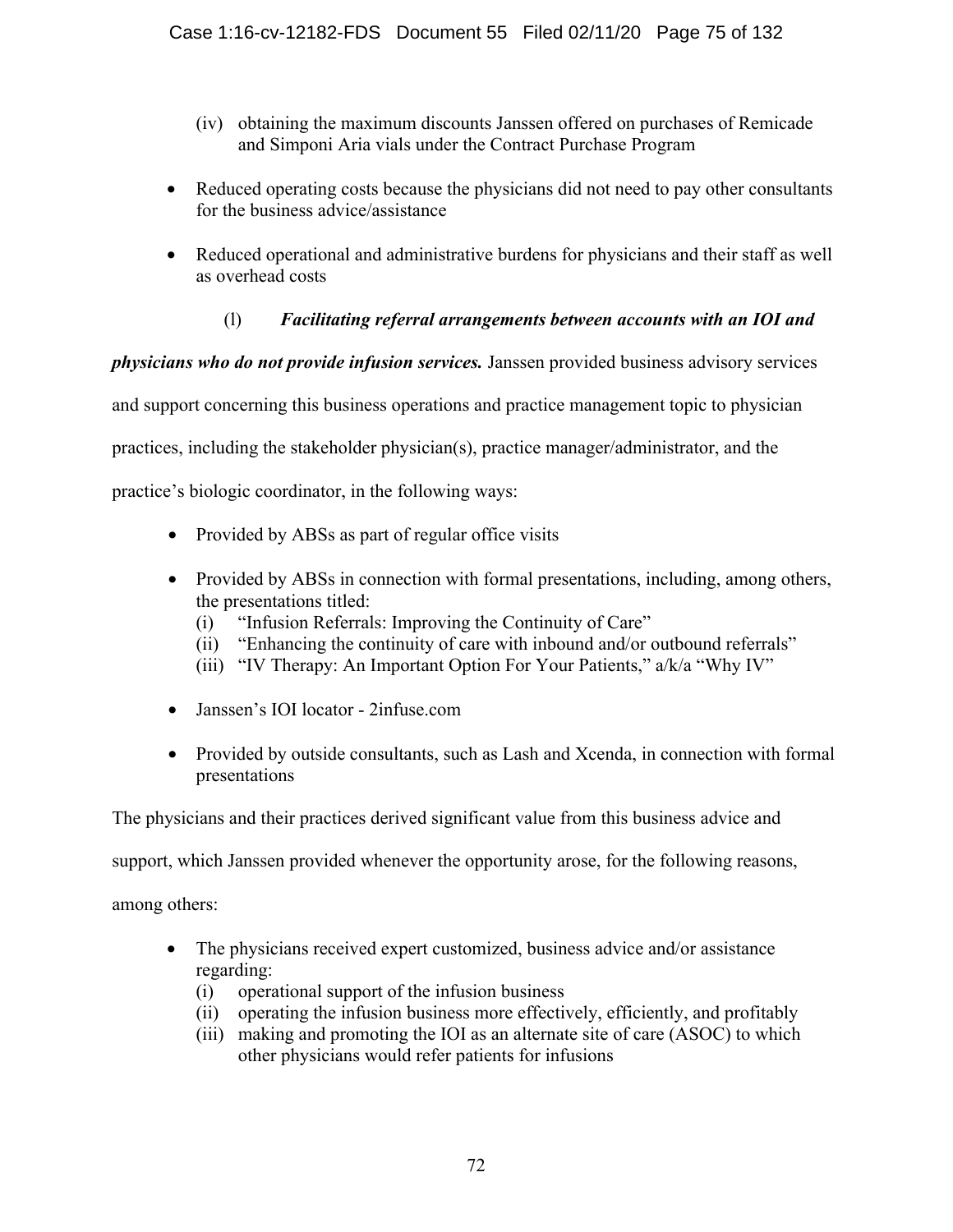- It reduced operating costs because the physicians did not need to pay other consultants for the business advice/assistance
- It reduced operational and administrative burdens for physicians and their staff as well as overhead costs
- It reduced physicians' marketing expenditures and efforts
	- (m) *Use of gastroenterology practices' ambulatory surgical centers (ASC) as*

*in-office infusion suites by reclassifying the ASC space.* Janssen provided business advisory

services and support concerning this business operations and practice management topic to

physician practices, including the stakeholder physician(s) and practice manager/administrator,

in the following ways:

- Provided by ABSs as part of regular office visits
- Provided by ABSs in connection with formal presentations, including, among others, the presentation titled: "Ambulatory Surgical Centers and Infusion Services"
- Provided by outside consultants, such as The Resource Group, Lash, and Xcenda, in connection with formal presentations

The physicians and their practices derived significant value from this business advice and

support, which Janssen provided whenever the opportunity arose, for the following reasons,

among others:

- The physicians received expert business advice and/or assistance regarding:
	- (i) operational support of the infusion business
	- (ii) operating the infusion business more effectively, efficiently, and profitably
	- (iii) increasing patient and infusion volume
	- (iv) reclassifying practice space from ASC to infusion suite
- It reduced operating costs because the physicians did not need to pay other consultants for the business advice/assistance
- It reduced operational and administrative burdens for physicians and their staff as well as overhead costs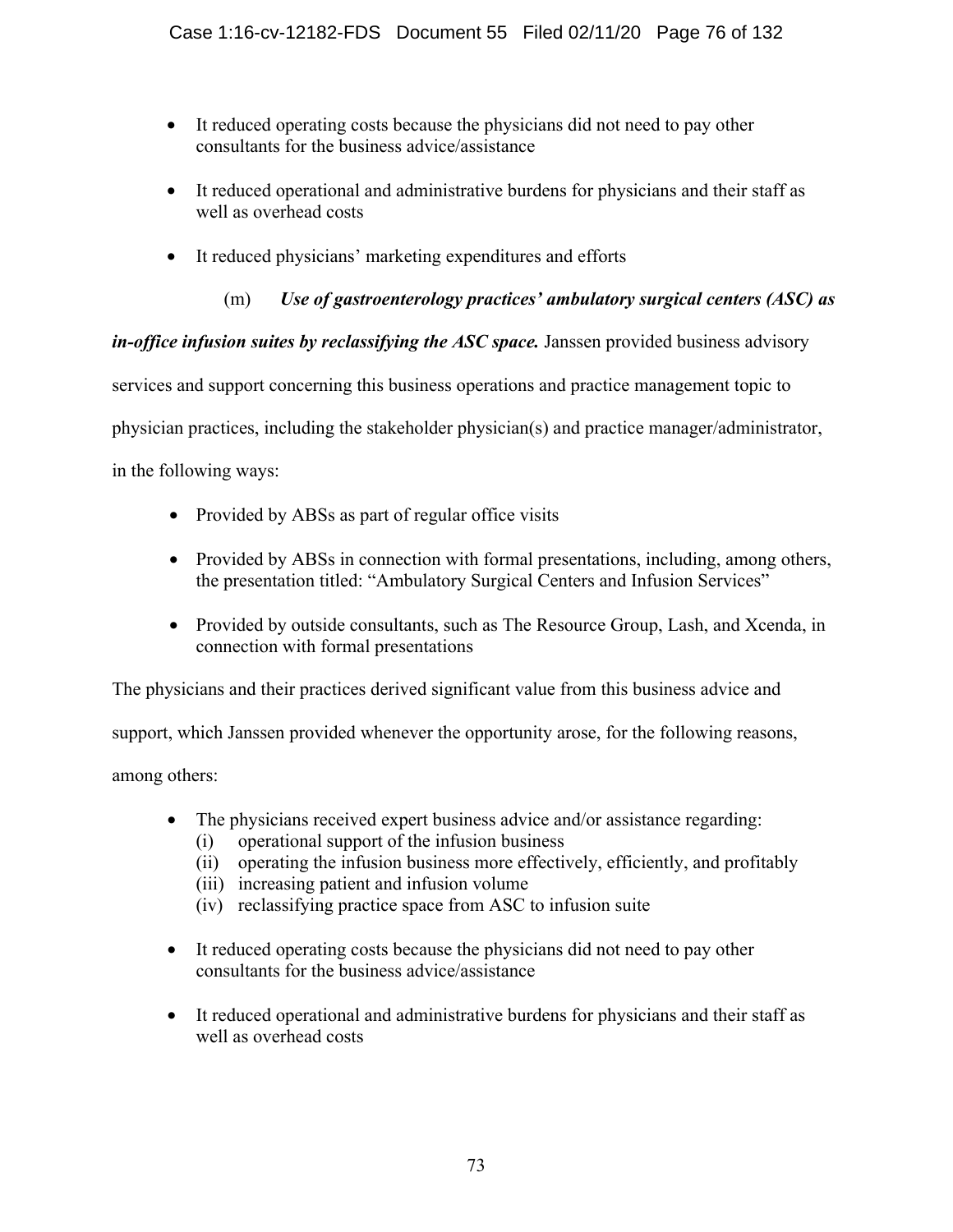### Case 1:16-cv-12182-FDS Document 55 Filed 02/11/20 Page 77 of 132

By law, only certain services are allowed to be performed in the ASC setting; infusions are not one of the services allowed. For approximately ten years, Janssen arranged and paid for outside consultant The Resource Group (specifically Christine Pierce), Lash, and Xcenda to advise top gastroenterology accounts how to reclassify their ASC space for periods so that they could provide lucrative infusions in the space during such periods. Starting in or around 2010, Janssen also had ABSs advise gastroenterology practices regarding utilization of their ASC space for infusions. Due to concerns over potential liability issues if the infusion services and ASC services were not properly segregated, Janssen stopped having ABSs provide advice on this topic in 2013 and only arranged and paid for The Resource Group to provide this advisory program to gastroenterology accounts.

(n) *State clinical staff licensing/certification requirements for infusion administration and monitoring (i.e., nurse practitioners (NP), physician assistants (PA), registered nurses, and licensed practical nurses) and advising practices on Medicare's requirements for billing infusion services provided by NPs and PAs as "incident to" a physician's order so that the practice could receive higher Medicare reimbursements.* Janssen provided business advisory services and support concerning this business operations and practice management topic to physician practices, including the stakeholder physician(s), practice manager/administrator, the practice's biologic coordinator, infusion nurse(s), and billing staff, in the following ways:

- Provided by ABSs as part of regular office visits
- Provided by ABSs in connection with formal presentations, including, among others, the presentations titled:
	- (i) "Proactive Practice Management"
	- (ii) "Efficiency Checklist"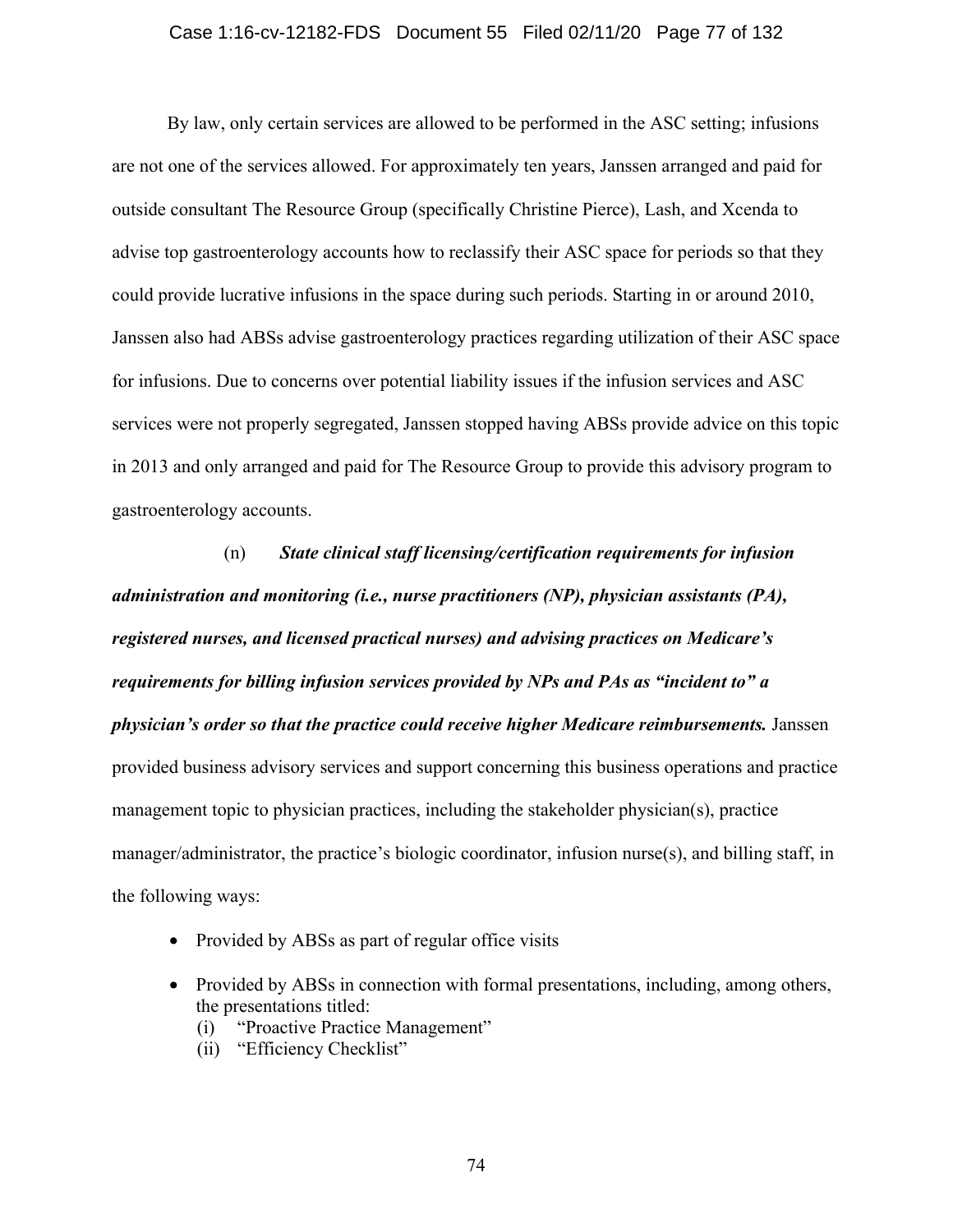• Provided by outside consultants, such as Lash and Xcenda and The Resource Group, in connection with a formal presentation

The physicians and their practices derived significant value from this business advice and support, which Janssen provided quarterly or whenever needed, for the following reasons, among others:

- The physicians received customized, expert business advice and/or assistance regarding:
	- (i) operational support of the infusion business
	- (ii) operating the infusion business more effectively, efficiently, and profitably
	- (iii) regulatory compliance for nursing staff
	- (iv) Medicare's "incident to" billing requirements
	- (v) practice's educational protocols for infusion nurses
- It reduced operating costs because the physicians did not need to pay other consultants for the business advice/assistance
- It reduced operational and administrative burdens for physicians and their staff as well as overhead costs

# (o) *Switching from Remicade to Simponi ARIA (product hopping)*. Knowing

that Remicade's exclusivity rights were set to expire soon, when Simponi ARIA was approved in July 2013, Janssen began advising top rheumatology accounts that they could increase their infusion revenue by administering Simponi ARIA instead of Remicade. Since the time of infusion for Simponi ARIA is 30 minutes compared to 120 minutes for Remicade, Janssen advised rheumatology practices that if they used Simponi ARIA rather than Remicade and appropriately scheduled the patients they could perform three times more infusions in a day. And since Medicare reimburses significantly more for the first hour of an infusion than the second hour, as illustrated by the chart below, the practices' infusion suites could earn more revenue per day by performing more 30-minute Simponi ARIA infusions than two-hour Remicade infusions.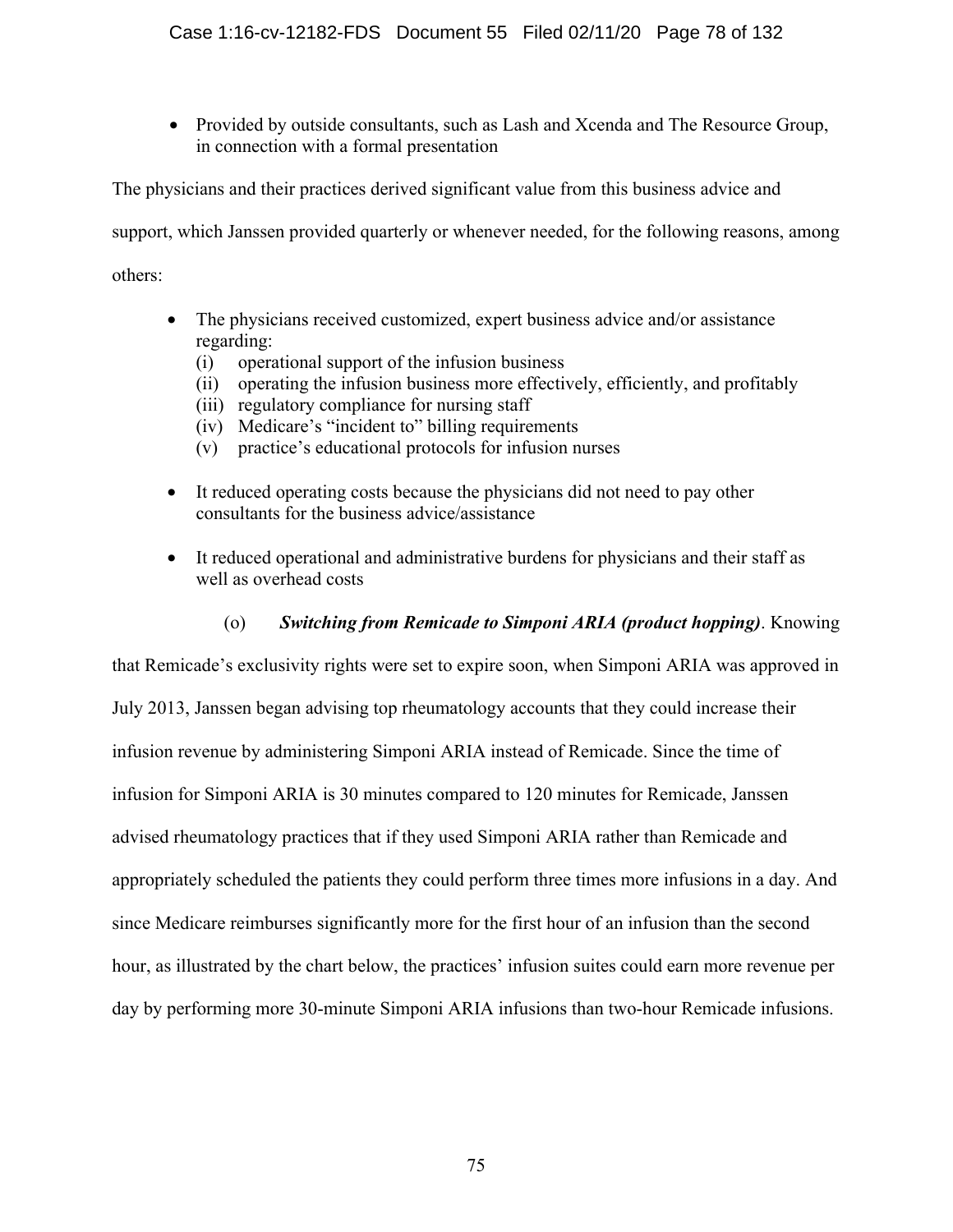| <b>Comparison of Infusion Service Reimbursement for Remicade vs. Simponi ARIA</b><br>(2013 Physician Fee Schedule Rates for Mass. (Excluding Metropolitan Boston Area)) |                  |                                    |                       |  |  |  |  |
|-------------------------------------------------------------------------------------------------------------------------------------------------------------------------|------------------|------------------------------------|-----------------------|--|--|--|--|
|                                                                                                                                                                         | <b>Daily</b>     |                                    | <b>Daily Infusion</b> |  |  |  |  |
|                                                                                                                                                                         | <b>Infusions</b> |                                    | <b>Service</b>        |  |  |  |  |
|                                                                                                                                                                         | Per              | <b>Infusion Service</b>            | <b>Revenue Per</b>    |  |  |  |  |
|                                                                                                                                                                         | Chair            | Reimbursement                      | Chair                 |  |  |  |  |
| Remicade (2 hr. infusion)                                                                                                                                               | 4                | \$183 $(1st hr. $151+2nd hr. $32)$ | \$732                 |  |  |  |  |
| Simponi ARIA (30 min. infusion)                                                                                                                                         | 12               | \$151                              | \$1,812               |  |  |  |  |

To further incentivize physicians to use Simponi ARIA instead of Remicade, through its CPP

program (*see* Part V-A-3 above), Janssen offered physician practices a larger discount on

Simponi ARIA than Remicade.

This business advice illustrates how Janssen placed sales and infusion suite profitability

over patient care.

The below "action items" from Relator's February 2015 monthly performance evaluation

report written by Relator's manager<sup>12</sup> shows how Janssen was aggressively advising accounts to

switch patients from Remicade to Simponi ARIA before Remicade's patent expired, a practice

known as "product hopping":

Get to [infusion nurse] we spoke to from [Account A] this week and have her see the value that Simpono aria [sic] makes to the infusion center[.]

\* \* \*

[Physician I-1 from Account I] needs to hear more drive for Simponi ARIA…..Expalin [sic] and document for him the need to drive more Arai [sic] in his infusion center. Ask for more (2) new patients per week. Use you trigger report and ask for the business. … [G]rowth and advancement of SA will drive your overall performance[.]

In instructing Relator to "explain and document" to this rheumatologist "the need to drive more

[Simponi ARIA] in his infusion center," the manager was directing Relator to use the IBiz and

IOM presentations discussed in paragraph 166(a) above to show the physician how he could

<sup>&</sup>lt;sup>12</sup> Relator's manager served as the manager for the ABSs assigned to territories in the "Mid-Atlantic Region," which included all of Pennsylvania except for Philadelphia, New York, Massachusetts, Connecticut, Rhode Island, New Hampshire, Vermont, and Maine.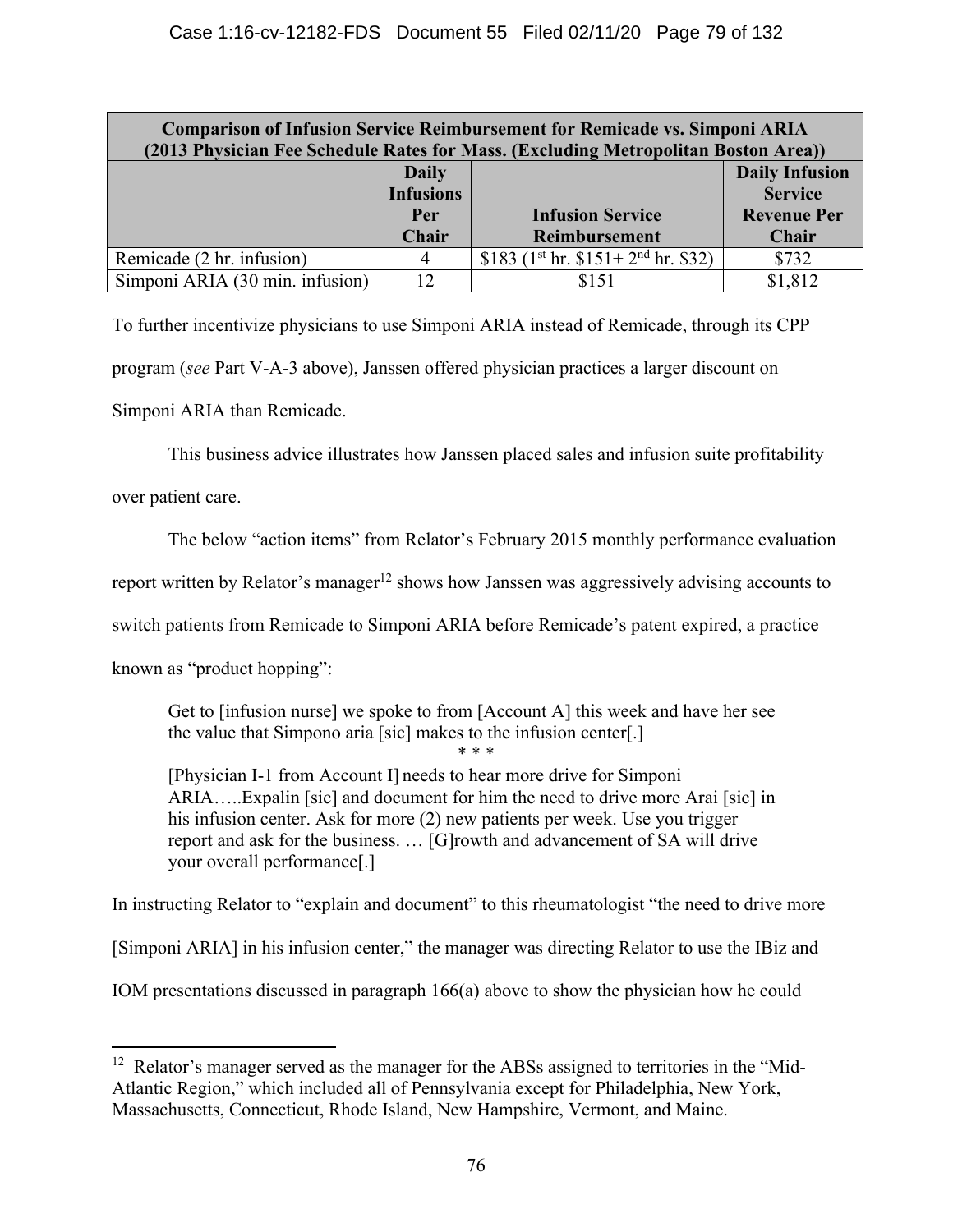### Case 1:16-cv-12182-FDS Document 55 Filed 02/11/20 Page 80 of 132

generate more revenue by prescribing and infusing Simponi ARIA rather than Remicade or other competing biologics. Notably, Relator's manager's statement also shows how, at the same time that ABSs provided free business advisory services to top accounts, they sought to gain commitments from the accounts to increase their use of Remicade and/or Simponi ARIA.

Demonstrating the impact of Janssen's advice to top accounts about switching from Remicade to Simponi ARIA, the ratio of Simponi ARIA sales to Remicade sales is much higher among rheumatology accounts that received Janssen's free practice management services than among those that did not receive such services.

(p) *Placement of practice managers and infusion nurses who would assist in opening an IOI and/or serving as a loyal infusion champion.* Janssen recruited and placed infusion nurses, practice managers, and office staff for accounts. These individuals became highly loyal to the ABSs and Janssen's products and would willingly agree to implement Janssen's utilization growth and efficiency strategies. Notably, ABSs received points in their evaluations for placing an infusion nurse, practice manager, or other staff person with an account, which led to higher bonuses and compensation.

The physicians and their practices derived significant value from this business support, which Janssen provided whenever needed, for the following reasons, among others:

- Placement of practice managers/administrators and infusion nurses for practice
- Reduced operational and administrative burdens for physician(s) and staff as well as overhead costs

(q) *Circumventing commercial payers' coverage requirements (step therapy) for Remicade, Simponi ARIA, and other infusion treatments.* As explained in paragraph 107 above, many commercial insurers will only cover infusible biologics, including Remicade and Simponi ARIA, when the patient has tried and failed a self-injectable biologic or multiple self-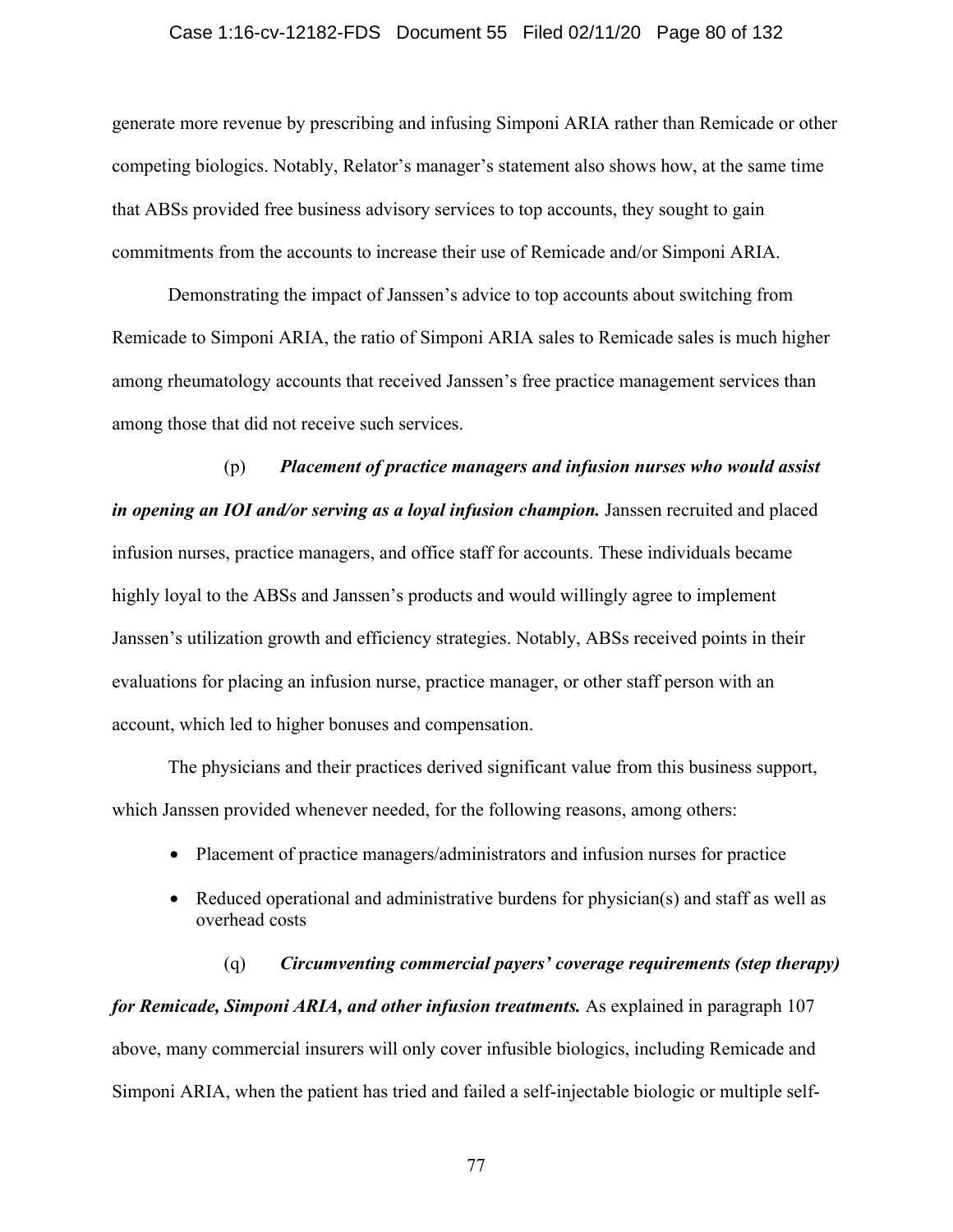### Case 1:16-cv-12182-FDS Document 55 Filed 02/11/20 Page 81 of 132

injectable biologics. To circumvent the step therapy requirements, Janssen, which wants patients to receive Remicade and Simponi ARIA first line before trying a self-injectable biologic, essentially encouraged accounts to lie to commercial insurers by having the ABSs advise accounts with a "wink, wink, nod, nod" that insurers often covered Remicade when prescribers reported that the patient was unable to self-inject Humira or Enbrel.<sup>13</sup>

# (r) *Other infusion suite business issues referenced on the Janssen checklist set forth at paragraph 141 above.<sup>14</sup>*

167. Most of the presentations and consultative programs referenced above were designed to provide practice management and business operations advice and assistance while simultaneously creating an opportunity for ABSs to play an integral role in the operations of the in-office infusion businesses so as to be able to influence the physicians to grow their use of Janssen's products. At the end of most consultative sessions, ABSs sought a commitment from the practice and physicians to grow the infusion suite (by adding chairs, hours, and/or staffing) and to prescribe and infuse Remicade and/or Simponi ARIA to more patients, including Medicare and Medicaid beneficiaries.

168. For many years, Janssen referred to the presentations it provided as part of the wide range of business advisory services as "SOC360 Programs" – "SOC" was short for "Site of Care" and 360 was a reference to 360° (or total) account support.

<sup>&</sup>lt;sup>13</sup> Although misrepresenting that patients were unable to self-inject worked for several years, many insurance companies eventually realized that a large percentage of "unable to self-inject" claims were false and, consequently, they have recently ceased accepting this as a valid reason to cover Remicade and Simponi Aria.

<sup>&</sup>lt;sup>14</sup> Janssen provides accounts other free services, including assistance with obtaining prior authorizations and insurance coverage for Janssen's products and patient financial assistance, that Relator does not allege violate the Federal AKS, State AKS, and/or FCA in this action. In addition, Relator does not allege any claims based on free business advisory services Janssen provided to hospitals.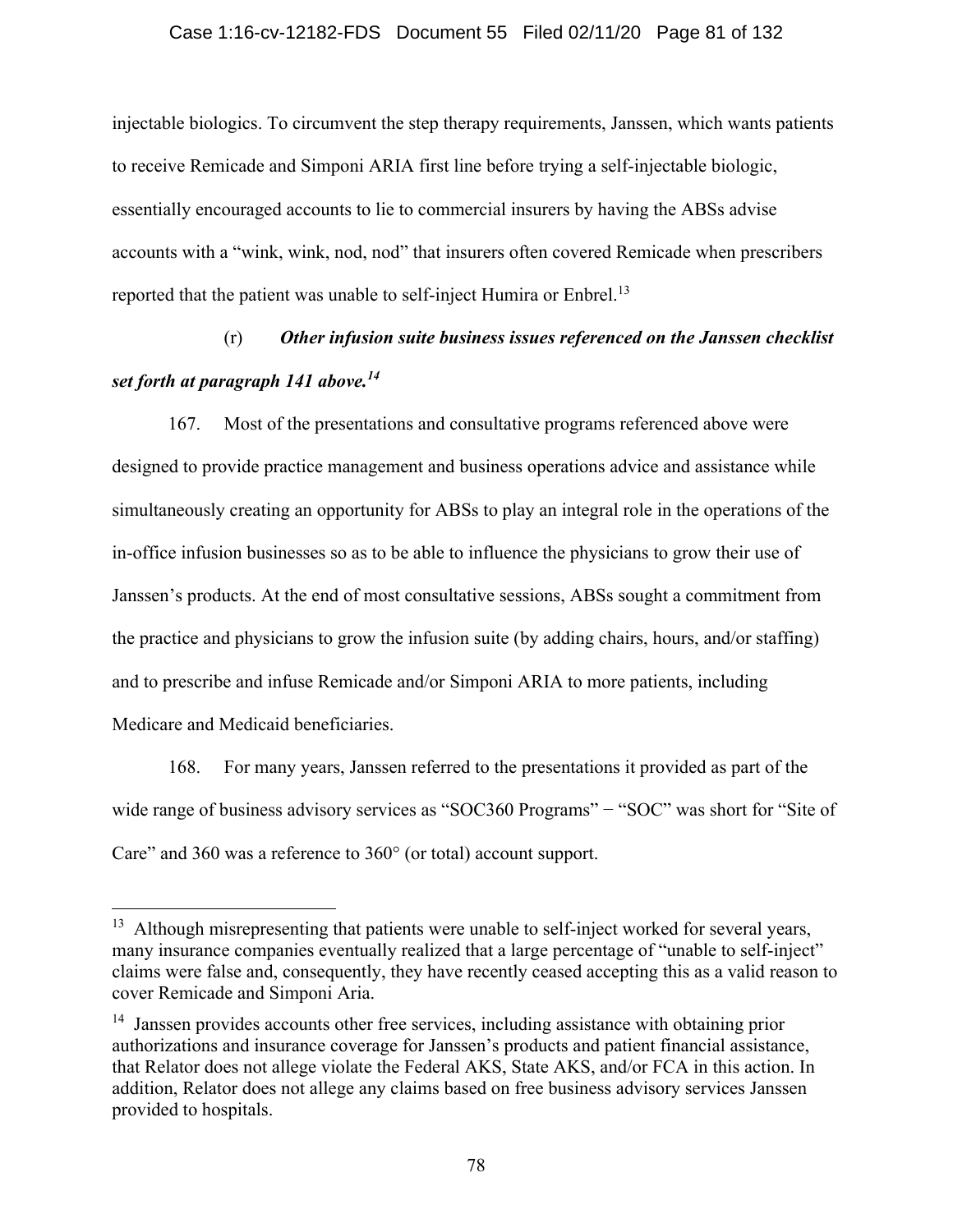### Case 1:16-cv-12182-FDS Document 55 Filed 02/11/20 Page 82 of 132

169. Accounts were always able to request that Janssen provide practice management/ business operations consultations and assistance that would help them improve the operation of their IOIs and/or practices as a whole. However, in or around September 2015, Janssen formalized accounts' ability to select specific consultative sessions. Under the "Hot Buttons" initiative, Janssen offered accounts a menu of practice management/business advisory programs, also referred to as "Practice Pearls," from which accounts could select programs that they felt would be helpful to their infusion businesses and/or would address an issue with which they sought assistance. Several of the presentations identified above were included on the list of SOC360 programs and Hot Buttons menu of consultative sessions.

170. Although Janssen's management led ABSs to believe that providing free business consulting services to physicians was legal, they went to great lengths to conceal the nature of the services ABSs provided to accounts. The Regional Directors and Regional Business Managers repeatedly warned ABSs not to leave a paper trail. They instructed ABSs to avoid putting their profitability and practice management discussions with accounts in writing and to never leave the IBiz, IOMs, and other individualized business analyses behind with accounts. Similarly, the Regional Directors and Regional Business Managers repeatedly instructed ABSs not to send them account updates, questions from customers, or anything business related via text message or email because "we do not want to leave a paper trail."

171. The various business advisory services and support were provided by Janssen's ABSs during consultative sessions with practice managers, practice stakeholders, and office staff that typically lasted approximately three hours. Before an ABS was permitted to present on a particular business operations or practice management topic, Janssen educated the ABS on the topic, trained the ABS on how to present the information to physician practice accounts to drive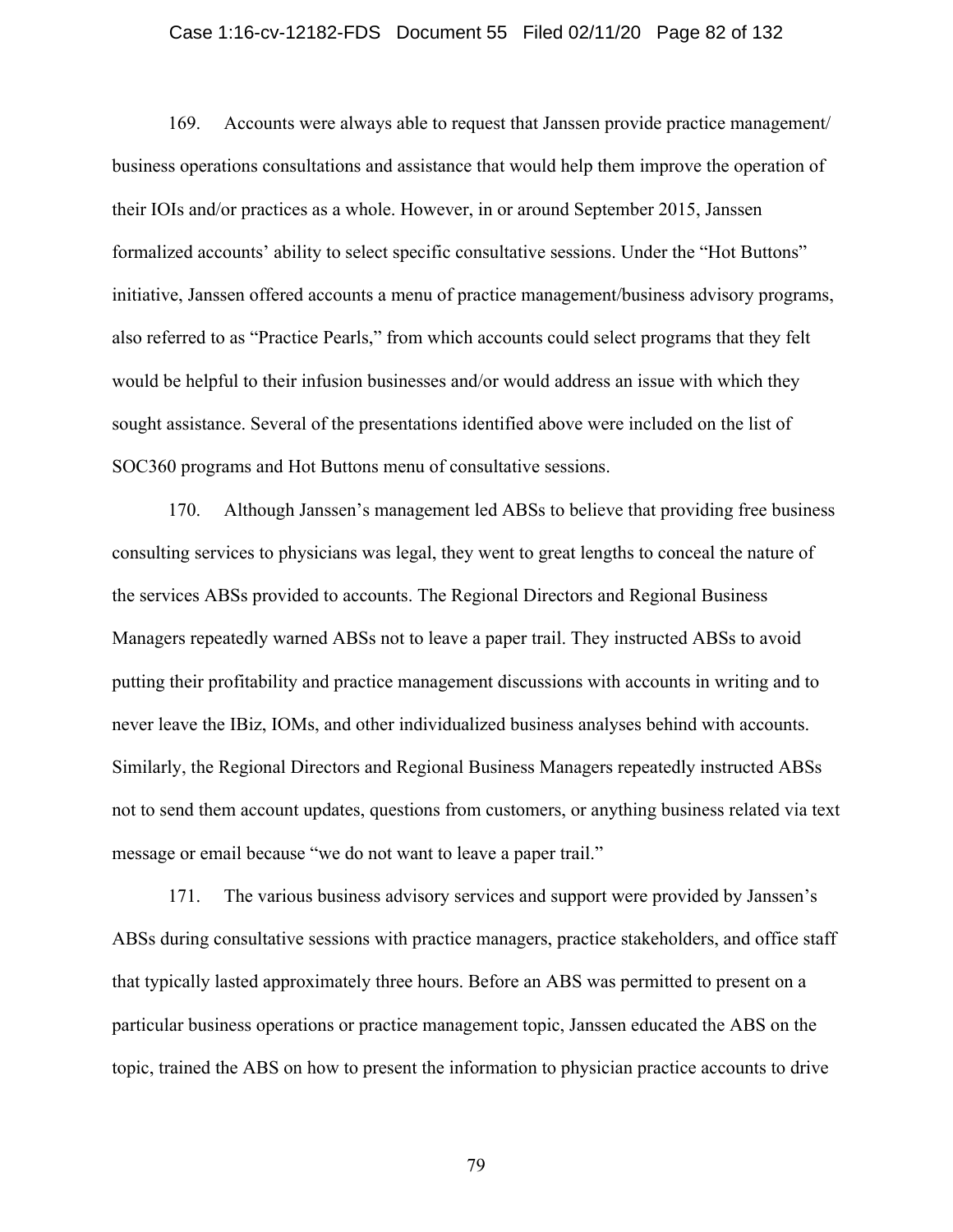### Case 1:16-cv-12182-FDS Document 55 Filed 02/11/20 Page 83 of 132

Remicade and Simponi ARIA infusions, and required the ABS to pass a test to become certified on the presentation.

172. ABSs spent more time implementing strategies than presenting them. Once again, Janssen designed the ABSs' presentations to provide information to physicians and office staff that would give rise to more detailed discussions concerning the operations, efficiency, and profitability of the accounts' infusion businesses. Once ABSs identified an operational weakness or area for which they could assist and add value, the ABSs went into action and worked with the account to address the issue. In addition to helping to grow rheumatology and gastroenterology practices' infusion businesses by making them more efficient and profitable, ABSs and Janssen also gained the trust and loyalty of these accounts because the accounts greatly appreciated receiving the free practice management expertise and support. In fact, many rheumatology and gastroenterology practices viewed ABSs as practice management experts who were always available to assist with any business operations or practice management need.

173. All of the practice management consultative services that the rheumatology and gastroenterology practices received free of charge from their "business partner" Janssen helped them operate more profitably by growing the revenue generated by their in-office infusion suites while also helping the practices reduce their overhead costs. Notably, although Janssen provided the free business advisory services to induce utilization of its products, much of the business operations and practice management information and advice that Janssen provided applied equally to other infusible drugs and services, and even general administrative functions, and thus helped the practices more efficiently and profitably manage other aspects of their businesses far beyond the prescription and infusion of Remicade and Simponi ARIA.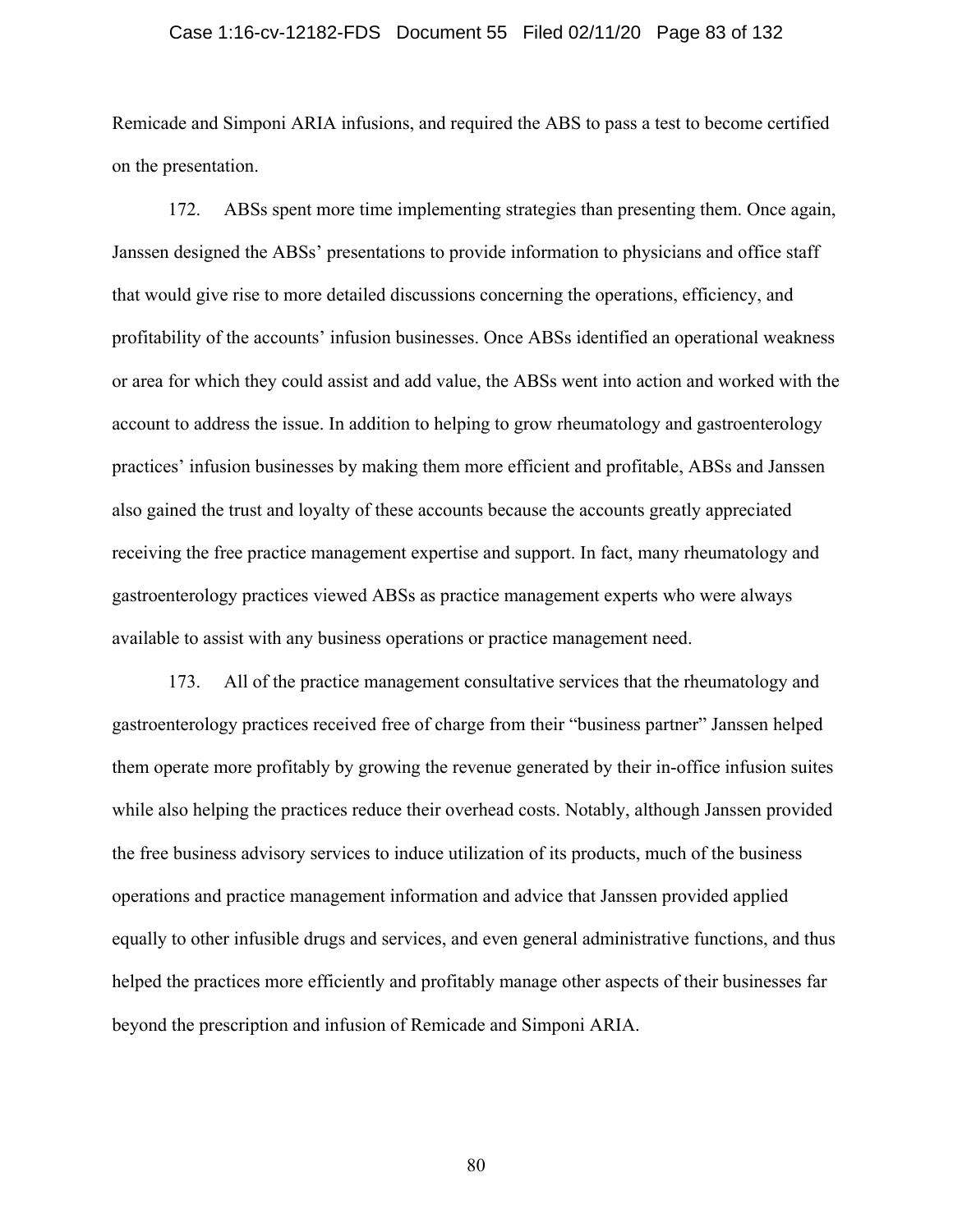### Case 1:16-cv-12182-FDS Document 55 Filed 02/11/20 Page 84 of 132

174. Tellingly, many physicians did not want their staff to see them accept free practice management and advisory services, so they would request that the ABS meet with them in private, separate from the office staff, to advise them on how they could grow their infusion suite businesses and maximize their profits.

175. Relator met with many of her top physician practice accounts on a weekly basis. During many of these meetings she provided the business advisory support services detailed in paragraph 166 above. Over the course of several years, Janssen helped grow accounts' infusion suites into highly lucrative businesses, which led to significant growth in Remicade and Simponi ARIA utilization by the accounts.

176. A few specific examples of physician practices for which Relator, on behalf of and at the direction of Janssen, helped establish in-office infusion suites and helped grow the infusion businesses (and Remicade and Simponi ARIA purchases) by providing the regular free practice management and business advisory services detailed above, as well as other practice management and business support, include the following:

(a) Relator provided the business operations and practice management services and support discussed above to help Account A grow and enhance its six-chair infusion suite. Janssen helped Account A open its infusion business in or around 2000. At this multispecialty practice, the rheumatology group prescribed and infused Remicade and Simponi ARIA, and the gastroenterology group referred patients to the rheumatology group for Remicade treatment; the gastroenterologists received financial credit for the Remicade and Simponi ARIA infusions that they referred to their rheumatology group. An example of other valuable business operations/practice management services that Relator provided at the request of Account A, in or around 2011, Relator assisted the practice with determining the source of financial shortfalls in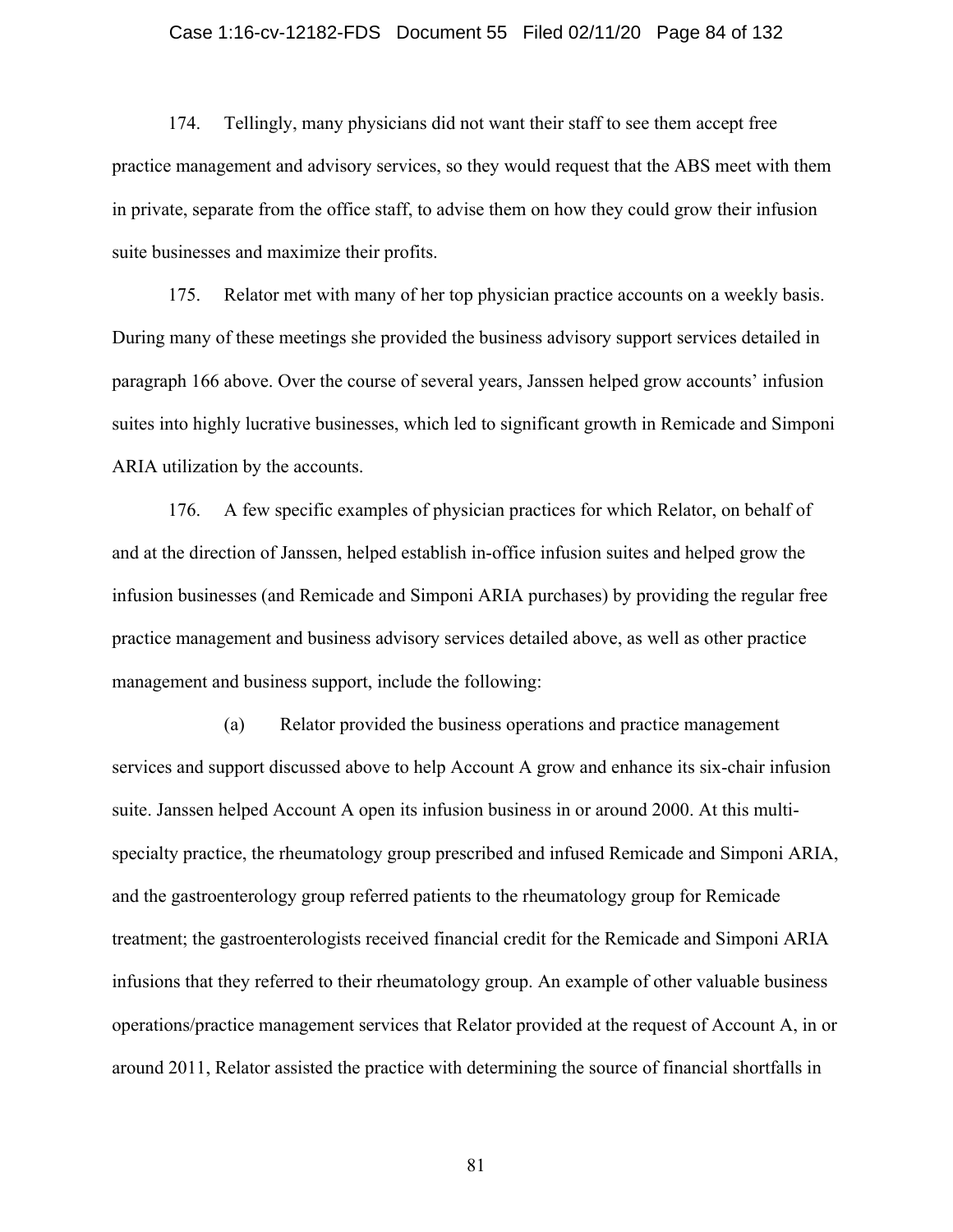its infusion suite. Upon investigation, and using the Janssen efficiency checklist, it was

discovered that:

- Different employees provided the back-office support for the rheumatology and gastroenterology groups, and these employees did not understand their role and responsibilities with regard to the infusion service line;
- The billing department was not using the appropriate infusion service and Remicade and Simponi ARIA codes;
- The practice was not collecting the 20% co-pay for infusions of biologics provided to Medicare beneficiaries;
- There was no internal audit system in place to ensure that the billing system was functioning properly and payers were paying the contracted rates for infusion services and drugs;
- The practice did not have infusion protocols in place;
- Encounter sheets had not been updated;
- The gastroenterology group sent patients to the rheumatology group, which purchased the biologics, for infusion services. The reimbursements for the biologics were divided equally between the gastroenterology and rheumatology groups, causing the rheumatology group to sustain a loss on each purchase; and
- The practice was not tracking biologics obtained from a specialty pharmacy to distinguish them from biologics acquired through buy-and-bill methodology, causing the practice to not bill for thousands of dollars' worth of biologics acquired through buy-and-bill methodology.

Relator helped the practice address all of these operational problems and return its infusion suite to profitability. In terms of sales volume growth, based on these and numerous other business advisory consultations from Janssen, Account A's rheumatology group became one of the top accounts in the region for Remicade and Simponi ARIA sales, and the practice's gastroenterology group became one of the top accounts in the region for Remicade sales. The free business advisory and practice management services Janssen provided to this practice induced a steady increase in prescriptions and infusions of Remicade and Simponi ARIA.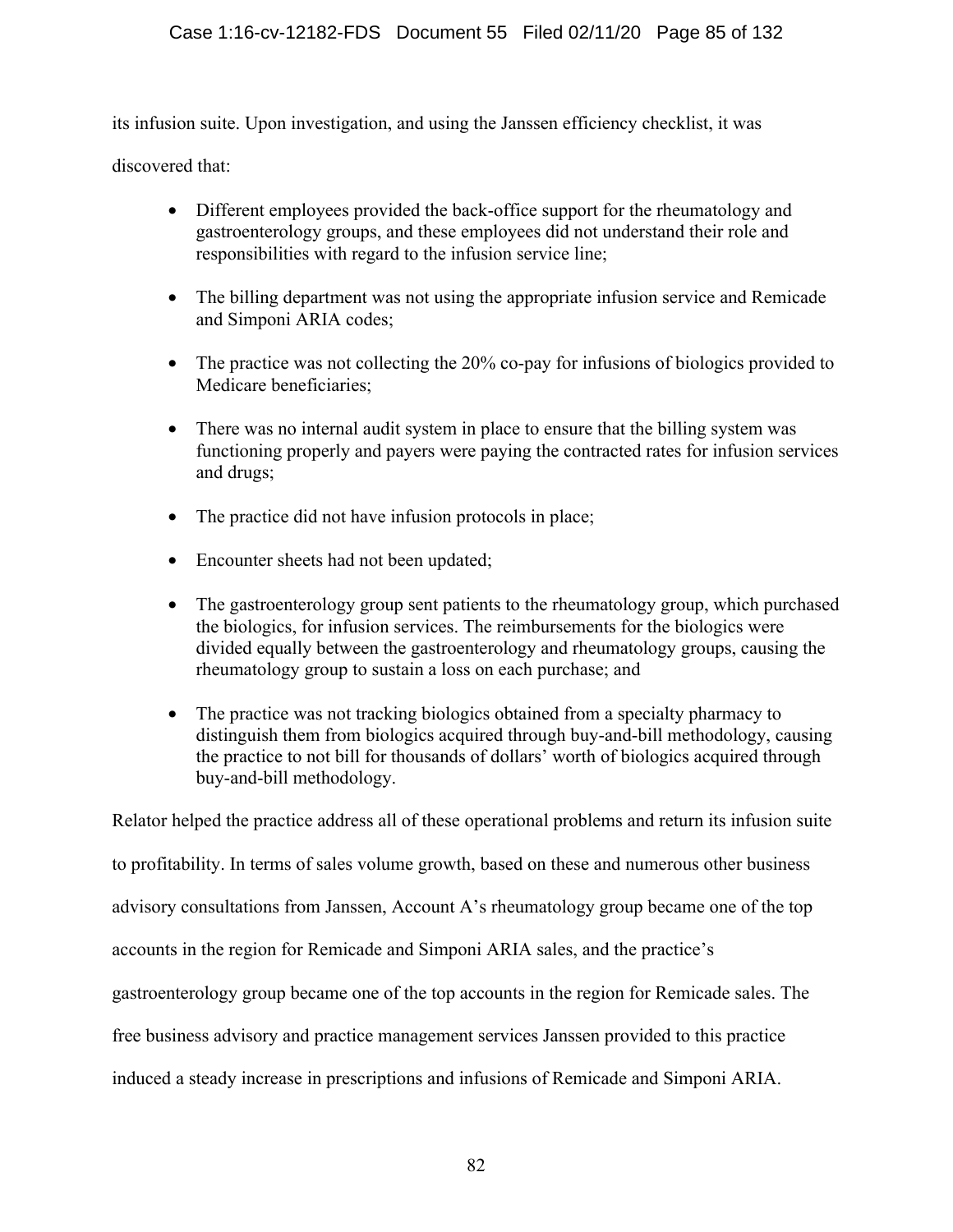The following reference letter written by a stakeholder physician from Account A

describes Janssen's and its ABSs' close involvement in the management of this top Remicade

and Simponi ARIA account and the significant value of the free business advisory services and

support that Janssen provided to the account:

I am writing to you on behalf of [Relator]. I have had professional contact with [Relator] over the past 13 years. I am [a] Rheumatologist for [Account A] and have served in this capacity since July of 2002. Shortly after starting with my company I had the privilege to meet [Relator].

Many representatives have crossed my path from many companies over the years. [Relator] has been a constant and has been critical to my ability to do my job effectively. **[Relator's] skill, knowledge, and professionalism has been an asset to my practice in many aspects. [Relator's] business knowledge and background in infusion helped streamline my center to be more cost effective, structured, and provided needed educational support for staff and patients.**

If I had any questions no matter how big or small, [Relator] was always available and would follow through on all tasks requested. [Relator] maintained the highest level of professional deportment when interacting with myself and my staff. [Relator] always made [Relator's] goals clear, concise, and within industry standards of professionalism. [Relator] is held in the highest regard not just by me, but also my staff, and the administrators who have interacted with [Relator] as well.

My only hardship would be losing [Relator] to another position within your company. My loss would certainly be your gain. [Relator] will be missed by many in the arena of Rheumatology and Infusion. I have no reservations for recommending [Relator] for your team.

(Emphasis added).

(b) When Account B relocated its office several years ago to a state-of-the-art

office with a dedicated infusion suite, the stakeholder physicians asked Relator to train the new

office manager on how to maximize the practice's infusion suite's efficiency and profitability.

Relator helped this practice become more profitable and infuse more Remicade through the

infusion optimization advice that Relator provided directly to the physicians and practice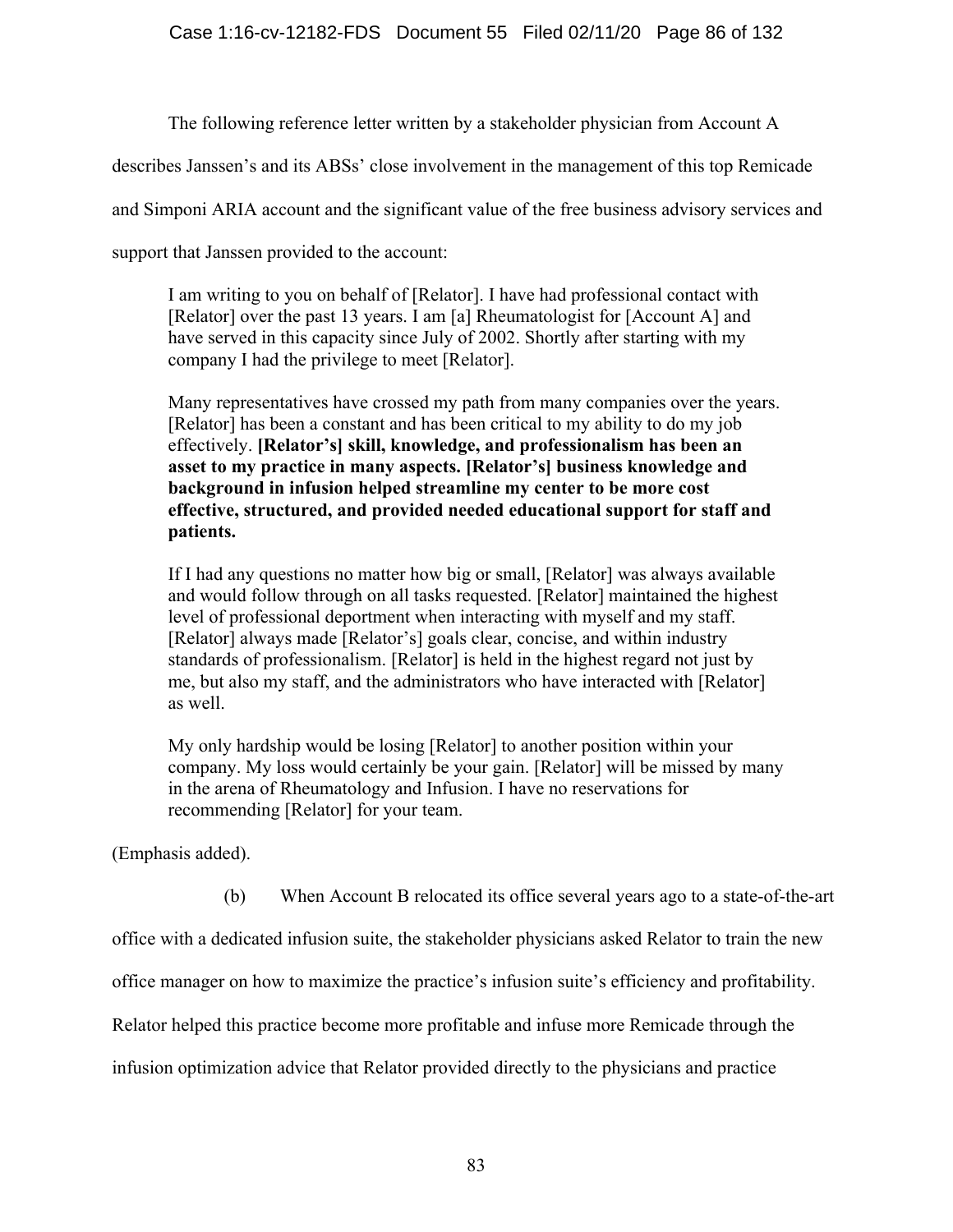### Case 1:16-cv-12182-FDS Document 55 Filed 02/11/20 Page 87 of 132

manager in 2010 using the IOM and IBiz presentations. Pursuant to Janssen's advice, Account B added a half day to its infusion schedule so as to enable the practice to perform more Remicade infusions. The practice's office manager continued to rely heavily on Janssen's free practice management services. In 2010, Relator arranged for outside consultant Lash to meet with the practice manager and a stakeholder physician to advise them concerning renegotiating the reimbursement rates from commercial payers. The practice applied the free information and strategies they learned from Lash to successfully negotiate higher reimbursement rates on many of the services it provides and infusion drugs it administers, including Remicade.

(c) From 2003 until Relator left Janssen, Relator provided Account C weekly business advisory services and support in order to educate the practice concerning, among other operational and practice management issues, optimization of their infusion suite, successfully negotiating better reimbursement rates, having no coverage limitations for Remicade and Simponi ARIA, use of the electronic medical record system to satisfy Medicare's meaningful use requirements, negotiating a mixing fee into its contract with the region's dominant commercial payer, and development of infusion protocols. In addition, in February 2010, Relator helped Account C design a new infusion center and optimize its profitability by determining the number of infusion chairs it could manage. Afterwards, the practice added six additional infusion chairs based upon Janssen's IOM optimization analysis. In addition, Janssen arranged and paid for Lash consultant Alberto Vigo to assist the practice with negotiating higher reimbursement rates from commercial insurance companies.

Throughout the approximately 15 years that Relator worked as a Janssen ABS, she, and occasionally outside consultants arranged and paid for by Janssen, provided the services described in paragraph 166 above to Account C. Recognizing and benefiting from the value of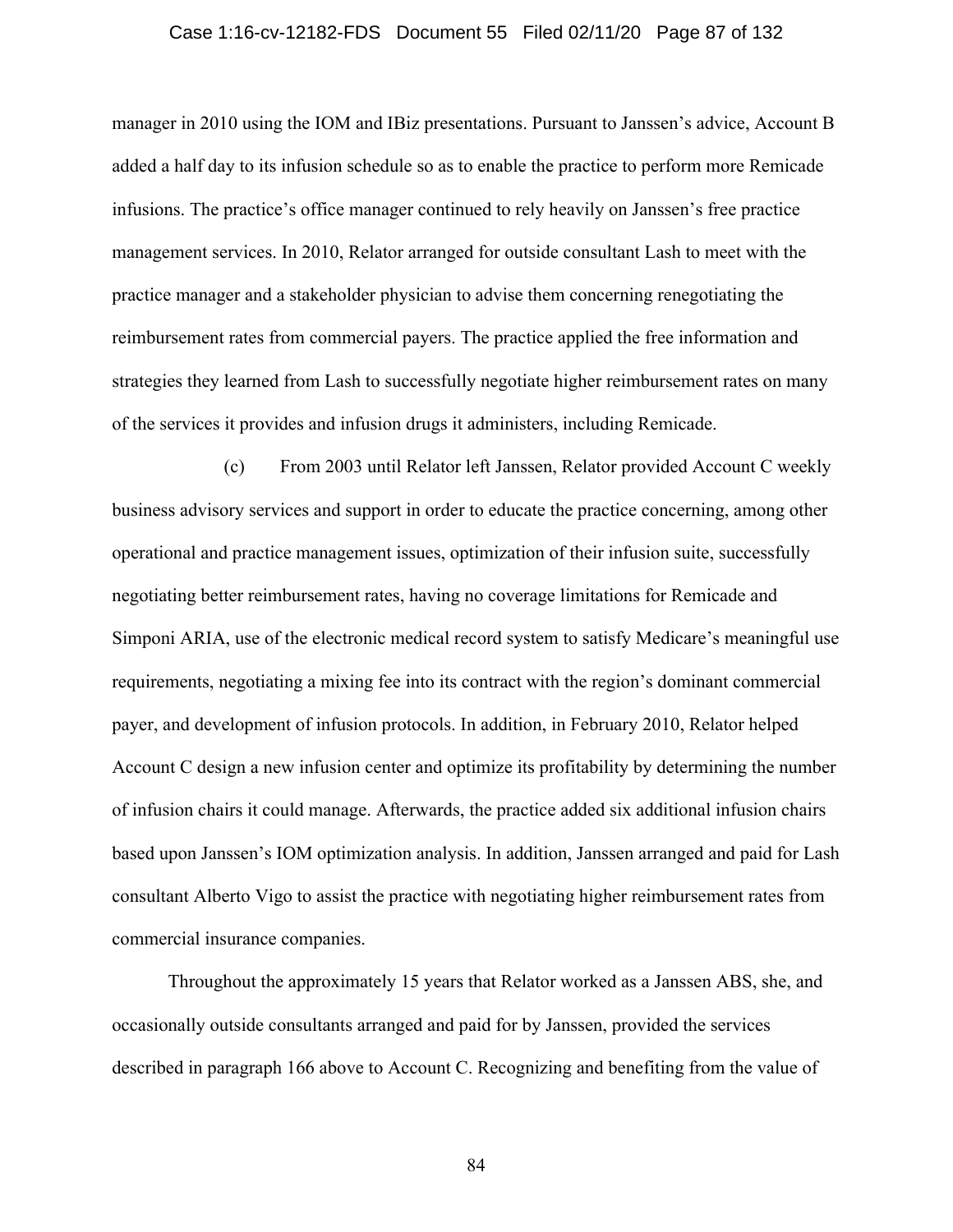### Case 1:16-cv-12182-FDS Document 55 Filed 02/11/20 Page 88 of 132

the free business operations and practice management advice and support Janssen provided, Account C's stakeholders and staff met with Relator on a regular basis. Over that span, Janssen helped Account C substantially grow the number of Remicade infusions it performed. Demonstrating the extent to which ABSs became enmeshed in the operation and management of Account C and other top accounts, when Account C's four different practice managers left and/or retired, the stakeholder physicians requested that Relator train the new practice managers regarding the operation and management of the in-office infusion business using all of the presentations and programming described in paragraph 166 above.

(d) In 2010, Account D, which had been receiving the free business advisory services and support referenced in paragraph 166 above for several years, requested that Janssen help it create an infusion suite at a second location. Because Account D had difficulty accommodating all Remicade patients at its new infusion suite, it considered instead prescribing Orencia, which only requires a 30-minute infusion compared to Remicade's two-hour infusion. Janssen analyzed the practice's Remicade and Orencia volume and created a schedule that allowed the practice to perform all infusions over two days each week, ensuring continued utilization of Remicade by the practice and preventing the practice from using Orencia instead of Remicade. Before that, relator along with an outside consultant from Xcenda whose fees were paid by Janssen, instructed the practice on negotiating payer contracts and ultimately helped it to obtain more favorable reimbursement rates.

 (e) In 2015, Janssen identified a rheumatology practice, Account E, that had an in-office infusion suite but was not using it to perform very many infusions. Relator met regularly with Account E's practice manager to advise her on the operation and management of the infusion suite. Using the IBiz, IOM, and Proactive Practice Management presentations to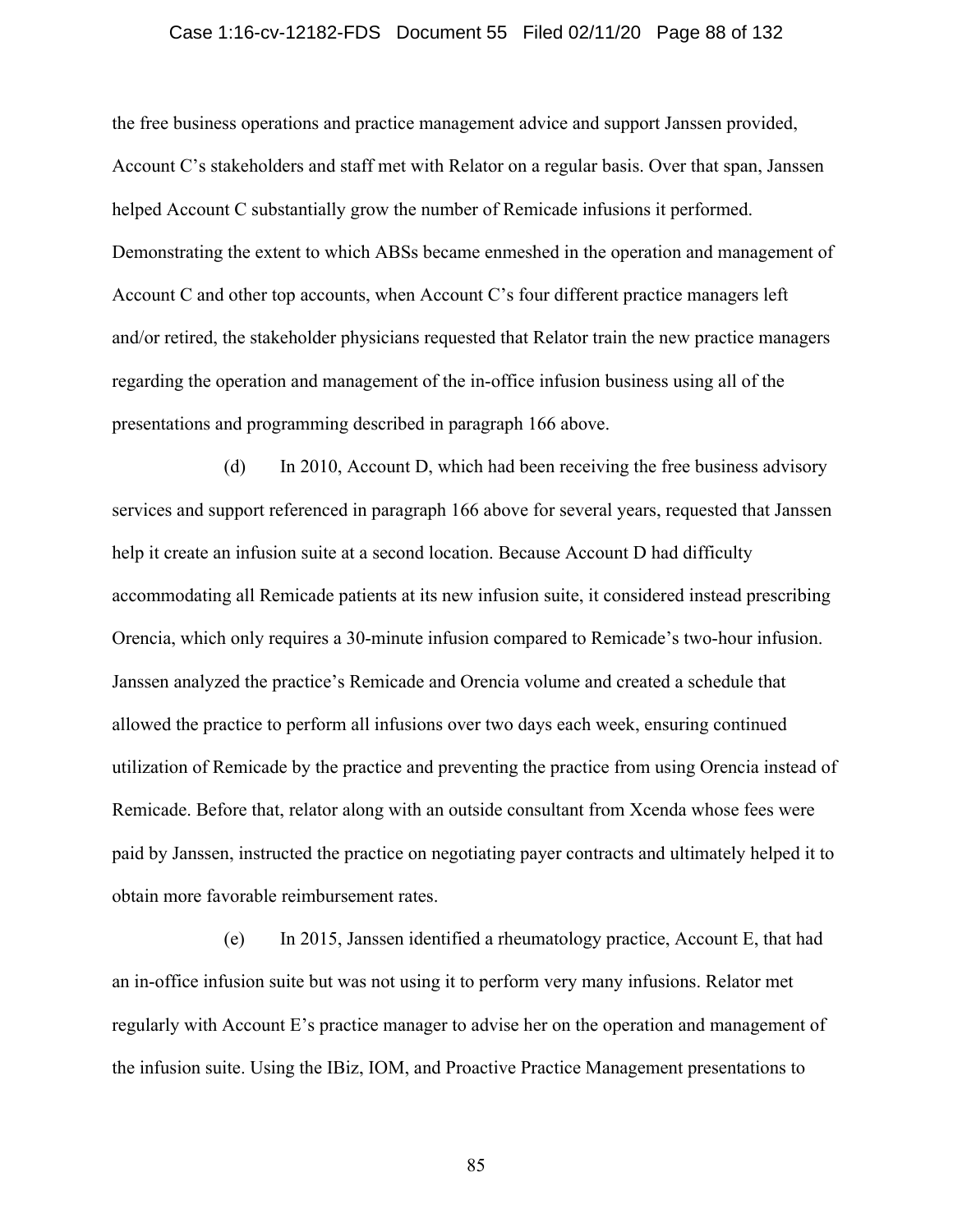### Case 1:16-cv-12182-FDS Document 55 Filed 02/11/20 Page 89 of 132

establish a business consultant and partner relationship with Account E, Relator advised the stakeholder physicians and their staff about the business opportunity of infusing biologics rather than prescribing Self-Injectables and growing the in-office infusion business. Following these business advisory services, Account E became more committed to the infusion/Remicade business model and steadily increased its use of Remicade and Simponi ARIA.

ABSs' managers, or "Regional Business Managers," periodically accompanied ABSs on office visits to evaluate their effectiveness in providing the business advisory services and support. In October 2015, Relator attended a lunch meeting with her manager, a Janssen sales representative, and Account E's stakeholder physicians. After advising the account on how and why it should ramp up its use of the in-office infusion suite, Relator and her manager "pushed hard" for Account E to commit to prescribing and infusing Simponi ARIA to three new patients, as reflected in the following excerpt from a Field Coaching Report prepared by Relator's manager:

Observed Performance: Lunch ppt with new ISR [Immunology Specialist] Spoke about ICD 10 IBIZ Simponi Aria and the need for more new patients in RA [rheumatoid arthritis] CMS update a[n]d how this values the infusion process – medical vs pharmacy benefit Uses of Access One Payer policies and perhaps the need for Proactive Practice Management for this office? \* \* \*

Coaching Points: Overall a stron[g] lunch appt. Both [stakeholder physicians] were present throughout entire lunch. Strong SA [Simponi ARIA] message [U]se more of the customer when talking and selling Aria 30 minute infusion and how this impact[s] RN time. \* \* \*

Closed hard for 3 new patietns [sic] by the close of this week. Continue to push hard and follow up and follow your reports for the data for above request.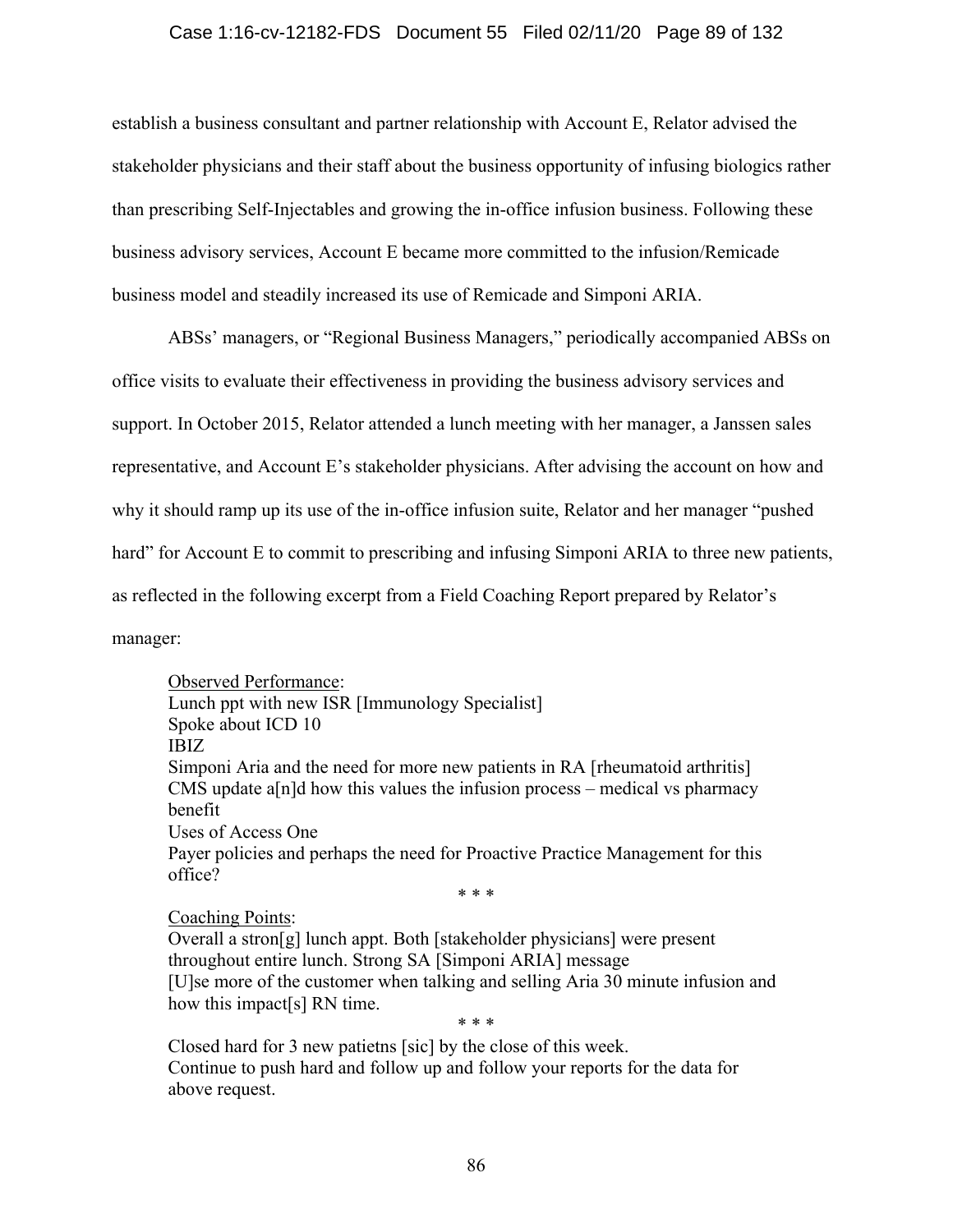### Case 1:16-cv-12182-FDS Document 55 Filed 02/11/20 Page 90 of 132

(f) In or around 2013, Relator helped Account F undertake a financial analysis and feasibility study regarding the opening of an in-office infusion suite to perform Remicade infusions. Relator helped this practice open the infusion suite and train its employees on the operation of the suite and thereafter regularly provided the business operations and practice management programs and support discussed above. Inasmuch as many hospitals do not profit from Remicade infusions, Relator advised Hospital A to refer any Medicare and Medicaid beneficiaries who needed Remicade infusions to Account F, helping this customer grow its inoffice infusion business.15 Relator's work in advising Hospital A to refer its infusion patients to Account F resulted in a windfall for Account F's in-office infusion business and also helped Janssen by shifting business from a hospital to a loyal in-office infusion suite customer.

A June 2013 email from a Janssen sales representative (Immunology Specialist) to the district sales manager illustrates how Janssen's help in opening the in-office infusion suite at Account F induced sales of Remicade:

[Account F] started to infuse today. [Relator] and I started this process last July when [Account F] was added to my territory. After countless hours of educational meetings, the IOI [in-office infusion suite] opened today without a flaw. We brought in Jane Clevenger from  $MCV^{[16]}$  and she did a tremendous job with ... the new infusion nurse in [Account F's] office. **For now, they are infusing all** 

<sup>&</sup>lt;sup>15</sup> As explained in paragraph 63 above, Janssen did not allow hospitals to participate in its discount program and historically set prices at levels that made it unattractive for hospitals to administer Remicade and Simponi ARIA infusions to Medicare and Medicaid beneficiaries. Janssen went further and advised hospitals to refer infusion cases to local gastroenterology or rheumatology practices, most of which were Janssen customers or "business partners," and to only provide infusion services to patients insured by commercial payers, because they pay higher reimbursements to hospitals than do Medicare and Medicaid. Many hospitals followed Janssen's advice and began referring Medicare and Medicaid infusion cases to local gastroenterology and rheumatology practices, which helped Janssen because, unlike physicians employed by a hospital, the physician practices have a financial incentive to ensure that these patients continue receiving Remicade or Simponi ARIA infusions.

<sup>&</sup>lt;sup>16</sup> MCV is an outside consulting firm that Janssen paid to provide infusion training and information to rheumatology and gastroenterology practices that were opening in-office infusion businesses.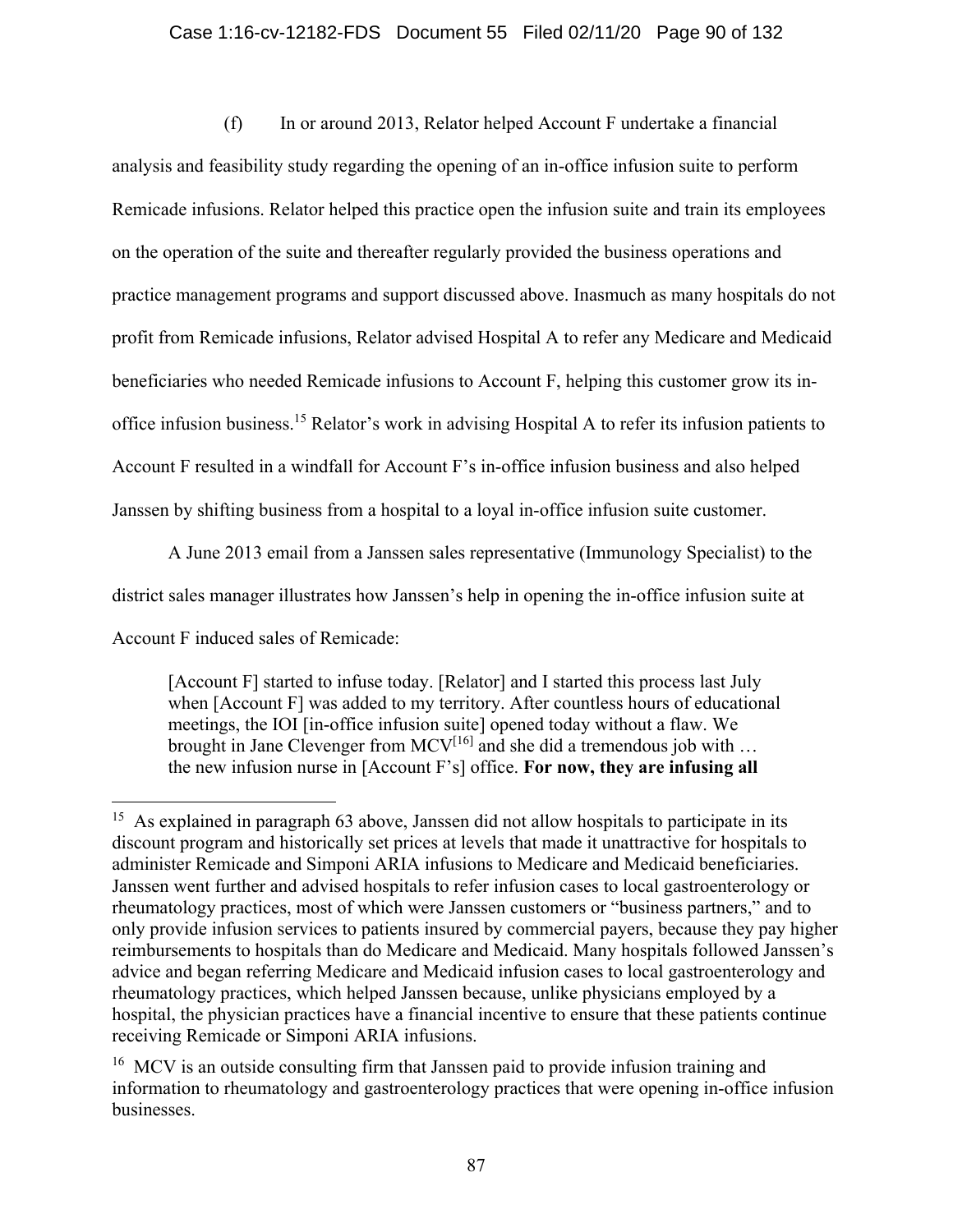**new patients with patients being infused in the hospital being added as time goes by. They currently have over 70 patients on Remicade, and so far [Account F] has added 7 new patients. With this current trend they should be adding 4-5 new patients a month.** There is great excitement within the practice and they are very proud of their IOI. The IOI has two chairs now and within the next 6 months they will be adding a third, and they have room to add a fourth when it is needed. They will be infusing every Monday and Thursday and hope to be at four days a week very soon. **Their first order was for 24 vials and they should be ordering weekly as they go forward.** 

After talking with the office at the end of the day their patients were really impressed with the facility and were very happy with the care they received during their infusion. **[Account F's] office coordinator could not thank Janssen enough. She said that they could not have opened this IOI without us.** I will be monitoring this account very closely and making sure that all their questions and concerns are answered in a timely manner. **The addition of this IOI will definitely help the … district rise to the top and help us finish number one in the Region.** 

I want to thank [Relator] for all [Relator's] efforts in getting this account on line with all their billing needs and making sure this IOI went off without a hitch.

(Emphasis added). Due In part to these and other business operations/practice management

services and support provided by Janssen, the volume of Remicade prescriptions and infusions

by Account F increased exponentially from 2013 to 2015 after Janssen helped the practice

establish and grow its in-office infusion business.

(g) In or around 2008, Relator helped Account G open an infusion suite at a

centralized location, train its employees on the operation of the infusion business, hire an infusion nurse director, and improve its reimbursement rates from commercial insurers. Account G's practice administrator relied heavily on Janssen's free practice management services to enhance and grow the practice's in-office infusion business. Afterwards, the practice's sales of Remicade steadily grew approximately 20% annually despite many local commercial payers imposing single step therapy and prior authorization requirements. In addition, after Relator provided the IBiz and IOM presentations to the physicians at Account G, the gastroenterology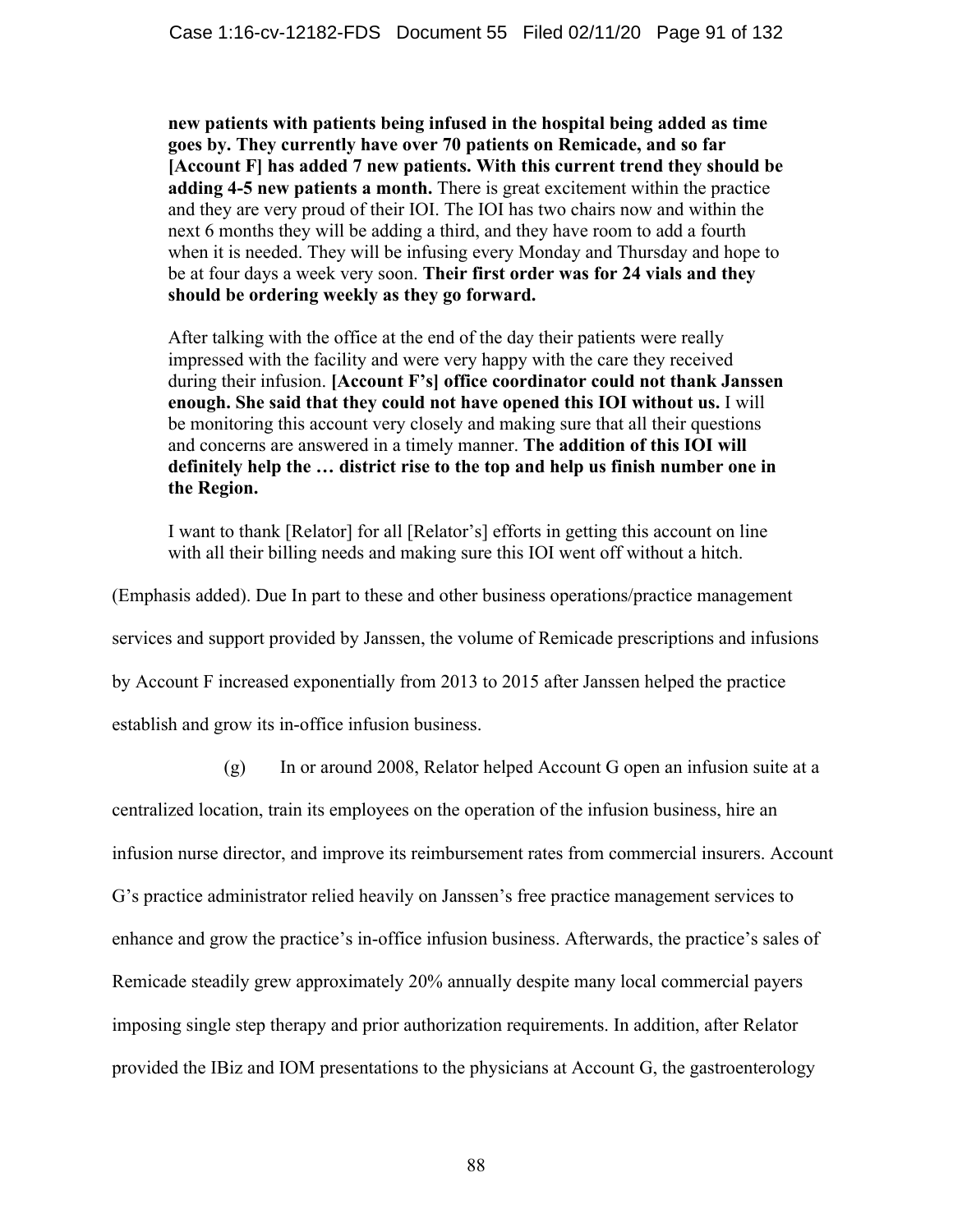#### Case 1:16-cv-12182-FDS Document 55 Filed 02/11/20 Page 92 of 132

practice placed an additional chair in the infusion center as well as a new nurse to improve the efficiency of its infusion business and substantially increased the volume of Remicade infusions performed.

 Illustrating that one of Janssen's primary objectives in providing the free business advisory services was to induce/grow utilization of its products, following a visit to Account G with Relator in February, 2015, Relator's manager noted the following coaching point about this account with a mature in-office infusion business: "[e]xtra days and chairs will require IOM IBiz to help drive more new patients."

 (h) In or around 2012, Relator started regularly providing free business advisory services and support to Account H. Another ABS had previously assisted Account H with opening and growing its in-office infusion business. Account H requested Relator to consult the practice on specific operational issues to assist the practice, regularly selecting from the Hot Buttons menu programs that the account felt would be helpful to its infusion business. Account H implemented the advice provided during these practice management programs. And apparently influenced by Janssen's regular provision of free business advisory services and support, Account H's prescriptions and infusions of Remicade grew substantially during the period relator provided the free business services to the account. In addition, Account H also prescribed and infused a significant and growing volume of Simponi ARIA while Relator provided it free business advisory services and support.

### **5.** *The free business advisory services and support Janssen regularly provided to rheumatology and gastroenterology practices had significant value*

177. As detailed above, accounts and their stakeholder physicians and staff derived significant value from Janssen's free business advisory services and support.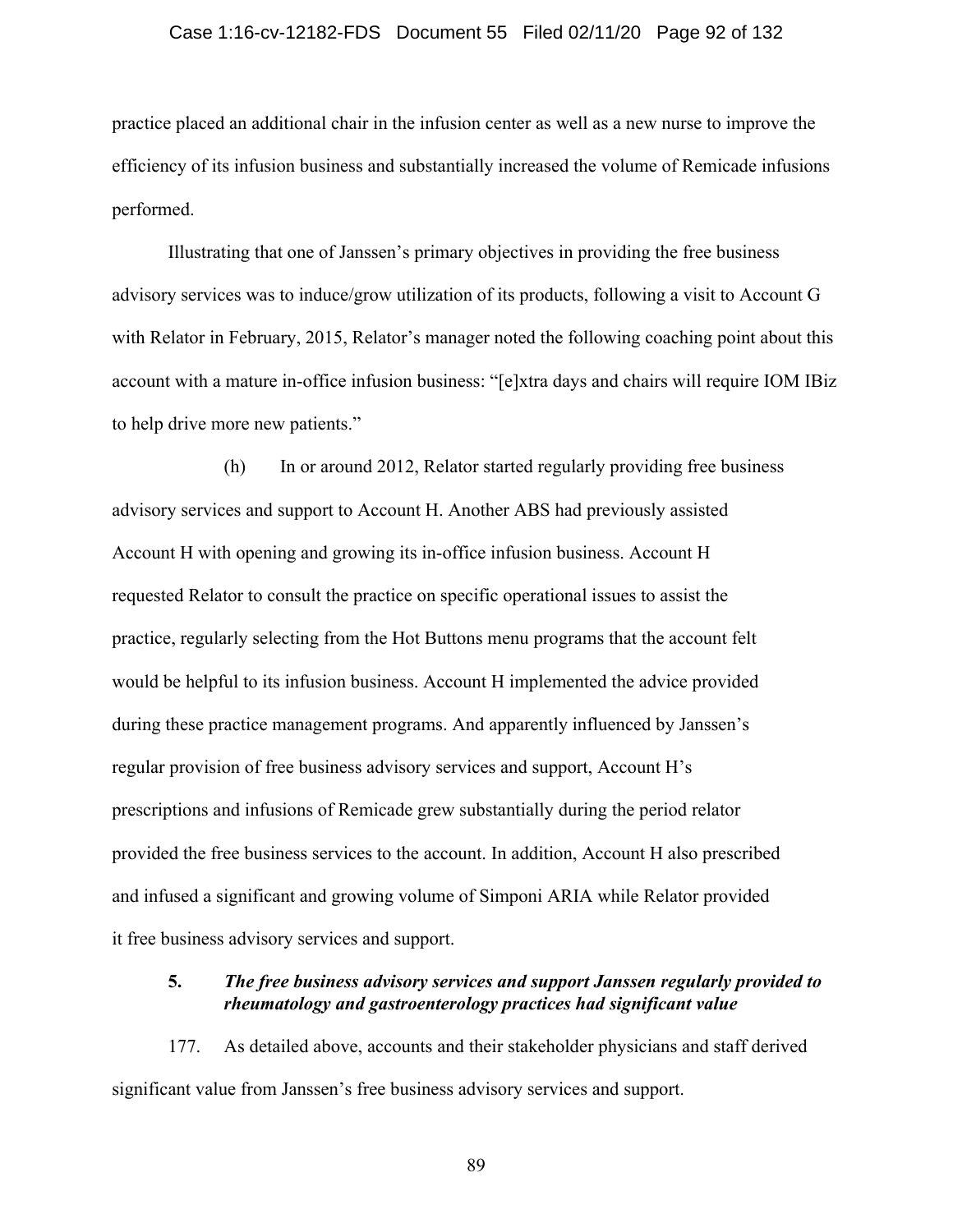#### Case 1:16-cv-12182-FDS Document 55 Filed 02/11/20 Page 93 of 132

178. In addition to the value described above, other facts demonstrate that the business advisory services and support that Janssen provided to physician practices were valuable to those practices including:

(a) Accounts repeatedly accepted, and indeed requested, Janssen's assistance and applied its advice and strategies to grow their infusion businesses and make them more efficient and profitable; and

(b) Stakeholder physicians and practice managers from top Remicade and Simponi ARIA accounts regularly created time in their full schedules to consult with their Janssen ABSs and the outside consultants arranged and paid for by Janssen.

179. The services' significant value is also evidenced by the fact that health care providers pay significant fees to consultants to receive similar business advisory services.

180. The value of the services that Janssen provided to accounts is demonstrated by the fact that Janssen paid outside consultants, such as Xcenda, Lash, and MCV, significant fees (often over \$1,200 per consultative session) to provide the same and other similar services to top accounts.

181. In addition to the letter referenced in paragraph 176(a) above, an October 2015 letter of reference from a Janssen sales manager highlights the significant value of the ABS services:

[Relator] and I have developed a professional relationship at Janssen for over eight years in [Relator's] Area Business Specialist role. During this time, we have also established a personal friendship, as well as a professional business partnership with our common customers. [Relator's] territory success has come largely in part to [Relator's] strong business acumen and work ethic. [Relator's] strongest attribute, that I've witnessed, is [Relator's] commitment to the customer approach to business. **Customers trust [Relator] to get their problems resolved.** This is the core to [Relator's] success. **[Relator] is able to combine selling skills with providing value to her customers** and her crossover teams. [Relator's] customers have developed strong bonds with [Relator], recognizing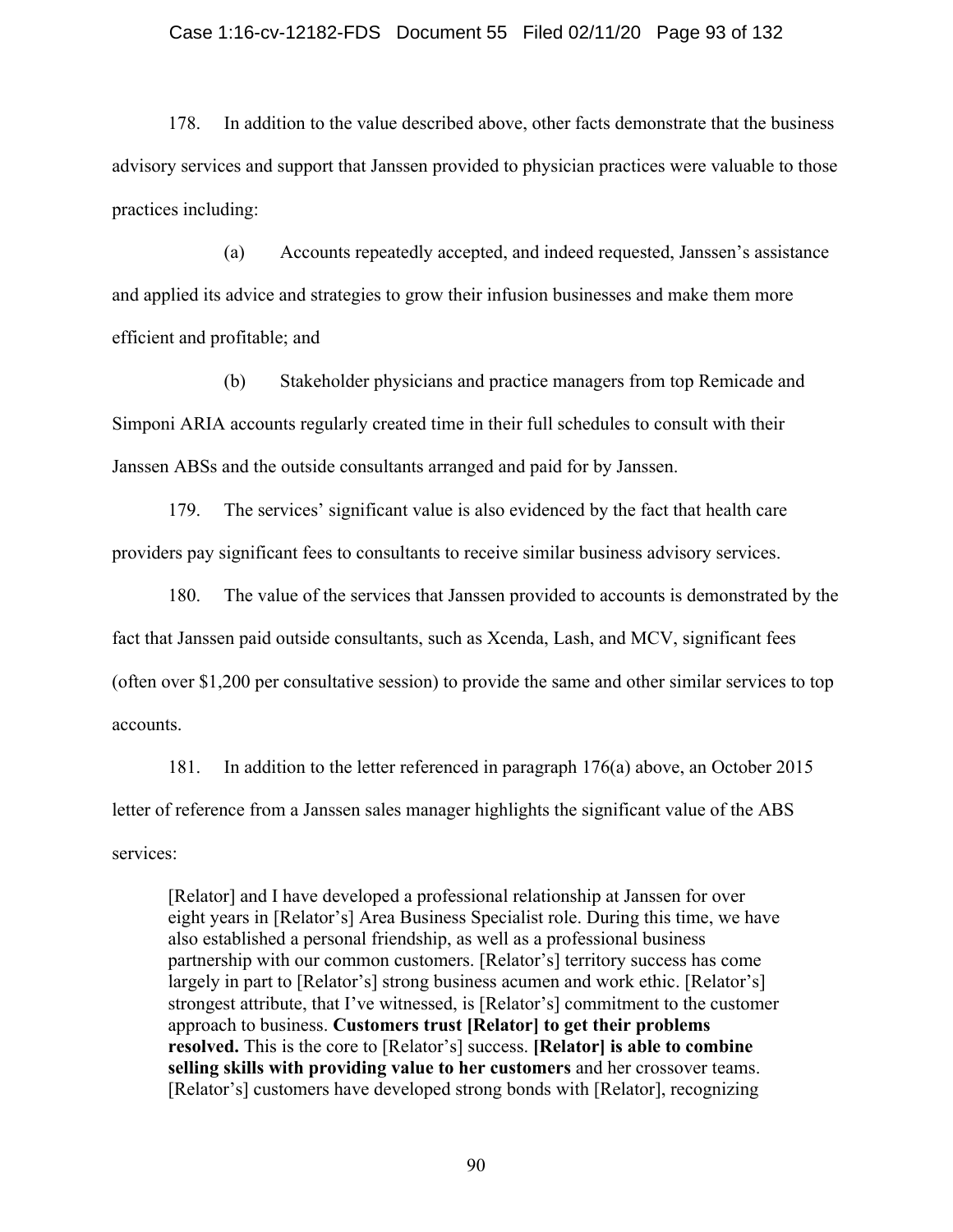that [Relator] has integrity and provides them with more than what is in [Relator's] best interest. [Relator's] colleagues, including myself, routinely call on [Relator] to provide insight, clarification, and help when solving issues for difficult customers and situations. [Relator] manages this with professionalism and never misses a stride with [Relator's] own customers, both internally and in the field. …

(Emphasis added).

182. Janssen paid significant sums to provide top accounts with ABS services and outside consulting services for years. Janssen would not have expended these significant sums year after year for over a more than 15-year period unless the accounts, and particularly their stakeholder physicians, found the services valuable and unless the strategy helped grow utilization and sales. The substantial profits that Janssen earned from the increases in sales of Remicade and Simponi ARIA generated by the free business advisory services scheme more than paid for the significant cost Janssen incurred to provide the valuable services.

183. While the rheumatologists and gastroenterologists constituting Janssen's top accounts were loyal to Janssen and typically strongly favored Remicade and/or Simponi ARIA, nearly all of these physicians also prescribed and infused other biologic DMARDs (*e.g*., Orencia, Rituxan, Tysabri, Actemra, Entyvio, and Benlysta (lupus treatment)) as well as other drugs (*e.g*., IVIG (intravenous immunoglobulin), Reclast (zoledronic acid), Prednisone, Solu Medrol (methylprednisolone sodium succinate), Boniva (ibandronate), Injectafer, and saline) for a wide variety of medical conditions. Accordingly, the free business advisory services and support that Janssen bestowed upon these accounts to help them establish infusion businesses and, afterwards, to operate them profitably, not only helped the accounts earn enormous profits on Remicade and Simponi ARIA, but also had a spillover effect and helped the accounts increase the profits they earned on many other drugs and services.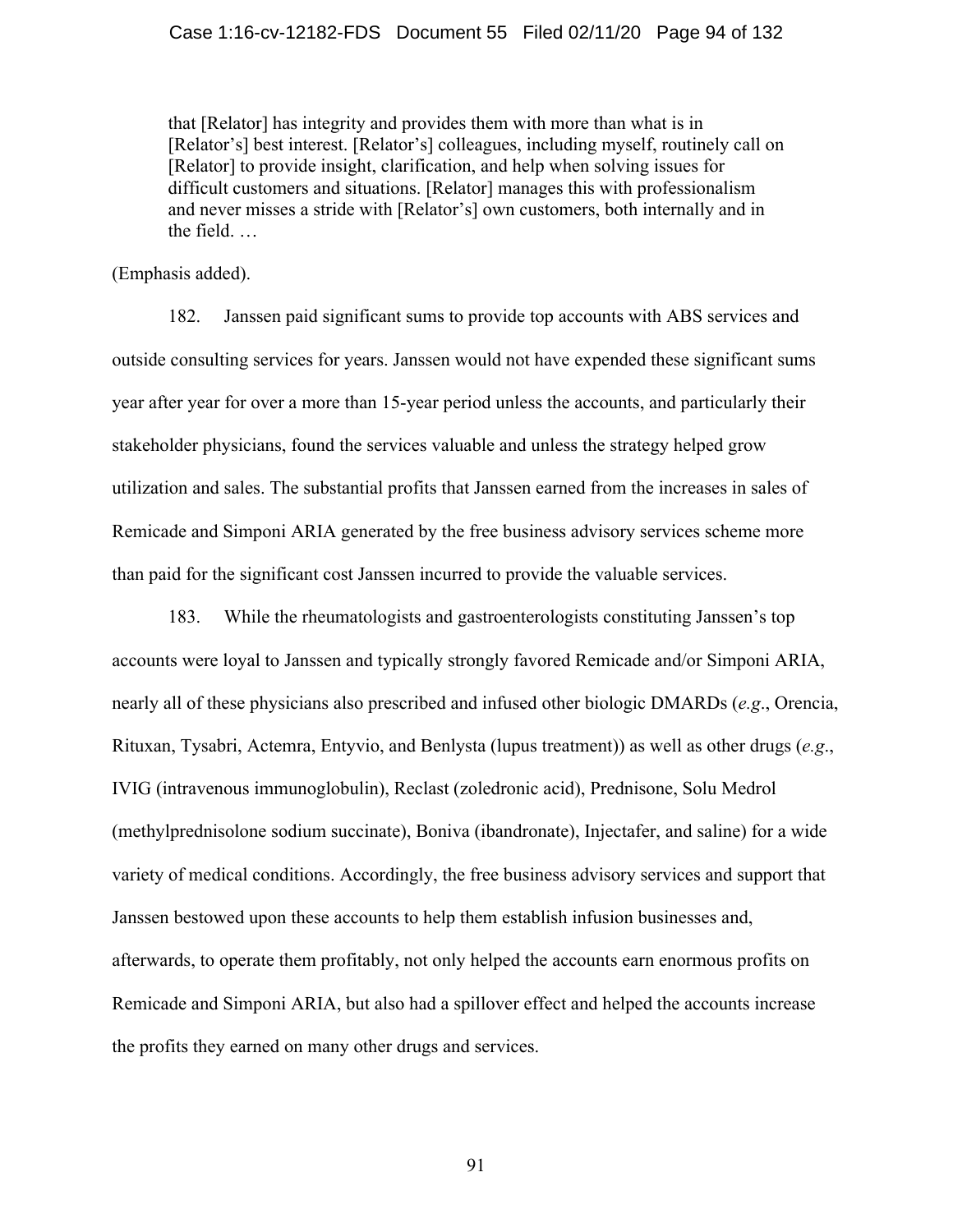### Case 1:16-cv-12182-FDS Document 55 Filed 02/11/20 Page 95 of 132

184. In fact, because it was in Janssen's business interest for accounts to profit from and therefore continue operating and growing their infusion services businesses, ABSs advised the accounts that the information and assistance that they provided was applicable to other infusion service lines or treatments and the accounts' infusion businesses as a whole.

185. Further illustrating the value of the practice management services Janssen provides, multiple accounts asked Relator, while employed as an ABS, whether she should sign an IRS Form 1099 from the practice.

### *6. One of Janssen's principal objectives in providing free business operations and practice management services was to induce physicians to prescribe and infuse Remicade and Simponi ARIA in patients, including Medicare and Medicaid beneficiaries*

186. By promoting and helping physician practices implement and execute the infusion/Remicade business model, which involves increasing utilization of its products, Janssen intentionally used free business services to secure physician access and loyalty and to influence these physicians' treatment decisions and induce them to prescribe and infuse Remicade and/or Simponi ARIA instead of other treatments for rheumatoid arthritis, Crohn's disease, ulcerative colitis, psoriatic arthritis, ankylosing spondylitis, and other conditions.

187. Janssen's ABS training materials, business plan forms, manager evaluations, and other internal materials discussing ABSs' responsibilities directed ABSs to provide the business advisory services described in this Complaint to prescribers for the purpose of growing the infusion/Remicade business model and correspondingly growing sales of Remicade and Simponi ARIA by physician practices with an in-office infusion business or by physicians who showed an interest in establishing or growing an infusion business.

188. The following facts, among others, make clear that at least one purpose—likely the primary purpose—of Janssen providing free business consulting services was to induce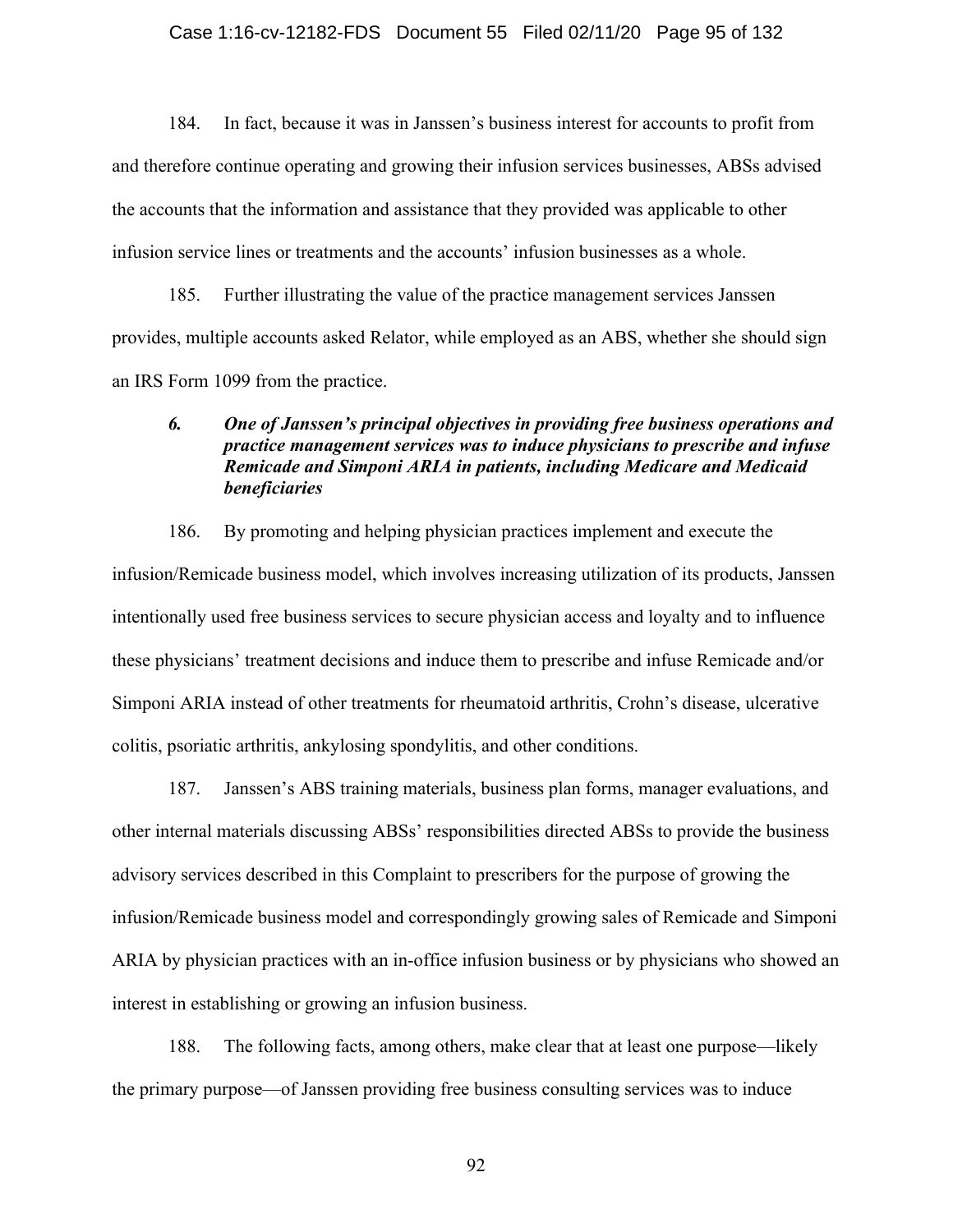#### Case 1:16-cv-12182-FDS Document 55 Filed 02/11/20 Page 96 of 132

physicians to prescribe and infuse Remicade and Simponi ARIA in patients, including those covered by the government health insurance programs:

(a) Janssen ABSs and the consultants paid for by Janssen promoted and assisted with the establishment and expansion of in-office infusion suites and advised physician practices to increase Remicade and Simponi ARIA infusion volume to increase the profitability of their infusion businesses.

(b) Janssen only provided the free services to accounts that prescribed and infused a significant volume of Remicade and/or Simponi ARIA, or to accounts identified as having a high potential for substantial growth in utilization of the Janssen infusible drugs.

(c) The volume and frequency of the free business advisory services and support that Janssen provided to accounts was determined by how much Remicade and/or Simponi ARIA the accounts prescribed and infused – *i.e.*, accounts that purchased the most Remicade and Simponi ARIA usually received the highest volume of free services.

(d) Janssen compensated ABSs based, in part, on the number of in-office infusion businesses they helped open and their accounts' growth in utilization of Remicade and Simponi ARIA.

(e) Janssen closely monitored the influence and impact that the ABSs' and outside consultants' services had on sales of Remicade and Simponi ARIA.

(f) The free services were a critical component of Janssen's strategy to grow Remicade's and Simponi ARIA's usage and revenues.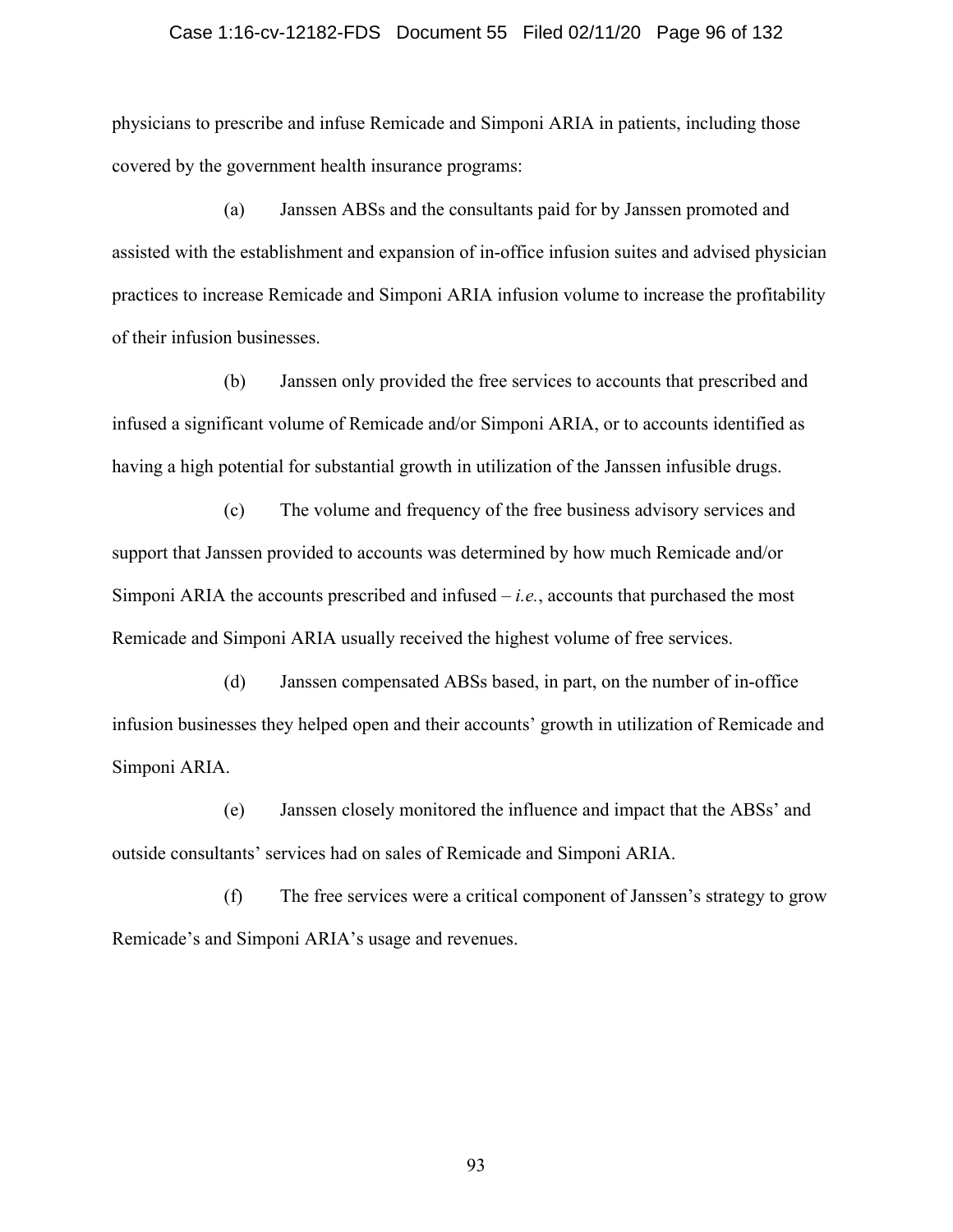### **7.** *Physicians who received Janssen's free services infused Remicade and Simponi ARIA in Medicare and Medicaid beneficiaries and falsely certified to the government health care programs that the related claims for payment complied with the Federal AKS and State AKS*

189. The claims for reimbursement for Remicade, Simponi ARIA, and related infusion services submitted to Medicare and Medicaid by physicians who received free business advisory services and support from Janssen falsely represented that the drugs were prescribed and infused in compliance with the AKS.

190. These on-going claims for reimbursement tainted by Janssen's bribes in the form of free valuable business services were not eligible for payment by Medicare or Medicaid.

191. For example, from approximately August 2015 to mid-2017, Account B (Physician B-2 and/or Physician B-3) submitted to Medicare Part B claims for reimbursement related to Remicade vials and infusion services provided approximately every eight weeks to Medicare Beneficiary B-1 to treat psoriatic arthritis.<sup>17</sup> As part of those claims for reimbursement, the Account B physician certified to Medicare that the claim "complies with all applicable Medicare and/or Medicaid laws, regulations, and program instructions for payment including but not limited to the Federal anti-kickback statute." Those certifications were false because well before August 2015 through when Relator departed Janssen in February 2016 (and on information and belief after Relator departed Janssen), Account B regularly accepted Janssen's offer to provide many of the free business advisory services described in this Complaint, tainting the Account B physicians' decisions to prescribe and administer Remicade to Medicare

 $17$  Physicians from Account B prescribed and administered Remicade to Medicare Beneficiary B-1 for multiple years before Medicare Beneficiary B-1 became Medicare eligible in August 2015. Physician B-2 was Medicare Beneficiary B-1's original treating physician at Account B before Physician B-3 took over as the treating physician.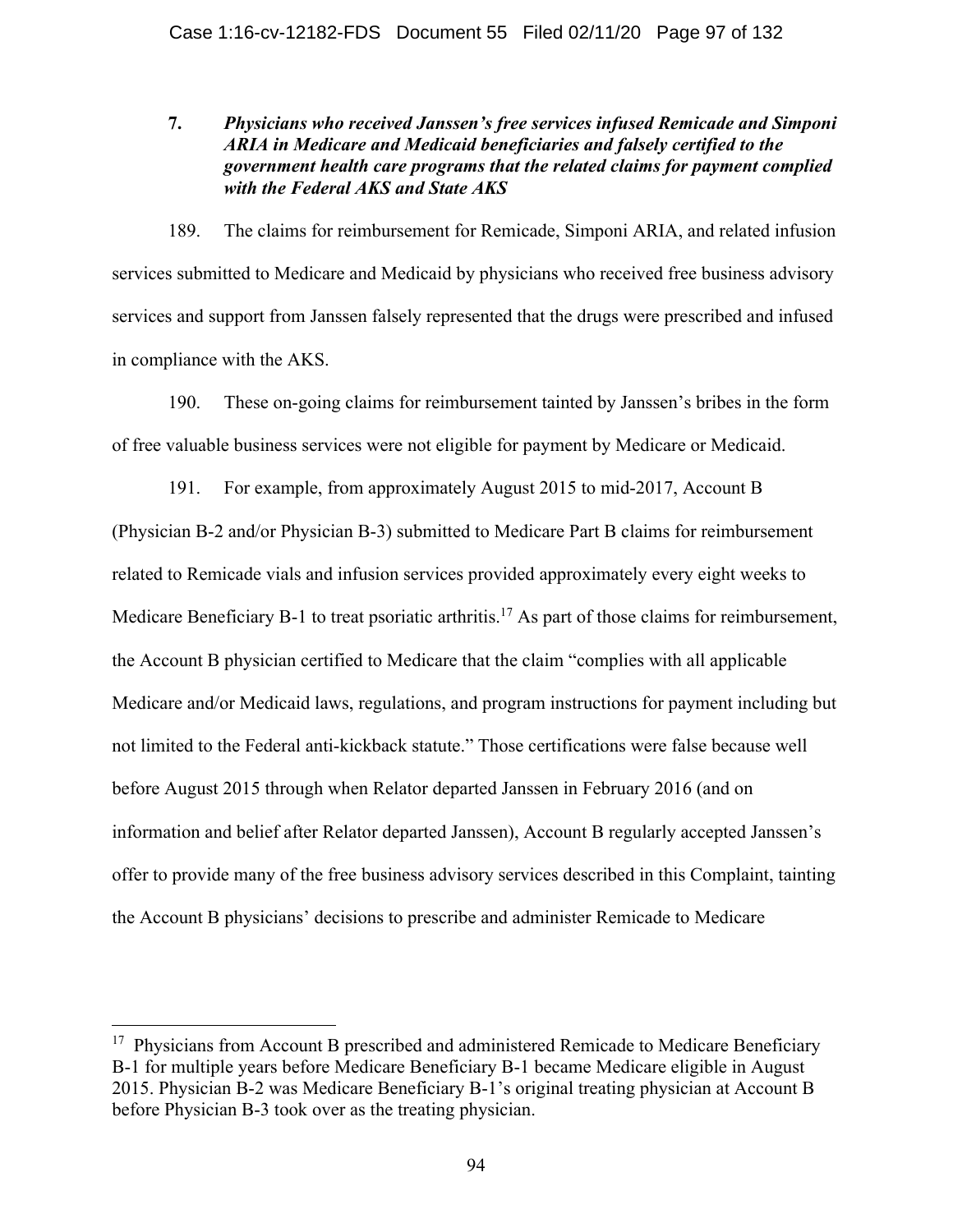### Case 1:16-cv-12182-FDS Document 55 Filed 02/11/20 Page 98 of 132

Beneficiary B-1 (and other Medicare and Medicaid beneficiaries) and rendering the related claims ineligible for reimbursement.

192. Stakeholder physicians from Accounts A through I referenced above and other accounts that received free business advisory services and support from Janssen billed Medicare for a significant volume of tainted Remicade infusions while they were receiving the kickbacks from Janssen. For example, CMS reported that the physicians from Accounts A, B, C, D, H, and I identified in the table below prescribed and infused significant volumes of Remicade between 2012 and 2017 while Janssen, through Relator and outside business consultants, regularly provided them with valuable business advisory services and support for no charge. CMS has not made available Remicade infusion service data for providers from Accounts E, F, or G or all providers from Account B.

| <b>Remicade Infusions (10mg) Administered to</b>     |        |        |        |        |         |         |  |  |  |
|------------------------------------------------------|--------|--------|--------|--------|---------|---------|--|--|--|
| <b>Medicare Beneficiaries and Billed to Medicare</b> |        |        |        |        |         |         |  |  |  |
|                                                      | 2012   | 2013   | 2014   | 2015   | 2016    | 2017    |  |  |  |
| Physician A-1                                        | 4,470  | 6,670  | 7,860  | 8,452  | 8,400   | 7,060   |  |  |  |
| Physician B-1                                        | 4,550  | 4,480  | 4,000  | 4,240  | 4,070   | 3,955   |  |  |  |
| Physician B-2                                        | 2,370  | 2,930  | 2,651  | 2,910  | 2,660   | 2,480   |  |  |  |
| Physician C-1                                        | 10,750 | 12,030 | 10,290 | 7,460  | 6,930   | 5,970   |  |  |  |
| Physician C-2                                        | 7,470  | 8,470  | 8,610  | 6,850  | 7,680   | 6,890   |  |  |  |
| Physician D-1                                        | 4,380  | 4,610  | 4,900  | 5,500  | 15,460  | 12,660  |  |  |  |
| Physician D-2                                        | 9,190  | 10,265 | 10,231 | 11,000 | Retired | Retired |  |  |  |
| Physician H-1                                        | 13,780 | 15,320 | 16,820 | 19,760 | 19,170  | 19,150  |  |  |  |
| Physician I-1                                        | 3,600  | 4,780  | 5,420  | 3,830  | 3,580   | 1,990   |  |  |  |

(Source: CMS's Medicare Provider Utilization and Payment Data (avail. at https://data.cms.gov/ Medicare-Physician-Supplier/Medicare-Provider-Utilization-and-Payment-Data-Phy/fs4pt5eq/data)).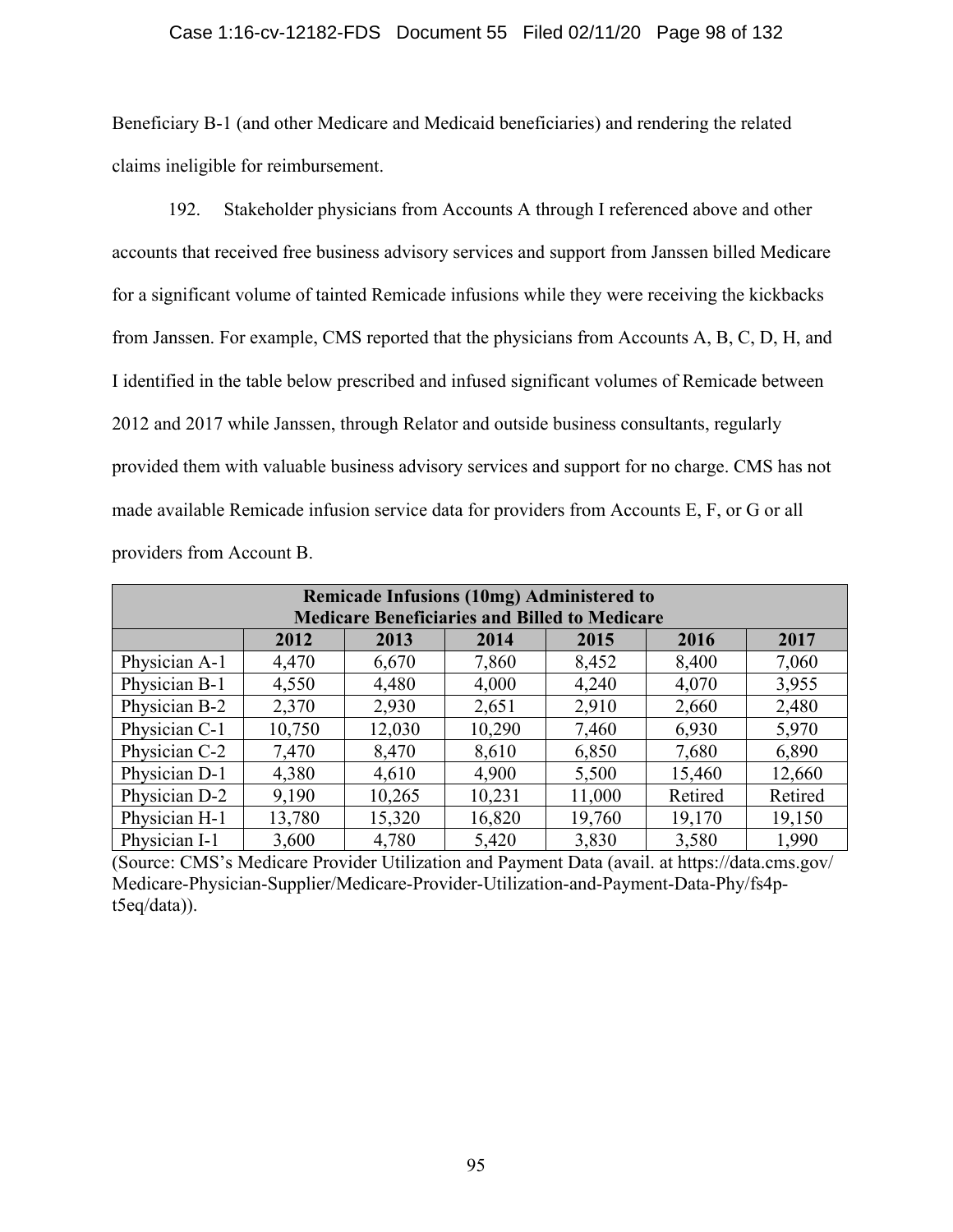### Case 1:16-cv-12182-FDS Document 55 Filed 02/11/20 Page 99 of 132

193. Similarly, a physician from Account H referenced above billed Medicare for a significant volume of Simponi ARIA infusions while regularly receiving free business advisory services and support from Janssen. CMS has not made available Simponi ARIA infusion service data for providers from Accounts A, B, C, D, E, F, G, or I.

| Simponi ARIA Infusions (1mg) Administered to<br><b>Medicare Beneficiaries and Billed to Medicare</b> |      |      |        |        |  |  |  |  |
|------------------------------------------------------------------------------------------------------|------|------|--------|--------|--|--|--|--|
|                                                                                                      | 2014 | 2015 | 2016   | 2017   |  |  |  |  |
| Physician H-1                                                                                        | -    |      | 16,650 | 22,623 |  |  |  |  |

(Source: CMS's Medicare Provider Utilization and Payment Data (avail. at https://data.cms.gov/ Medicare-Physician-Supplier/Medicare-Provider-Utilization-and-Payment-Data-Phy/fs4pt5eq/data)).

### **8.** *Janssen knew that providing free business advisory services and support to induce sales of Remicade and Simponi ARIA violated the Federal AKS and FCA and State AKS and FCAs*

194. Janssen's management, including, but not limited to, former Regional Business

Directors and Regional Business Managers, closely monitored whether the strategy of providing physician practices with free business advisory services and support concerning a wide range of business operations and practice management topics had a positive impact on inducing physicians to increase their use of Remicade and Simponi ARIA. In other words, Janssen's management closely monitored the return on its large, strategic investment in providing the free services and determined that it made business sense to incur that significant expense.

195. Janssen closely monitored the costs incurred in furnishing the free practice management services to physician practices. The costs included (a) employing the large team of ABSs, (b) paying several outside consulting firms to provide business advisory and practice management consultations to accounts, (c) meals and drinks served to physicians and their staff during the consultative sessions, and (d) development of programs and presentations that ABSs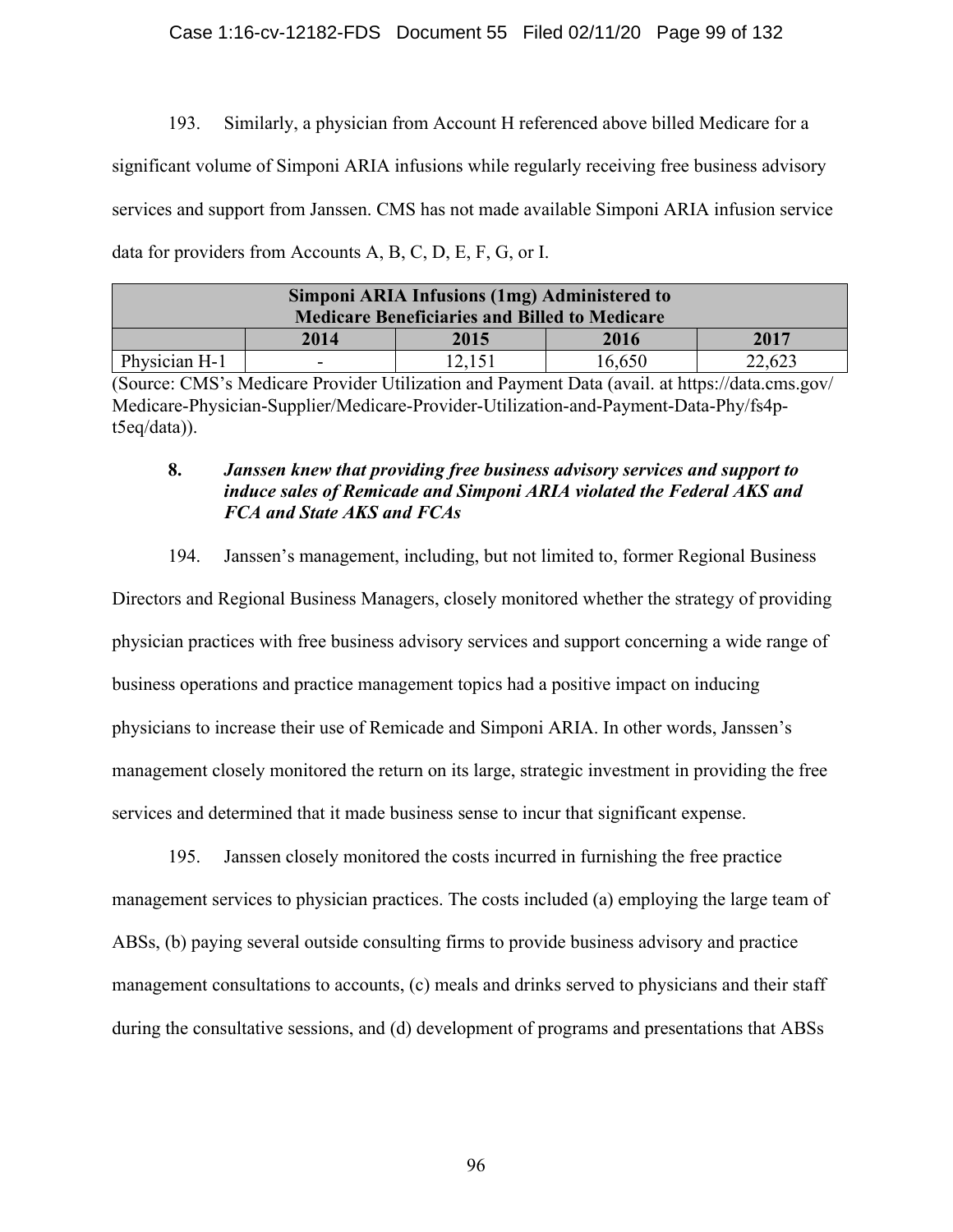### Case 1:16-cv-12182-FDS Document 55 Filed 02/11/20 Page 100 of 132

utilized to become valued partners to accounts in opening, growing, maintaining, and operating the accounts' infusion businesses.

196. Janssen formally tracked each time an ABS provided the IBiz and/or IOM consultations to an account, as these business consultations were considered by management to be highly effective in influencing and inducing accounts to grow the volume of Remicade and Simponi Aria they prescribed and infused.

197. ABSs were required to record many of the practice management consultations and services that they provided to accounts on their business plans and self-evaluations provided to managers.

198. For example, in a report titled Manager Based Objectives Results, ABSs provided significant detail about their account activities, the specific accounts to which they provided the various practice management programs, the strategies for growing utilization of Remicade and/or Simponi ARIA at specific accounts, the specific accounts that they assisted with opening an infusion suite, Remicade and Simponi ARIA sales volume, as well as specific account issues the ABSs helped to address.

199. Janssen maintained computer applications and systems that stored information regarding each account, including information about the practice management services that each account received and the account's Remicade and Simponi ARIA utilization, as well as each account's utilization of competing drugs.

200. Janssen closely monitored how many new IOIs the ABSs helped open and the level of sales growth that the ABSs helped generate by providing the free consultative services.

201. Moreover, Janssen was aware that a large percentage of its rheumatology and gastroenterology accounts' patients were Medicare and Medicaid beneficiaries and that the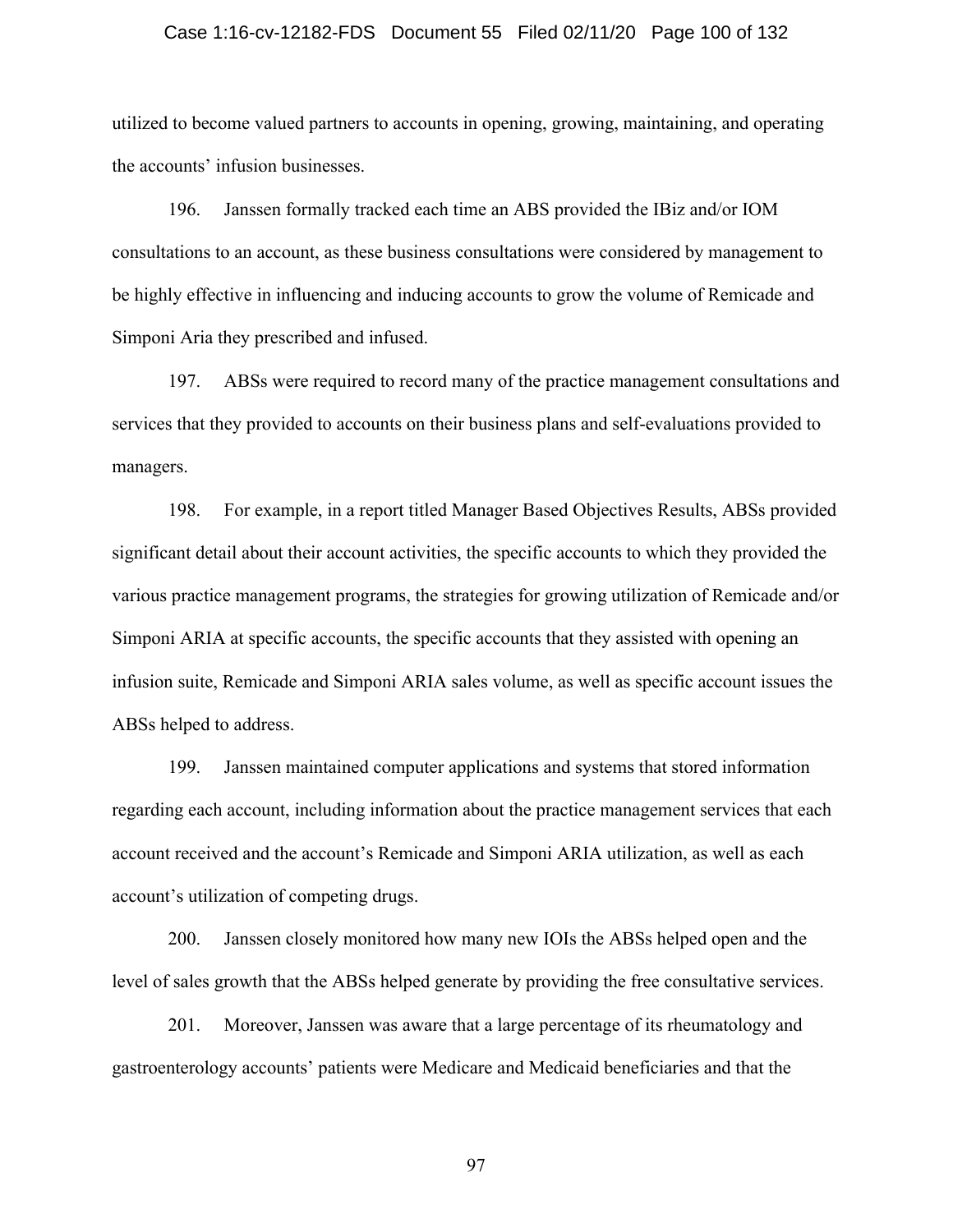#### Case 1:16-cv-12182-FDS Document 55 Filed 02/11/20 Page 101 of 132

government health care programs were key payers for the Remicade and Simponi ARIA vials and related infusion services that these patients received. Indeed, Janssen advised the practices that these were the most desirable patients because, unlike many commercial insurers, Medicare and many of the state Medicaid programs do not have any prior authorization or step therapy requirements.

202. Janssen knew that by providing the free business advisory services that it was inducing accounts to prescribe and infuse Remicade and/or Simponi ARIA in Medicare and Medicaid beneficiaries, which in turn would result in the accounts submitting claims for reimbursement to the Medicare and Medicaid programs that were false because the providers had falsely certified in connection with each claim for payment that the underlying treatment decision was not compromised or influenced in any way because the provider had not accepted any kickbacks from Janssen.

203. Janssen acknowledged in internal compliance documents and training sessions that providing these types of practice management and business consulting services to physician practices free of charge could violate the Federal AKS and FCA as well as the State AKS and FCAs.

204. For example, in an internal document from 2014 prepared by Janssen's compliance department titled "Health Care Compliance – Site of Care ABS Speaker Training," Janssen recognized that the Federal AKS **"[m]akes it illegal for pharmaceutical manufacturers to give [health care providers] anything of value to induce them to prescribe or purchase products that are reimbursed in whole or part by a federal health care program."** (Emphasis added).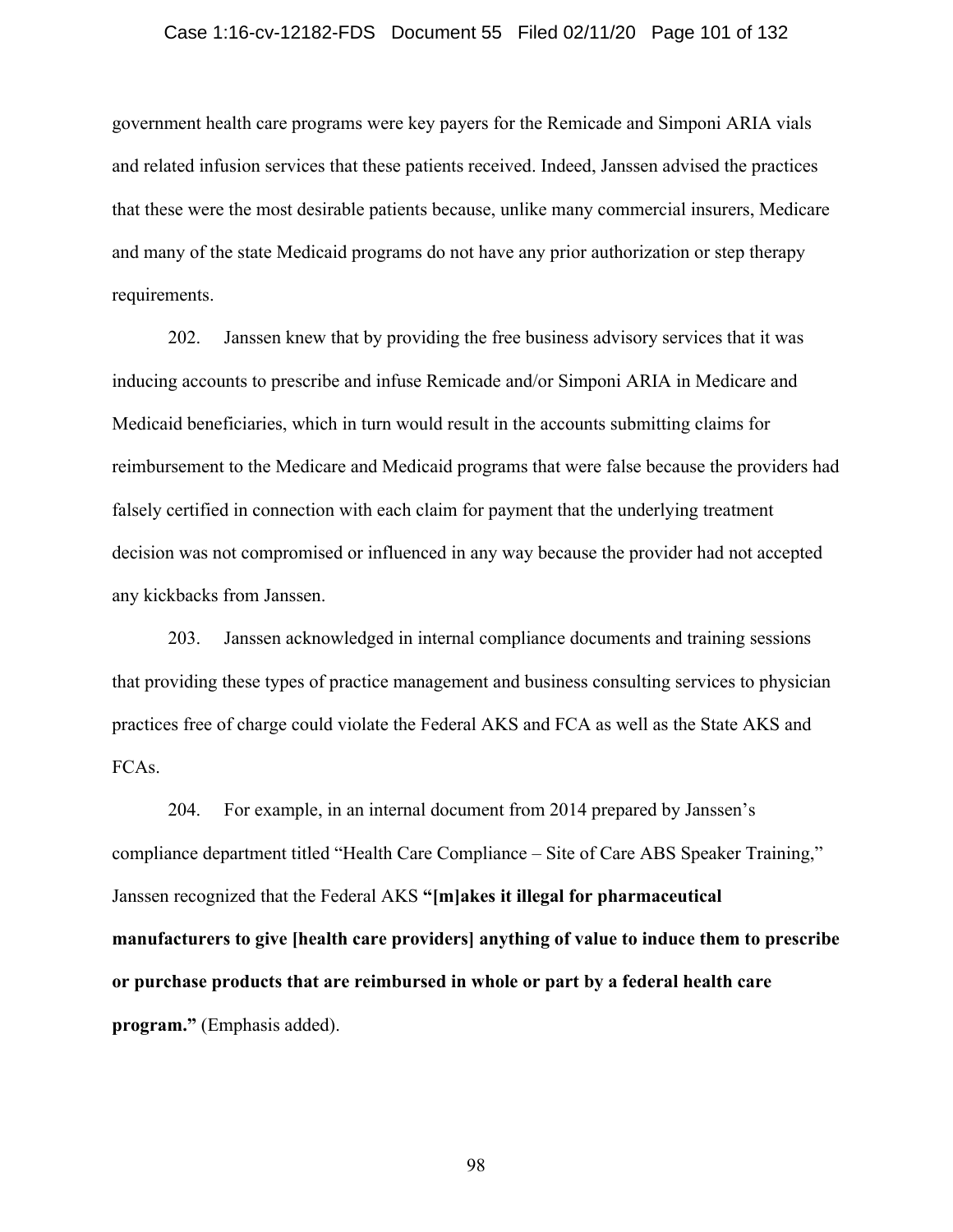205. In that same document, Janssen also recognized that "[o]rders for prescription drugs that were induced by improper incentives or kickbacks, and later reimbursed by a federal program" violate the False Claims Act, and that "[c]ompanies/individuals have also been held liable for claims made by [health care providers] if their conduct 'caused' a false claim to be submitted."

206. Janssen openly admitted in a policy statement set forth in the document, which it neither followed nor enforced, that the very services that Janssen regularly provided to rheumatology and gastroenterology practices constituted kickbacks:

**[E]mployees may not offer consulting services that relate to the management of customers' business practices** because the customer is ultimately responsible for seeking that advice and in many cases paying for the service.

### **If a company were to provide advice, it could be considered a kickback because it could offset the normal overhead expenses for the practice as well as expose our company to potential legal liability.**

(Emphasis added).

207. In that document, Janssen also essentially acknowledged that some of the very types of business advisory services and support that it had ABSs and outside consultants provide to physician practices, such as assisting with negotiating higher reimbursement rates from health insurers for high volume services and drugs and advice about growing their infusion businesses (and infusions of Remicade and Simponi ARIA) to maximize profits, could violate the AKS.

208. Given the inconsistency with their job function and the directives they were given by their managers (who ensured that ABSs effectively carried out the directives), many ABSs found these occasional hollow warnings from compliance strange and somewhat confusing, Notwithstanding, ABSs continued to provide the free business advisory services to accounts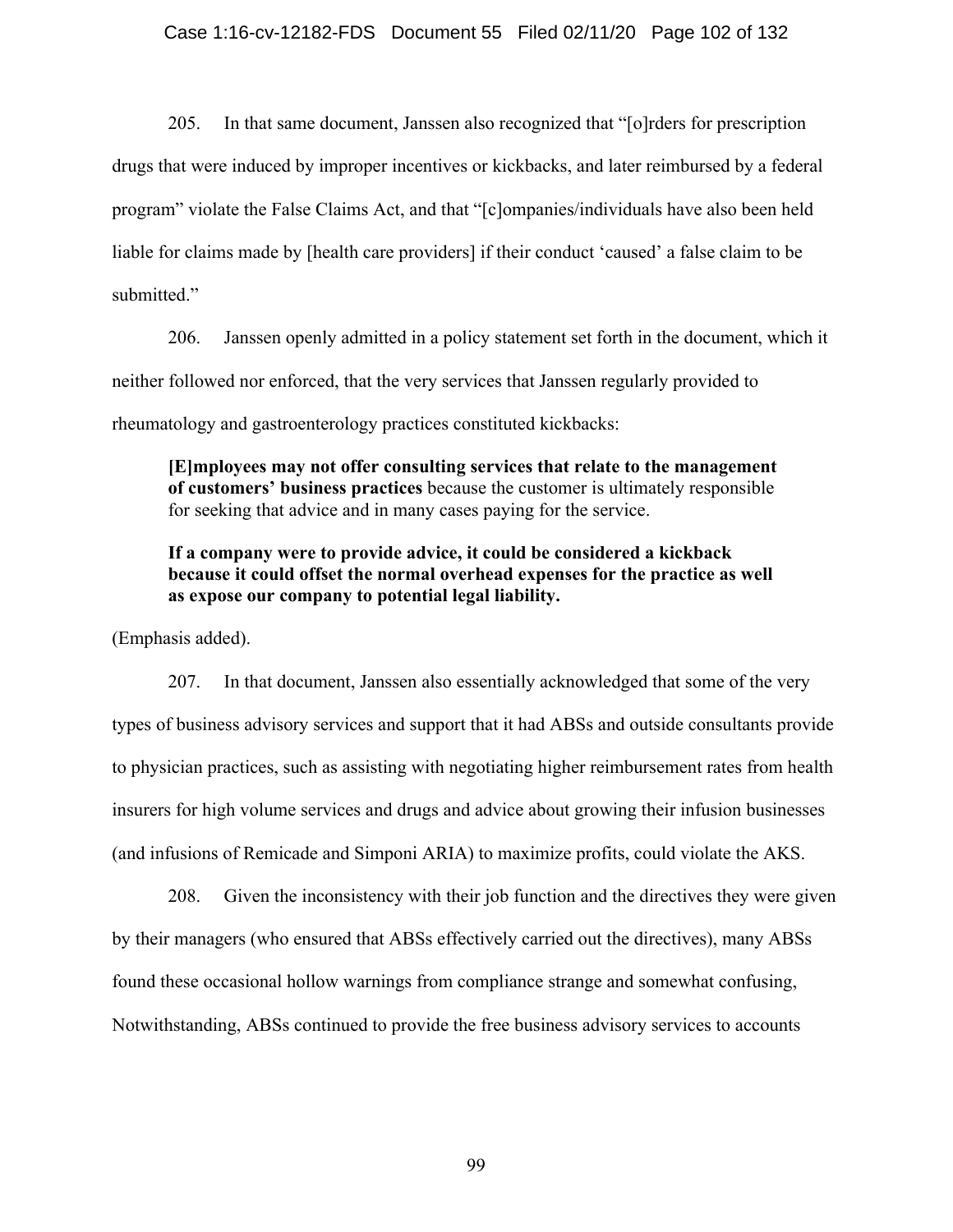because that was their job, and they trusted (wrongly) that Janssen believed it was legal to

provide the services.

209. Janssen's parent JNJ has also acknowledged that providing practice management

services to induce sales of its products is inappropriate and unethical when it agreed to abide by

the Pharmaceutical Research and Manufacturers of America's Code on Interactions with Health

Care Professionals, which includes the following provisions among others:

Providing items for health care professionals' use that do not advance disease or treatment education — even if they are practice-related items of minimal value (such as pens, note pads, mugs and similar "reminder" items with company or product logos) — may foster misperceptions that company interactions with health care professionals are not based on informing them about medical and scientific issues. **Such non-educational items should not be offered to health care professionals or members of their staff, even if they are accompanied by patient or physician educational materials.**

\* \* \* **No … support, consulting contracts, or educational or practice related items should be provided or offered to a health care professional in exchange for prescribing products or for a commitment to continue prescribing products. Nothing should be offered or provided in a manner or on conditions that would interfere with the independence of a health care professional's prescribing practices.**

Pharmaceutical Research and Manufacturers of America Code on Interactions with Health Care

Professionals (Jan. 2009) at §§ 10, 11 & 13.18

210. Despite its agreement to adopt the PhRMA Code, Janssen's management and

legal department at all times relevant to this action knew that Janssen's ABSs were not only

dispensing kickbacks contrary to law but could themselves reasonably be characterized as

kickbacks personified.

<sup>&</sup>lt;sup>18</sup> The Pharmaceutical Research and Manufacturers of America, also known as "PhRMA," is a trade group that is operated by pharmaceutical companies, including JNJ.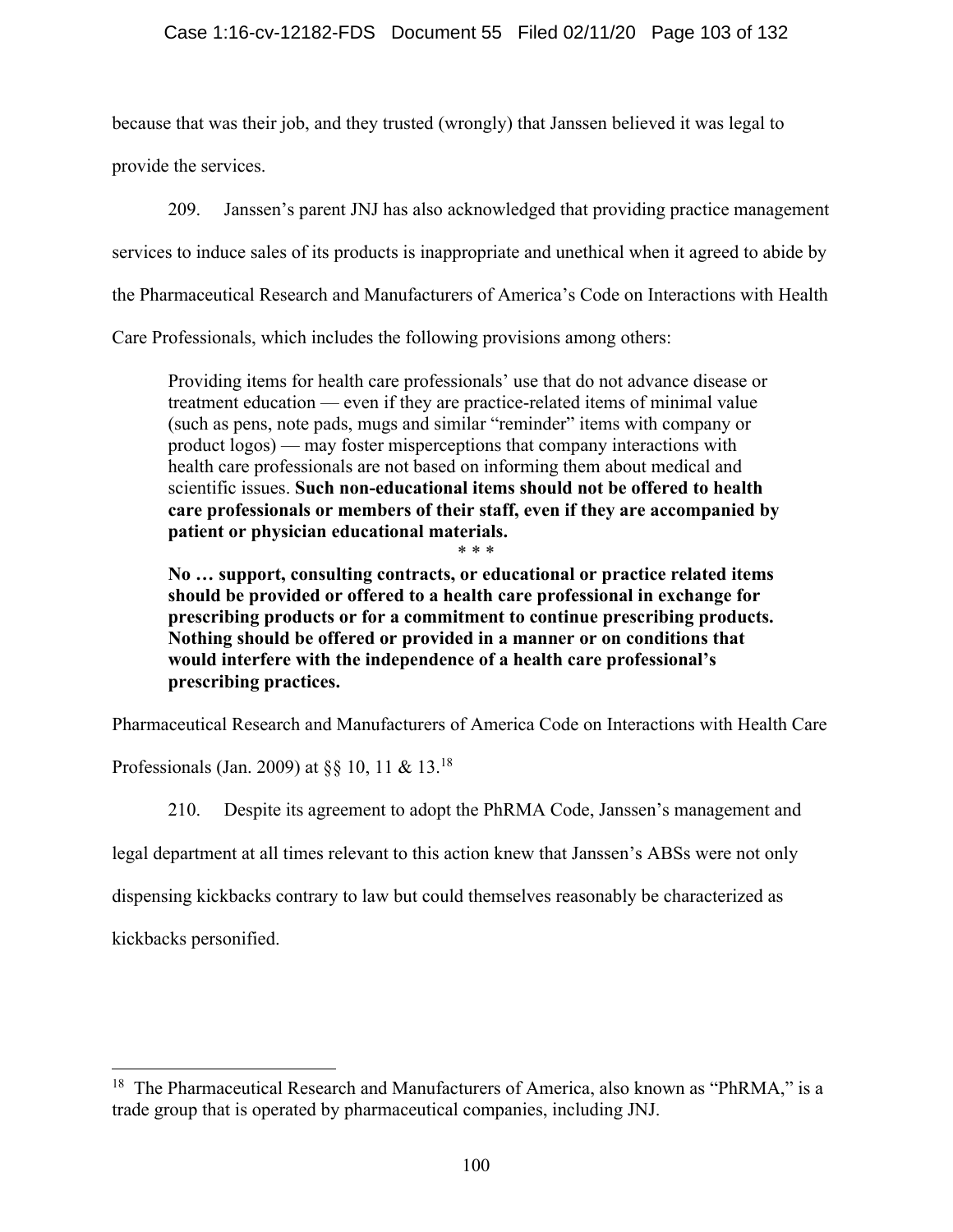### **VI. COUNTS**

### **Count I Federal False Claims Act 31 U.S.C. § 3729(a)(1) (***Before May 20, 2009***) 31 U.S.C. § 3729(a)(1)(A) (***On or After May 20, 2009***)**

211. This is a claim for treble damages and civil penalties against Janssen under the Federal FCA, 31 U.S.C. § 3729(a)(1) (*pre-May 20, 2009*) and 31 U.S.C. § 3729(a)(1)(A) (*May 20, 2009 and beyond*), for knowingly presenting, or causing to be presented, false or fraudulent claims for payment or approval to the United States and/or, pursuant to 31 U.S.C. § 3729(b)(2)(A)(ii) (*May 20, 2009 and beyond*), to any state Medicaid program.

212. Relator re-alleges and incorporates each allegation in each of the preceding paragraphs as if fully set forth herein and further alleges as follows:

213. As a result of its offering and paying kickbacks to induce health care providers to purchase, order, or recommend the purchasing or ordering of Remicade and Simponi ARIA as well as infusion services to administer the drugs in violation of the Federal AKS, 42 U.S.C. § 1320a-7b(b), and State AKS, Janssen caused the health care providers to present claims for reimbursement to Medicare and the state Medicaid programs that were false or fraudulent because the providers violated the Federal AKS and State AKS by accepting the kickbacks from Janssen.

214. Janssen violated 31 U.S.C. § 3729(a)(1) (*pre-May 20, 2009*) and/or 31 U.S.C. § 3729(a)(1)(A) (*May 20, 2009 and beyond*) because through these acts it knowingly caused health care providers who accepted Janssen's kickbacks to present false or fraudulent claims to Medicare for reimbursement for Remicade and Simponi ARIA as well as infusion services provided to Medicare beneficiaries.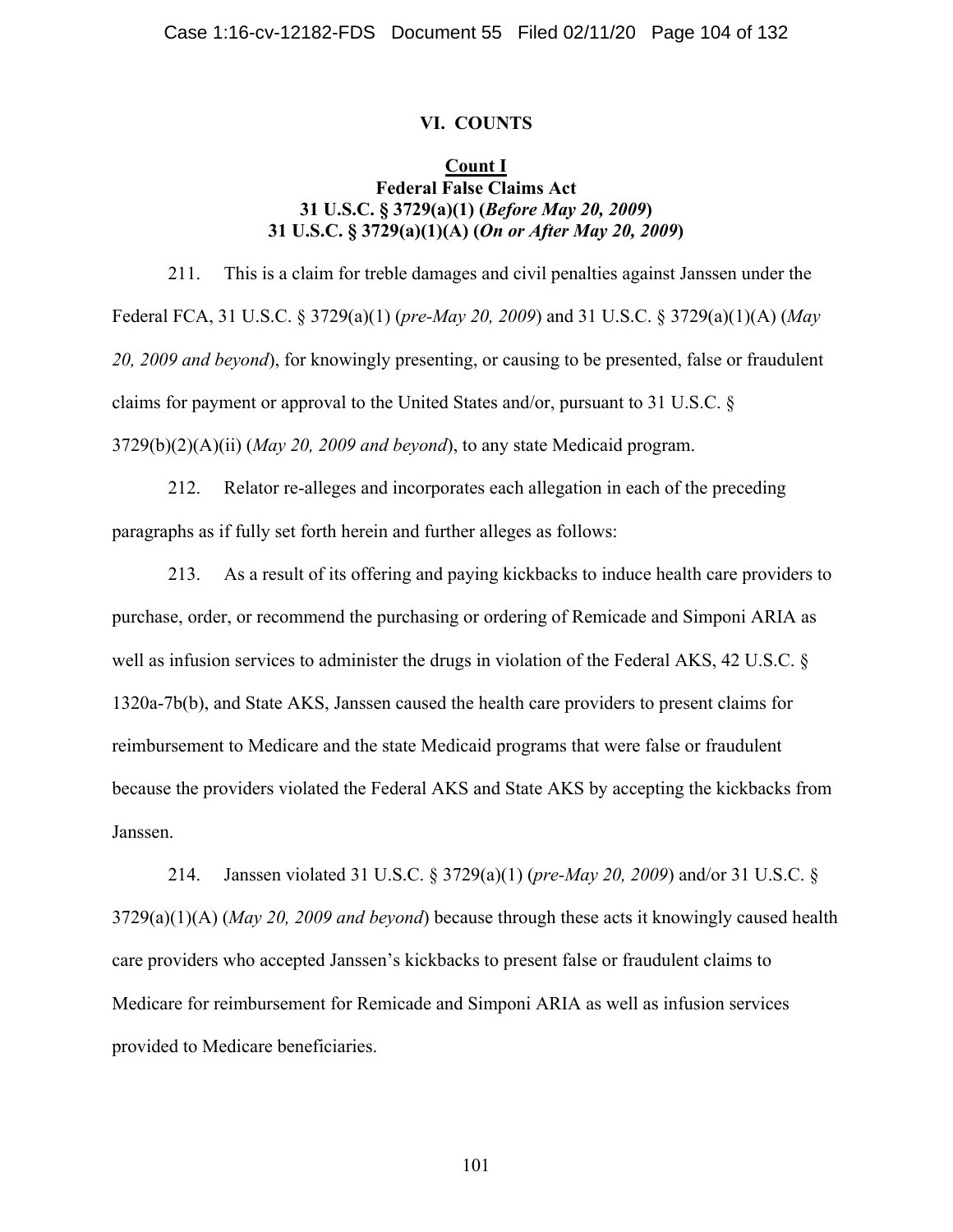### Case 1:16-cv-12182-FDS Document 55 Filed 02/11/20 Page 105 of 132

215. Janssen also violated 31 U.S.C. § 3729(a)(1) (*pre-May 20, 2009*) and/or 31 U.S.C. § 3729(a)(1)(A) (*May 20, 2009 and beyond*) because through these acts it knowingly caused healthcare providers who accepted Janssen's kickbacks to present false or fraudulent claims to the state Medicaid programs for reimbursement for Remicade and Simponi ARIA as well as infusion services provided to Medicaid beneficiaries. Accordingly, Janssen also caused the state Medicaid programs to submit false claims to the United States for reimbursement of Medicaid expenditures in violation of 31 U.S.C. § 3729(a)(1) (*pre-May 20, 2009*) and/or 31 U.S.C. § 3729(a)(1)(A) (*May 20, 2009 and beyond*).

216. And Janssen violated 31 U.S.C. § 3729(a)(1)(A) (*May 20, 2009 and beyond*) because through these acts it knowingly caused others to present, under 31 U.S.C. §  $3729(b)(2)(A)(ii)$ , false or fraudulent claims to the state Medicaid programs (grantees and/or recipients of United States funds) for reimbursement for Remicade and Simponi ARIA as well as infusion services provided to Medicaid beneficiaries.

217. The United States, unaware of the foregoing circumstances and conduct, and in reliance on the truth and accuracy of the claims for payment, paid or authorized payment of those claims and has been damaged in an amount to be proven at trial.

### **Count II Federal False Claims Act 31 U.S.C. § 3729(a)(2) (***Before June 7, 2008***) 31 U.S.C. § 3729(a)(1)(B) (***On or After June 7, 2008***)**

218. This is a claim for treble damages and civil penalties against Janssen under the Federal FCA, 31 U.S.C. § 3729(a)(2) (*pre-June 7, 2008*) and 31 U.S.C. § 3729(a)(1)(B) (*June 7, 2008 and beyond*), for knowingly making, using, or causing to be made or used, a false record or statement to get—or that was material to—false or fraudulent claims paid or approved by the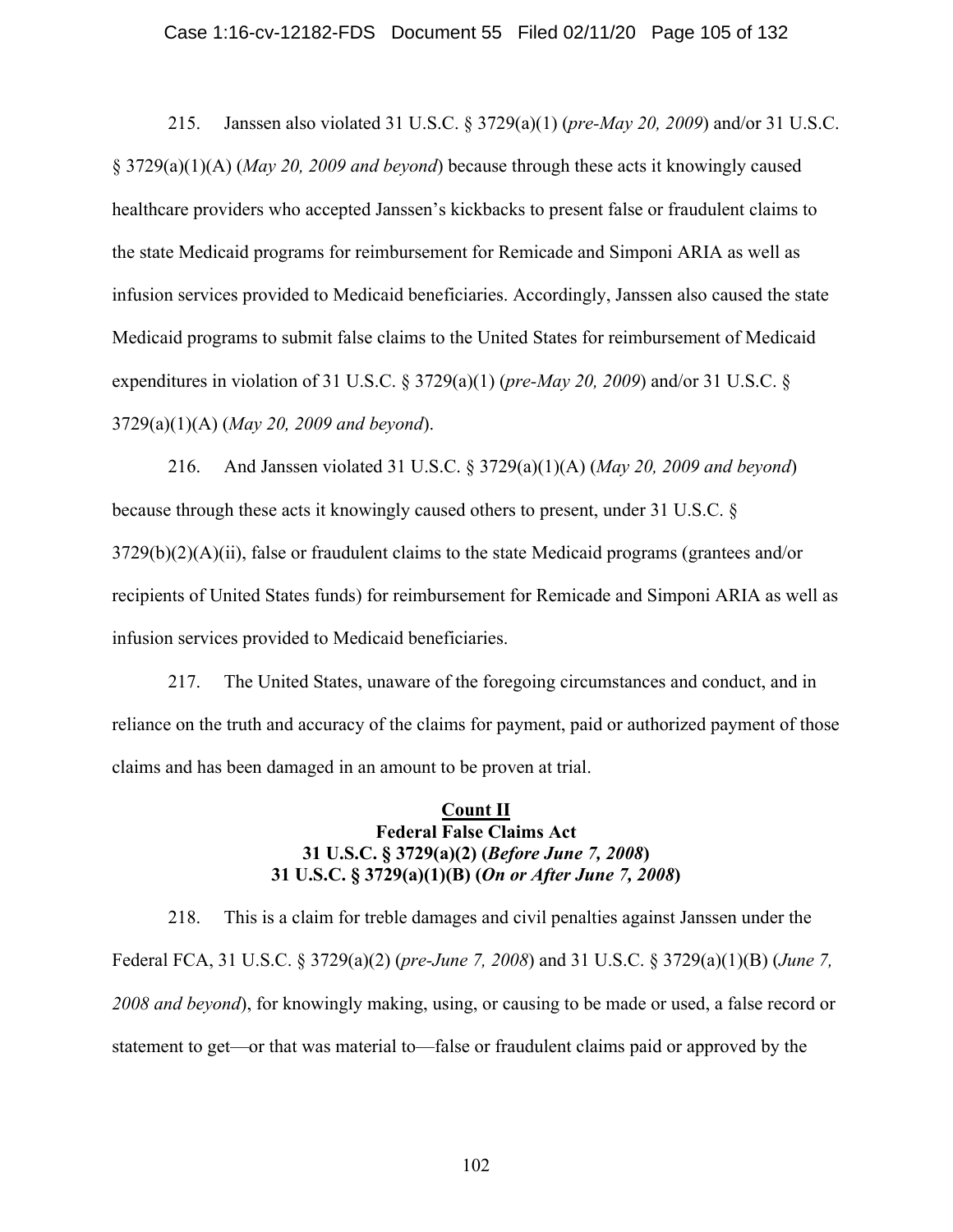### Case 1:16-cv-12182-FDS Document 55 Filed 02/11/20 Page 106 of 132

United States and/or, pursuant to 31 U.S.C. § 3729(b)(2)(A)(ii) (*May 20, 2009 and beyond*), to any state Medicaid program.

219. Relator re-alleges and incorporates each allegation in each of the preceding paragraphs as if fully set forth herein and further alleges as follows:

220. As a result of its offering and paying kickbacks to induce health care providers to purchase, order, or recommend the purchasing or ordering of Remicade and Simponi ARIA as well as infusion services to administer the drugs in violation of the Federal AKS, 42 U.S.C. § 1320a-7b(b), and State AKS, Janssen caused health care providers to make false records or statements that were material to getting false or fraudulent claims paid by Medicare and Medicaid.

221. More specifically, the health care providers falsely certified, stated, and/or represented that the reimbursements they sought for Remicade and Simponi ARIA as well as infusion services to administer the drugs were in full compliance with applicable federal and state laws prohibiting fraudulent and false reporting, including, but not limited to, the Federal AKS and State AKS. The health care providers' false certifications, statements, or representations caused Medicare and Medicaid to pay out sums that would not have been paid if those programs had been made aware of the falsity of the health care providers' certifications, statements, or representations.

222. Accordingly, Janssen knowingly caused the making or use of false records or statements (a) to get paid (*pre-June 7, 2008*), and/or (b) that were material to (*June 7, 2008 and beyond*) the false or fraudulent claims submitted to the United States for reimbursement for Remicade and Simponi ARIA as well as infusion services to administer the drugs that were provided to Medicare beneficiaries.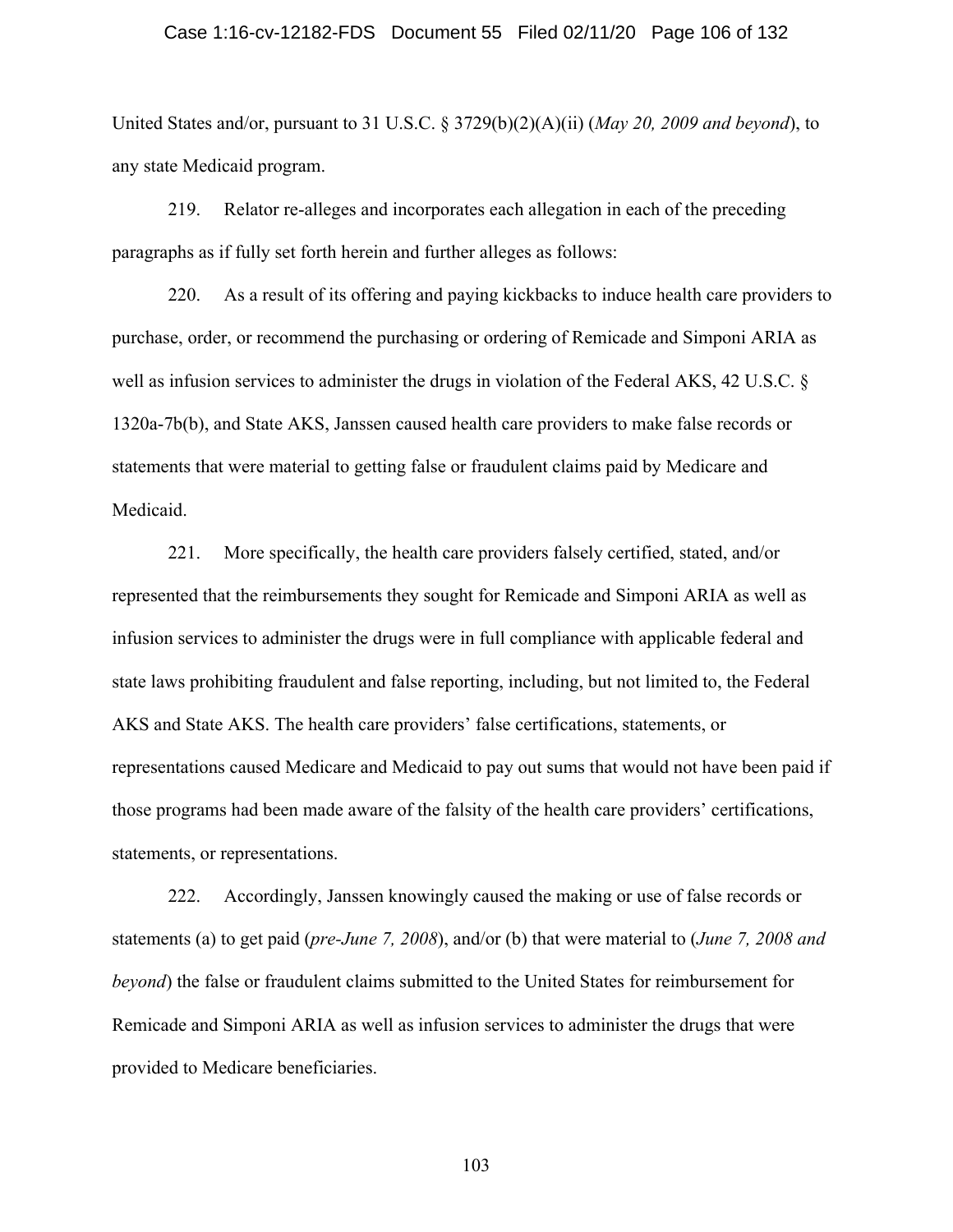#### Case 1:16-cv-12182-FDS Document 55 Filed 02/11/20 Page 107 of 132

223. Janssen also violated 31 U.S.C. § 3729(a)(2) (*pre-June 7, 2008*) and/or 31 U.S.C. § 3729(a)(1)(B) (*June 7, 2008 and beyond*) because through these acts it knowingly caused the making or use of false records or statements (a) to get paid (*pre-June 7, 2008*), and/or (b) that were material to (*June 7, 2008 and beyond*) the false or fraudulent claims health care providers submitted to the state Medicaid programs for reimbursement for Remicade and Simponi ARIA as well as infusion services to administer the drugs that were provided to Medicaid beneficiaries. Accordingly, Janssen also caused the state Medicaid programs to submit false or fraudulent submissions to the United States for reimbursement of Medicaid expenditures in violation of 31 U.S.C. § 3729(a)(2) (*pre-June 7, 2008*) and/or 31 U.S.C. § 3729(a)(1)(B) (*June 7, 2008 and beyond*).

224. Janssen also violated 31 U.S.C. § 3729(a)(1)(B) (*June 7, 2008 and beyond*) because through these acts it knowingly made, used, or caused to be made or used, a false record or statement material to false or fraudulent claims under 31 U.S.C. § 3729(b)(2)(A)(ii) submitted by health care providers to the state Medicaid programs (grantees and/or recipients of United States funds) for reimbursement for Remicade and Simponi ARIA as well as infusion services to administer the drugs that were provided to Medicaid beneficiaries.

225. The United States, unaware of the foregoing circumstances and conduct, and in reliance on the truth and accuracy of the claims for payment, paid or authorized payment of those claims and has been damaged in an amount to be proven at trial.

### **Count III California False Claims Act Cal. Gov't Code §§ 12651(a)(1) & (2)**

226. Relator re-alleges and incorporates each allegation in each of the preceding paragraphs as if fully set forth herein and further alleges as follows: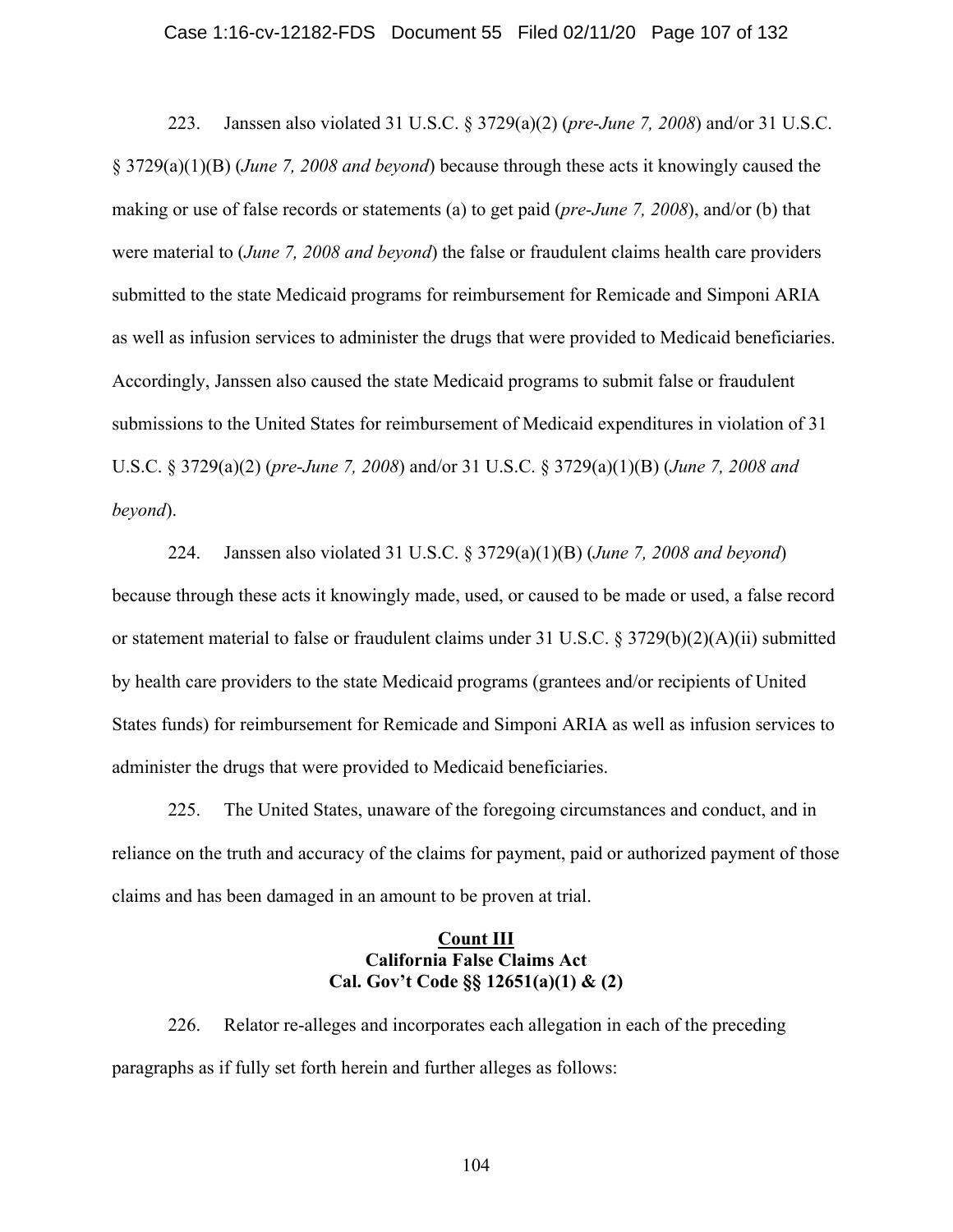#### Case 1:16-cv-12182-FDS Document 55 Filed 02/11/20 Page 108 of 132

227. By virtue of the acts described above, Janssen "[k]nowingly present[ed] or cause[d] to be presented a false or fraudulent claim for payment or approval" in violation of Cal. Gov't Code § 12651(a)(1).

228. By virtue of the acts described above, Janssen "[k]nowingly ma[de], use[d], or cause[d] to be made or used a false record or statement material to a false or fraudulent claim" in violation of Cal. Gov't Code § 12651(a)(2).

229. The State of California, unaware of the falsity of the records, statements and claims made, used, presented or caused to be made, used or presented by Janssen, paid and continues to pay the claims that would not be paid but for Janssen's acts and conduct alleged herein.

230. By reason of Janssen's acts, the State of California has been damaged, and continues to be damaged, in a substantial amount to be determined at trial. Pursuant to Cal. Gov't Code  $\S$  12651(a), the State of California is entitled to three times the amount of actual damages plus a penalty of \$5,500 to \$11,000 per violation.

### **Count IV Colorado Medicaid False Claims Act Colo. Rev. Stat. §§ 25.5-4-305(1)(a) & (b)**

231. Relator re-alleges and incorporates each allegation in each of the preceding paragraphs as if fully set forth herein and further alleges as follows:

232. By virtue of the acts described above, Janssen "[k]nowingly present[ed], or cause[d] to be presented, a false or fraudulent claim for payment or approval" in violation of Colo. Rev. Stat. § 25.5-4-305(1)(a).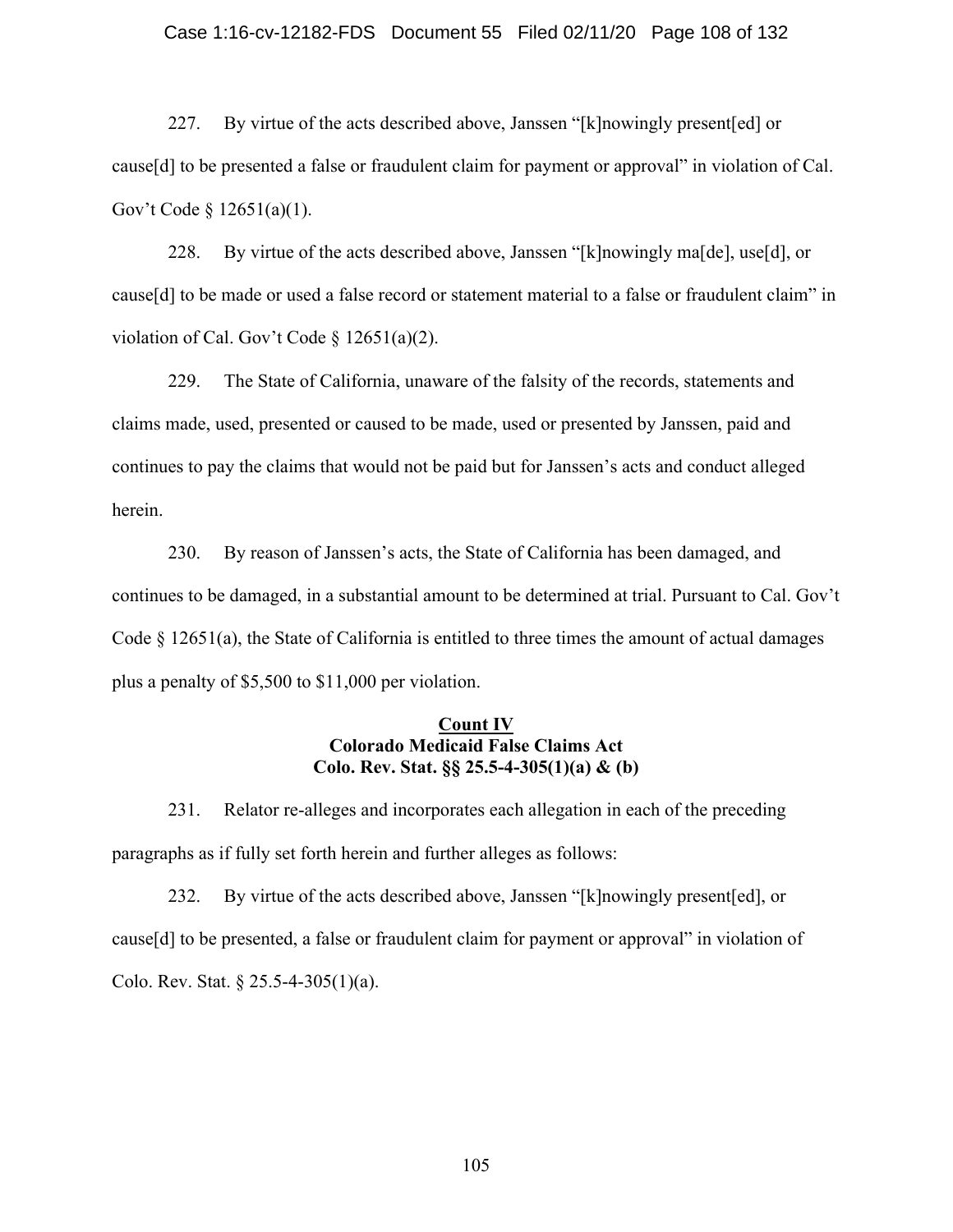### Case 1:16-cv-12182-FDS Document 55 Filed 02/11/20 Page 109 of 132

233. By virtue of the acts described above, Janssen "[k]nowingly ma[de], use[d], or cause[d] to be made or used, a false record or statement material to a false or fraudulent claim" in violation of Colo. Rev. Stat. § 25.5-4-305(1)(b).

234. The State of Colorado, unaware of the falsity of the records, statements and claims made, used, presented or caused to be made, used or presented by Janssen, paid and continues to pay the claims that would not be paid but for Janssen's acts and conduct alleged herein.

235. By reason of Janssen's acts, the State of Colorado has been damaged, and continues to be damaged, in a substantial amount to be determined at trial. Pursuant to Colo. Rev. Stat. § 25.5-4-305(1), the State of Colorado is entitled to three times the amount of actual damages plus a penalty of \$5,500 to \$11,000 per violation.

### **Count V Connecticut False Claims Act Conn. Gen. Stat. §§ 4-275(a)(1) & (2)**

236. Relator re-alleges and incorporates each allegation in each of the preceding paragraphs as if fully set forth herein and further alleges as follows:

237. By virtue of the acts described above, Janssen "[k]nowingly present[ed], or cause[d] to be presented, a false or fraudulent claim for payment or approval …" in violation of Conn. Gen. Stat. § 4-275(a)(1).

238. By virtue of the acts described above, Janssen "[k]nowingly ma[de], use[d] or cause[d] to be made or used, a false record or statement material to a false or fraudulent claim …" in violation of Conn. Gen. Stat. § 4-275(a)(2).

239. The State of Connecticut, unaware of the falsity of the records, statements and claims made, used, presented or caused to be made, used or presented by Janssen, paid and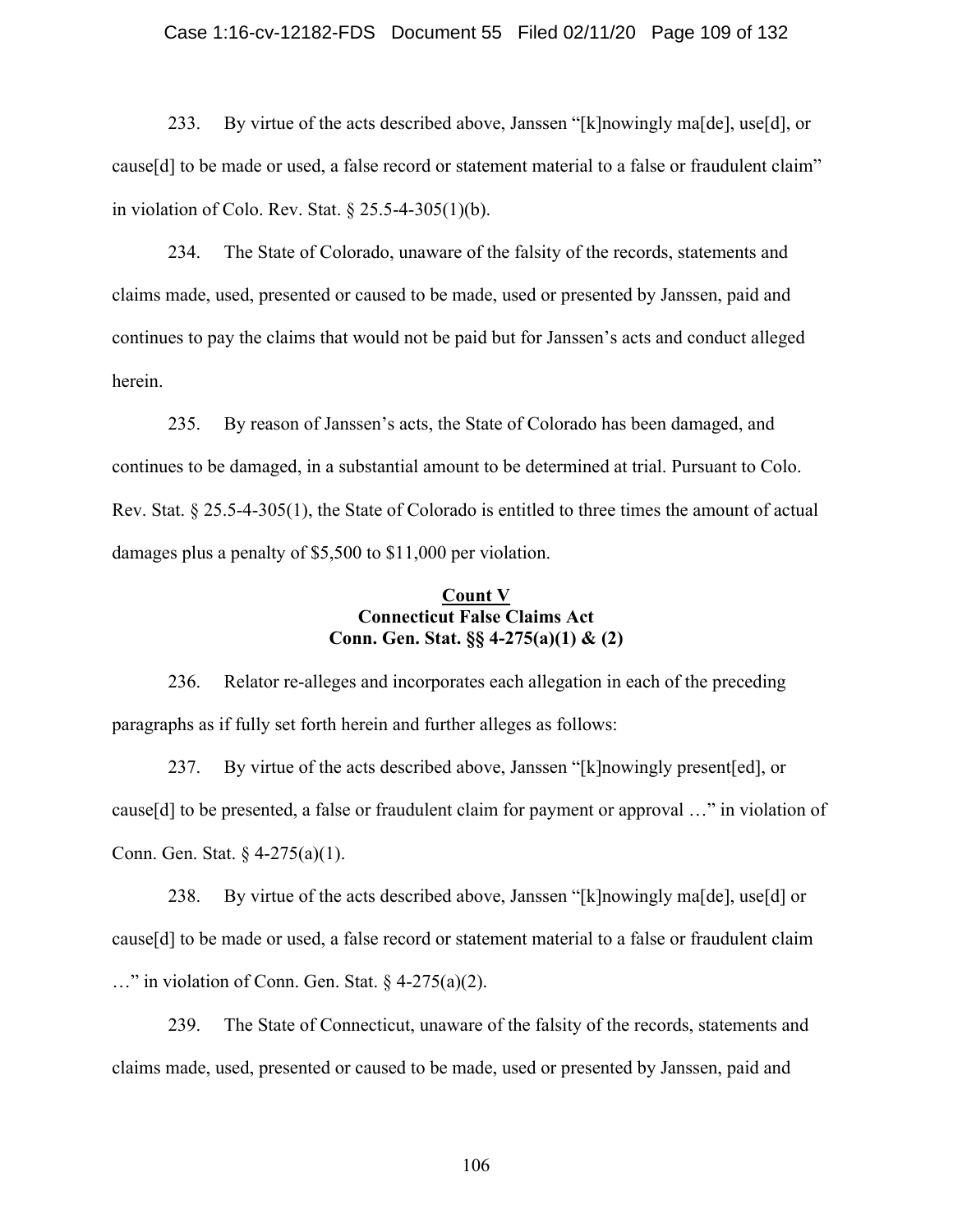### Case 1:16-cv-12182-FDS Document 55 Filed 02/11/20 Page 110 of 132

continues to pay the claims that would not be paid but for Janssen's acts and conduct alleged herein.

240. By reason of Janssen's acts, the State of Connecticut has been damaged, and continues to be damaged, in a substantial amount to be determined at trial. Pursuant to Conn. Gen. Stat. § 4-275(b), the State of Connecticut is entitled to three times the amount of actual damages plus a penalty of \$5,500 to \$11,000 per violation.

## **Count VI Delaware False Claims and Reporting Act Del. Code tit. 6, §§ 1201(a)(1) & (2)**

241. Relator re-alleges and incorporates each allegation in each of the preceding paragraphs as if fully set forth herein and further alleges as follows:

242. By virtue of the acts described above, Janssen "[k]nowingly present[ed], or cause[d] to be presented a false or fraudulent claim for payment or approval" in violation of Del. Code tit. 6, § 1201(a)(1).

243. By virtue of the acts described above, Janssen "[k]nowingly ma[de], use[d], or cause[d] to be made or used a false record or statement material to a false or fraudulent claim" in violation of Del. Code tit.  $6, \S 1201(a)(2)$ .

244. The State of Delaware, unaware of the falsity of the records, statements and claims made, used, presented or caused to be made, used or presented by Janssen, paid and continues to pay the claims that would not be paid but for Janssen's acts and conduct alleged herein.

245. By reason of Janssen's acts, the State of Delaware has been damaged, and continues to be damaged, in a substantial amount to be determined at trial. Pursuant to Del. Code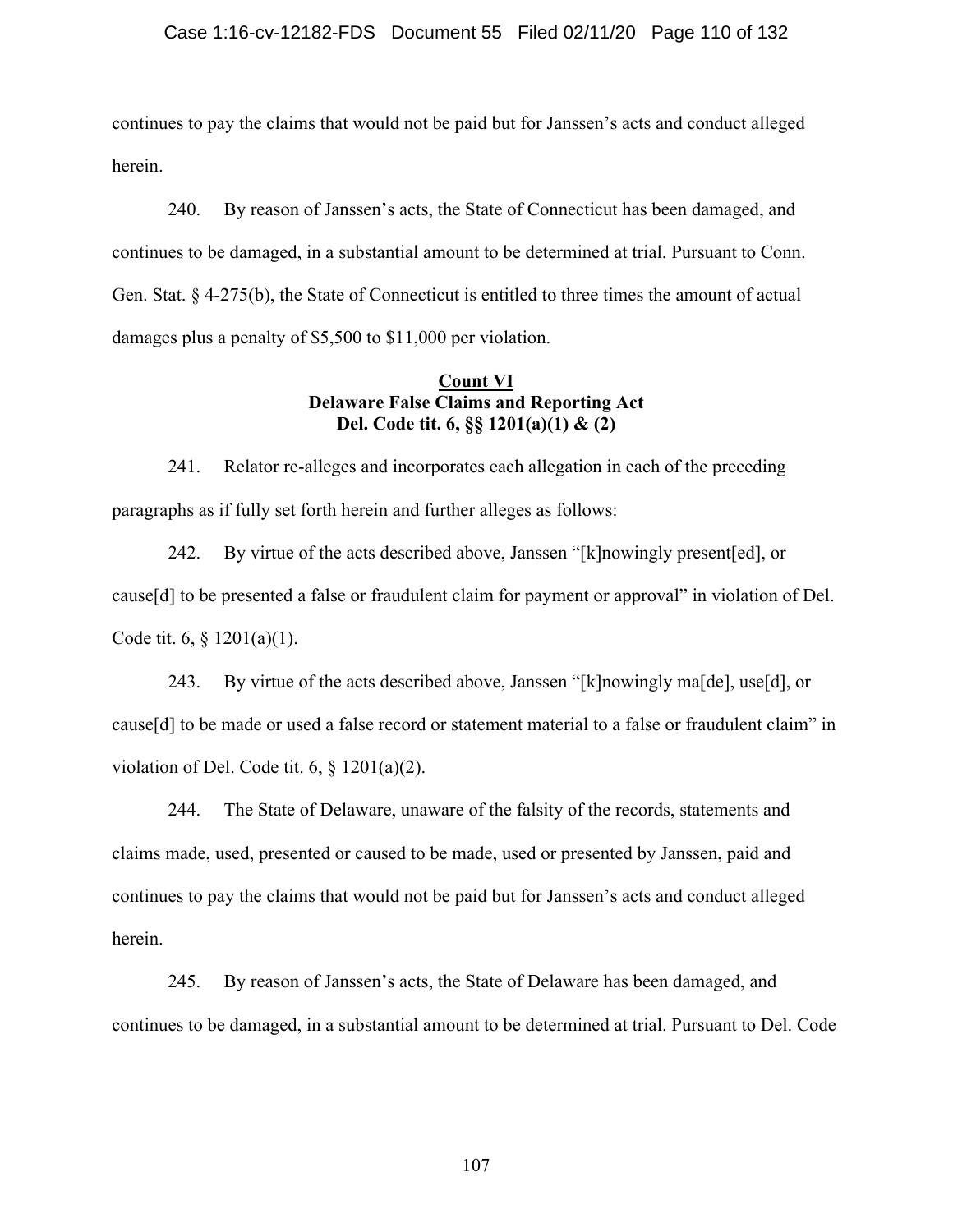tit. 6, § 1201(a), the State of Delaware is entitled to three times the amount of actual damages plus a penalty of \$5,500 to \$11,000 per violation.

## **Count VII District of Columbia False Claims Act D.C. Code §§ 2-381.02(a)(1) & (2)**

246. Relator re-alleges and incorporates each allegation in each of the preceding paragraphs as if fully set forth herein and further alleges as follows:

247. By virtue of the acts described above, Janssen "[k]nowingly present[ed], or cause[d] to be presented, a false or fraudulent claim for payment or approval" in violation of D.C. Code § 2-381.02(a)(1).

248. By virtue of the acts described above, Janssen "[k]nowingly ma[de], use[d], or cause[d] to be made or used, a false record or statement material to a false or fraudulent claim" in violation of D.C. Code  $\S$  2-381.02(a)(2).

249. The District of Columbia, unaware of the falsity of the records, statements and claims made, used, presented or caused to be made, used or presented by Janssen, paid and continues to pay the claims that would not be paid but for Janssen's acts and conduct alleged herein.

250. By reason of Janssen's acts, the District of Columbia has been damaged, and continues to be damaged, in a substantial amount to be determined at trial. Pursuant to D.C. Code § 2-381.02(a), the District of Columbia is entitled to three times the amount of actual damages plus a penalty of \$5,500 to \$11,000 per violation.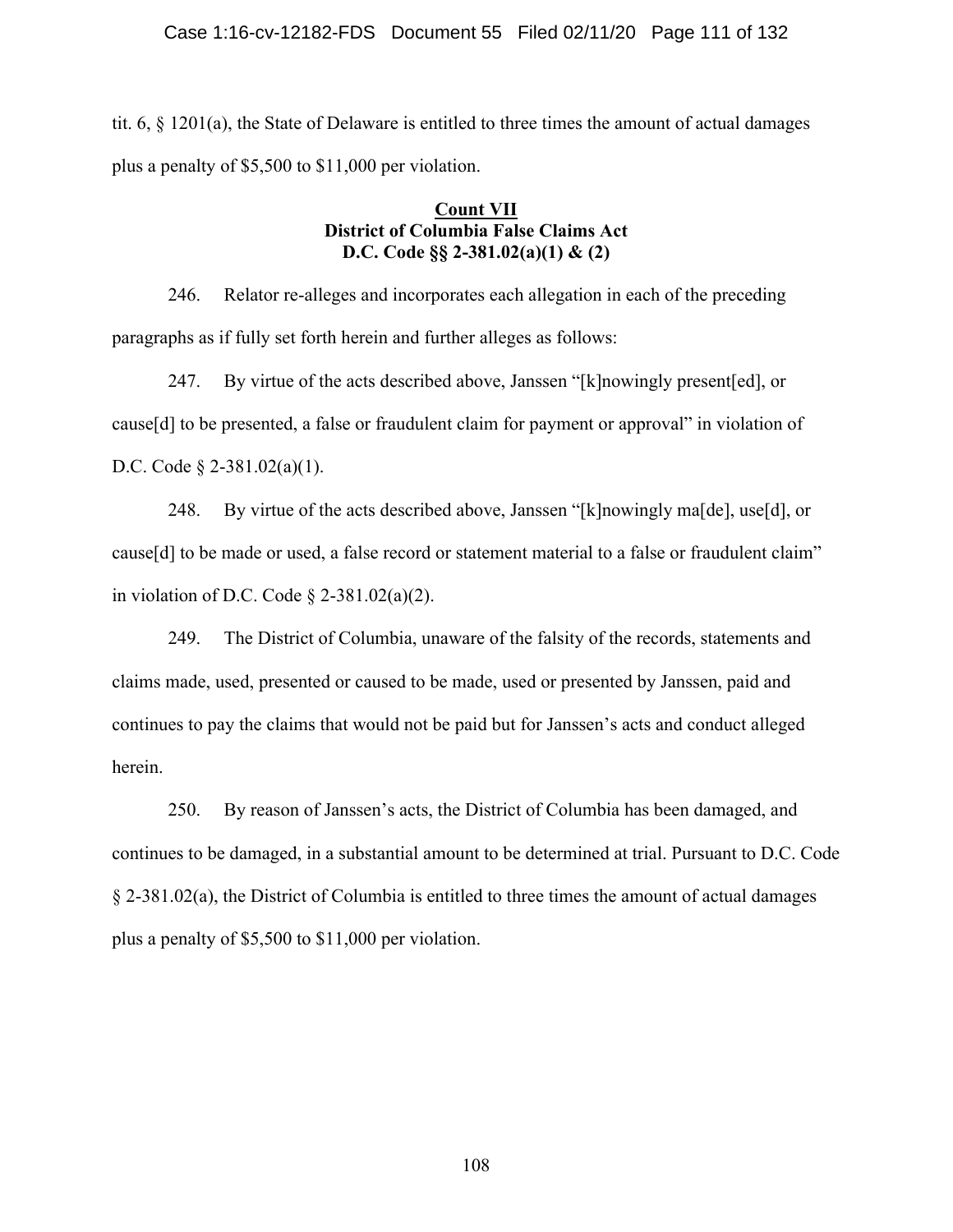## **Count VIII Florida False Claims Act Fla. Stat. §§ 68.082(2)(a) & (b)**

251. Relator re-alleges and incorporates each allegation in each of the preceding paragraphs as if fully set forth herein and further alleges as follows:

252. By virtue of the acts described above, Janssen "[k]nowingly present[ed] or cause[d] to be presented a false or fraudulent claim for payment or approval" in violation of Fla. Stat. § 68.082(2)(a).

253. By virtue of the acts described above, Janssen "[k]nowingly ma[de], use[d] or cause[d] to be made or used a false record or statement material to a false or fraudulent claim" in violation of Fla. Stat.  $\S$  68.082(2)(b).

254. The State of Florida, unaware of the falsity of the records, statements and claims made, used, presented or caused to be made, used or presented by Janssen, paid and continues to pay the claims that would not be paid but for Janssen's acts and conduct alleged herein.

255. By reason of Janssen's acts, the State of Florida has been damaged, and continues to be damaged, in a substantial amount to be determined at trial. Pursuant to Fla. Stat. § 68.082(2), the State of Florida is entitled to three times the amount of actual damages plus a penalty of \$5,500 to \$11,000 per violation.

## **Count IX Georgia State False Medicaid Claims Act Ga. Code §§ 49-4-168.1(a)(1) & (2)**

256. Relator re-alleges and incorporates each allegation in each of the preceding paragraphs as if fully set forth herein and further alleges as follows: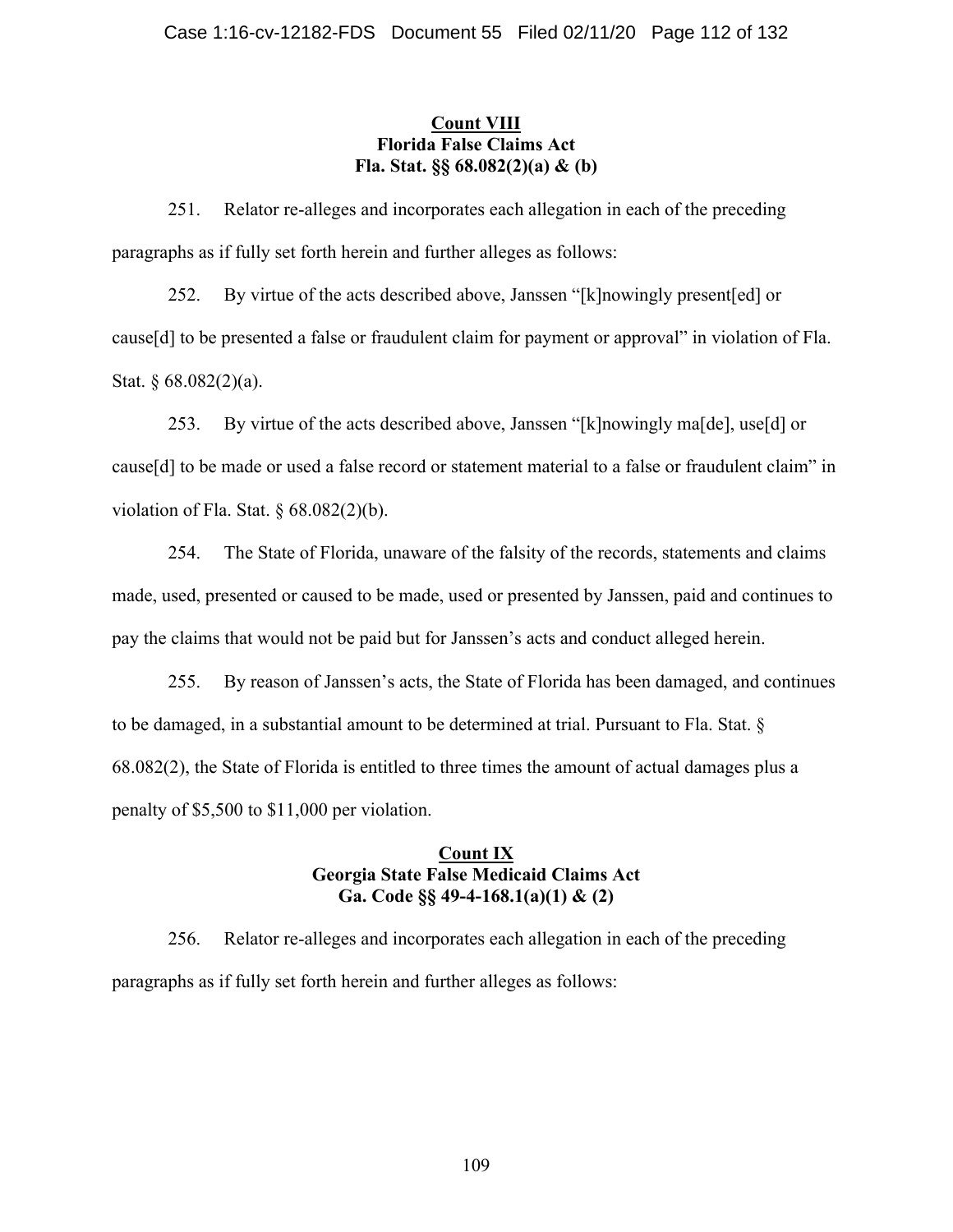#### Case 1:16-cv-12182-FDS Document 55 Filed 02/11/20 Page 113 of 132

257. By virtue of the acts described above, Janssen "[k]nowingly present[ed], or cause[d] to be presented to the Georgia Medicaid program a false or fraudulent claim for payment or approval" in violation of Ga. Code  $\S$  49-4-168.1(a)(1).

258. By virtue of the acts described above, Janssen "[k]nowingly ma[de], use[d], or cause[d] to be made or used a false record or statement material to a false or fraudulent claim" in violation of Ga. Code  $\frac{6}{9}$  49-4-168.1(a)(2).

259. The State of Georgia, unaware of the falsity of the records, statements and claims made, used, presented or caused to be made, used or presented by Janssen, paid and continues to pay the claims that would not be paid but for Janssen's acts and conduct alleged herein.

260. By reason of Janssen's acts, the State of Georgia has been damaged, and continues to be damaged, in a substantial amount to be determined at trial. Pursuant to Ga. Code § 49-4-168.1(a), the State of Georgia is entitled to three times the amount of actual damages plus a penalty of \$5,500 to \$11,000 per violation.

### **Count X Hawaii False Claims Act Haw. Rev. Stat. §§ 661-21(a)(1) & (2)**

261. Relator re-alleges and incorporates each allegation in each of the preceding paragraphs as if fully set forth herein and further alleges as follows:

262. By virtue of the acts described above, Janssen "[k]nowingly present[ed], or cause[d] to be presented, a false or fraudulent claim for payment or approval" in violation of Haw. Rev. Stat. § 661-21(a)(1).

263. By virtue of the acts described above, Janssen "[k]nowingly ma[de], use[d], or cause[d] to be made or used, a false record or statement material to a false or fraudulent claim" in violation of Haw. Rev. Stat.  $\S 661-21(a)(2)$ .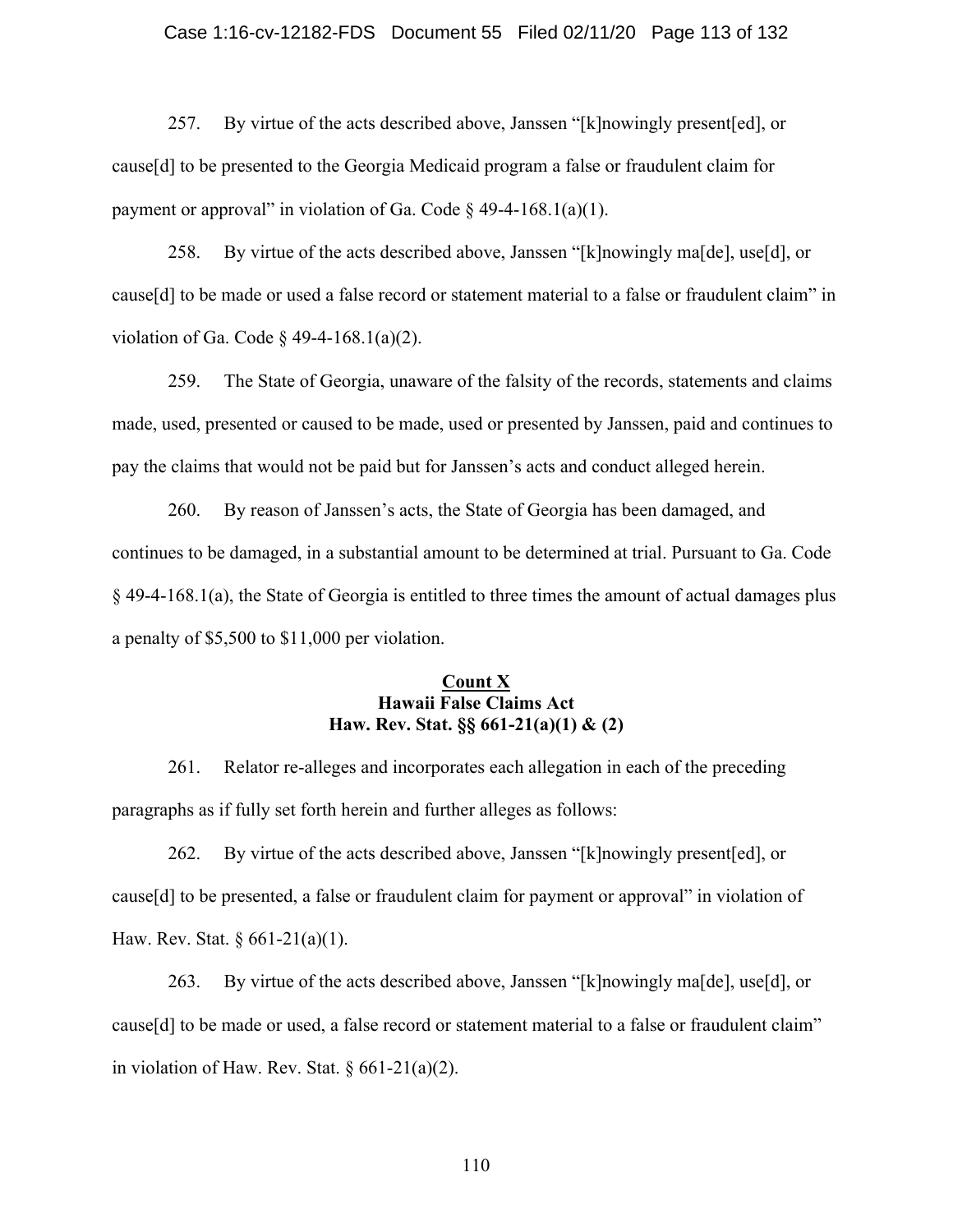#### Case 1:16-cv-12182-FDS Document 55 Filed 02/11/20 Page 114 of 132

264. The State of Hawaii, unaware of the falsity of the records, statements and claims made, used, presented or caused to be made, used or presented by Janssen, paid and continues to pay the claims that would not be paid but for the acts and conduct of Janssen alleged herein.

265. By reason of Janssen's acts, the State of Hawaii has been damaged, and continues to be damaged, in a substantial amount to be determined at trial. Pursuant to Haw. Rev. Stat. § 661-21(a), the State of Hawaii is entitled to three times the amount of actual damages plus a penalty of \$5,500 to \$11,000 per violation.

### **Count XI Illinois False Claims Act 740 Ill. Comp. Stat. 175/3(a)(1)(A) & (B)**

266. Relator re-alleges and incorporates each allegation in each of the preceding paragraphs as if fully set forth herein and further alleges as follows:

267. By virtue of the acts described above, Janssen "[k]nowingly present[ed], or cause[d] to be presented, a false or fraudulent claim for payment or approval" in violation of 740 Ill. Comp. Stat. 175/3(a)(1)(A).

268. By virtue of the acts described above, Janssen "[k]nowingly ma[de], use[d], or cause[d] to be made or used, a false record or statement material to a false or fraudulent claim" in violation of 740 Ill. Comp. Stat.  $175/3(a)(1)(B)$ .

269. The State of Illinois, unaware of the falsity of the records, statements and claims made, used, presented or caused to be made, used or presented by Janssen, paid and continues to pay the claims that would not be paid but for Janssen's acts and conduct alleged herein.

270. By reason of Janssen's acts, the State of Illinois has been damaged, and continues to be damaged, in a substantial amount to be determined at trial. Pursuant to 740 Ill. Comp. Stat.

111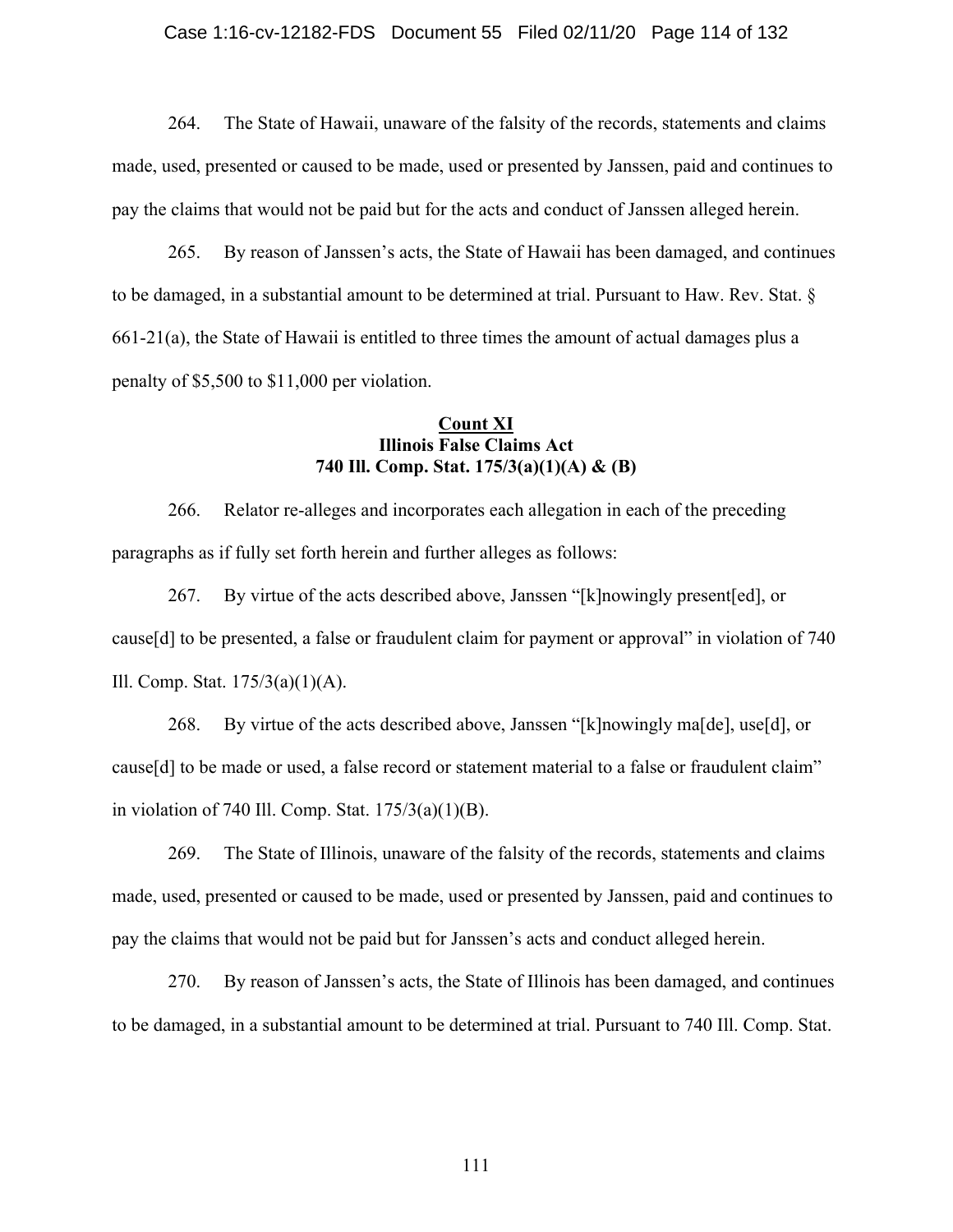$175/3$ (a)(1), the State of Illinois is entitled to three times the amount of actual damages plus a penalty of \$5,500 to \$11,000 per violation.

## **Count XII**

# **Indiana False Claims & Whistleblower Protection Act Ind. Code §§ 5-11-5.5-2(a)(1), (2), & (8) (***Before and On June 30, 2014***) Ind. Code §§ 5-11-5.5-2(b)(1), (2), & (8) (***After June 30, 2014***)**

271. Relator re-alleges and incorporates each allegation in each of the preceding paragraphs as if fully set forth herein and further alleges as follows:

272. By virtue of the acts described above, Janssen "[k]nowingly present[ed], or cause[d] to be presented, a false or fraudulent claim for payment or approval" in violation of Ind. Code §§ 5-11-5.5-2(a)(1) & (8) (*before and on June 30, 2014*).

273. By virtue of the acts described above, Janssen "knowingly or intentionally … present[ed] ['or cause[d] or induce[d] another person' to present] a false claim to the state for payment or approval" in violation of Ind. Code §§ 5-11-5.5-2(b)(1) & (8) (*after June 30, 2014*).

274. By virtue of the acts described above, Janssen "[k]nowingly ma[de], use[d], or cause[d] to be made or used, a false record or statement material to a false or fraudulent claim" in violation of Ind. Code §§ 5-11-5.5-2(a)(2) & (8) (*before and on June 30, 2014*).

275. By virtue of the acts described above, Janssen "knowingly or intentionally … ma[de] or use[d] ['or cause[d] or induce[d] another person' to make or use] a false record or statement to obtain payment or approval of a false claim from the state" in violation of Ind. Code §§ 5-11-5.5-2(b)(2) & (8) (*after June 30, 2014*).

276. The State of Indiana, unaware of the falsity of the records, statements and claims made, used, presented or caused to be made, used or presented by Janssen, paid and continues to pay the claims that would not be paid but for Janssen's acts and conduct alleged herein.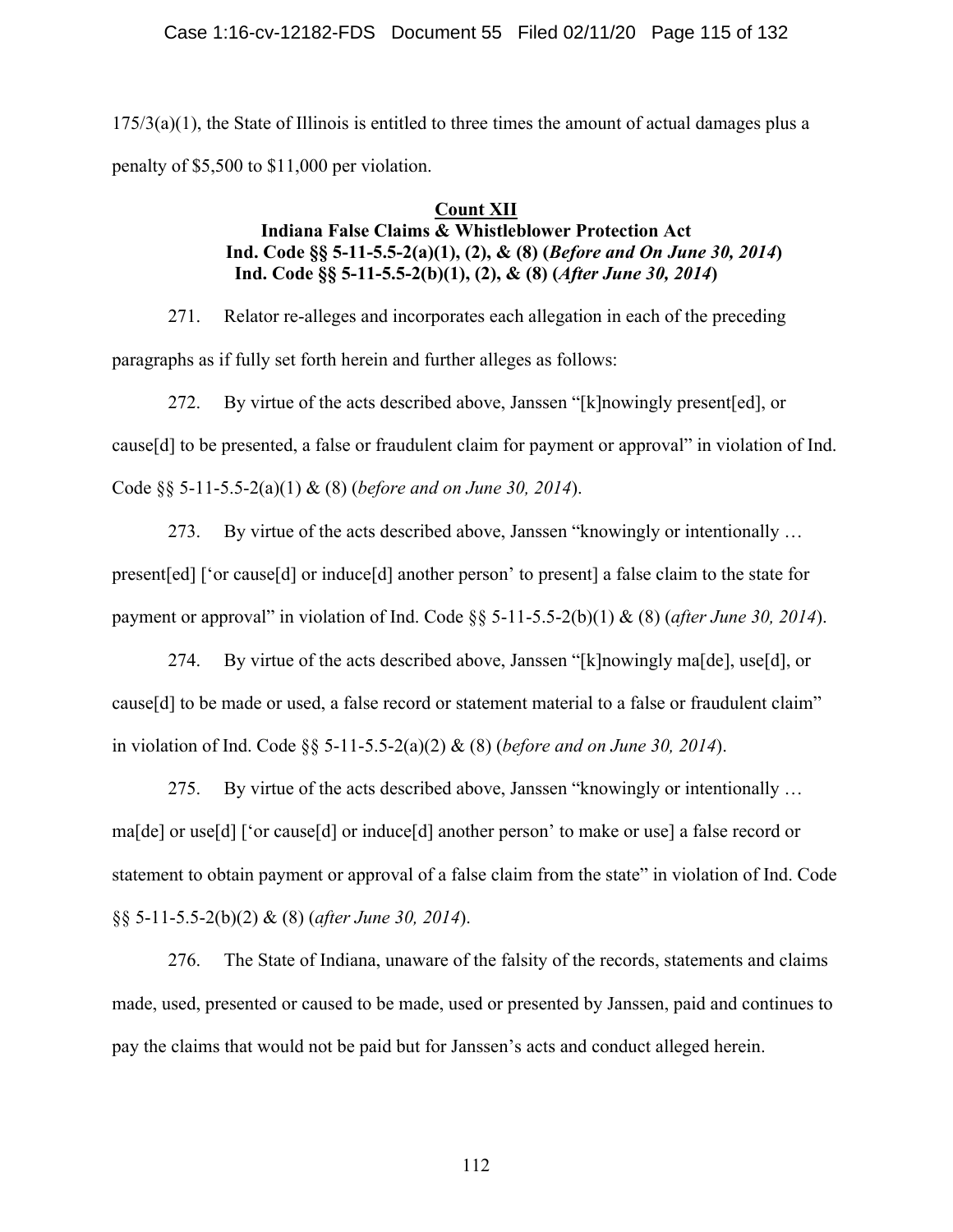277. By reason of Janssen's acts, the State of Indiana has been damaged, and continues to be damaged, in a substantial amount to be determined at trial. Pursuant to Ind. Code  $\S$  5-11-5.5-2(b), the State of Indiana is entitled to three times the amount of actual damages plus a penalty of at least \$5,000.

## **Count XIII Iowa False Claims Act Iowa Code §§ 685.2(1)(a) & (b)**

278. Relator re-alleges and incorporates each allegation in each of the preceding paragraphs as if fully set forth herein and further alleges as follows:

279. By virtue of the acts described above, Janssen "[k]nowingly present[ed], or cause[d] to be presented, a false or fraudulent claim for payment or approval" in violation of Iowa Code § 685.2(1)(a).

280. By virtue of the acts described above, Janssen "[k]nowingly ma[de], use[d], or cause[d] to be made or used, a false record or statement material to a false or fraudulent claim" in violation of Iowa Code § 685.2(1)(b).

281. The State of Iowa, unaware of the falsity of the records, statements and claims made, used, presented or caused to be made, used or presented by Janssen, paid and continues to pay the claims that would not be paid but for Janssen's acts and conduct alleged herein.

282. By reason of Janssen's acts, the State of Iowa has been damaged, and continues to be damaged, in a substantial amount to be determined at trial. Pursuant to Iowa Code § 685.2(1), the State of Iowa is entitled to three times the amount of actual damages plus a penalty of \$5,500 to \$21,563 per violation.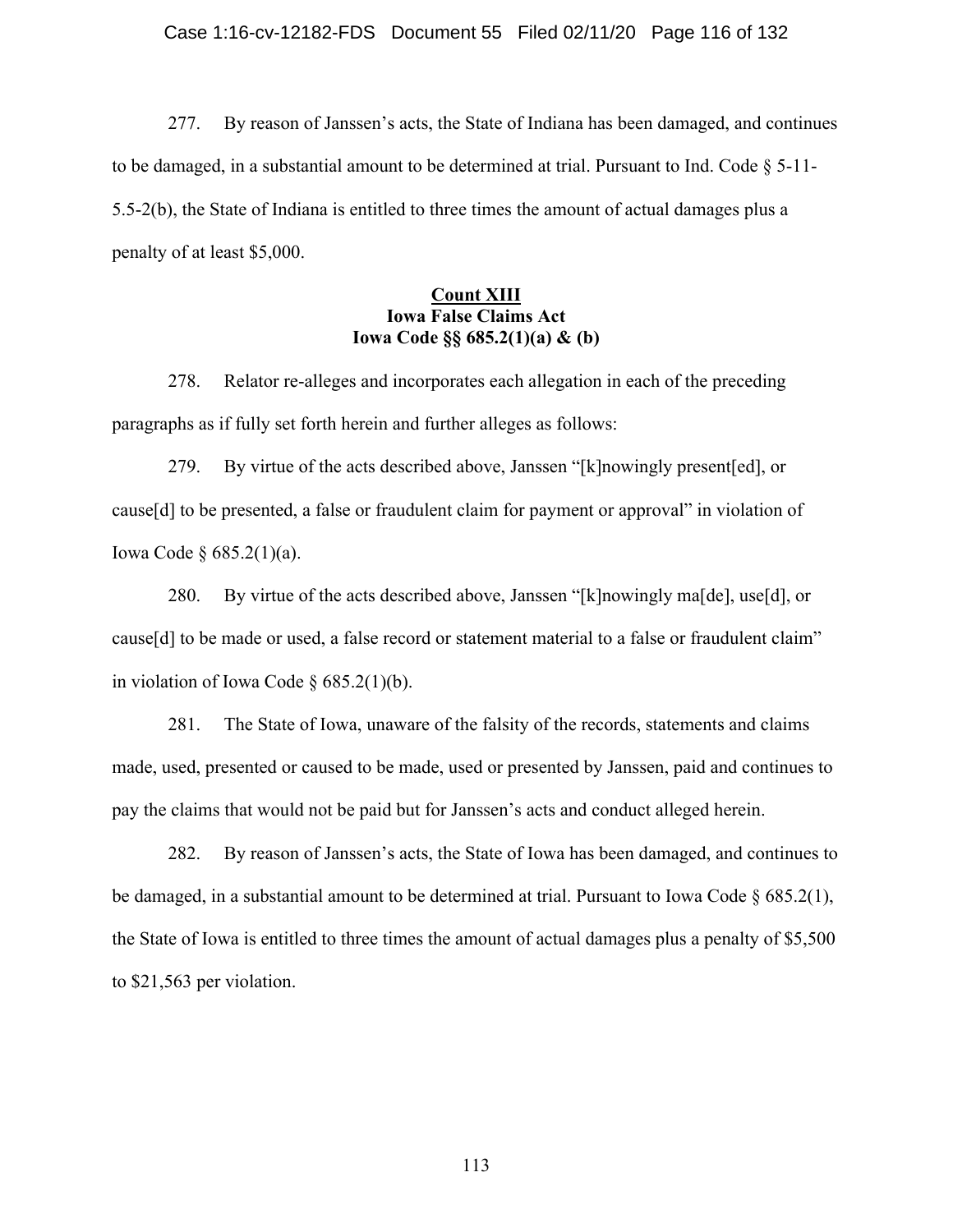## **Count XIV Louisiana Medical Assistance Programs Integrity Law La. Rev. Stat. §§ 46:438.3(A) & (B)**

283. Relator re-alleges and incorporates each allegation in each of the preceding paragraphs as if fully set forth herein and further alleges as follows:

284. By virtue of the acts described above, Janssen "[k]nowingly present[ed] or cause[d] to be presented a false or fraudulent claim" in violation of La. Rev. Stat. § 46:438.3(A).

285. By virtue of the acts described above, Janssen "[k]nowingly engage[d] in misrepresentation or ma[de], use[d], or cause[d] to be made or used, a false record or statement material to a false or fraudulent claim" in violation of La. Rev. Stat. § 46:438.3(B).

286. The State of Louisiana, unaware of the falsity of the records, statements and claims made, used, presented or caused to be made, used or presented by Janssen, paid and continues to pay the claims that would not be paid but for Janssen's acts and conduct alleged herein.

287. By reason of Janssen's acts, the State of Louisiana has been damaged, and continues to be damaged, in a substantial amount to be determined at trial. Pursuant to La. Rev. Stat. § 46:438.6, the State of Louisiana is entitled to three times the amount of actual damages plus a penalty of \$5,500 to \$21,563 per violation.

## **Count XV Massachusetts False Claims Law Mass. Laws. Ch. 12, §§ 5B(a)(1) & (2)**

288. Relator re-alleges and incorporates each allegation in each of the preceding paragraphs as if fully set forth herein and further alleges as follows: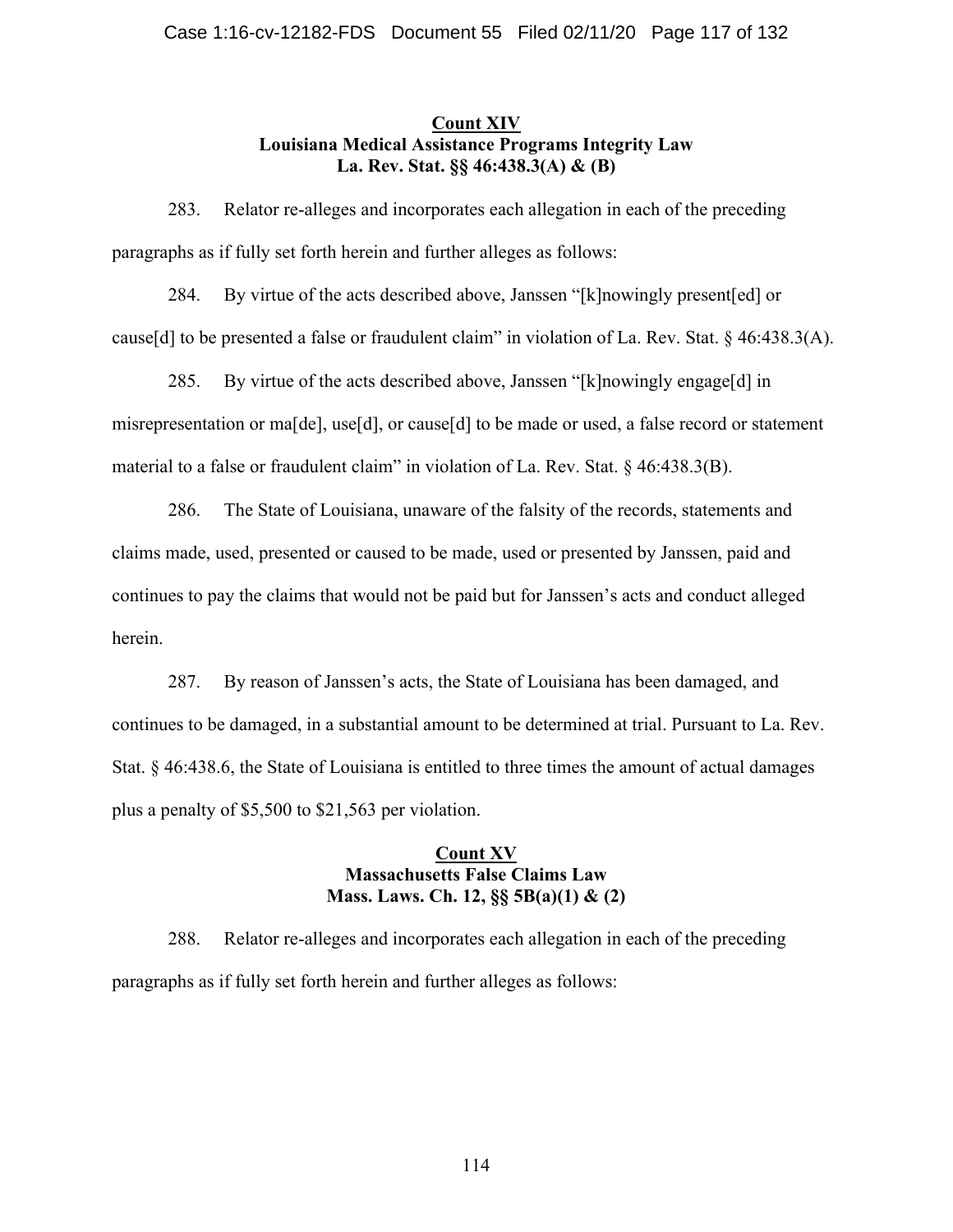#### Case 1:16-cv-12182-FDS Document 55 Filed 02/11/20 Page 118 of 132

289. By virtue of the acts described above, Janssen "[k]nowingly present[ed], or cause[d] to be presented, a false or fraudulent claim for payment or approval" in violation of Mass. Laws. Ch. 12, § 5B(a)(1).

290. By virtue of the acts described above, Janssen "[k]nowingly ma[de], use[d], or cause[d] to be made or used a false record or statement material to a false or fraudulent claim" in violation of Mass. Laws. Ch. 12,  $\S$  5B(a)(2).

291. The Commonwealth of Massachusetts, unaware of the falsity of the records, statements and claims made, used, presented or caused to be made, used or presented by Janssen, paid and continues to pay the claims that would not be paid but for Janssen's acts and conduct alleged herein.

292. By reason of Janssen's acts, the Commonwealth of Massachusetts has been damaged, and continues to be damaged, in a substantial amount to be determined at trial. Pursuant to Mass. Laws. Ch. 12,  $\S$  5B(a), the Commonwealth of Massachusetts is entitled to three times the amount of actual damages plus a penalty of \$5,500 to \$21,563 per violation.

## **Count XVI Michigan Medicaid False Claims Act Mich. Comp. Laws §§ 400.607(1)**

293. Relator re-alleges and incorporates each allegation in each of the preceding paragraphs as if fully set forth herein and further alleges as follows:

294. By virtue of the acts described above, Janssen "ma[de] or present[ed] or cause[d] to be made or presented to an employee or officer of this state a claim under the social welfare act … upon or against the state, knowing the claim to be false" in violation of Mich. Comp. Laws  $§$  400.607(1).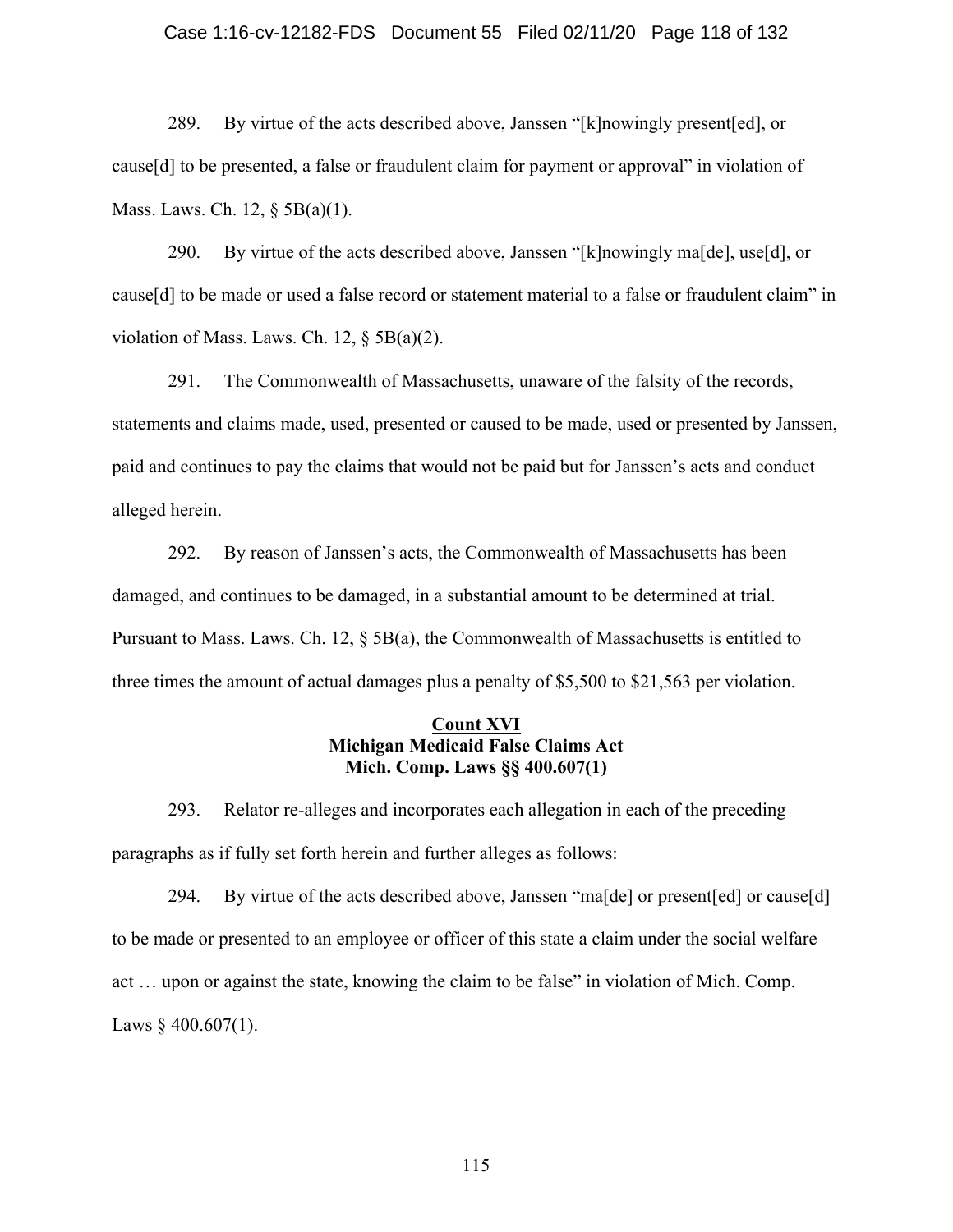295. The State of Michigan, unaware of the falsity of the records, statements and claims made, used, presented or caused to be made, used or presented by Janssen, paid and continues to pay the claims that would not be paid but for Janssen's acts and conduct alleged herein.

296. By reason of Janssen's acts, the State of Michigan has been damaged, and continues to be damaged, in a substantial amount to be determined at trial. Pursuant to Mich. Comp. Laws § 400.612, the State of Michigan is entitled to three times the amount of actual damages plus a penalty of \$5,000 to \$10,000 per violation.

## **Count XVII Minnesota False Claims Act Minn. Stat. §§ 15C.02(a)(1) & (2)**

297. Relator re-alleges and incorporates each allegation in each of the preceding paragraphs as if fully set forth herein and further alleges as follows:

298. By virtue of the acts described above, Janssen "[k]nowingly present[ed], or cause[d] to be presented, a false or fraudulent claim for payment or approval" in violation of Minn. Stat. § 15C.02(a)(1).

299. By virtue of the acts described above, Janssen "[k]nowingly ma[de], use[d], or cause[d] to be made or used, a false record or statement material to a false or fraudulent claim" in violation of Minn. Stat.  $\S 15C.02(a)(2)$ .

300. The State of Minnesota, unaware of the falsity of the records, statements and claims made, used, presented or caused to be made, used or presented by Janssen, paid and continues to pay the claims that would not be paid but for Janssen's acts and conduct alleged herein.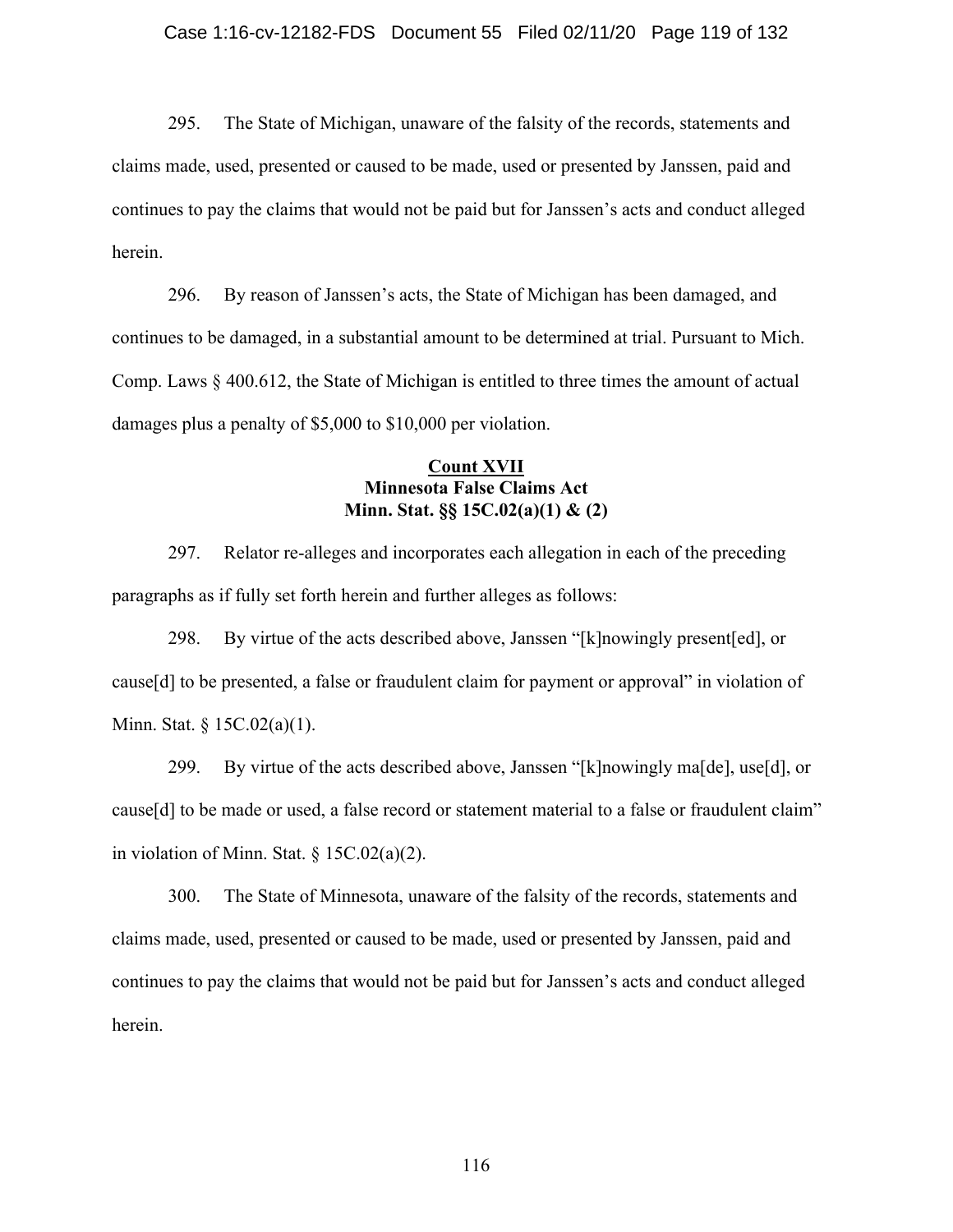301. By reason of Janssen's acts, the State of Minnesota has been damaged, and continues to be damaged, in a substantial amount to be determined at trial. Pursuant to Minn. Stat. § 15C.02(a), the State of Minnesota is entitled to three times the amount of actual damages plus a penalty of \$5,500 to \$11,000 per violation.

## **Count XVIII Montana False Claims Act Mont. Code §§ 17-8-403(1)(a) & (b)**

302. Relator re-alleges and incorporates each allegation in each of the preceding paragraphs as if fully set forth herein and further alleges as follows:

303. By virtue of the acts described above, Janssen "[k]nowingly present[ed] or cause[d] to be presented a false or fraudulent claim for payment or approval" in violation of Mont. Code § 17-8-403(1)(a).

304. By virtue of the acts described above, Janssen "[k]nowingly ma[de], use[d], or cause[d] to be made or used a false record or statement material to a false or fraudulent claim" in violation of Mont. Code  $\S$  17-8-403(1)(b).

305. The State of Montana, unaware of the falsity of the records, statements and claims made, used, presented or caused to be made, used or presented by Janssen, paid and continues to pay the claims that would not be paid but for Janssen's acts and conduct alleged herein.

306. By reason of Janssen's acts, the State of Montana has been damaged, and continues to be damaged, in a substantial amount to be determined at trial. Pursuant to Mont. Code § 17-8-403, the State of Montana is entitled to three times the amount of actual damages plus a penalty of \$5,500 to \$11,000 per violation.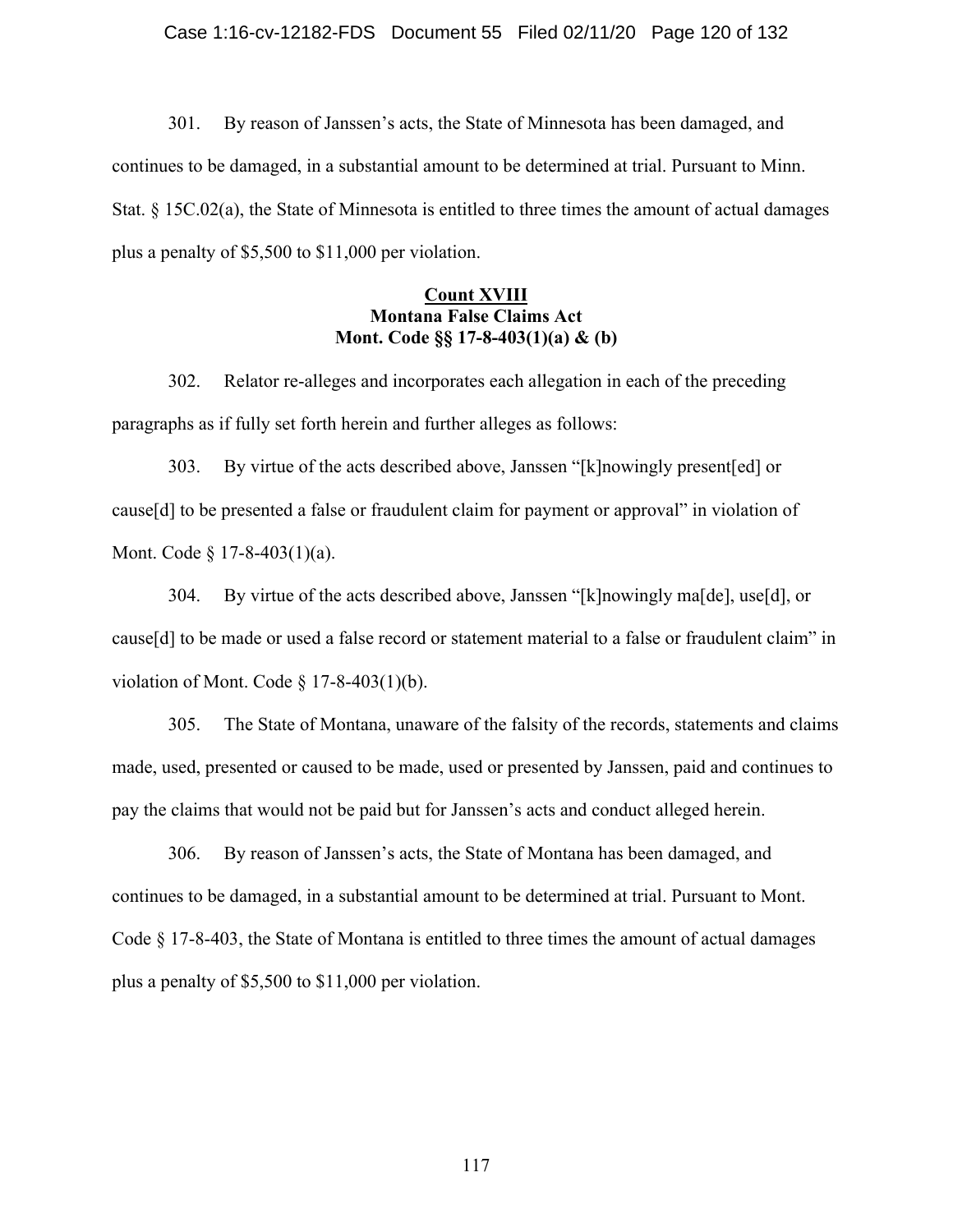## **Count XIX Nevada False Claims Act Nev. Rev. Stat. §§ 357.040(1)(a) & (b)**

307. Relator re-alleges and incorporates each allegation in each of the preceding paragraphs as if fully set forth herein and further alleges as follows:

308. By virtue of the acts described above, Janssen "[k]nowingly present[ed] or cause[d] to be presented a false or fraudulent claim for payment or approval" in violation of Nev. Rev. Stat. § 357.040(1)(a).

309. By virtue of the acts described above, Janssen "[k]nowingly ma[de], use[d], or cause[d] to be made or used, a false record or statement material to a false or fraudulent claim" in violation of Nev. Rev. Stat.  $\S 357.040(1)(b)$ .

310. The State of Nevada, unaware of the falsity of the records, statements and claims made, used, presented or caused to be made, used or presented by Janssen, paid and continues to pay the claims that would not be paid but for Janssen's acts and conduct alleged herein.

311. By reason of Janssen's acts, the State of Nevada has been damaged, and continues to be damaged, in a substantial amount to be determined at trial. Pursuant to Nev. Rev. Stat. § 357.040(2), the State of Nevada is entitled to three times the amount of actual damages plus a penalty of \$5,500 to \$21,563 per violation.

## **Count XX New Jersey False Claims Act N.J. Stat. §§ 2A:32C-3(a) & (b)**

312. Relator re-alleges and incorporates each allegation in each of the preceding paragraphs as if fully set forth herein and further alleges as follows:

313. By virtue of the acts described above, Janssen "[k]nowingly present[ed] or cause[d] to be presented to an employee, officer or agent of the State, or to any contractor,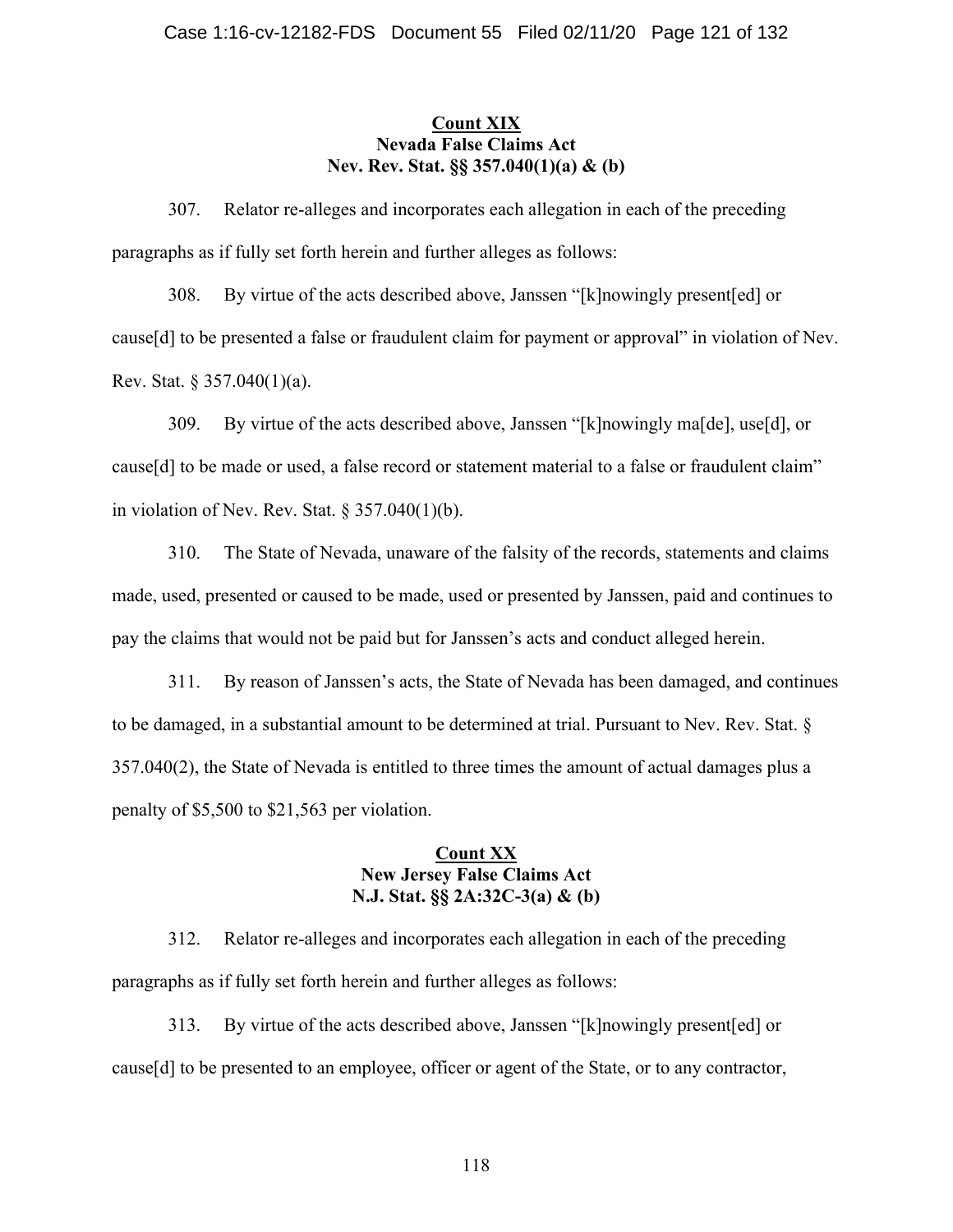#### Case 1:16-cv-12182-FDS Document 55 Filed 02/11/20 Page 122 of 132

grantee, or other recipient of State funds, a false or fraudulent claim for payment or approval" in violation of N.J. Stat. § 2A:32C-3(a).

314. By virtue of the acts described above, Janssen "[k]nowingly ma[de], use[d], or cause[d] to be made or used a false record or statement to get a false or fraudulent claim paid or approved by the State" in violation of N.J. Stat.  $\S$  2A:32C-3(b).

315. The State of New Jersey, unaware of the falsity of the records, statements and claims made, used, presented or caused to be made, used or presented by Janssen, paid and continues to pay the claims that would not be paid but for Janssen's acts and conduct alleged herein.

316. By reason of Janssen's acts, the State of New Jersey has been damaged, and continues to be damaged, in a substantial amount to be determined at trial. Pursuant to N.J. Stat. § 2A:32C-3, the State of New Jersey is entitled to three times the amount of actual damages plus a penalty of \$5,500 to \$21,563 per violation.

### **Count XXI New York False Claims Act N.Y. State Fin. Law §§ 189(1)(a) & (b)**

317. Relator re-alleges and incorporates each allegation in each of the preceding paragraphs as if fully set forth herein and further alleges as follows:

318. By virtue of the acts described above, Janssen "[k]nowingly present[ed], or cause[d] to be presented a false or fraudulent claim for payment or approval" in violation of N.Y. State Fin. Law § 189(1)(a).

319. By virtue of the acts described above, Janssen "[k]nowingly ma[de], use[d], or cause[d] to be made or used, a false record or statement material to a false or fraudulent claim" in violation of N.Y. State Fin. Law § 189(1)(b).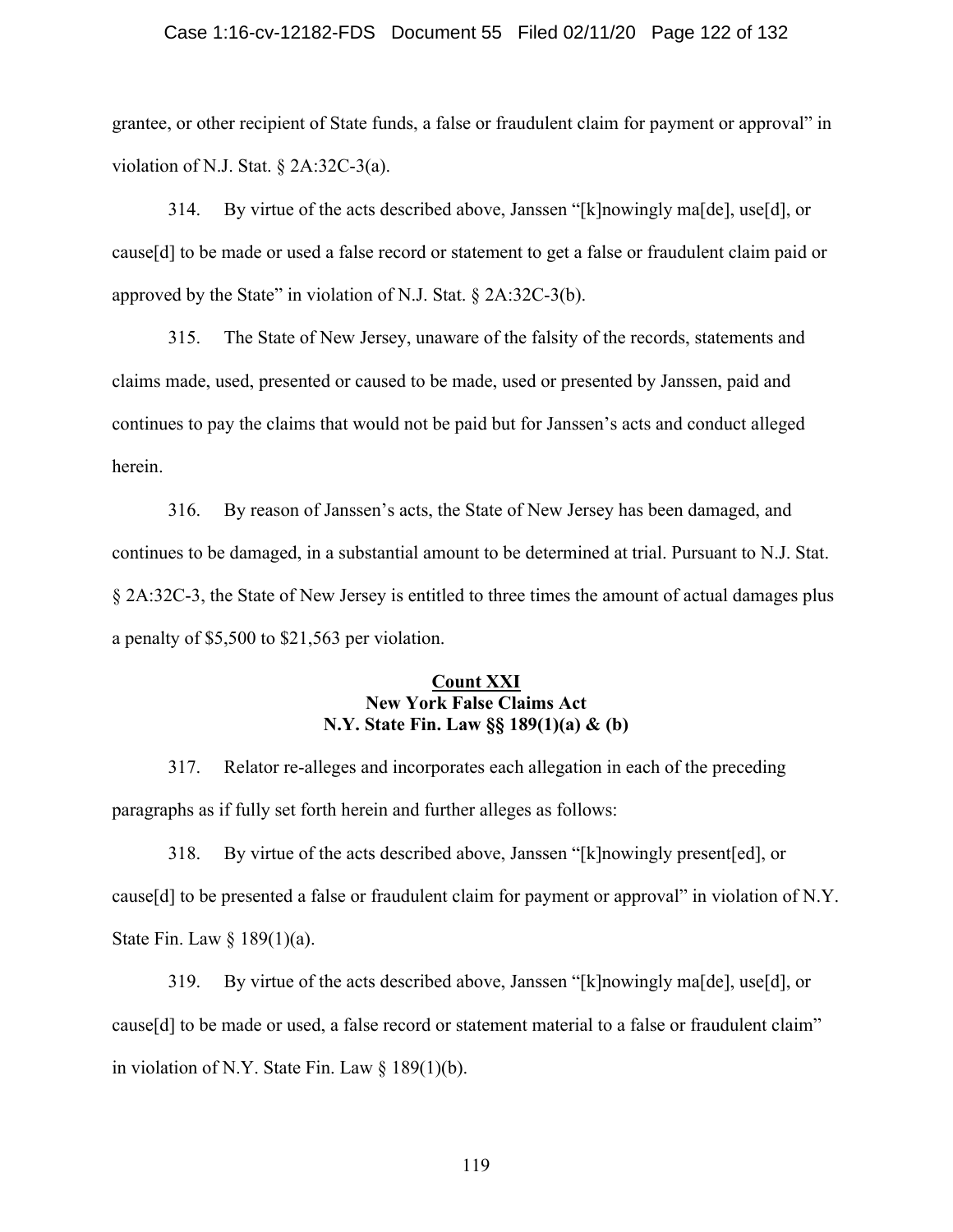320. The State of New York, unaware of the falsity of the records, statements and claims made, used, presented or caused to be made, used or presented by Janssen, paid and continues to pay the claims that would not be paid but for Janssen's acts and conduct alleged herein.

321. By reason of Janssen's acts, the State of New York has been damaged, and continues to be damaged, in a substantial amount to be determined at trial. Pursuant to N.Y. State Fin. Law  $\S$  189(1), the State of New York is entitled to three times the amount of actual damages plus a penalty of \$6,000 to \$12,000 per violation.

## **Count XXII North Carolina False Claims Act N.C. Gen. Stat. §§ 1-607(a)(1) & (2)**

322. Relator re-alleges and incorporates each allegation in each of the preceding paragraphs as if fully set forth herein and further alleges as follows:

323. By virtue of the acts described above, Janssen "[k]nowingly present[ed] or cause[d] to be presented a false or fraudulent claim for payment or approval" in violation of N.C. Gen. Stat. § 1-607(a)(1).

324. By virtue of the acts described above, Janssen "[k]nowingly ma[de], use[d], or cause[d] to be made or used, a false record or statement material to a false or fraudulent claim" in violation of N.C. Gen. Stat.  $\S 1-607(a)(2)$ .

325. The State of North Carolina, unaware of the falsity of the records, statements and claims made, used, presented or caused to be made, used or presented by Janssen, paid and continues to pay the claims that would not be paid but for Janssen's acts and conduct alleged herein.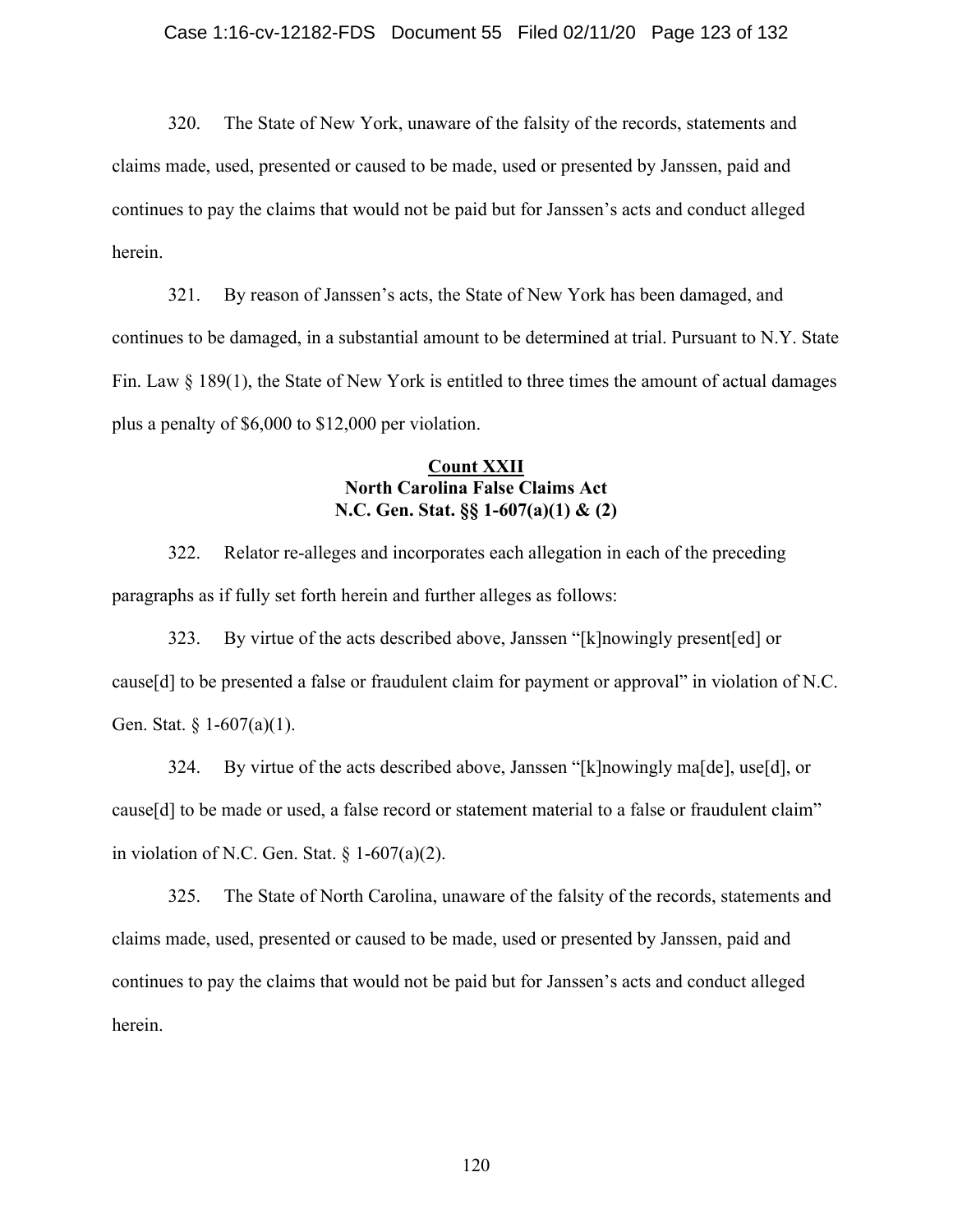326. By reason of Janssen's acts, the State of North Carolina has been damaged, and continues to be damaged, in a substantial amount to be determined at trial. Pursuant to N.C. Gen. Stat. § 1-607(a), the State of North Carolina is entitled to three times the amount of actual damages plus a penalty of \$5,500 to \$11,000 per violation.

## **Count XXIII Oklahoma Medicaid False Claims Act 63 Okl. St. §§ 5053.1(B)(1) & (2)**

327. Relator re-alleges and incorporates each allegation in each of the preceding paragraphs as if fully set forth herein and further alleges as follows:

328. By virtue of the acts described above, Janssen "[k]nowingly present[ed], or cause[d] to be presented, to an officer or employee of the State of Oklahoma, a false or fraudulent claim for payment or approval" in violation of 63 Okl. St.  $\S$  5053.1(B)(1).

329. By virtue of the acts described above, Janssen "[k]nowingly ma[de], use[d], or cause[d] to be made or used, a false record or statement to get a false or fraudulent claim paid or approved the state" in violation of 63 Okl. St.  $\S$  5053.1(B)(2).

330. The State of Oklahoma, unaware of the falsity of the records, statements and claims made, used, presented or caused to be made, used or presented by Janssen, paid and continues to pay the claims that would not be paid but for Janssen's acts and conduct alleged herein.

331. By reason of Janssen's acts, the State of Oklahoma has been damaged, and continues to be damaged, in a substantial amount to be determined at trial. Pursuant to 63 Okl. St. § 5053.1(B), the State of Oklahoma is entitled to three times the amount of actual damages plus a penalty of \$5,000 to \$10,000 per violation.

121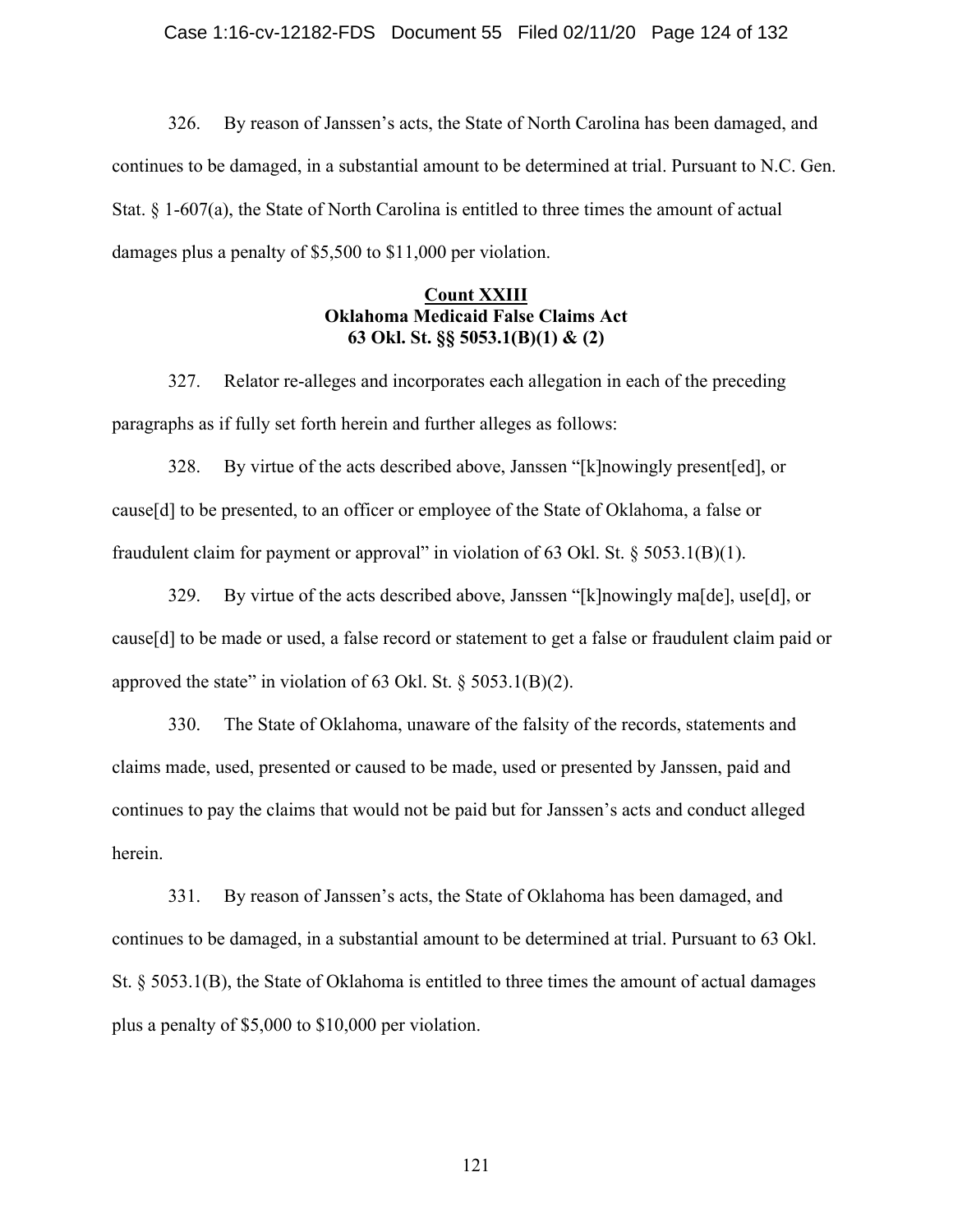## **Count XXIV Rhode Island False Claims Act R.I. Gen. Laws §§ 9-1.1-3(a)(1) & (2)**

332. Relator re-alleges and incorporates each allegation in each of the preceding paragraphs as if fully set forth herein and further alleges as follows:

333. By virtue of the acts described above, Janssen "[k]nowingly present[ed], or cause[d] to be presented, a false or fraudulent claim for payment or approval" in violation of R.I. Gen. Laws  $\S 9-1.1-3(a)(1)$ .

334. By virtue of the acts described above, Janssen "[k]nowingly ma[de], use[d], or cause[d] to be made or used, a false record or statement material to a false or fraudulent claim" in violation of R.I. Gen. Laws  $\S$  9-1.1-3(a)(2).

335. The State of Rhode Island, unaware of the falsity of the records, statements and claims made, used, presented or caused to be made, used or presented by Janssen, paid and continues to pay the claims that would not be paid but for Janssen's acts and conduct alleged herein.

336. By reason of Janssen's acts, the State of Rhode Island has been damaged, and continues to be damaged, in a substantial amount to be determined at trial. Pursuant to R.I. Gen. Laws § 9-1.1-3(a), the State of Rhode Island is entitled to three times the amount of actual damages plus a penalty of \$5,500 to \$11,000 per violation.

## **Count XXV Tennessee Medicaid False Claims Act Tenn. Code §§ 71-5-182(a)(1)(A) & (B)**

337. Relator re-alleges and incorporates each allegation in each of the preceding paragraphs as if fully set forth herein and further alleges as follows: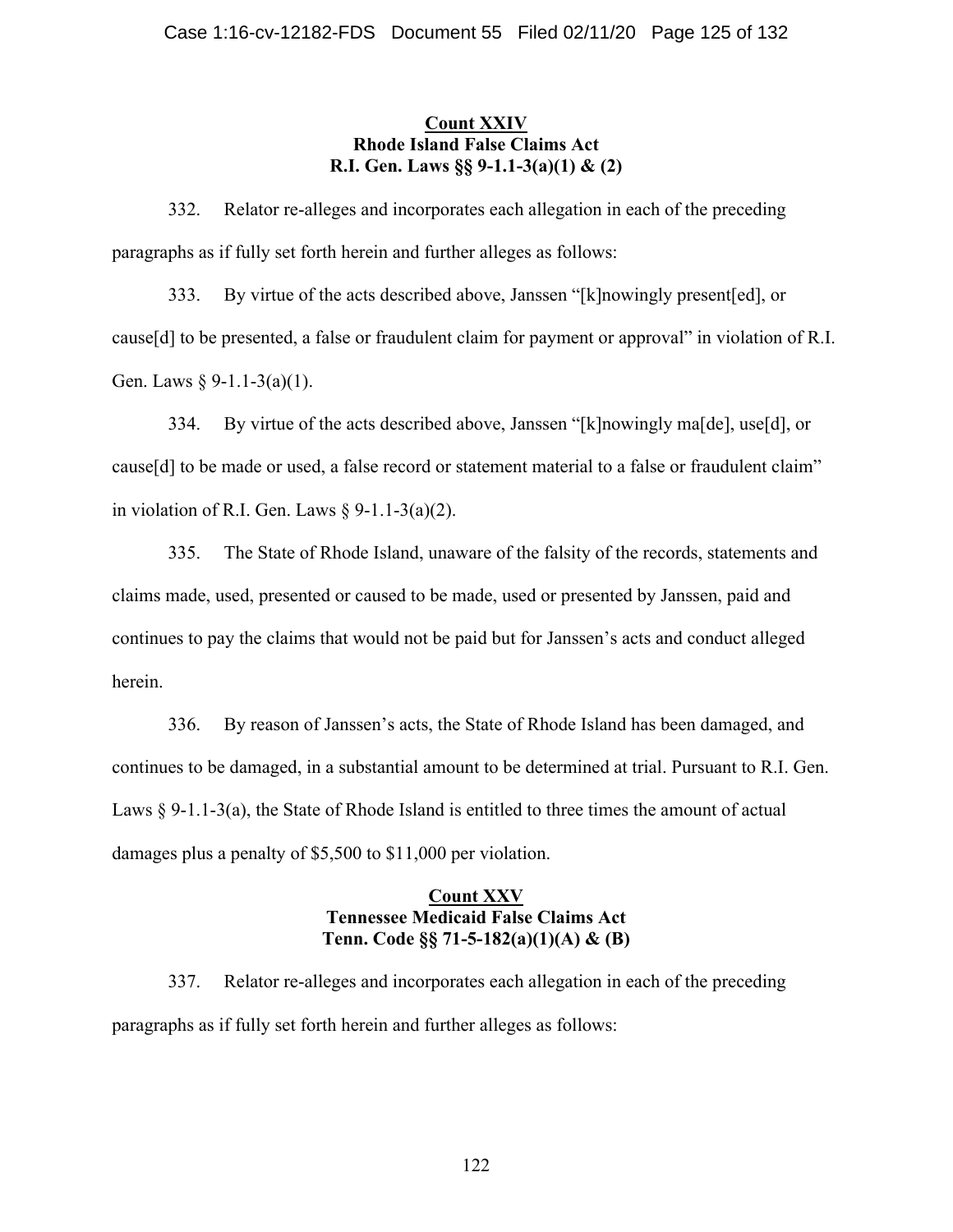#### Case 1:16-cv-12182-FDS Document 55 Filed 02/11/20 Page 126 of 132

338. By virtue of the acts described above, Janssen "[k]nowingly present[ed], or cause[d] to be presented, a false or fraudulent claim for payment or approval under the medicaid program" in violation of Tenn. Code  $\S 71-5-182(a)(1)(A)$ .

339. By virtue of the acts described above, Janssen "[k]nowingly ma[de], use[d], or cause[d] to be made or used, a false record or statement material to a false or fraudulent claim under the medicaid program" in violation of Tenn. Code  $\S$  71-5-182(a)(1)(B).

340. The State of Tennessee, unaware of the falsity of the records, statements and claims made, used, presented or caused to be made, used or presented by Janssen, paid and continues to pay the claims that would not be paid but for Janssen's acts and conduct alleged herein.

341. By reason of Janssen's acts, the State of Tennessee has been damaged, and continues to be damaged, in a substantial amount to be determined at trial. Pursuant to Tenn. Code  $\S$ §71-5-182(a)(1), the State of Tennessee is entitled to three times the amount of actual damages plus a penalty of \$5,000 to \$25,000 per violation.

## **Count XXVI Texas Medicaid Fraud Prevention Act Tex. Hum. Res. Code §§ 36.002(1), (5) & (13)**

342. Relator re-alleges and incorporates each allegation in each of the preceding paragraphs as if fully set forth herein and further alleges as follows:

343. By virtue of the acts described above, Janssen "knowingly ma[de] or cause[d] to be made a false statement or misrepresentation of a material fact to permit a person to receive a benefit or payment under the Medicaid program that is not authorized or that is greater than the benefit or payment that is authorized" in violation of Tex. Hum. Res. Code  $\S 36.002(1)$ .

123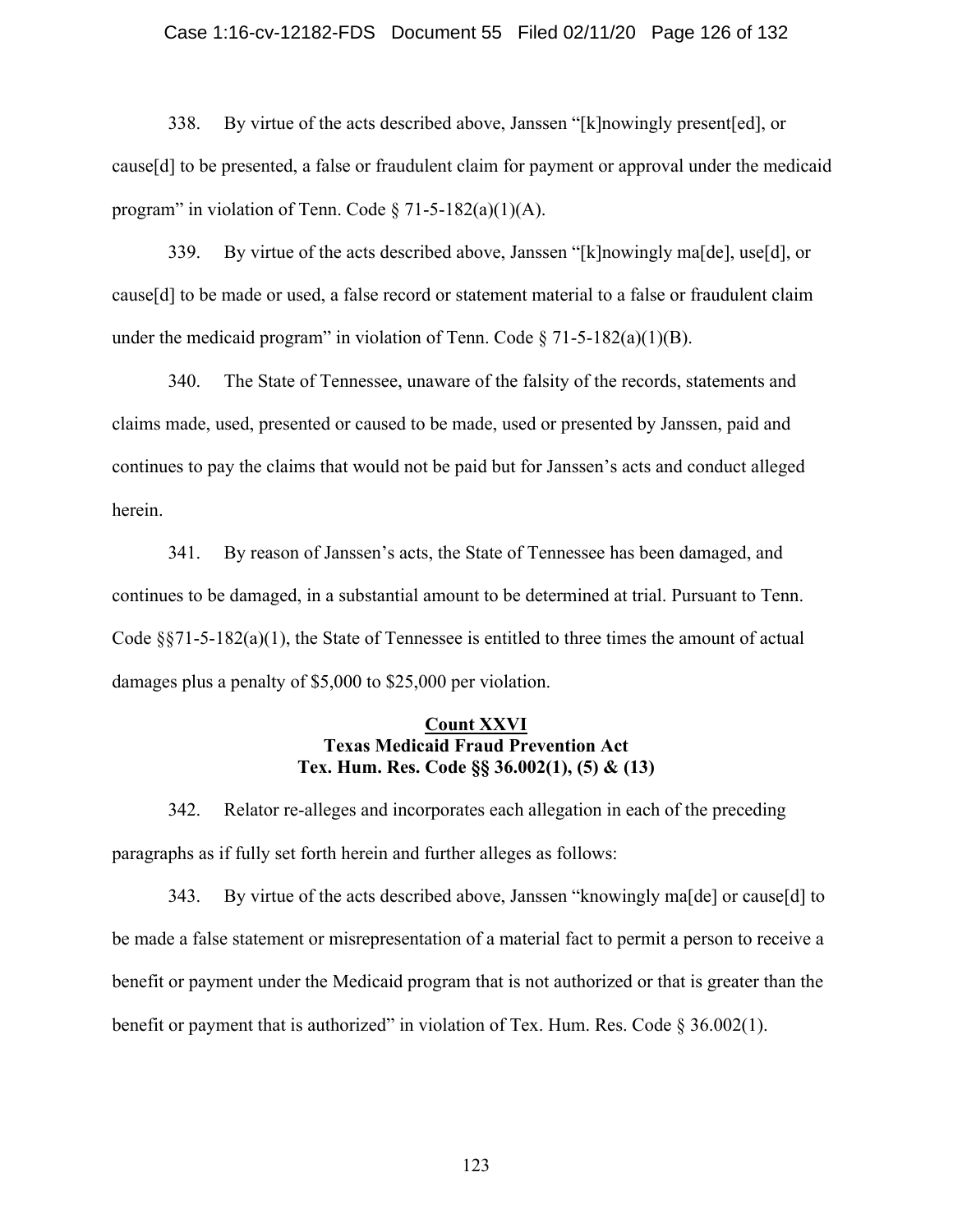### Case 1:16-cv-12182-FDS Document 55 Filed 02/11/20 Page 127 of 132

344. By virtue of the acts described above, Janssen "knowingly pa[id], … solicits, accepts, or receives, in addition to an amount paid under the Medicaid program, a gift, money, … or other consideration as a condition to the provision of a service or product or the continued provision of a service or product if the cost of the service or product is paid for, in whole or in part, under the Medicaid program" in violation of Tex. Hum. Res. Code § 36.002(5).

345. By virtue of the acts described above, Janssen "knowingly engage[d] in conduct that constitutes a violation under Section 32.039(b) [prohibiting kickbacks]" in violation of Tex. Hum. Res. Code § 36.002(13).

346. The State of Texas, unaware of the falsity of the records, statements and claims made, used, presented or caused to be made, used or presented by Janssen, paid and continues to pay the claims that would not be paid but for Janssen's acts and conduct alleged herein.

347. By reason of Janssen's acts, the State of Texas has been damaged, and continues to be damaged, in a substantial amount to be determined at trial. Pursuant to Tex. Hum. Res. Code  $\S$  36.052(a)(3), the State of Texas is entitled to three times the amount of actual damages plus a penalty of \$5,500 to \$11,000 per violation.

### **Count XXVII Vermont False Claims Act 32 V.S.A. §§ 631(a)(1) & (2)**

348. Relator re-alleges and incorporates each allegation in each of the preceding paragraphs as if fully set forth herein and further alleges as follows:

349. By virtue of the acts described above, Janssen "[k]nowingly present[ed], or cause[d] to be presented, a false or fraudulent claim for payment or approval" in violation of 32 V.S.A.  $\S$  631(a)(1).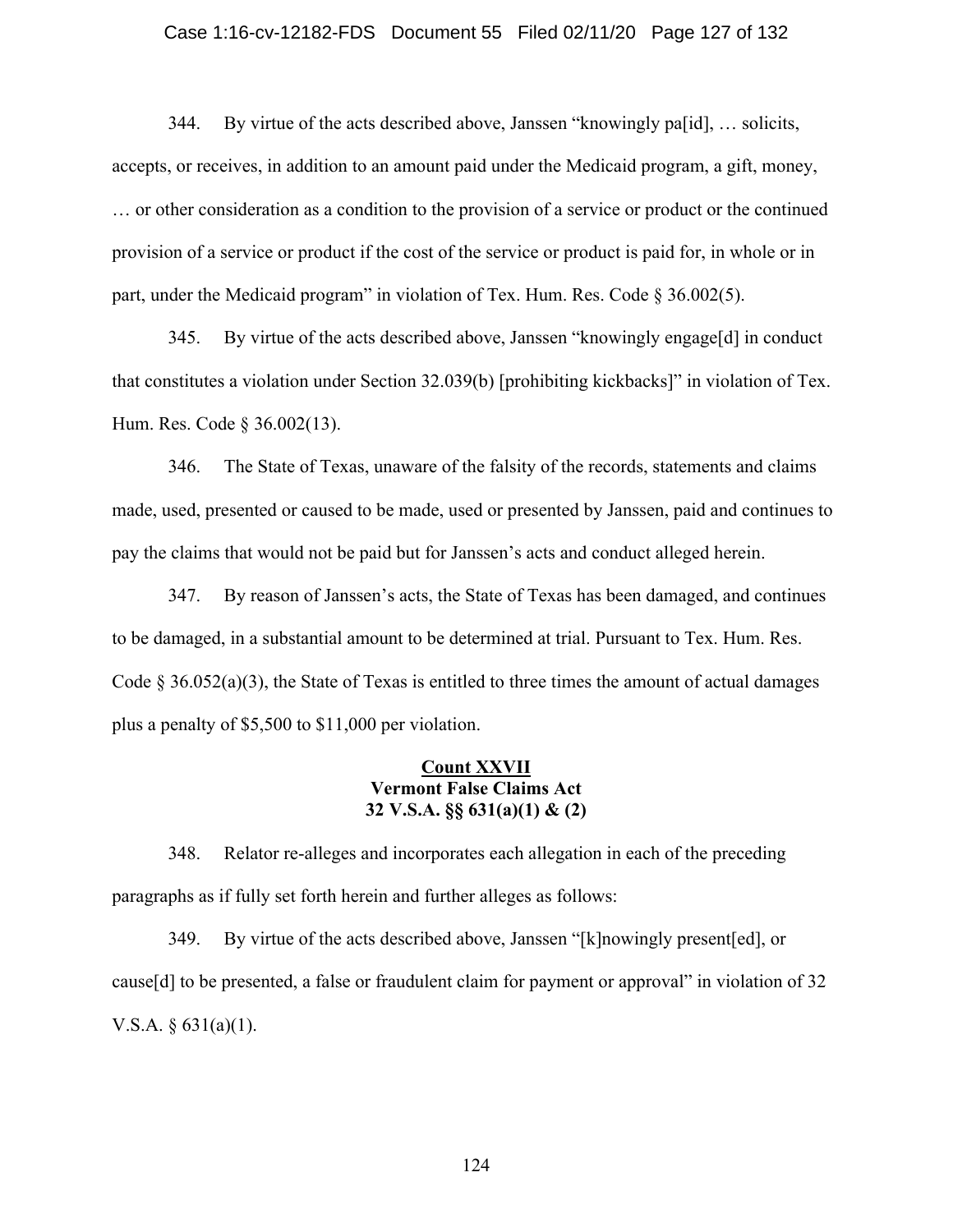#### Case 1:16-cv-12182-FDS Document 55 Filed 02/11/20 Page 128 of 132

350. By virtue of the acts described above, Janssen "[k]nowingly ma[de], use[d], or cause[d] to be made or used, a false record or statement material to a false or fraudulent claim" in violation of 32 V.S.A. § 631(a)(2).

351. The State of Vermont, unaware of the falsity of the records, statements and claims made, used, presented or caused to be made, used or presented by Janssen, paid and continues to pay the claims that would not be paid but for Janssen's acts and conduct alleged herein.

352. By reason of Janssen's acts, the State of Vermont has been damaged, and continues to be damaged, in a substantial amount to be determined at trial. Pursuant to 32 V.S.A.  $\S$ § 631(b)(1) & (2), the State of Vermont is entitled to three times the amount of actual damages plus a penalty of \$5,500 to \$21,563 per violation.

## **Count XXVIII Virginia Fraud Against Taxpayers Act Va. Code §§ 8.01-216.3(A)(1) & (2)**

353. Relator re-alleges and incorporates each allegation in each of the preceding paragraphs as if fully set forth herein and further alleges as follows:

354. By virtue of the acts described above, Janssen "[k]nowingly present[ed], or cause[d] to be presented, a false or fraudulent claim for payment or approval" in violation of Va. Code § 8.01-216.3(A)(l).

355. By virtue of the acts described above, Janssen "[k]nowingly ma[de], use[d], or cause[d] to be made or used, a false record or statement material to a false or fraudulent claim" in violation of Va. Code  $\S$  8.01-216.3(A)(2).

356. The Commonwealth of Virginia, unaware of the falsity of the records, statements and claims made, used, presented or caused to be made, used or presented by Janssen, paid and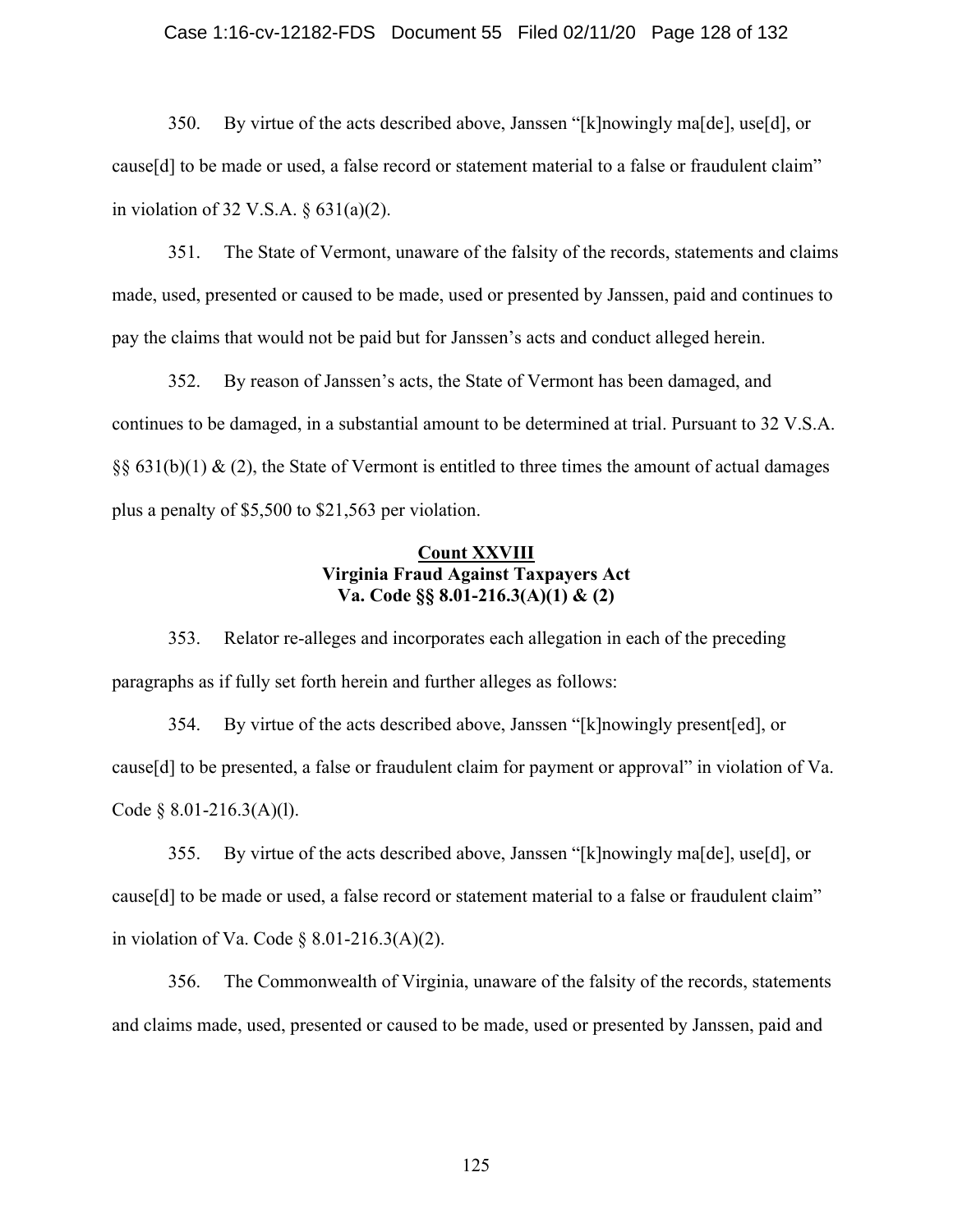### Case 1:16-cv-12182-FDS Document 55 Filed 02/11/20 Page 129 of 132

continues to pay the claims that would not be paid but for Janssen's acts and conduct alleged herein.

357. By reason of Janssen's acts, the Commonwealth of Virginia has been damaged, and continues to be damaged, in a substantial amount to be determined at trial. Pursuant to Va. Code  $\S$  8.01-216.3(A), the Commonwealth of Virginia is entitled to three times the amount of actual damages plus a penalty of \$5,500 to \$11,000 per violation.

### **Count XXIX Washington Medicaid Fraud False Claims Act Wash. Rev. Code §§ 74.66.020(1)(a) & (b)**

358. Relator re-alleges and incorporates each allegation in each of the preceding paragraphs as if fully set forth herein and further alleges as follows:

359. By virtue of the acts described above, Janssen "[k]nowingly present[ed], or cause[d] to be presented, a false or fraudulent claim for payment or approval" in violation of Wash. Rev. Code § 74.66.020(1)(a).

360. By virtue of the acts described above, Janssen "[k]nowingly ma[de], use[d], or cause[d] to be made or used, a false record or statement material to a false or fraudulent claim" in violation of Wash. Rev. Code  $\S$  74.66.020(1)(b).

361. The State of Washington, unaware of the falsity of the records, statements and claims made, used, presented or caused to be made, used or presented by Janssen, paid and continues to pay the claims that would not be paid but for Janssen's acts and conduct alleged herein.

362. By reason of Janssen's acts, the State of Washington has been damaged, and continues to be damaged, in a substantial amount to be determined at trial. Pursuant to Wash.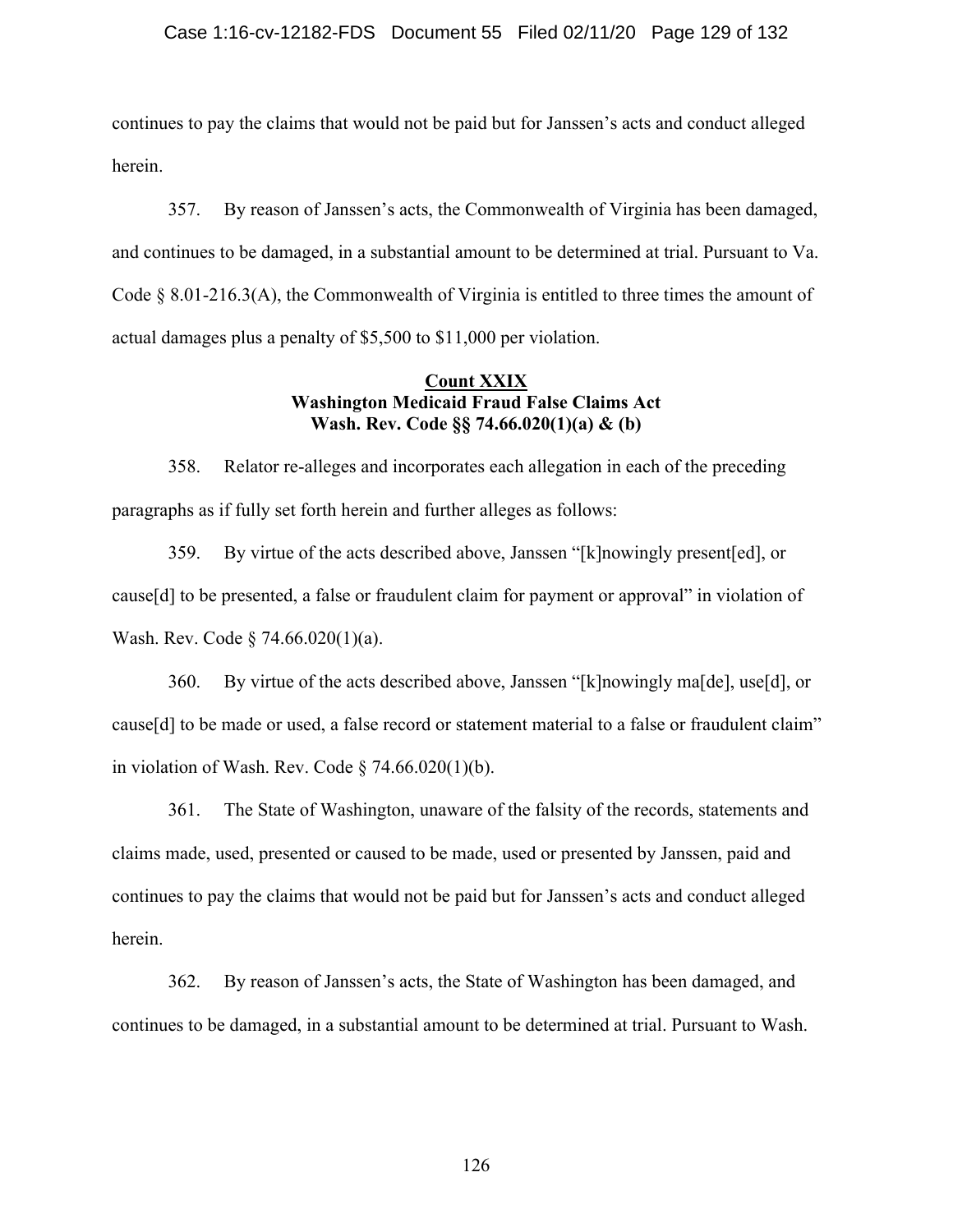Rev. Code § 74.66.020(1), the State of Washington is entitled to three times the amount of actual damages plus a penalty of \$5,500 to \$11,000 per violation.

### **PRAYER FOR RELIEF**

 WHEREFORE, Relator demands that judgment be entered in favor of the United States and the Plaintiff States and against Janssen for the maximum amount of damages and such other relief as the Court may deem appropriate on each Count. This request includes, with respect to the Federal FCA, three times the amount of damages to the United States, plus civil penalties of no more than \$11,000 and no less than \$5,500 for each false claim submitted on or before November 2, 2015 and civil penalties of no more than \$22,363 and no less than \$11,181 for each false claim submitted on or after November 3, 2015, and any other recoveries or relief provided for under the Federal FCA. This Request also includes, with respect to the Plaintiff States' false claims statutes, the maximum damages, the maximum fines or penalties, and any other recoveries or relief provided for or permitted by those state statutes.

 Further, Relator requests that she receive the maximum amount permitted by law from the proceeds or settlement of this action as well as from any alternative remedies collected by the United States and the Plaintiff States, plus reasonable expenses necessarily incurred, and reasonable attorneys' fees and costs. Relator requests that her award be based upon the total value recovered, both tangible and intangible, including any amounts received from individuals or entities who are not parties to this action.

### **DEMAND FOR JURY TRIAL**

A jury trial is demanded in this case.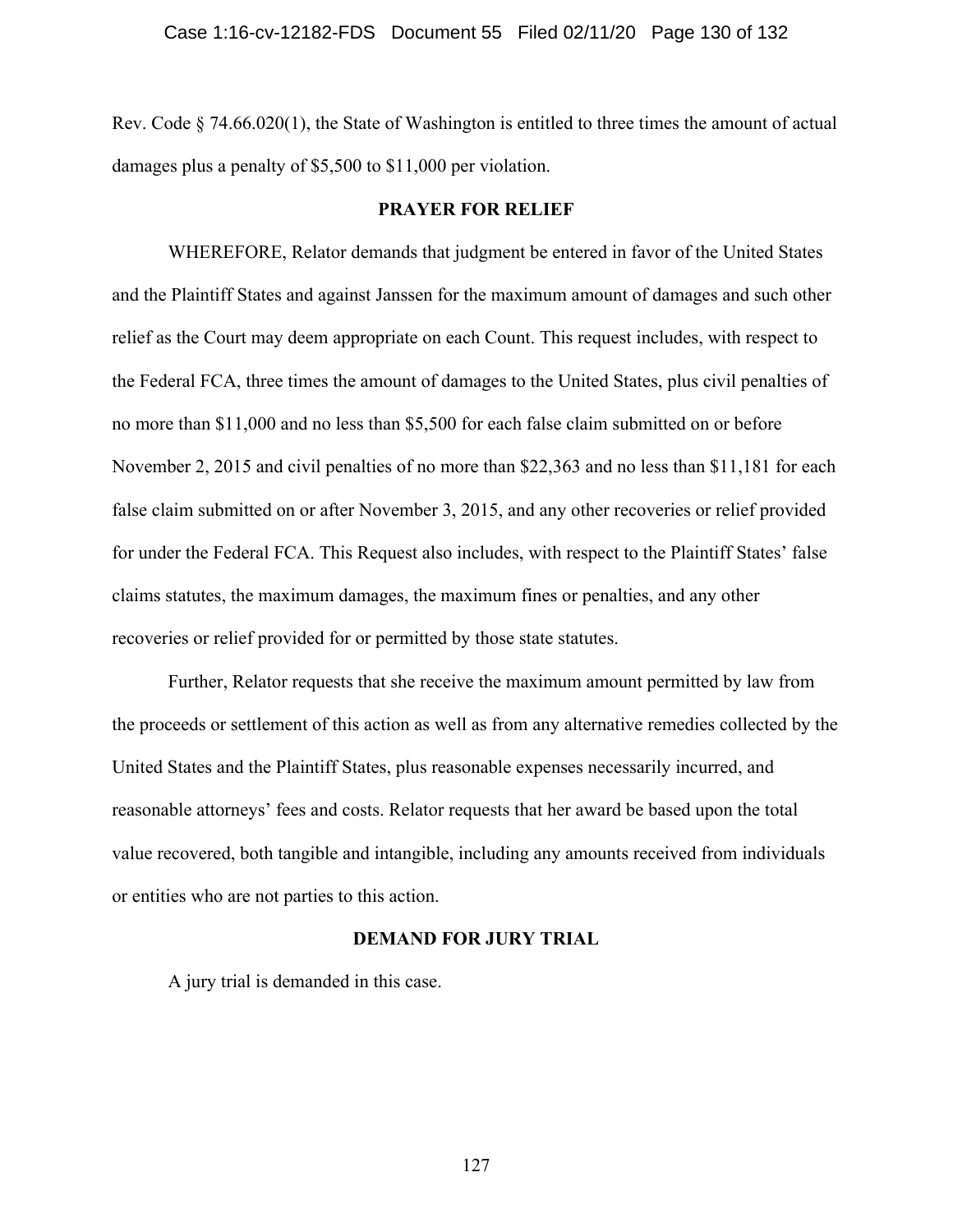DATED: February 11, 2020 Respectfully submitted,

By: /s/ Casey M. Preston

 Casey M. Preston (admitted pro hac vice) Gary L. Azorsky (admitted pro hac vice) Jeanne A. Markey (admitted pro hac vice) COHEN MILSTEIN SELLERS & TOLL PLLC 1717 Arch Street, Suite 3610 Philadelphia, PA 19103 (267) 479-5700 cpreston@cohenmilstein.com gazorsky@cohenmilstein.com jmarkey@cohenmilstein.com

Jonathan Shapiro (BBO No. 454220) SHAPIRO & TEITELBAUM LLP 90 Canal Street, Suite 120 Boston, MA 02116 (617) 742-5800 jshapiro@jsmtlegal.com

*Counsel for Plaintiff Relator Julie Long*